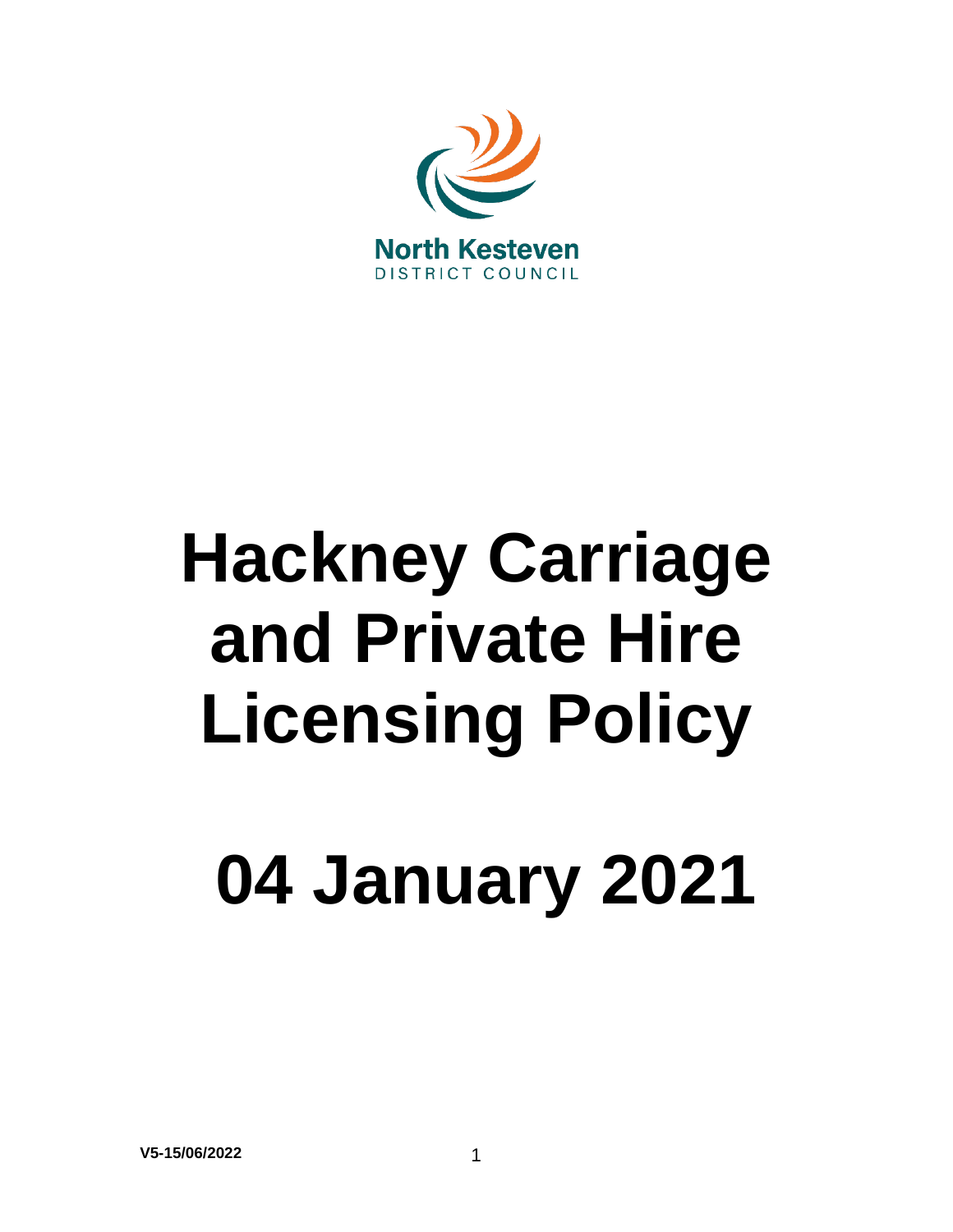#### **Version History**

| <b>Version</b> | <b>Action</b>                                                                                                                                                                                                                                                                             | Date                                                          |
|----------------|-------------------------------------------------------------------------------------------------------------------------------------------------------------------------------------------------------------------------------------------------------------------------------------------|---------------------------------------------------------------|
| V <sub>2</sub> | Adopted and Published version                                                                                                                                                                                                                                                             | 2016                                                          |
| V <sub>3</sub> | Amended Paragraph 3.12.5 -<br>Safeguarding Code of Conduct.<br>Amended Appendix D - Relevance of<br>Convictions, revised paragraph 3.1<br>Amended Paragraph 2.2.4 - IVA<br>requirements<br>Amended Appendix A - Vehicle<br>٠<br>Specification, revised Paragraph 1.3 IVA<br>requirements. | July 2019 – approved by<br><b>General Licensing Committee</b> |
| V4             | Review following the publication of statutory<br>guidance                                                                                                                                                                                                                                 | December 2020                                                 |
| V5             | Review following the implementation of Tax<br><b>Conditionality Checks</b>                                                                                                                                                                                                                | June 2022                                                     |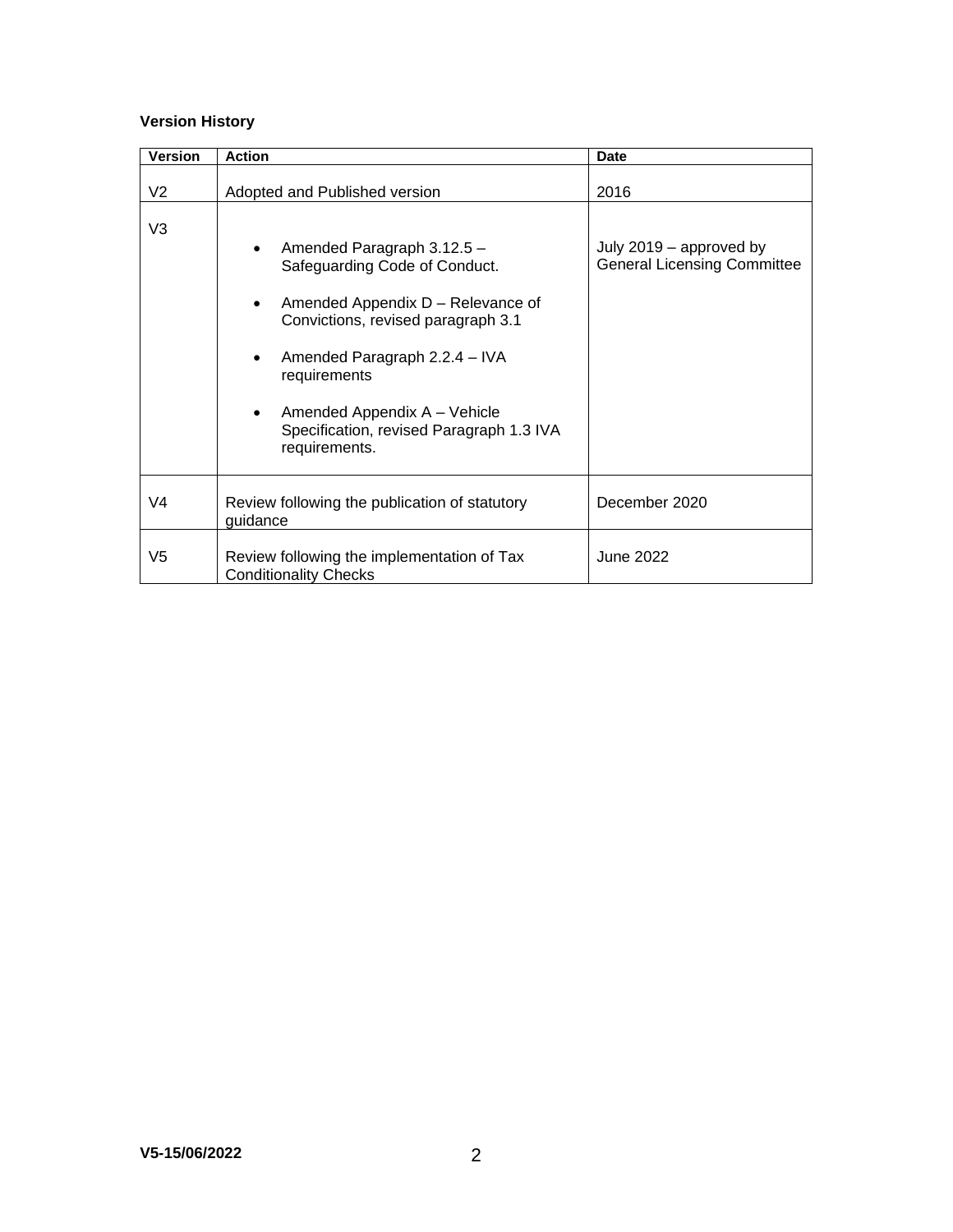# INDEX

|     | <b>SECTION</b>                                      | <b>PAGE</b> |
|-----|-----------------------------------------------------|-------------|
| 1.  | Introduction                                        | 5           |
| 2.  | Vehicles                                            | 7           |
| 3.  | <b>Drivers</b>                                      | 14          |
| 4.  | Operators                                           | 20          |
| 5.  | <b>Compliance and Enforcement</b>                   | 22          |
| 6.  | <b>Offences and Convictions</b>                     | 24          |
| 7.  | <b>Delegated Powers</b>                             | 25          |
| 8.  | Fares                                               | 25          |
| 9.  | Fees                                                | 26          |
| 10. | Complaints                                          | 26          |
|     |                                                     |             |
|     | <b>APPENDICES</b>                                   | <b>PAGE</b> |
| Α.  | Vehicle Specification and Licence Conditions        | 27          |
| В.  | <b>Additional Licence Conditions for Limousines</b> | 39          |
| C.  | <b>Application Procedures</b>                       | 42          |
| D.  | <b>Relevance of Convictions</b>                     | 48          |
| Е.  | <b>Hire Driver Licence Conditions</b>               | 60          |
| F.  | <b>Hackney Carriage Bye-Laws</b>                    | 63          |
| G.  | <b>Driver Code of Conduct</b>                       | 69          |
| Н.  | <b>Operator Licence Conditions</b>                  | 72          |

**V5-15/06/2022** 3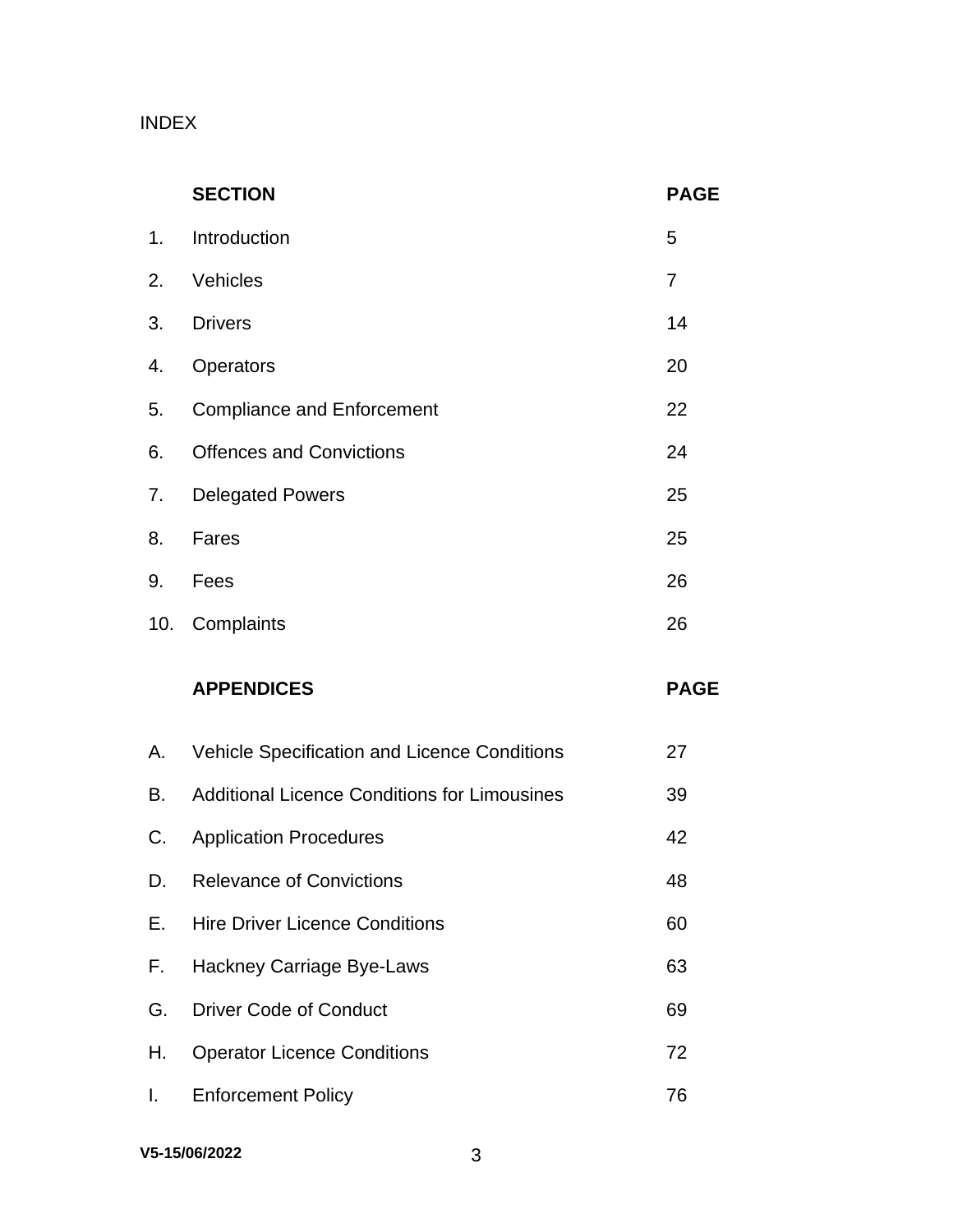| J. | <b>Points Based Compliance</b>           | 77. |
|----|------------------------------------------|-----|
| Κ. | Intended Use Policy - Hackney Carriages  | 81  |
| L. | Licence Plate Exemptions                 | 85  |
| М. | <b>NKDC Vehicle Inspection Standards</b> | 88  |
| N. | <b>Authorised Garages - Policy</b>       | 89  |
| O. | <b>Complaints Policy</b>                 | 91  |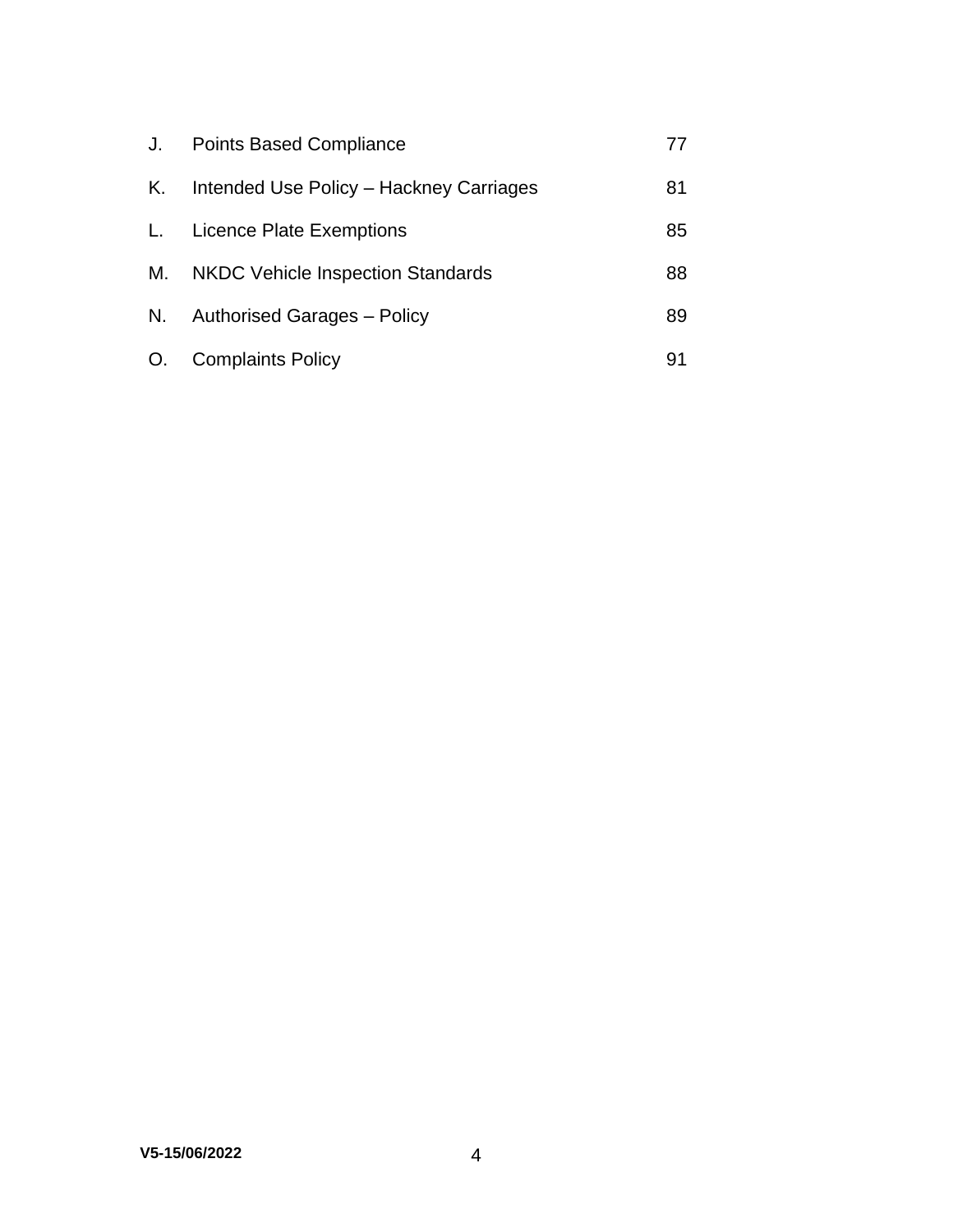# **Taxi Licensing Policy**

*"Licensing, regulation and enforcement functions exist to protect the general public from harm across areas ranging from food safety to houses in multiple occupation, to licensed premises for entertainment. Safety is one of the principles of licensing which informs legislation. The safety of the public should be the uppermost concern of any licensing and enforcement regime: when determining policy, setting standards and deciding how they will be enforced."*

*(Return to an Address of the Honourable the House of Commons dated 04 February 2015 for the Report of Inspection of Rotherham Metropolitan Borough Council, Author: Louise Casey CB)* 

# **1. INTRODUCTION**

#### **1.1 Powers**

- 1.1.1 The licensing of hackney carriages is governed by the Town Police Clauses Act 1847 (the 1847 Act). Private hire vehicles (outside London) are governed by the Local Government (Miscellaneous Provisions) Act 1976 (the 1976 Act).
- 1.1.2 Statutory Guidance under Section 177 of the Police & Crime Act 1977 was issued in July 2020. This places a duty on the Licensing Authority to have regard to the guidance when exercising its function.
- 1.1.3 The 1976 Act places a duty on North Kesteven District Council, as the Licensing Authority ("the Authority"), to licence all hire vehicles which operate from the North Kesteven district, which are provided with a driver and have less than nine passenger seats.
- 1.1.4 This document sets out the policy that the Authority will apply when making decisions about new applications and licences currently in force.

#### **1.2 Objectives**

1.2.1 Hackney carriage and private hire vehicles play a vital part in an integrated transport system. They provide services in situations where other forms of transport are not available.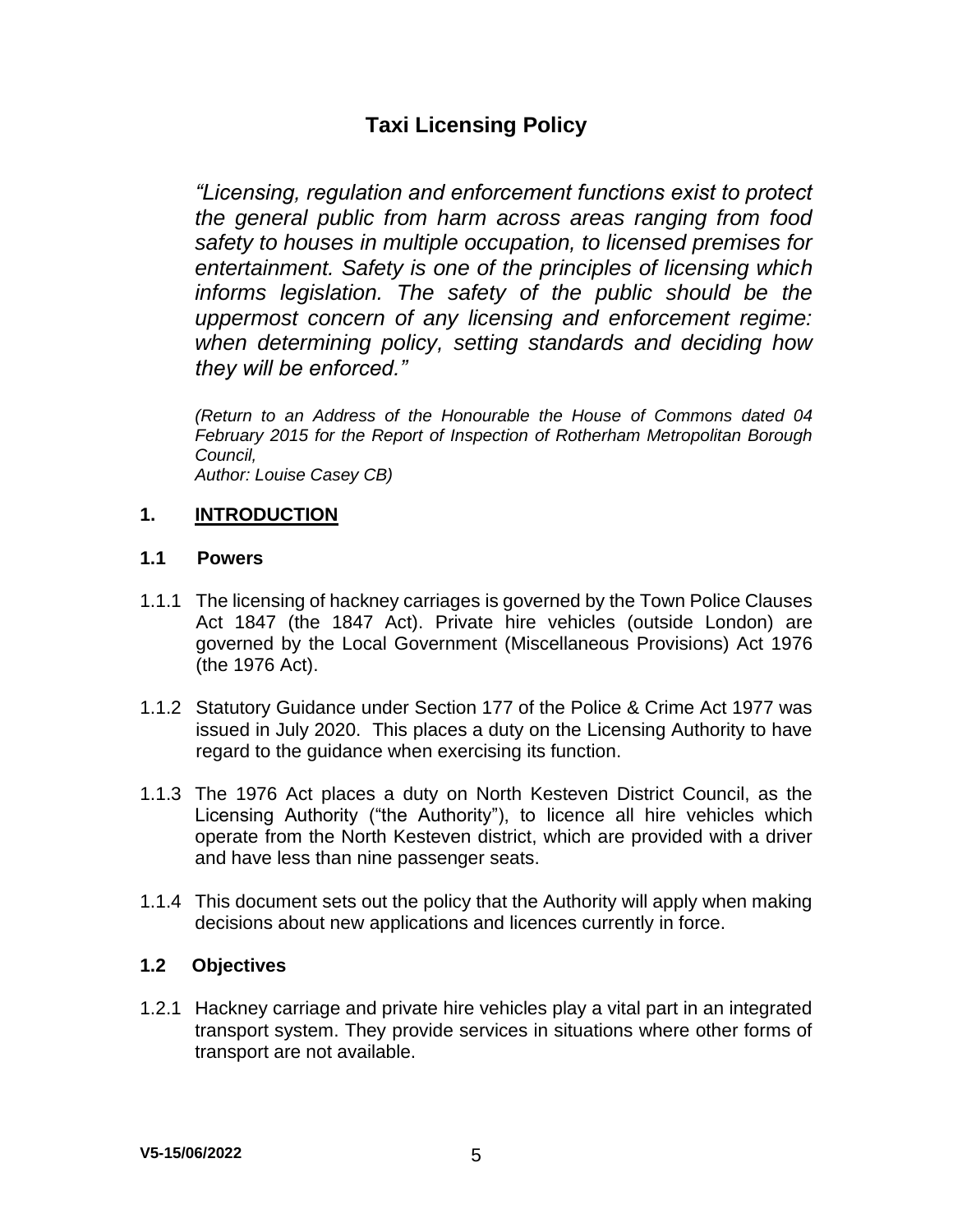- 1.2.2 The principal purpose of Hackney Carriage and Private Hire licensing is to protect the public. The safety of the public, and the safeguarding of children and the vulnerable will be the uppermost concerns when determining policy, setting standards and deciding how they will be enforced.
- 1.2.3 The Authority shall seek to promote the following objectives:
	- the protection of the public, safeguarding children and the vulnerable and the prevention of crime and disorder
	- the safety of the drivers
	- to promote professional and respected hackney carriage and private hire trades
	- access to an efficient and effective public transport service
	- the protection of the environment
- 1.2.4 Each application for licensing will be considered on its own merits. Applicants will be required to submit applications for:
	- A Private Hire Operator's licence
	- A Private Hire Vehicle licence
	- A Hackney Carriage Proprietors Licence (the vehicle licence)
	- A Hire Driver's licence

#### **1.3 Statutory Guidance**

1.3.1 In formulating this policy, the Authority has had regard to the Statutory Guidance, which replaces the previous Best Practice Guidance documents.

#### 1.4 **Implementation**

- 1.4.1 This revised policy will take effect from 04 January 2021 and the Authority expects new and existing applicants for licences to comply with its terms immediately. It is acknowledged that some provisions may place financial obligations on existing licence holders and, accordingly, the Council will permit a transitional period, during which necessary changes must be made. (hereinafter referred to as Grandfather Rights). Where Grandfather Rights apply they are described within that individual provision.
- 1.4.2 The Authority will keep this policy under review and will consult where appropriate on proposed revisions.
- 1.4.3 From the effective date, this policy will replace all existing policies in relation to hackney carriage and private hire licensing.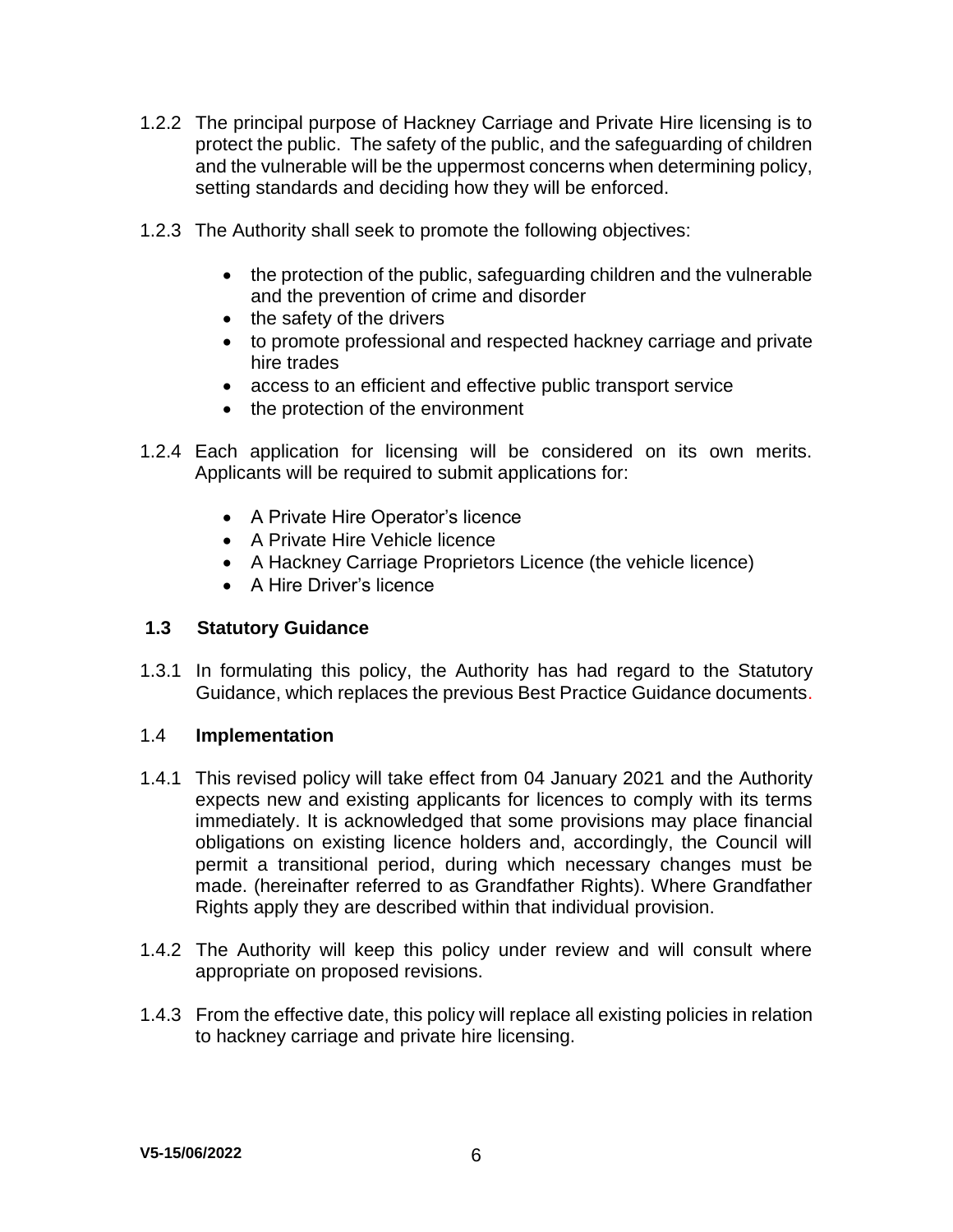1.4.4 Each application or enforcement measure will be considered on its own merits. Where it is necessary for the Council to depart substantially from its policy, clear and compelling reasons will be given.

# **1.5 Licensing Profile**

- 1.5.1 There are two types of hire vehicles: public hire vehicles (hackney carriages) and vehicles which are only available by prior booking (private hire vehicles). All hire vehicles are generally referred to as 'taxis' by the public although technically 'taxi' should only apply to a hackney carriage.
- 1.5.2 A hackney carriage is a vehicle with no more than 8 passenger seats, which is licensed to ply for hire, it may stand at ranks or be hailed in the street by members of the public. A private hire vehicle is a vehicle constructed or adapted to seat up to 8 passengers. Private hire vehicles must be booked in advance by customers through an operator and may not ply for hire in the street.

# **1.6 Consultation**

- 1.6.1 In reviewing this policy the Authority has consulted with the following stakeholders:-
	- Licence holders
	- Lincolnshire Police
	- General public
	- Other Authority services

# **1.7 Partnership Working**

1.7.1 The Authority will work in partnership with other agencies to promote the policy objectives.

# **2 VEHICLES**

# **2.1 Limitation of Numbers**

2.1.1 No powers exist for licensing authorities to limit the number of private hire vehicles that they licence. The Authority does not currently impose a quantity restriction on the licences that are issued in respect of hackney carriages.

# **2.2 Specifications and Conditions**

2.2.1 The Authority will not grant a licence for a private hire vehicle unless satisfied that it is;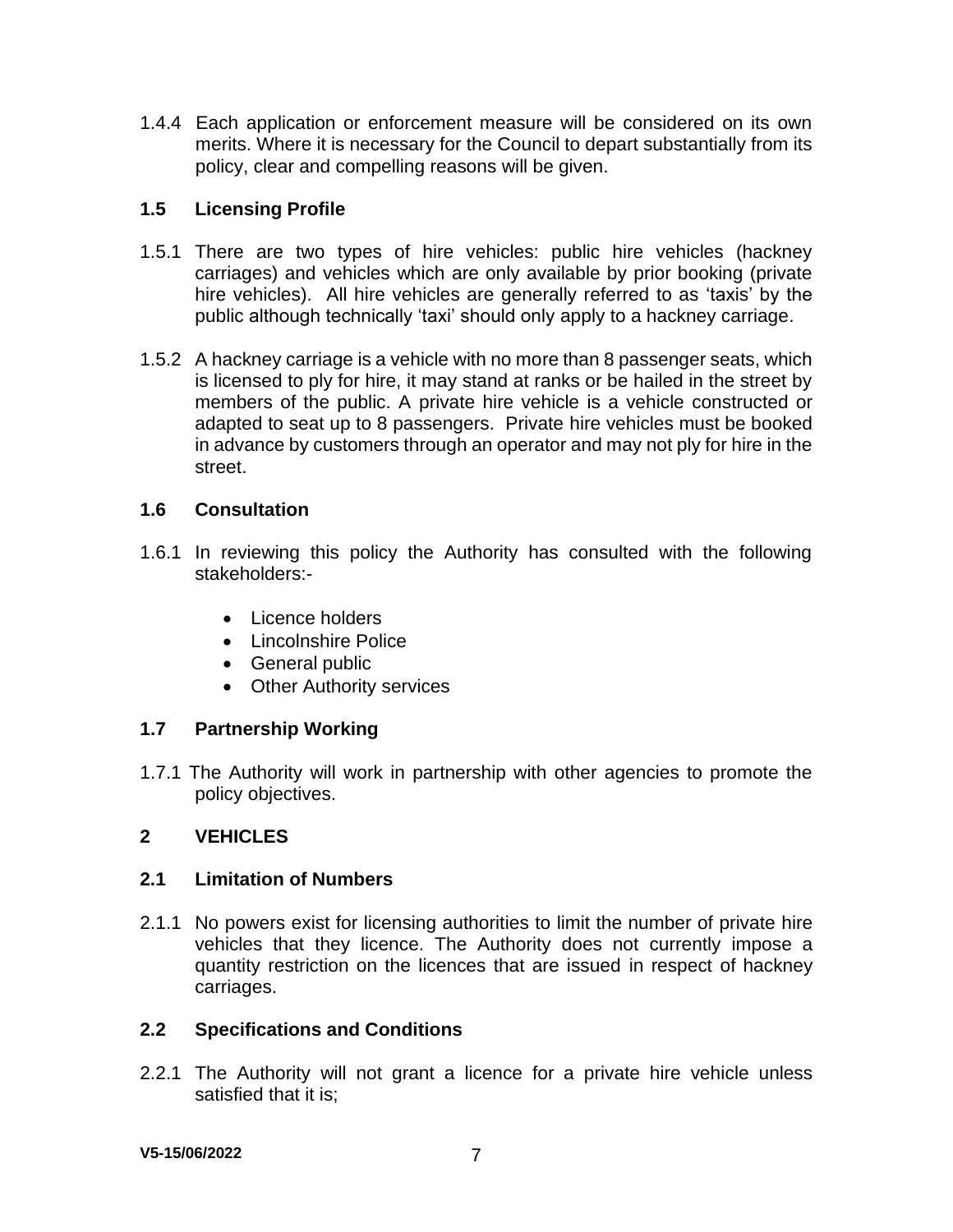- suitable in type, size and design for use as a private hire vehicle
- not of such design and appearance as to lead any person to believe that the vehicle is a hackney carriage
- in a suitable mechanical condition; safe; and comfortable

and that there is in force in relation to the use of the vehicle a policy of insurance or such security as complies with the requirements of Part VI of the Road Traffic Act 1988.

- 2.2.2 The Authority applies similar criteria to vehicles presented for licensing as hackney carriages.
- 2.2.3 No vehicle will be considered acceptable for licensing as a Hackney Carriage or Private Hire Vehicle unless it has been through one of the following type approval schemes and unaltered since that time:
	- European Whole Vehicle Type approval
	- British National Type approval; or
	- Individual Vehicle Approval (IVA)

Most large volume production vehicles made in the UK and EU States after 1987 satisfy British and/or European Whole Type Approval.

- 2.2.4 The Authority will not generally consider any vehicle acceptable for licensing as a Hackney Carriage or Private Hire Vehicle unless it is a category M1 type approved vehicle. Category M1 is defined as a vehicle designed and constructed for the carriage of passengers and comprises no more than eight seats in addition to the driver's seat. (Grandfather Rights may apply in certain circumstances, see Appendix A).
- 2.2.5 Vehicles which have been structurally modified or converted will not be acceptable unless they are presented with M1 type approval certification for the resultant vehicle. Such vehicles presented for licensing as hackney carriages or private hire vehicles will require type approval through a Voluntary IVA. Where, after inspection, a vehicle fully complies with the technical requirements the DVSA will issue a Certificate of Compliance. The authority requires the IVA to be to the Normal level, which requires evidence of compliance with relevant EC Directives.
- 2.2.6 The Authority shall impose such conditions as it considers reasonably necessary on hackney carriage and private hire vehicle licences to set appropriate standards for the external and internal conditions of the vehicle. Appendix A sets out the specification and minimum standards in respect of hackney carriages and private hire vehicles.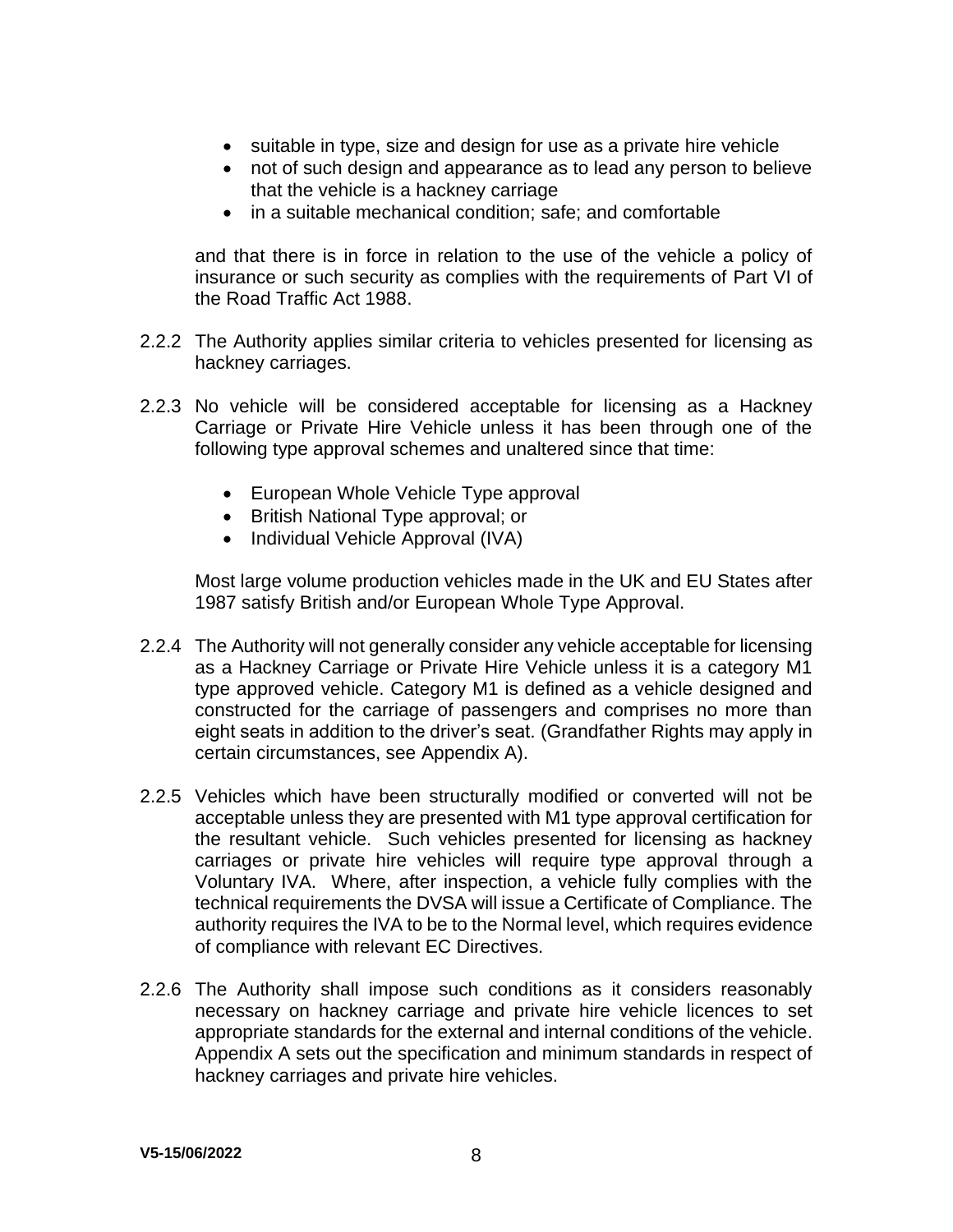2.2.7 Vehicles will generally be licensed for the carriage of between 4 up to a maximum of 8 passengers.

# **2.3 Accessibility**

- 2.3.1 Hackney carriages and private hire vehicles are an essential mode of transport for many disabled and older people. The Authority encourages the provision of wheelchair accessible vehicles.
- 2.3.2 The Equality Act 2010 imposes duties on the drivers of designated wheelchair accessible taxis and private hire vehicles to assist passengers who use wheelchairs. Drivers of vehicles designated by the Licensing Authority as being wheelchair accessible, must comply with the requirements of Section 165 of the Equality Act 2010, unless they have been issued with an exemption certificate.
- 2.3.3 The duties are:
	- to carry the passenger while in the wheelchair
	- not to make any additional charge for doing so
	- if the passenger chooses to sit in a passenger seat, to carry the wheelchair
	- to take such steps as necessary to ensure that the passenger is carried in safety and reasonable comfort
	- to give the passenger such mobility assistance as is reasonably required

Mobility assistance is defined as:

- to enable the passenger to get into or out of the vehicle
- if the passenger wishes to remain in the wheelchair, to enable the passenger to get into and out of the vehicle while in the wheelchair
- to load the passenger's luggage into or out of the vehicle
- if the passenger does not wish to remain in the wheelchair, to load the wheelchair into or out of the vehicle
- 2.3.4 It is an offence for a driver of a designated wheelchair accessible vehicle not to comply with the above requirements.
- 2.3.5 The Council can exempt drivers from the duties to assist passengers in wheelchairs if they are satisfied that it is appropriate to do so on medical grounds or because the driver's physical condition makes it impossible or unreasonably difficult for him or her to comply with the duties.
- 2.3.6 North Kesteven District Council has published a [list of vehicles designated](https://www.n-kesteven.gov.uk/EasySiteWeb/GatewayLink.aspx?alId=51228)  [for the purposes of section 165 of the Act.](https://www.n-kesteven.gov.uk/EasySiteWeb/GatewayLink.aspx?alId=51228) This list is available on the Council website and will be updated on a fortnightly basis.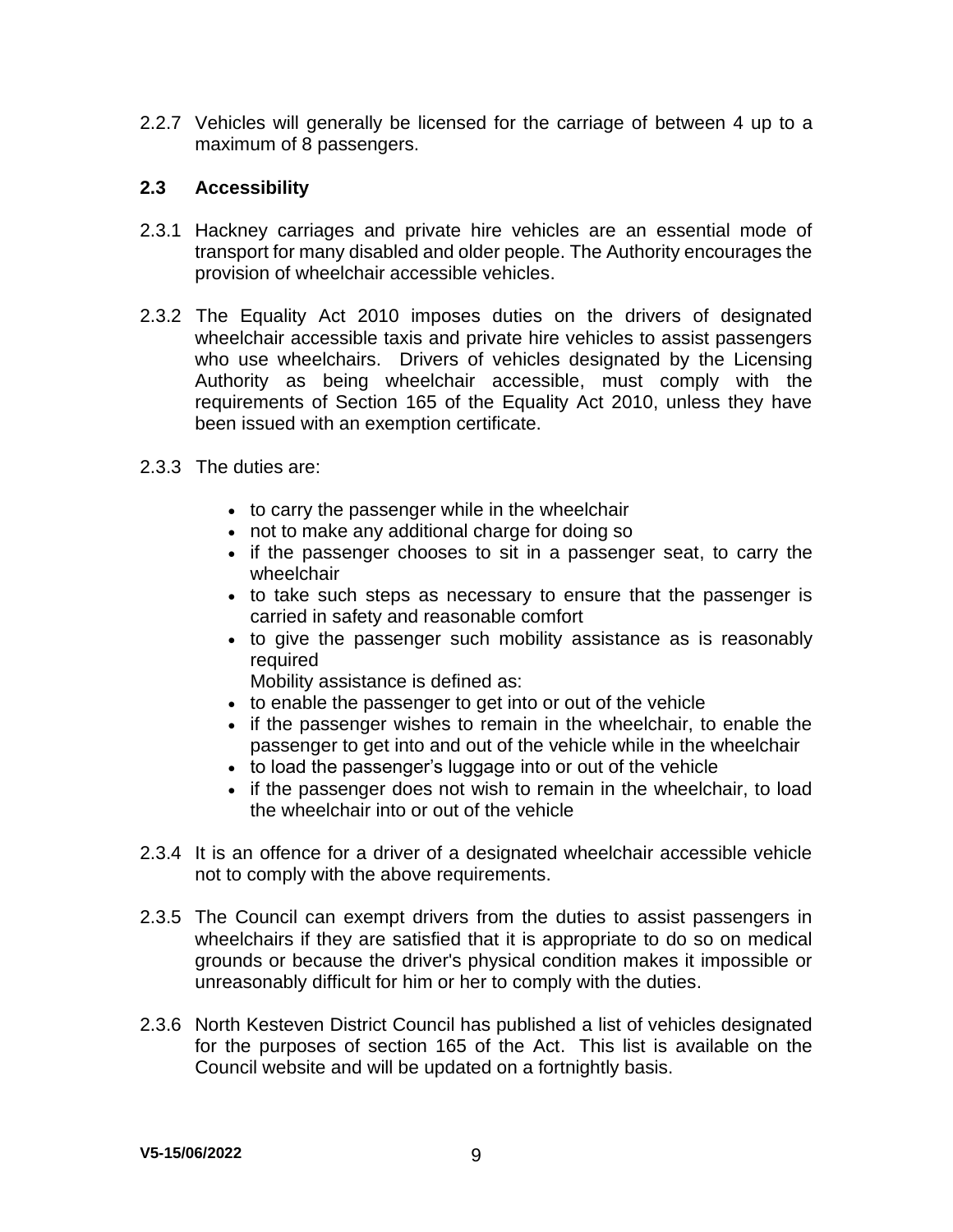# **2.4 Maximum Age of Vehicles**

- 2.4.1 The Authority acknowledges that newer vehicles are generally more efficient and emit fewer pollutants than older vehicles.
- 2.4.2 In order to minimize vehicle emissions an application for a new hackney carriage or private hire vehicle licence will not generally be accepted if the vehicle is over seven years old, from date of first registration. The vehicle may continue to be licensed until it reaches the age of ten years, from the date of first registration, provided the vehicle passes the compliance tests at the required times. (Grandfather Rights may apply in certain circumstances, see Appendix A).
- 2.4.3 Licence applications for vehicles in exceptional condition which are outside of the Council's policy, for example by age and/or type of vehicle, will be considered by the council on an individual basis and may be subject to additional checks relevant to the type of vehicle.

# **2.5 Vehicle Testing**

- 2.5.1 The Authority needs to be satisfied that the vehicles it licenses are safe to use on the road for carrying members of the public as paying passengers.
- 2.5.2 Hackney carriage and private hire vehicles are granted licences for a maximum period of 12 months. Prior to licensing all vehicles shall undergo a compliance test at an authority approved garage. The compliance test comprises a mechanical examination to current MOT standard and an additional check of items not covered by the MOT test. Once licensed, the vehicle shall undergo further compliance tests at an authority approved garage at 6 monthly intervals. There are separate arrangements for brand new vehicles with less than 500 recorded miles.
- 2.5.3 Where a licensed vehicle fails a compliance test, and is deemed unsuitable for use as a hire vehicle by the vehicle examiner, the Authority may issue the proprietor with a suspension notice to prevent it being used to carry passengers until the defect(s) is/are remedied. If the defect is not repaired within 2 months from the service of the suspension notice, the vehicle licence may be revoked.
- 2.5.4 Vehicle inspections may also be carried out by Council officers on an ad hoc basis where required.

#### **2.6 Accident Reporting**

2.6.1 Proprietors of licensed vehicles are required by law to inform the Authority as soon as reasonably practicable, and in any case within 72 hours of any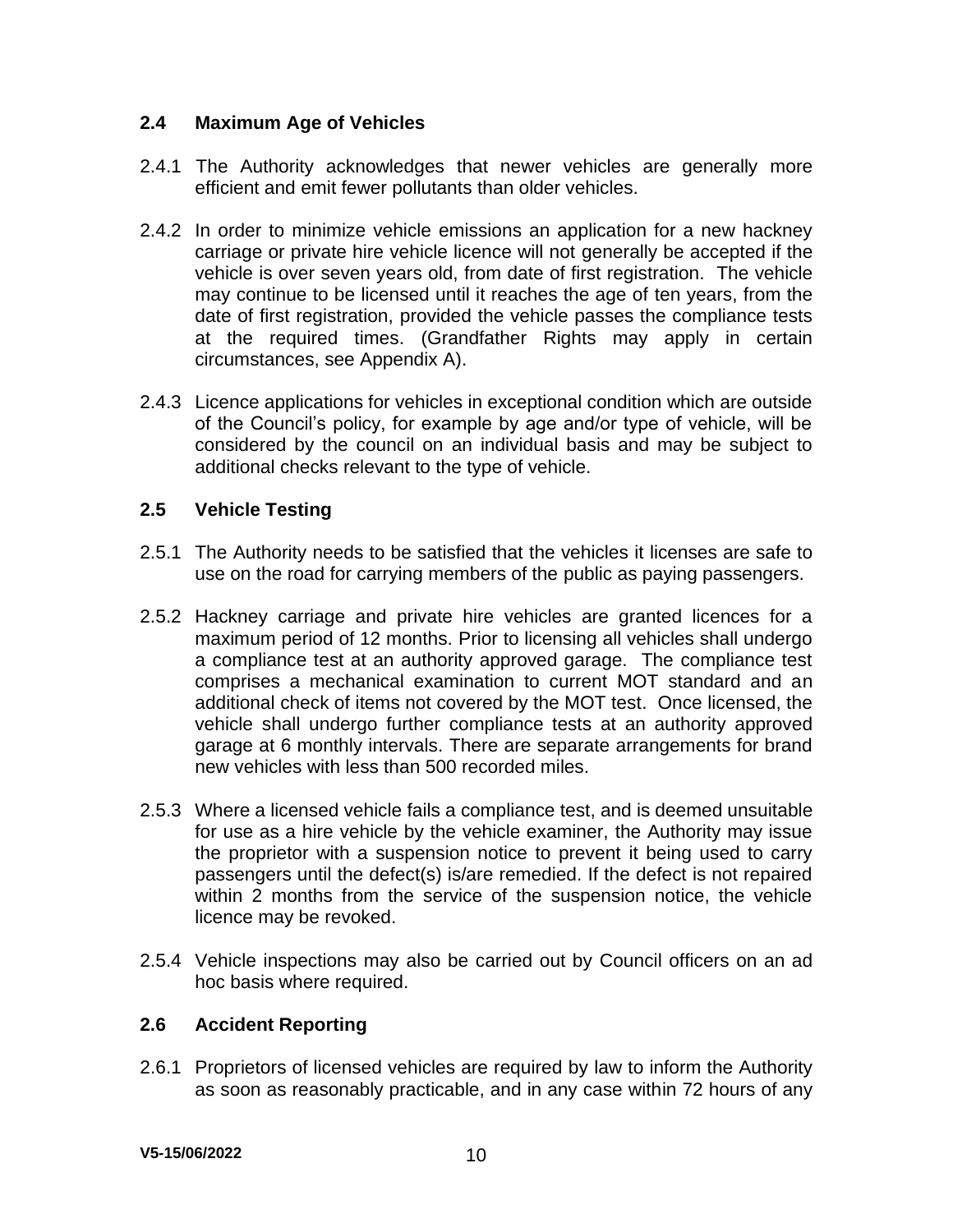accident to such licensed vehicle causing damage materially affecting the safety, performance or appearance of the vehicle. (Section 50(3) of the 1976 Act).

# **2.7 Signage and Advertising**

- 2.7.1 It is important that the public should be able to identify and understand the difference between a hackney carriage and a private hire vehicle. Appendix A details the requirements for signage, identification plates and the provisions for advertising.
- 2.7.2 Private hire vehicles shall not be permitted to display roof-mounted signs or any sign or notice which may tend to indicate that the vehicle is a taxi and available for hire.
- 2.7.3 Roof signs fitted to hackney carriage vehicles shall be illuminated at all times when the vehicle is available for hire.
- 2.7.4 Vehicle identification plates are a key feature in helping to identify vehicles that are properly licensed. All licensed vehicles, except those private hire vehicles deemed Executive Vehicles by the Authority, shall display plates externally on the rear of the vehicle. Executive Vehicles are defined in Appendix L, paragraph 3. (See also 2.15).
- 2.7.5 Vehicles shall not be allowed to display written or other material on any window with the exception of those permitted by the conditions of the licence and those required by law, or manufacturer's mark.

# **2.8 Driver Safety**

- 2.8.1 Hackney carriage and private hire vehicles provide a valuable service, particularly late at night. Security for drivers and passengers is, therefore, of paramount importance. There are a number of ways to reduce the risks such as pre-payment of fares, driver screens, CCTV surveillance systems and radio link schemes.
- 2.8.2 The Authority does not propose to require that measures such as CCTV should be introduced, it considers that such decisions are best left to the judgment of the owners and drivers themselves.
- 2.8.3 Where CCTV systems are installed in vehicles adequate signage shall be displayed in the passenger compartment advising passengers that they are being monitored/recorded. Any such equipment shall be fitted overtly and in such a way as not to present any danger or hazard to any passenger. It will be the driver/proprietor's responsibility to comply with all aspects of the law regarding such surveillance equipment, especially data protection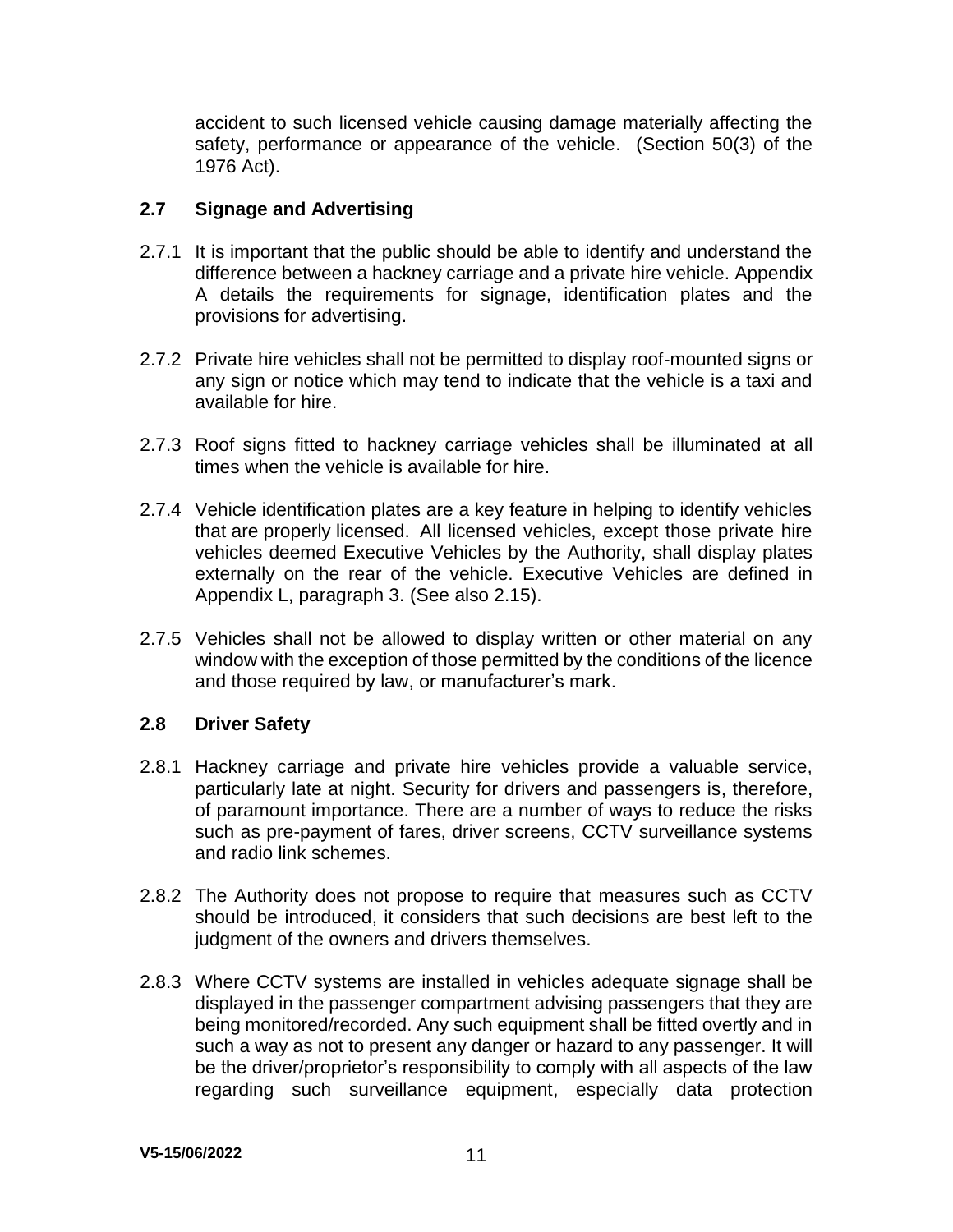legislation and any relevant codes of practice issued by the Home Office or Information Commissioner's Office. A minimum of two warning signs should be prominently displayed inside vehicles so as to be easily seen by passengers.

# **2.9 Application Procedures - Vehicles**

2.9.1 Application procedures for a hackney carriage or private hire vehicle licence are not prescribed in law, but shall be made on the application form produced by North Kesteven District Council in accordance with the application procedure set out in Appendix C.

# **2.10 Consideration of Applications**

- 2.10.1 The Authority shall consider each application on its own merits once satisfied that the appropriate criteria have been met and the application form and supporting documents are complete.
- 2.10.2 The Authority does not allow dual plating of vehicles due to the difficulty in ensuring compliance.
- 2.10.3 The Council has adopted a special policy regarding intended use for the licensing of Hackney Carriages. Applicants who wish to be a hackney carriage proprietor but live outside the North Kesteven District Council area will be required to provide information, pursuant to section 57 of the 1976 Act as to where they intend to use the vehicle.
- 2.10.4 There will be a presumption that applicants who do not intend to a material extent to ply for hire within the administrative area of North Kesteven District Council will not be granted a hackney carriage licence. Each application will be decided on its merits.
- 2.10.5 This special policy is in accordance with the decision in R (App Newcastle City Council) v Berwick-upon-Tweed Borough Council [2008] EWHC 2369. The policy is detailed at Appendix K.

#### **2.11 Renewal of Licences**

- 2.11.1 Existing vehicle licence holders shall be reminded prior to the expiry date that their licence renewal is due. It is the licence holder's responsibility to ensure that licences are renewed before they expire.
- 2.11.2 It is recommended that vehicles should have their compliance test at least 7 days prior to the licence expiry date.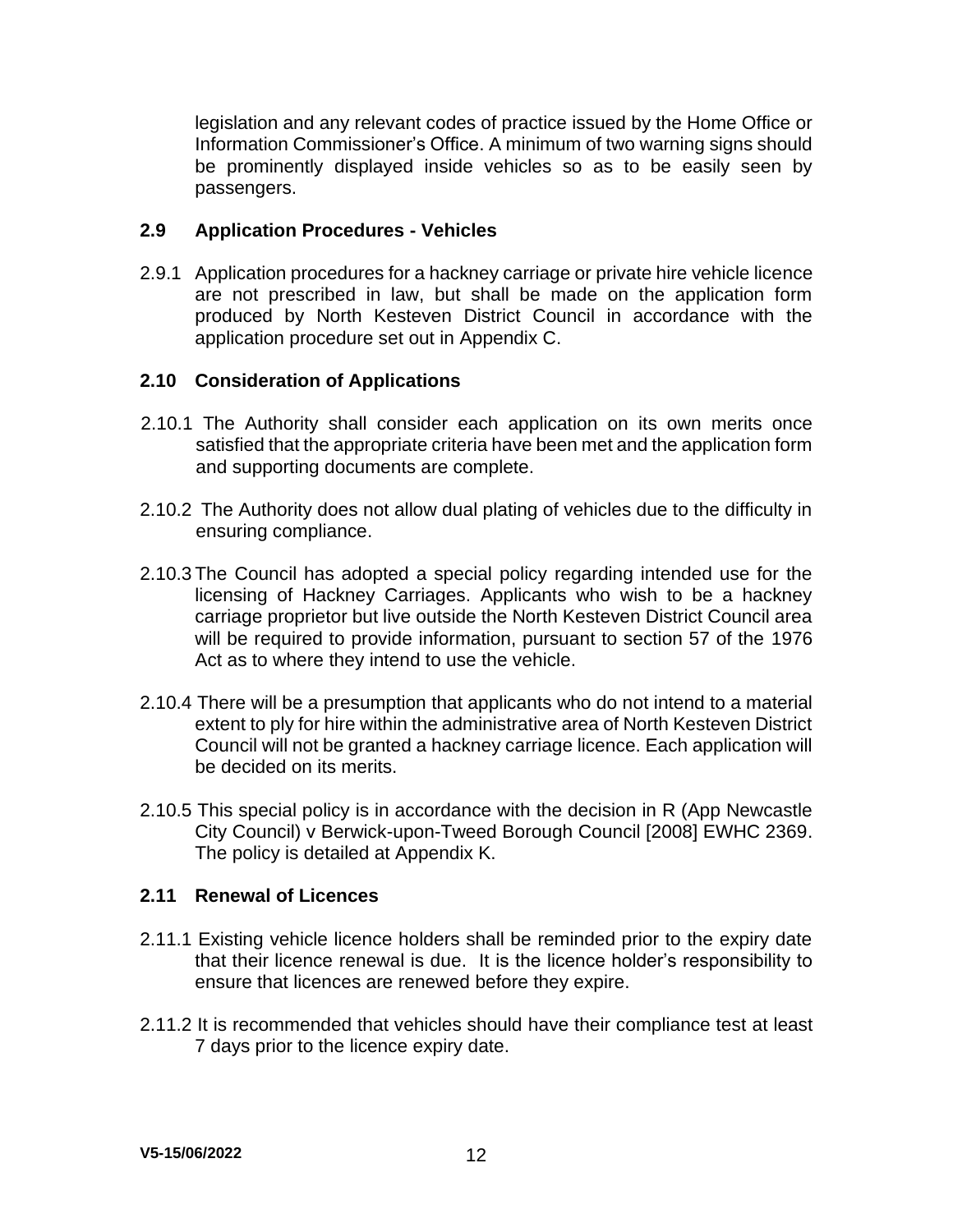# **2.12 LPG/Electric & Hybrid Vehicles**

- 2.12.1 Liquid petroleum gas (LPG) conversions are considered acceptable for licensing as hackney carriages and private hire vehicles because of their lower emission levels. Any LPG conversion must be undertaken by an approved converter and the conversion certificate produced to the Authority for inspection.
- 2.12.2 Fully electric and hybrid vehicles are considered acceptable for licensing as hackney carriages and private hire vehicles, due to their positive impact on the environment.

#### **2.13 Stretched Limousines**

- 2.13.1 Licensing authorities encounter difficulties when considering applications to licence stretched limousines because they do not generally comply with most taxi licensing requirements, particularly because of their seating capacity and the radical modifications undergone as part of the 'stretching' process.
- 2.13.2 Most limousines are imported, converted vehicles and will require certification under the Individual Vehicle Approval (IVA) scheme (or its predecessor the Single Vehicle Approval – SVA). Stretched limousines presented for consideration for licensing must have documentary proof of IVA or SVA approval from the DVSA.
- 2.13.3 Each application will be treated on its merits. Stretched limousines approved for licensing will be subject to the additional licence conditions detailed in Appendix B**.** The Government has published guidance for limousine operators and the Authority commends it to applicants. [https://www.gov.uk/government/uploads/system/uploads/attachment\\_data/](https://www.gov.uk/government/uploads/system/uploads/attachment_data/file/147836/Guidance_for_Operators_of_Stretch_Limousines__2_.pdf) [file/147836/Guidance\\_for\\_Operators\\_of\\_Stretch\\_Limousines\\_\\_2\\_.pdf](https://www.gov.uk/government/uploads/system/uploads/attachment_data/file/147836/Guidance_for_Operators_of_Stretch_Limousines__2_.pdf)
- 2.13.4 The Authority requires stretch limousines to be inspected at a DVSA testing station.

#### **2.14 Contract Vehicles**

2.14.1 Vehicles used under a contract with an organisation or company for carrying passengers for hire or reward must be licensed as private hire vehicles.

# **2.15 Executive Vehicles - Exemption from displaying plate**

2.15.1 The 1976 Act gives a district council the discretion to grant a proprietor a dispensation from displaying the licence plate on their private hire vehicle.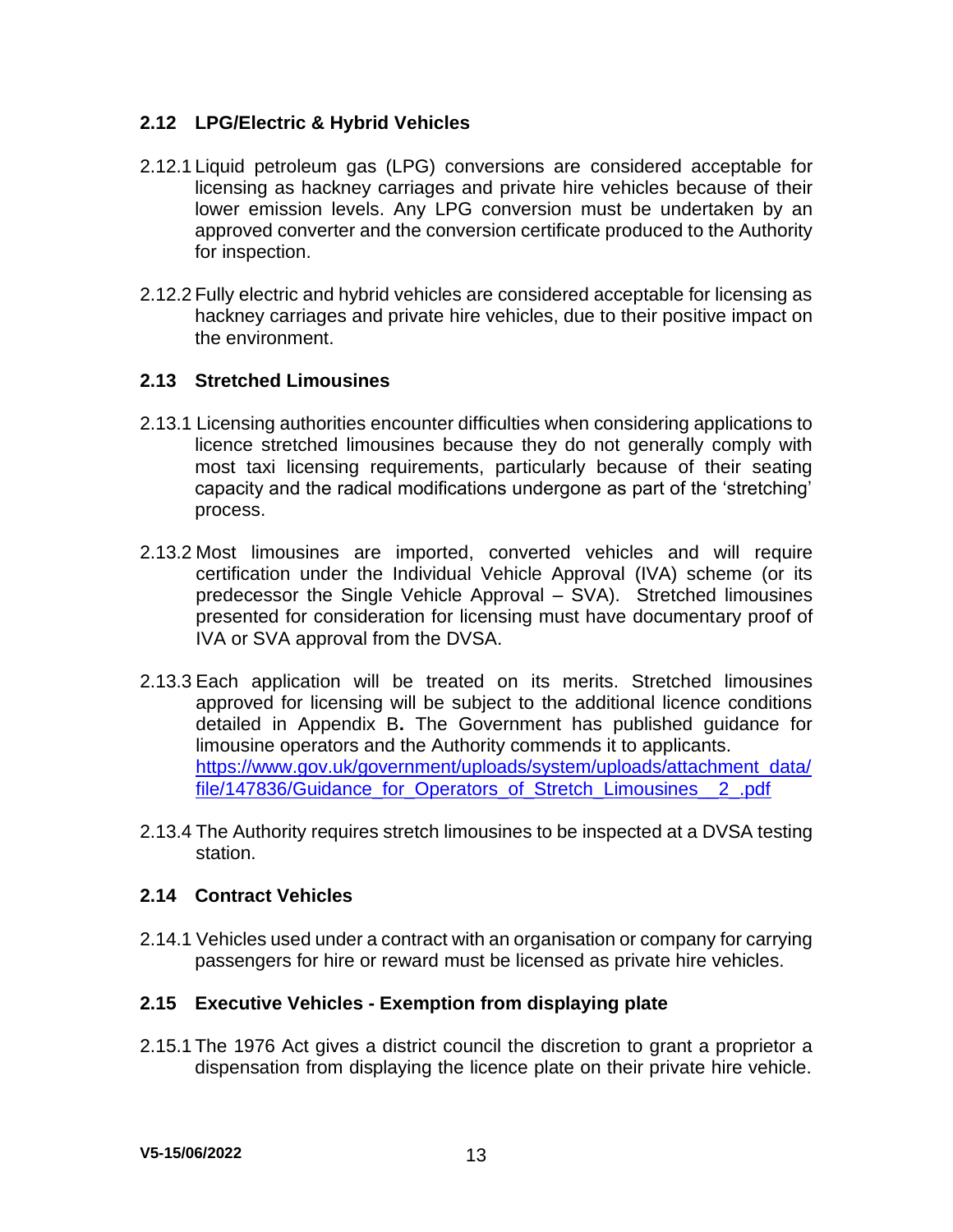Each application for a dispensation will be considered on its own merits. The overriding consideration will be public safety.

2.15.2 Dispensation will not be granted as a matter of course, the case must be made by the proprietor. In determining an application it will normally be the status of the passenger and the executive nature of the work that will indicate whether or not the dispensation should be granted. The quality and specification of the vehicle being used will be supportive of an application, but will not be the sole determining factor. Please see Appendix L for full details.

# **2.16 Exempt Vehicles**

- 2.16.1 Vehicles that are used solely in connection with a funeral, or are being wholly or mainly used by a person carrying on the business of a Funeral Director for the purpose of funerals, do not need to be licensed.
- 2.16.2 Vehicles that are used solely in connection with a wedding do not require a licence.

# **2.17 Insurance**

2.17.1 A vehicle must have a current certificate of insurance or cover note which complies with the requirements of Part VI of the Road Traffic Act 1988 and which clearly covers the use to which the vehicle is to be put, i.e. public hire or private hire. A private hire vehicle cannot be insured for public hire.

#### **3 DRIVERS**

#### **3.1 Licences**

- 3.1.1 The Council grants dual licences giving drivers the flexibility to drive either hackney carriage or private hire vehicles. The Authority has to issue licences valid for 3 years, but it has limited discretion to grant licences valid for a lesser period if deemed appropriate given the circumstances in individual cases. The Council must be satisfied that licence holders are 'fit and proper' persons. Application procedures, including details about 'Fit and Proper' are explained in Appendix C and Appendix D.
- 3.1.2 Applicants shall be over 18 years of age and shall have held a full driving licence issued in the UK, the European Community (EC) or one of the other countries in the European Economic Area (EEA) for at least 12 months. All DVLA licence records will be checked annually. The cost of this will be borne by the applicant. The Authority reserves the right to conduct further DVLA record checks at any time during the currency of a driving licence,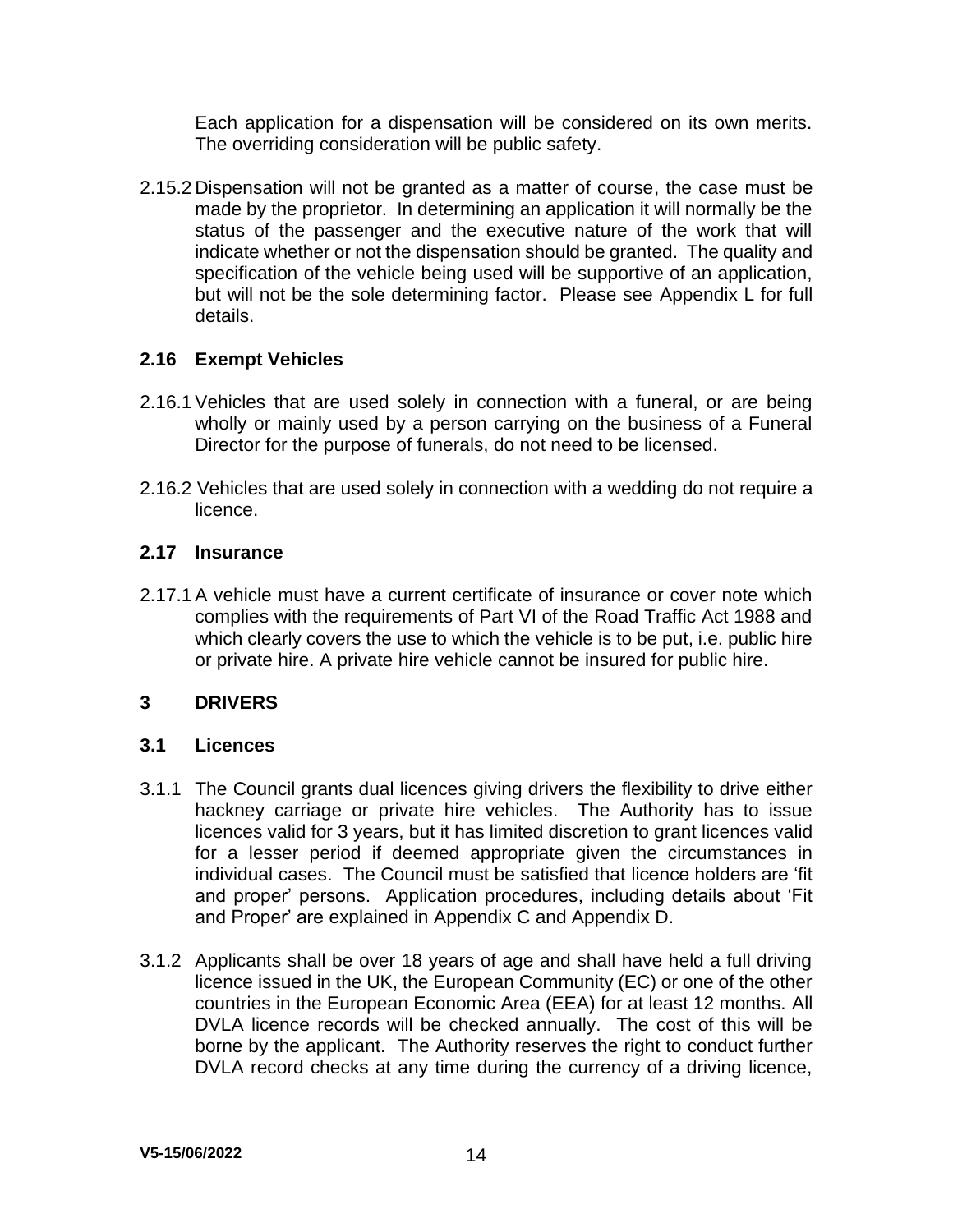should circumstances warrant, for example following allegations that a licence holder has failed to report a motoring conviction to the Authority.

- 3.1.3 Holders of European licences will need to register their non-GB driving licence before applying, alternatively they may elect to exchange their licence for a UK one. [https://www.gov.uk/government/publications/d9-application-to-register-a](https://www.gov.uk/government/publications/d9-application-to-register-a-non-gb-driving-licence)[non-gb-driving-licence](https://www.gov.uk/government/publications/d9-application-to-register-a-non-gb-driving-licence)
- 3.1.4 Applicants shall make a declaration that they have a statutory right to work in the UK and any applicant that has a limited right to work shall not be issued a driver licence for a period longer than that limited period. The Authority will make checks, including checks with the Home Office, to confirm an applicant's right to work. The Authority is aware that the Government proposes to introduce mandatory 'right to work' checks for taxi drivers in the Immigration Bill.
- 3.1.5 Any applicant for a new or renewal licence shall be required to complete an application form and a statutory declaration and formally confirm any convictions, spent or otherwise, at the time of application. These forms ask for any time spent abroad and any convictions imposed in the UK or abroad. All the applicant's criminal convictions must be entered onto these forms, including spent convictions and cautions. It is an offence to knowingly or recklessly make a false statement or to omit information required by the Authority (Section 57 of the 1976 Act).
- 3.1.6 A Disclosure and Barring Service check to Enhanced level shall be applied for on application and every six months thereafter unless the applicant has subscribed to the Disclosure & Barring Update Service.
- 3.1.7 Where an applicant has resided in the UK for less than 5 years, or has spent a period of 3 months or more within the last 5 years as a non-resident, the Authority will require a certificate of good conduct, obtained at the applicant's own expense, authenticated by the relevant Embassy of the country of residence. The applicant must also arrange for the certificate to be professionally translated into English.

#### **3.2 Driver Knowledge Tests**

- 3.2.1 Hackney carriage drivers need a good working knowledge of the area for which they are licensed, because they can be hired directly at ranks or on the street. The Council also considers it necessary for private hire drivers to know the local area.
- 3.2.2 In order to assist the Council in determining the fitness of an applicant to hold a hire driver's licence, all new applicants are required to undertake a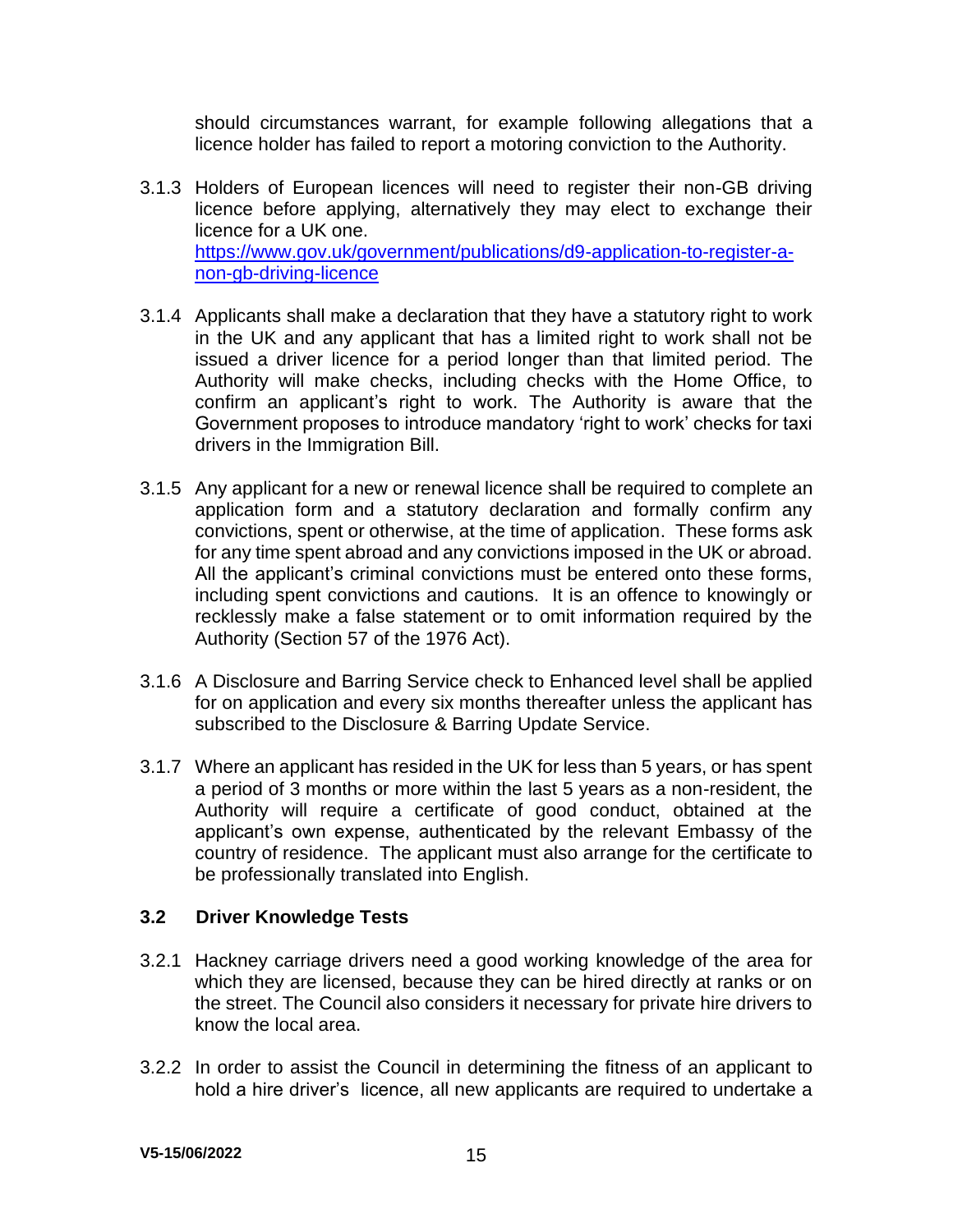test of basic reading, writing, arithmetic, and a test to challenge their knowledge of the area within the district of North Kesteven and the wider Lincolnshire area.

# **3.3 Driving Proficiency**

- 3.3.1 Applicants who have recently been disqualified from driving under the "totting-up" procedure will not normally be granted a licence unless they have held a licence for at least 2 years following the expiry of the period of disqualification.
- 3.3.2 New applicants with 6 or more DVLA penalty points (both current and expired) accrued within a 4 year period will be required to undertake, at their own expense, a driving assessment by the Lincolnshire Road Safety Partnership and be assessed as 'low-risk'.
- 3.3.3 A hire driver with 6 or more penalty points (both current and expired) accrued within a 4 year period will be issued with a written warning as to future conduct and will be required to undertake, at their own expense, a taxi driver training assessment with the Lincolnshire Road Safety Partnership and be assessed as 'low-risk'. The test is to be taken within 3 months of the accrual of the points.
- 3.3.4 Applicants or licence holders who attend a driver assessment but fail to achieve the required 'low-risk' standard will be referred to the Sub Committee to decide if they are 'fit and proper' to hold a licence.

#### **3.4 Medical Examination**

- 3.4.1 Applicants shall provide a completed medical examination form supplied by the Authority and completed by their own General Practitioner, or a Doctor who has access to the applicant's medical history, on first application and every 6 years thereafter until reaching the age of 65 years when medical checks will be required annually.
- 3.4.2 The Authority uses the DVLA Group 2 Standards of Medical Fitness (as applied by the DVLA to the licensing of lorry and bus drivers) as the appropriate standard for licensed hackney carriage and private hire drivers.
- 3.4.3 Licence holders shall advise the Authority immediately of any deterioration in their health that may affect their driving capabilities.
- 3.4.4 Where there is any doubt as to the medical fitness of the applicant, the Authority may require the applicant to undergo and pay for a further medical examination by a Doctor appointed by the Authority.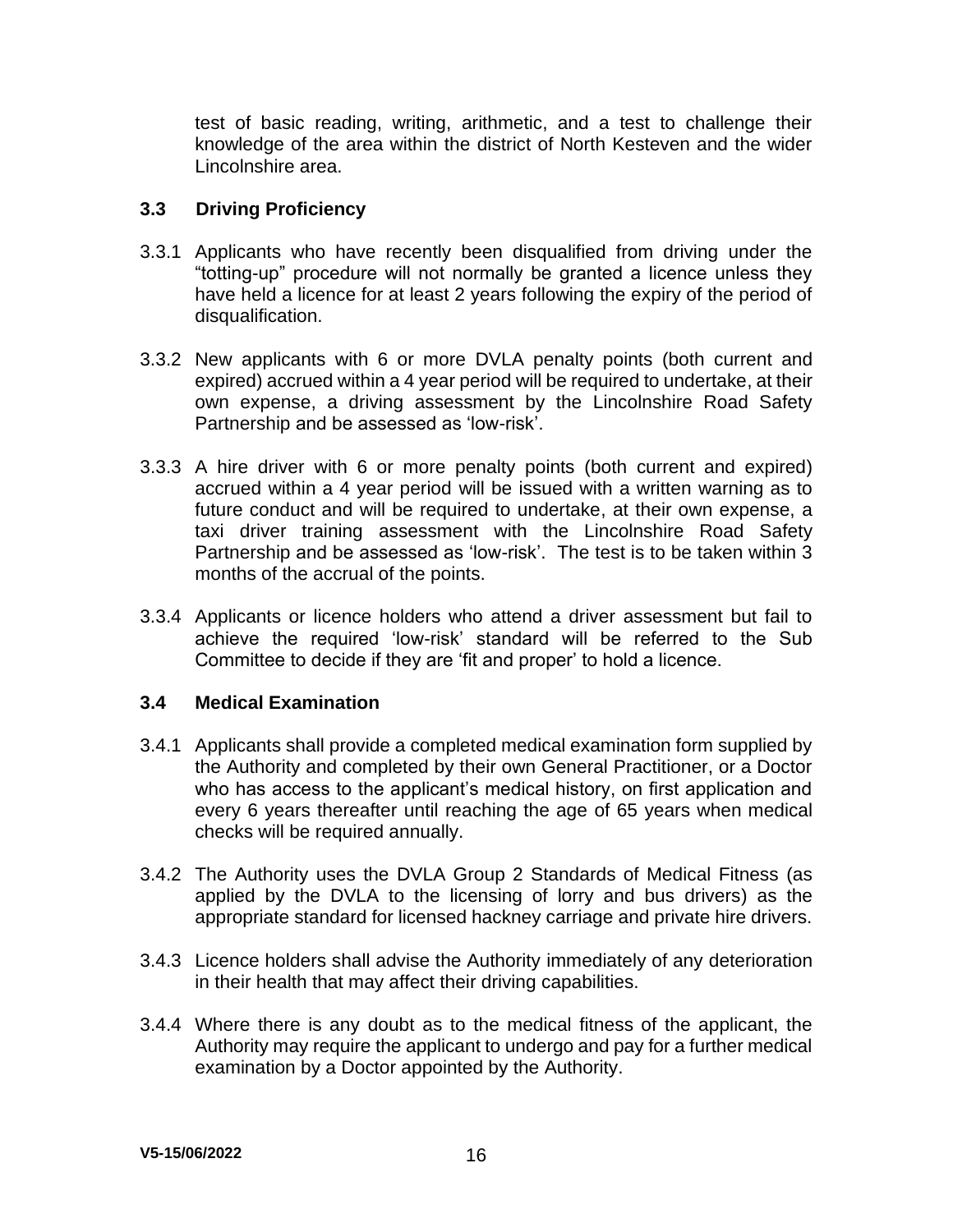- 3.4.5 Where there remains any doubt about the fitness of any applicant, the General Licensing Sub Committee will review the medical evidence and make any final decision in light of the medical evidence available.
- 3.4.6 No licence shall be issued until medical clearance (if required) has been established.

# **3.5 Disclosure & Barring Service (DBS) Disclosures**

- 3.5.1 A criminal record check on a driver is seen as an important safety measure. An Enhanced Disclosure through the DBS is required.
- 3.5.2 The Rehabilitation of Offenders Act 1974 does not apply to applicants for hackney and private hire drivers licences. Applicants are required to disclose all convictions, including those that would normally be regarded as spent.
- 3.5.3 The applicant must apply for a DBS check through the Licensing Team at North Kesteven District Council and will be charged an appropriate fee, unless they are subscribed to the Update Service provided by the DBS and can produce their original disclosure for checking. The original disclosure must be for the category – *'Other Workforce – Taxi Driver'*, this is the only type of Disclosure that the Authority is permitted to see.
- 3.5.4 All licence holders will be subject to a DBS check on a 6 monthly basis. Any person who is not subscribed to the DBS update service will be charged the appropriate fee to enable this check to be conducted.
- 3.5.5 The DBS send the only copy of the disclosure direct to the subject's home address. It is the applicant's responsibility to ensure the Licensing Team see the disclosure in order to make a decision whether or not a licence can be granted. A licence will not be issued until the Disclosure has been seen by the Licensing Team.

#### **3.6 Relevance of Convictions and Cautions**

- 3.6.1 In relation to the consideration of convictions and police cautions recorded against persons, the Authority has adopted the policy set out in Appendix D, Relevance of Convictions.
- 3.6.2 In assessing whether the applicant is a fit and proper person to hold a licence, the Authority shall consider each case on its merit. It will take account of cautions and convictions, whether spent or unspent, but only in so far as they are relevant to an application for a licence. Decisions will be taken in line with the policy at Appendix C and Appendix D.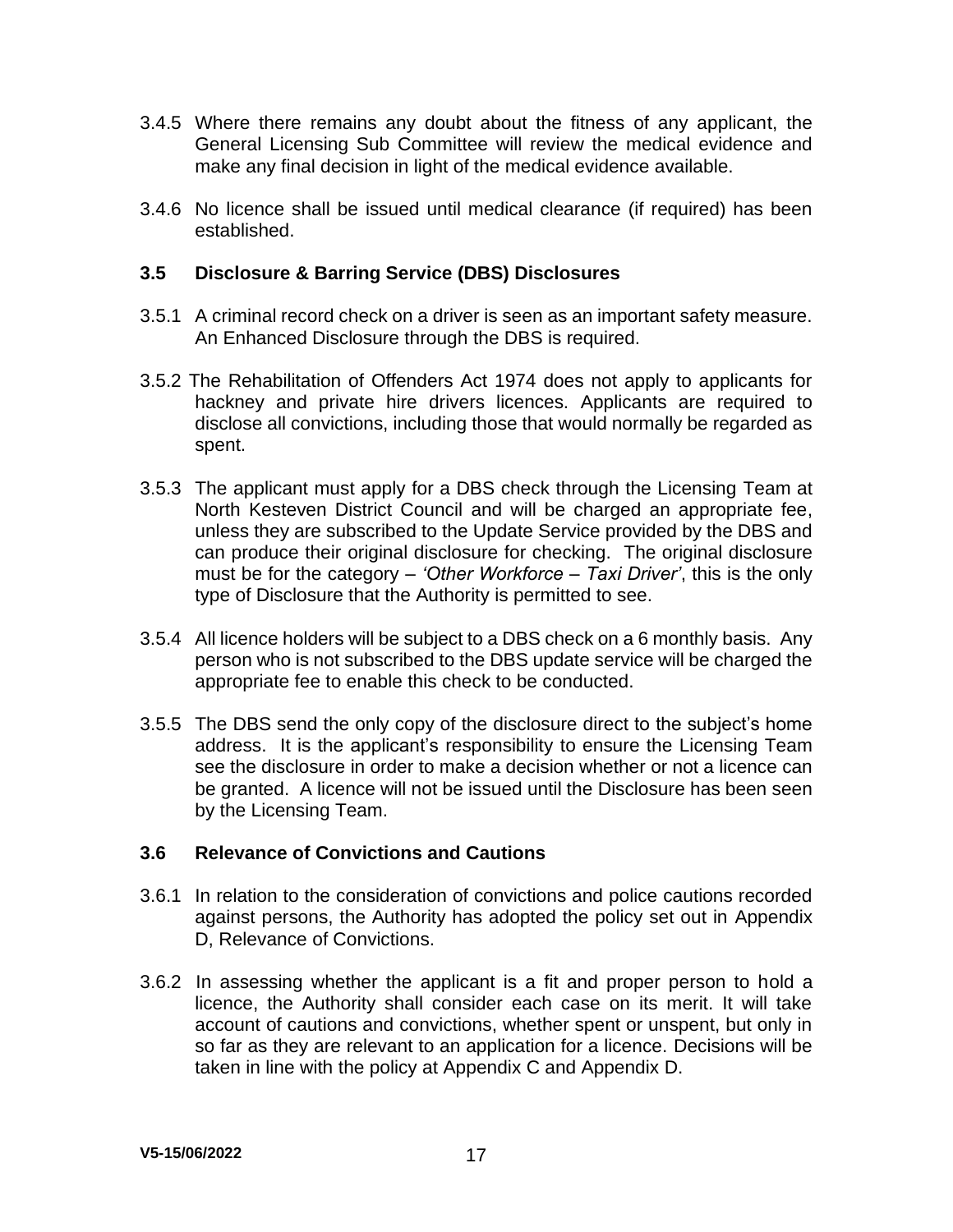# **3.7 Application Procedure**

3.7.1 An application for a hackney carriage or private hire driver's licence shall be made on the specified application form. The application procedure is set out in Appendix C.

# **3.8 Tax Conditionality Checks**

3.8.1 All successful new applicants for a hackney carriage or private hire drivers' licence shall be provided with information notifying them of the requirement to register with Her Majesty's Revenue & Customs to pay tax. Proof of such registration will be a requirement for any person wishing to renew their hire driver licence.

# **3.9 Renewal of Licences**

- 3.9.1 The licensing authority will aim to remind licence holders 2 months before their licence expires. It is the driver's responsibility to renew in good time. Completed application forms, appropriate fees, and supporting documentation, as set out in Appendix C, must be submitted at the time of application.
- 3.9.2 All licence holders submitting applications to renew their hire driver licence, will be required to provide a tax check code obtained from the HMRC, prior to any renewal application being granted. Full details of the procedure is set out at Appendix C.

# **3.10 Conditions of Licence**

3.10.1 The Authority is not permitted to attach conditions to a hackney carriage driver's licence. It is, however, empowered to attach such conditions to a private hire driver's licence as are considered necessary.

#### **3.11 Convictions – Licence Holders**

- 3.11.1 Drivers, who are convicted of any offence or incur any penalty, as defined in Appendix D - Paragraph 6.1, must inform the Authority verbally by the end of the next working day, followed up in writing within seven days of conviction.
- 3.11.2 If a licensed driver ceases to have a valid DVLA driving licence then the driver's licence issued by this Authority shall be deemed invalid.
- 3.11.3 Convictions, police cautions and breaches of legislation, licence conditions, byelaws and of this policy, by licence holders, shall be dealt with in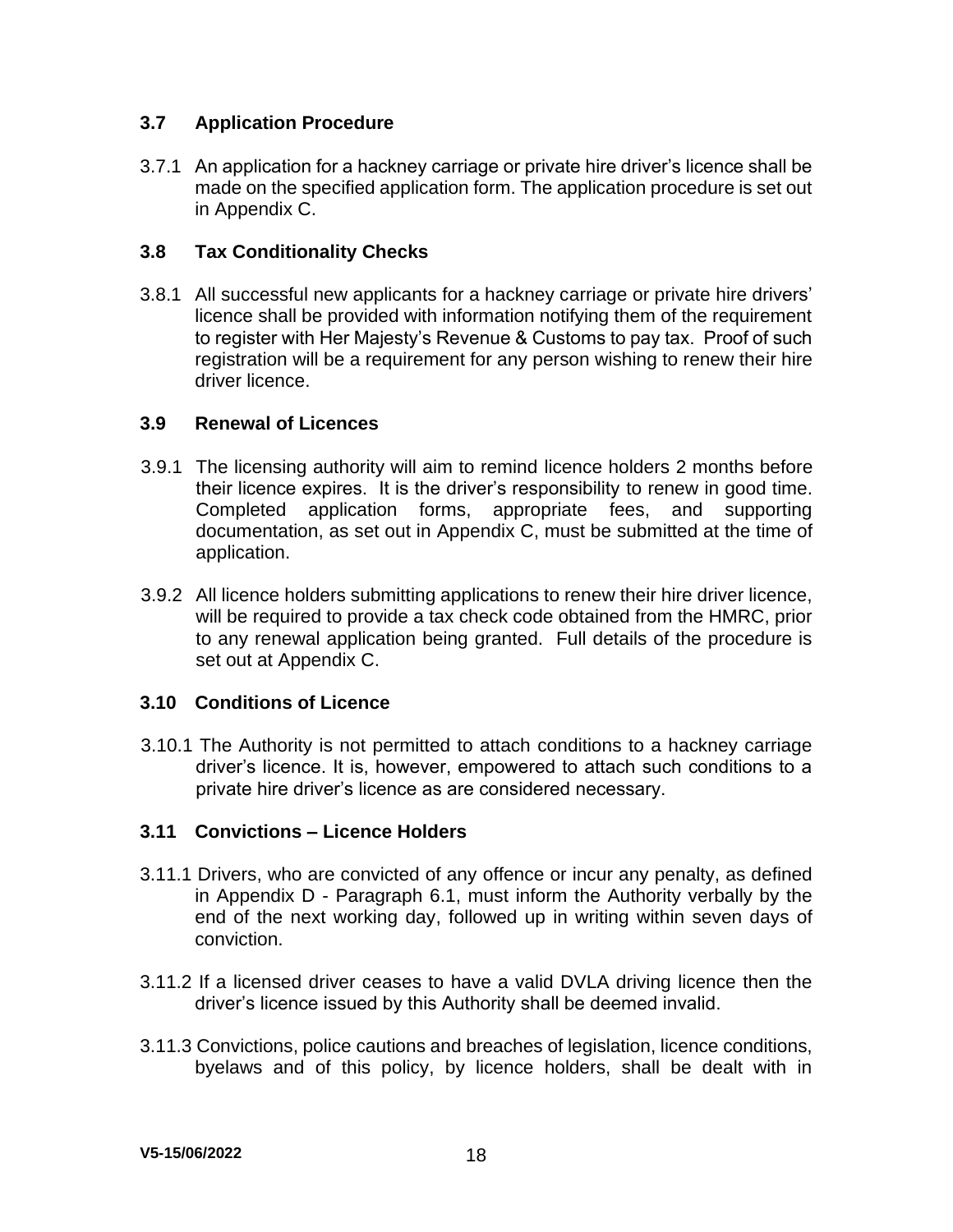accordance with Appendix  $D$  – Relevance of Convictions and this Authority's enforcement policy as set out at Appendix I.

# **3.12 Driver's Conduct**

- 3.12.1The standards expected of licensed hackney drivers are set out in sections 5 to 17 of the byelaws made under the 1847 Act and the Public Health Act 1875, which should be read in conjunction with the other statutory and policy requirements set out in this document. The byelaws are attached as Appendix F. Failure to comply with the requirements of the byelaws may result in action being taken which may affect the licence.
- 3.12.2 Conditions attached to Hire Drivers Licences are detailed at Appendix E.

#### **3.13 Safeguarding**

- 3.13.1 Drivers of Hackney Carriage and Private Hire vehicles are in a position of trust in respect of the safety and welfare of their passengers. The Licensing Authority, through its licensing team and Committee, has to ensure that all drivers are 'fit and proper' to undertake their work as drivers and that they also act as ambassadors for the district. It is essential that the council and drivers work together in order to ensure members of the public are treated with dignity and respect, including reporting any concerns.
- 3.13.2 On occasions, drivers may become aware of, or have suspicions that, a passenger may be the victim of abuse, neglect or exploitation either sexual or otherwise, or at risk of becoming a victim. In addition, drivers themselves may be accused of misconduct or inappropriate behaviour through the misinterpretation of the driver's actions or conversation.
- 3.13.3 Therefore, North Kesteven District Council has adopted a Code of Conduct which is aimed at providing the best possible service by protecting both passengers and drivers. This ensures that concerns, suspicions of abuse, neglect or exploitation can be reported appropriately and minimise the risk of misunderstandings.
- 3.13.4 Drivers are expected to comply with this Code. Failure to do so may result in the driver being referred to the General Licensing Sub Committee to explain the circumstances surrounding any incident. In the event of a repeated and/or serious failure to comply, drivers can expect that consideration will be given to the suspension or revocation of their licence, (including the immediate suspension or revocation of the licence).
- 3.13.5 All new drivers on initial application and all existing drivers upon renewal will be expected to sign up to and abide by the Safeguarding Code of Conduct. All new drivers on initial application and all existing drivers upon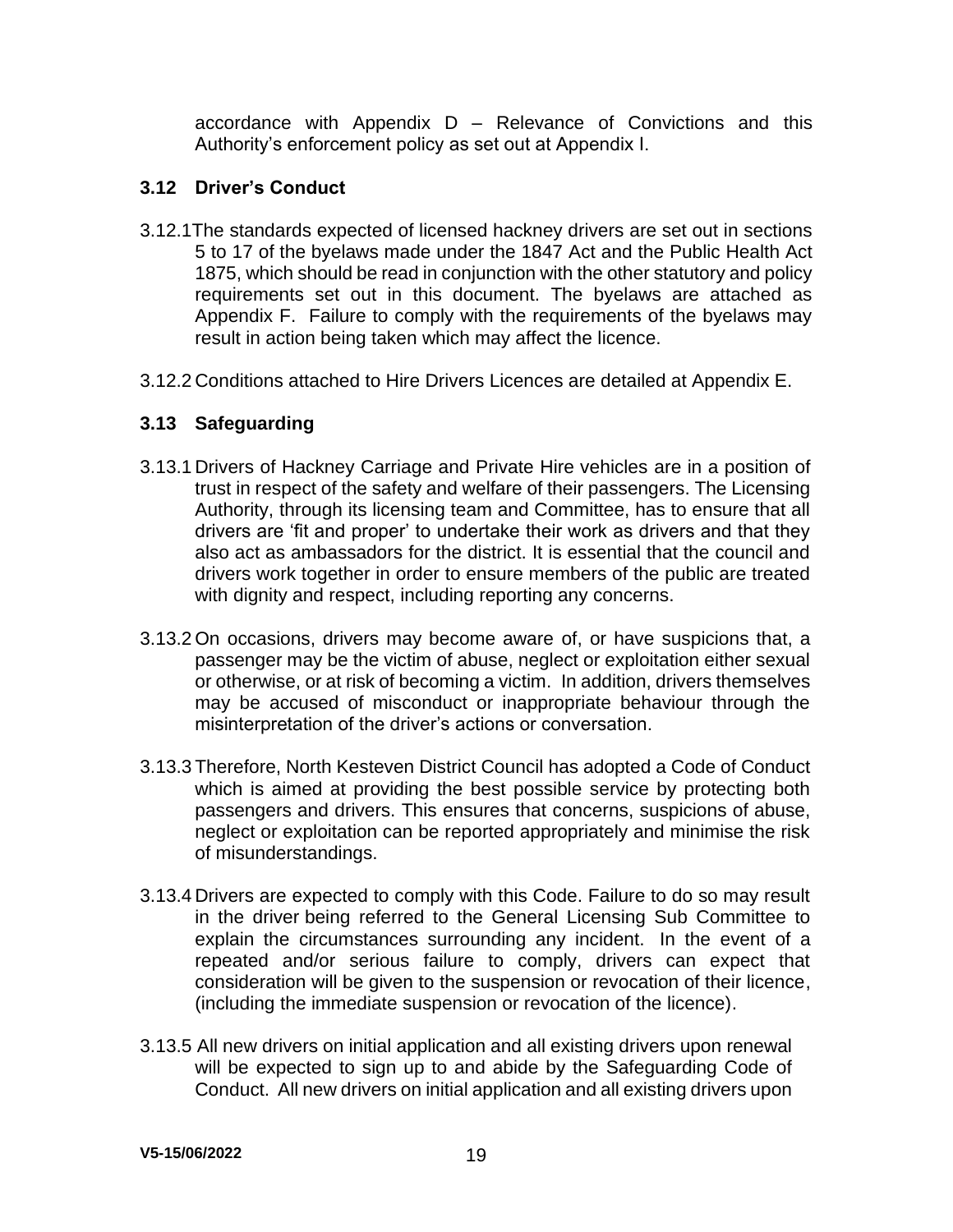each renewal will be expected to complete the required Safeguarding Awareness training module as a pre-requisite to making their application (new or renewal). Drivers who qualify for annual (12 month) licences will be expected to complete the Safeguarding Awareness training module every 3 years. See Appendix D (Relevance of Convictions) and Appendix G (Driver Code of Conduct).

# **3.14 Standard of Dress**

3.14.1 The following is for guidance only. The Authority believes that drivers should be dressed in a clean, tidy and decent manner at all times whilst plying for hire or conveying passengers; the wearing of shorts is not recommended.

# **4 PRIVATE HIRE OPERATORS**

# **4.1 Requirements and Obligations**

- 4.1.1 Any individual, company or similar who, in the course of their business, makes any provision for the invitation and acceptance of bookings for (i.e. to operate) a private hire vehicle must hold a private hire operator's licence. The objective in licensing private hire operators is to ensure the safety of the public who use the operator's services including premises, vehicles and drivers.
- 4.1.2 A private hire operator shall ensure that every private hire vehicle is driven by a person who holds a private hire driver's licence. A private hire operator may only operate a private hire vehicle licensed by the same authority as the operator. Similarly, a private hire vehicle may only be driven by a driver licensed by the same authority. Therefore, all three licences (operator, vehicle and driver) must be issued by the same authority.
- 4.1.3 Applications for a Private Hire Operator's licence shall be made on the prescribed form, together with the appropriate fee. The Authority will then decide whether the applicant is a fit and proper person to hold an Operator's licence.
- 4.1.4 The Council will not grant an Operator's Licence for an operator with an operating base that is outside the North Kesteven District Council area.
- 4.1.5 Private Hire Operators are to ensure that details of how customers can make a complaint to the Licensing Authority is prominently displayed within each Private Hire Vehicle. Details of this procedure will be provided by the Licensing Authority. This procedure will be detailed on the Council's website. The procedure explaining how to make a complaint and how such complaints will be investigated is listed at Appendix O.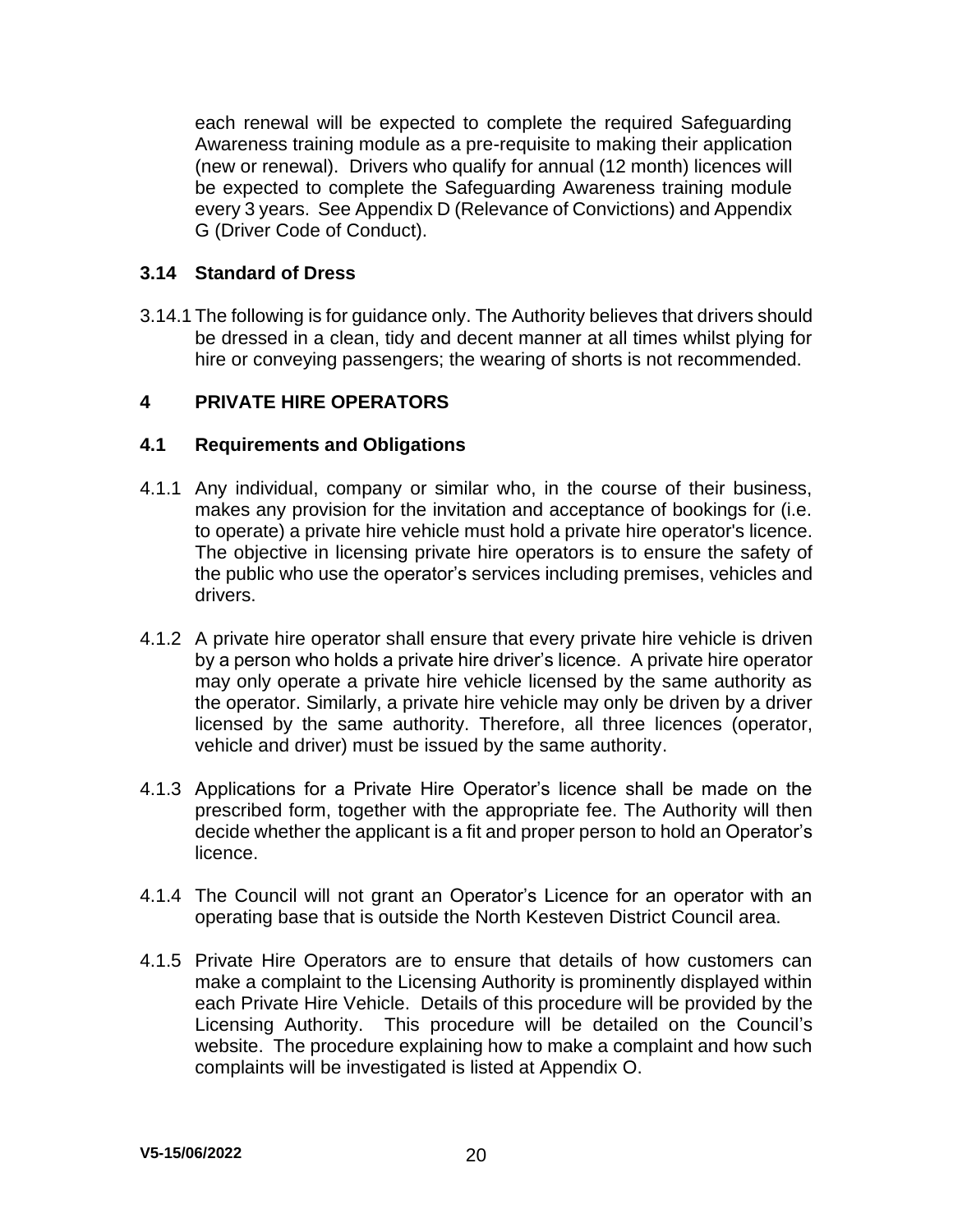# **4.2 Criminal Record Checks**

- 4.2.1 Private hire operators are not exceptions to the Rehabilitation of Offenders Act 1974, so Enhanced disclosures cannot be required as a condition of grant of an operator's licence, but a Basic Disclosure from the DBS is seen as appropriate. A Basic Disclosure can be obtained from Disclosure Scotland. [www.disclosurescotland.co.uk](file://///sl-netdiv2nk/ENVIRONMENTALHEATH/licensing/Licensing%20Policies/Taxi%20Policy%20Documents/2015%20revision%20incl%20Garages/Draft%20Policy/Working%20copies/www.disclosurescotland.co.uk)
- 4.2.2 An applicant for a Private Hire Operator's licence shall provide a current (less than 1 month old) Basic DBS Disclosure. The DBS disclosure shall be required on application and annually thereafter unless they are also currently licensed by North Kesteven District Council as a hire driver.
- 4.2.3 Private Hire Operators are to ensure that any person involved with the business, who is not licensed with the Authority as a hire driver, is subject to a basic criminal record check with the Disclosure & Barring Service (DBS). This includes any person employed despatching vehicles, the general management or maintenance of the business and any company directors, secretaries or silent partners.
- 4.2.4 Any Basic Disclosure checks are required to be renewed on an annual basis. Records of such checks are to be maintained by the Private Hire Operator.

# **4.3 Tax Conditionality Checks**

- 4.3.1 All successful new applicants for a Private Hire Operators (PHOp) Licence shall be provided with information notifying them of the requirement to register with Her Majesty's Revenue & Customs to pay tax. Proof of such registration will be a requirement for any person wishing to renew their PHOp licence.
- 4.3.2 All licence holders submitting applications to renew their PHOp licence, will be required to provide a tax check code obtained from the HMRC, prior to any renewal application being granted. Full details of the procedure is set out at Appendix C.

#### **4.4 Conditions**

4.4.1 The Authority has power to impose such conditions on a Private Hire Operator's licence as it considers reasonably necessary and these are set out in Appendix H.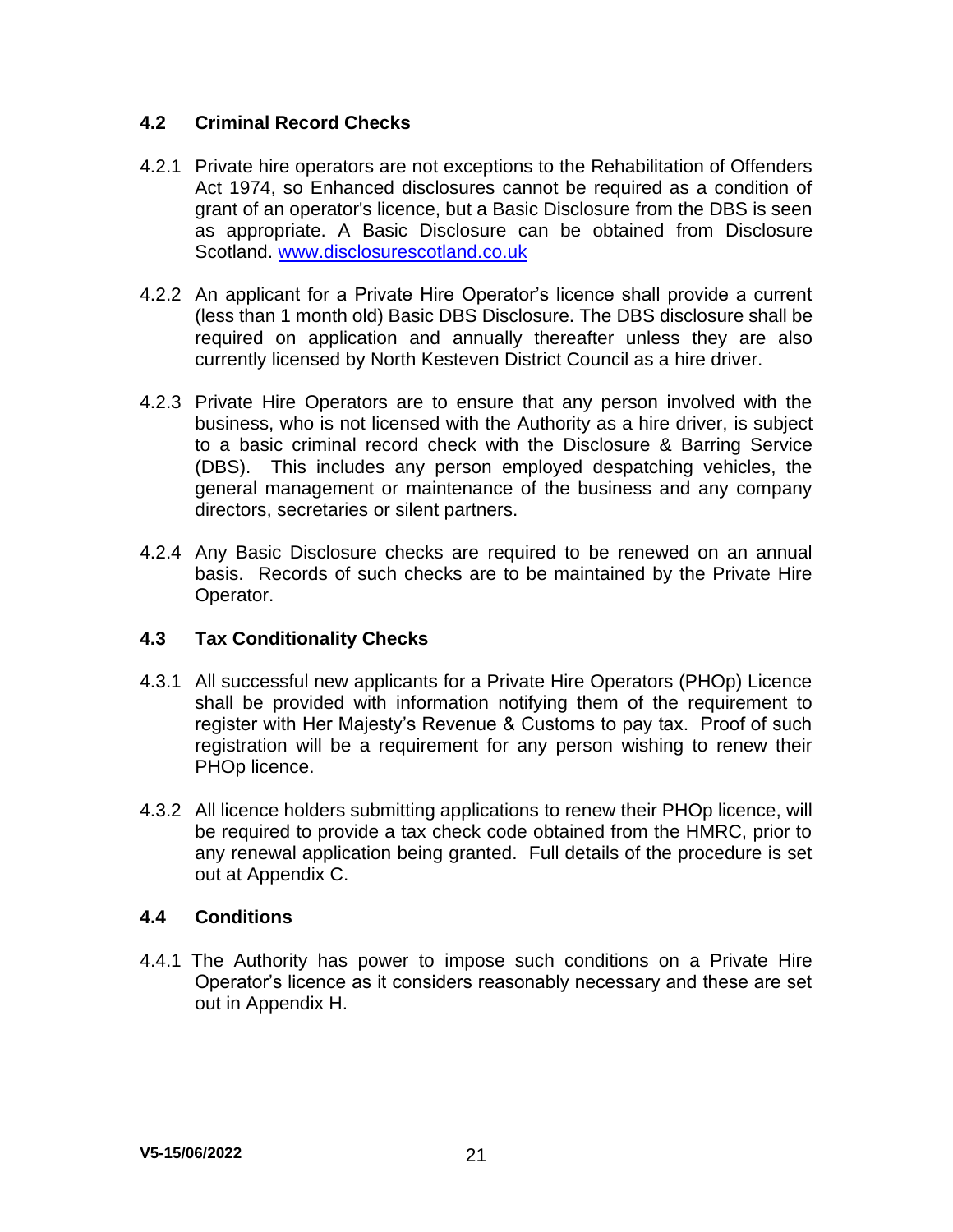#### **4.5 Insurance**

4.5.1 If the operator has premises to which the public will have access the applicant shall produce evidence that they have taken out appropriate public liability insurance for the premises before any application is considered.

# **4.6 Licence Duration**

4.6.1 This Authority grants Operator licences valid for 5 years. The licensing authority will aim to remind licence holders 2 months before their licence expires. It is the Operator's responsibility to renew in good time.

# **4.7 Operating Base**

- 4.7.1 On grant or renewal of an operator's licence the licensing authority will specify the address from which the operator may operate. Operate means 'to make provision for the invitation or acceptance of bookings for a private hire vehicle', this will be the premises where the day to day business is conducted, the telephone answered and bookings taken and recorded. (It does not matter where the telephone line originates, it is where it is answered after any subsequent diverts). We do not licence 'mobile' Operators.
- 4.7.2 The operator's licence is not transferrable between premises or addresses. A new licence will be required when there is any change of the operating address.

# **4.8 Planning Consent**

4.8.1 To operate a private hire business from a residential dwelling, planning permission for such business use may be required. All applications for an Operator's Licence are forwarded to the Planning Department for their attention. It is the applicant's responsibility to ensure that any necessary planning permissions are in place.

# **5 COMPLIANCE AND ENFORCEMENT**

#### **5.1 Enforcement**

5.1.1 The principal purpose of Hackney Carriage and Private Hire licensing is to protect the public and promote public safety. It is recognised that a riskbased approach to enforcement and compliance by the Authority benefits not only the public, but also the responsible members of the hackney carriage and private hire trades. The Council aims to provide an efficient, targeted and proportionate regulatory service.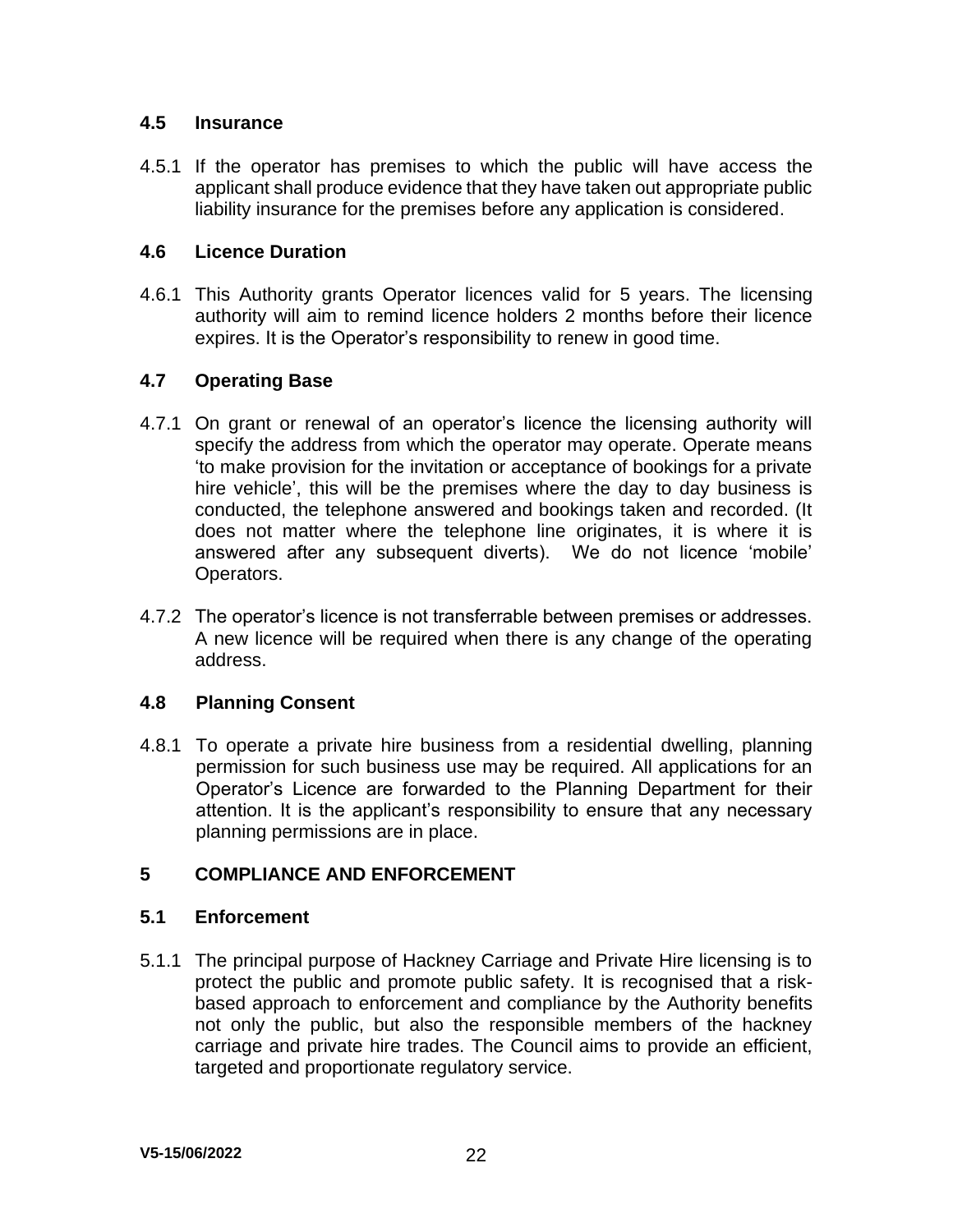- 5.1.2 In pursuance of its objective to encourage responsible hackney carriage/private hire businesses, the Authority shall operate a firm but fair compliance regime. The Authority will only intervene where it is necessary and proportionate to do so, having regard to the objectives outlined in section 1.2.1 of this document. Where defects are such that the use of a vehicle needs to be immediately prohibited, livelihood interference is inevitable.
- 5.1.3 The Enforcement Policy as set out at Appendix I will ensure that the Authority's enforcement effort is reasonable, transparent and well directed.

# **5.2 Compliance Hearings**

- 5.2.1 The Authority's General Licensing Sub Committee, consisting of three elected members of the Council will consider matters relating to breaches of licence conditions, failures of compliance and any other matter which may affect the fitness and propriety of a licence holder or applicant. The standard of proof for licensing decision makers is the balance of probabilities.
- 5.2.2 When a driver, proprietor or operator is brought before the Sub Committee that Sub Committee may exercise any of the following options;
	- Suspend the licence including immediate suspension
	- Revoke the licence including immediate revocation
	- Issue written warning
	- Extend the period in which any compliance points remain live
	- Take no further action
	- Any other action the sub-committee feels appropriate, including requiring drivers to attend a driving assessment (as per 3.3 Driving Proficiency) and be assessed as 'low-risk'

# **5.3 Penalty Points Scheme and Warnings**

- 5.3.1 The Council will operate a points system of compliance for specified breaches of byelaws, licence conditions or other unacceptable behaviour specified in this policy. The system will apply to drivers, operators and vehicles. The system provides the Authority with a transparent and clear system for regulating the behaviour of licence holders. It is particularly helpful in dealing with situations where a number of minor issues have arisen. It provides a clear audit trail in this respect, and allows the Authority to take formal action where it is appropriate to do in light of the licence holder's behaviour.
- 5.3.2 The number of points accrued will be considered on a continual 12 month cycle. If a licence holder receives 12 or more points during any 12 month period then they will be required to attend a hearing of the Sub Committee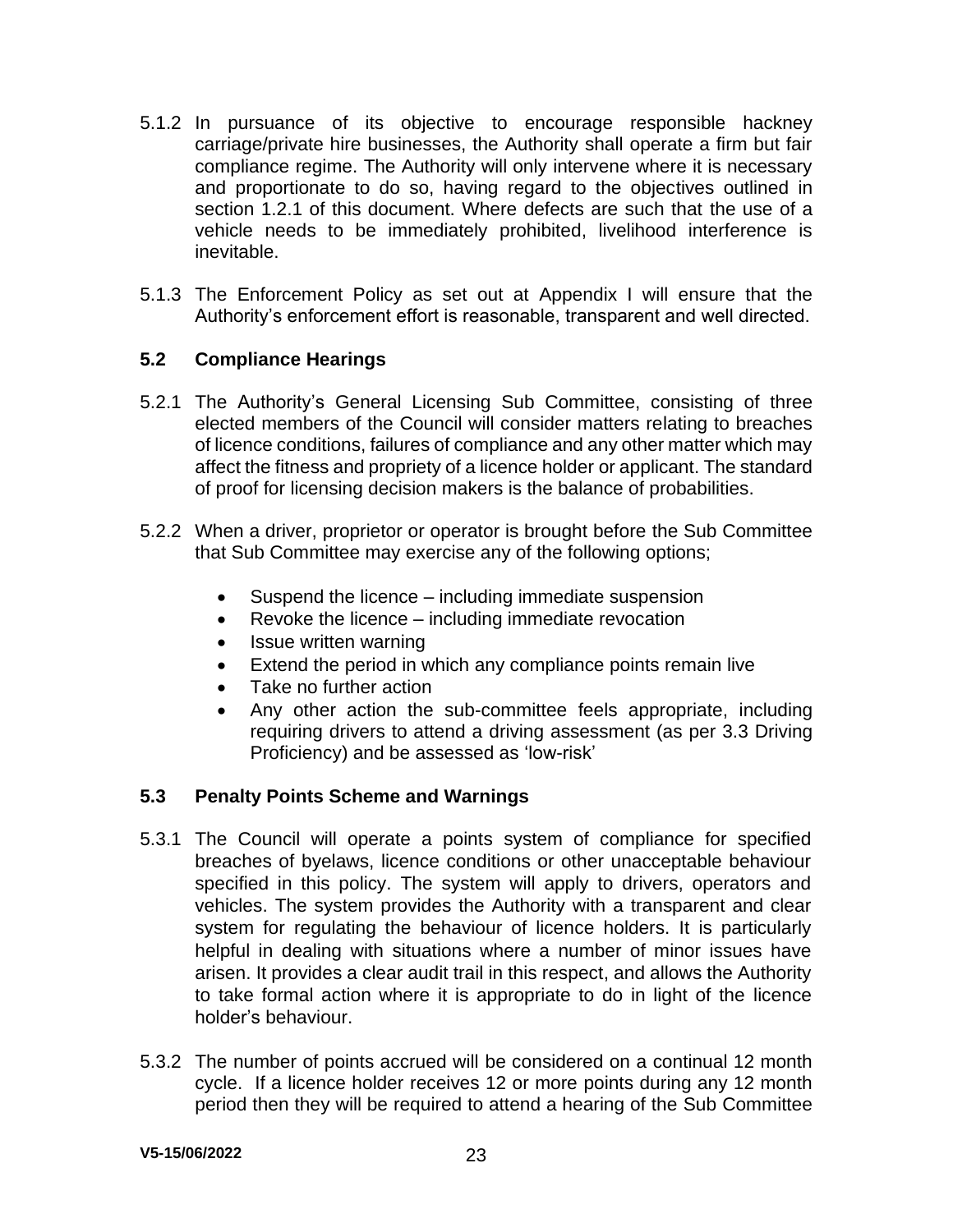to explain why they should still be considered fit and proper and to remain licensed by the Authority. The Sub Committee may determine that the licence should be suspended or revoked, or they may choose to administer some other sanction. Licensing Officers will operate the scheme and issue points accordingly. Each case will be considered on its merits. The scheme is outlined in Appendix J.

# **5.4 Suspension of Vehicle Licences**

- 5.4.1 Licensed vehicles shall be kept at all times in a safe, tidy and clean condition. Compliance with the vehicle specifications and licence conditions is essential and compliance will be checked by periodic, random, vehicle inspections by the Authority. Where it is apparent that any vehicle is not being properly maintained a Vehicle Defect Notice will be served on the vehicle proprietor setting out the defect(s) that need to be rectified, and arrangements for the vehicle to be further inspected to check compliance. This notice will be used by Authorised Officers where the defects are not deemed serious. Failure to comply with the requirements of the notice may result in the vehicle licence being suspended.
- 5.4.2 Where public safety is likely to be put at risk by the defect(s) a Suspension Notice shall be served on the vehicle proprietor who must have the vehicle repaired. The suspension will not be lifted until the vehicle has undergone a further test, at the proprietor's expense, and been passed as fit for use by the Authority. If the defect is not repaired within 2 months from the service of the suspension notice, the vehicle licence may be revoked by the Licensing Authority.

#### **5.5 Revocation and Suspension of Licences**

5.5.1 Where a licence holder has been referred to the General Licensing Sub Committee, they may decide to revoke or suspend the licence.

#### **5.6 Prosecution**

5.6.1 The Authority shall prosecute licence holders for relevant offences in accordance with the statutory Regulator's Compliance Code and its own enforcement policy.

# **6 OFFENCES AND CONVICTIONS**

6.1.1 The relevance of offences and convictions for prospective applicants and for existing licence holders is outlined in Appendix D.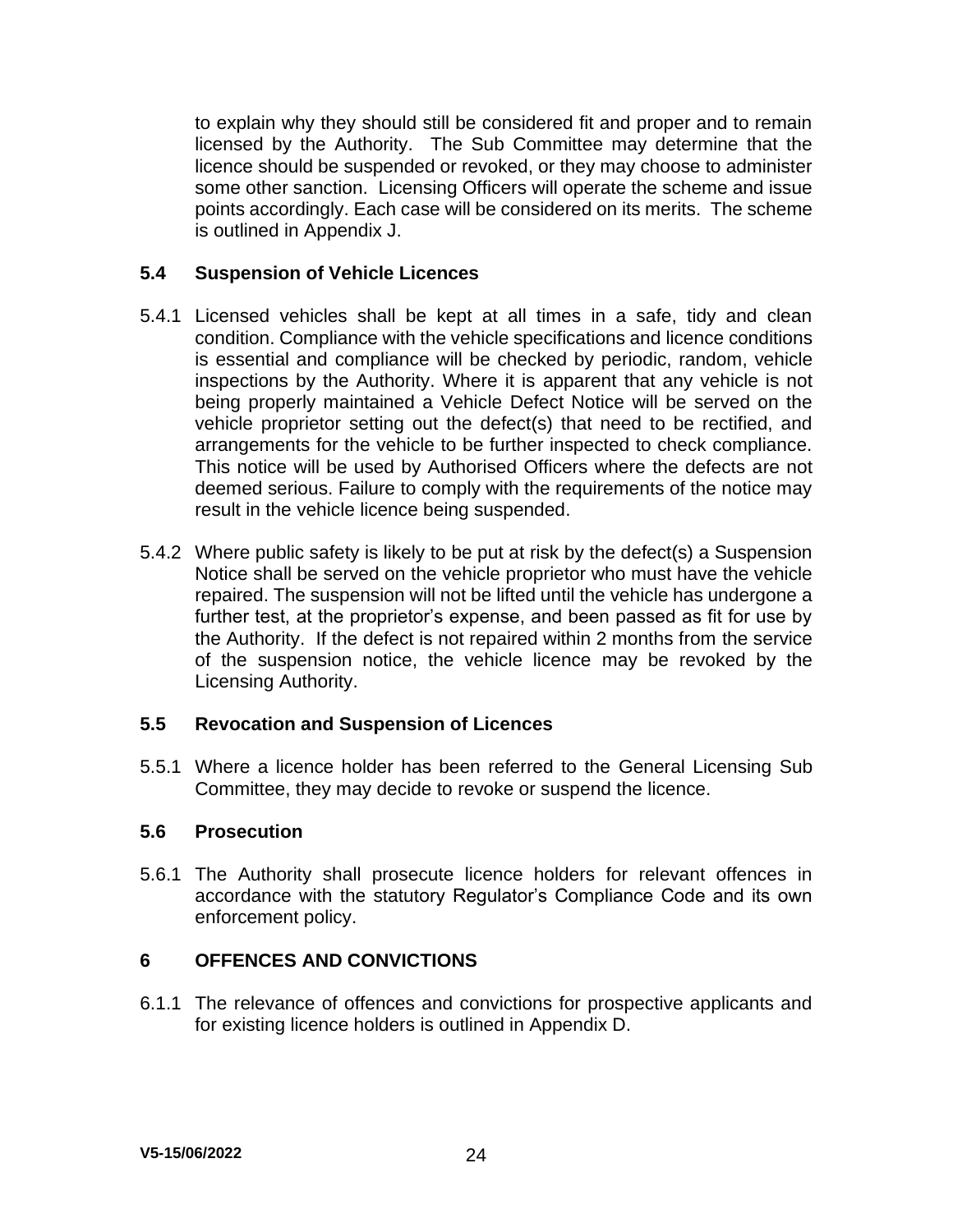# **7 DELEGATED POWERS**

#### **7.1 Licensing Committee**

- 7.1.1 The Council delegates responsibility for the management of the Hackney Carriage and Private Hire Licensing regime to the General Licensing Committee. The Committee also advises the Council about the formulation and review of this Policy.
- 7.1.2 The Licensing Committee of the Authority has delegated some of its authority to act to officers. The Council itself decides Policy. Full details of the delegated powers can be found in the Authority's Constitution.

#### **8 FARES**

#### **8.1 General**

- 8.1.1 A Hackney Carriage Table of Fares ("the tariff") is set by the Authority. A copy of the table of fares will be provided to each applicant for a Hackney Carriage proprietor's licence.
- 8.1.2 The Authority shall review the Table of Fares periodically. Any changes shall be advertised by the Authority in accordance with legislation.
- 8.1.3 The Authority is not able to set fares for private hire vehicles
- 8.1.4 When a journey ends outside the district boundaries of the Authority a fare greater than that that would have been shown on the meter may be charged but only if an agreement has been made with the hirer in advance.

#### **8.2 Table of Fares**

- 8.2.1 The Authority's Table of Fares, must be displayed in each hackney carriage vehicle so that it is easily visible to all hirers.
- 8.2.2 Private Hire Operators that use licensed vehicles fitted with a fare meter shall provide the Authority with a current table of fares. This table must also be displayed in each private hire vehicle so that it is easily visible to all hirers.

#### **8.3 Receipts**

8.3.1 Drivers shall, upon request, provide passengers with written receipts for fares paid.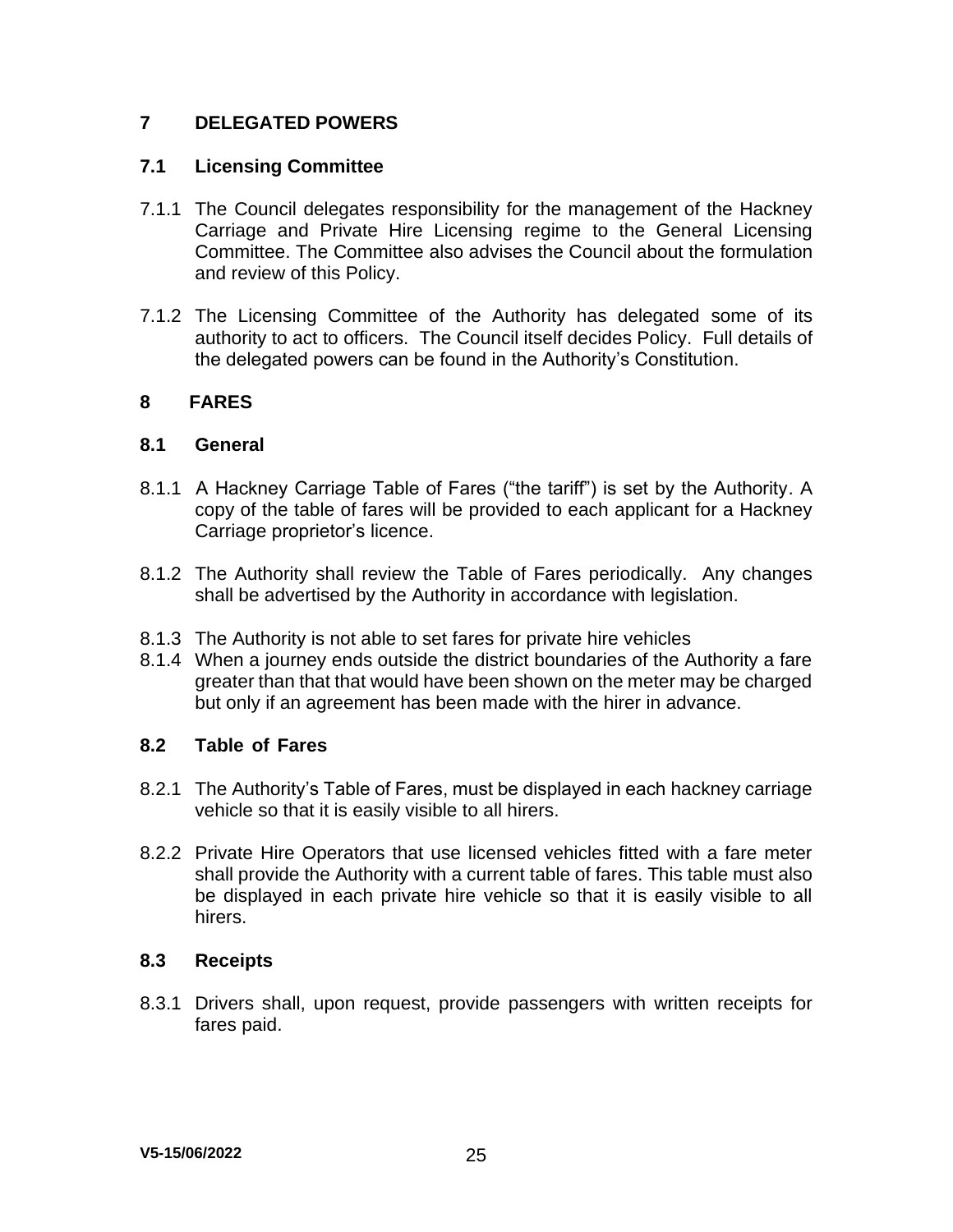# **9 FEES**

# **9.1 Fee Structure**

- 9.1.1 The Authority sets fees based on full cost recovery, within the parameters laid down by the 1976 Act.
- 9.1.2 The Authority shall review the fee structure annually. Any changes shall be advertised by the Authority, in accordance with legislation, in a newspaper circulating in the district.

#### **10 COMPLAINTS**

#### 10.1 **General**

- 10.1.1 This policy sets out the standards, which the Authority requires that all hire vehicles, drivers and operators achieve and maintain. Customers should expect vehicles that are clean, safe and fit for purpose. Likewise, drivers should be safe, courteous and professional.
- 10.1.2 Appendix O details the procedures which will be followed should the Authority receive any complaints, which indicate the commission of a criminal offence, a breach of policy or the code of conduct.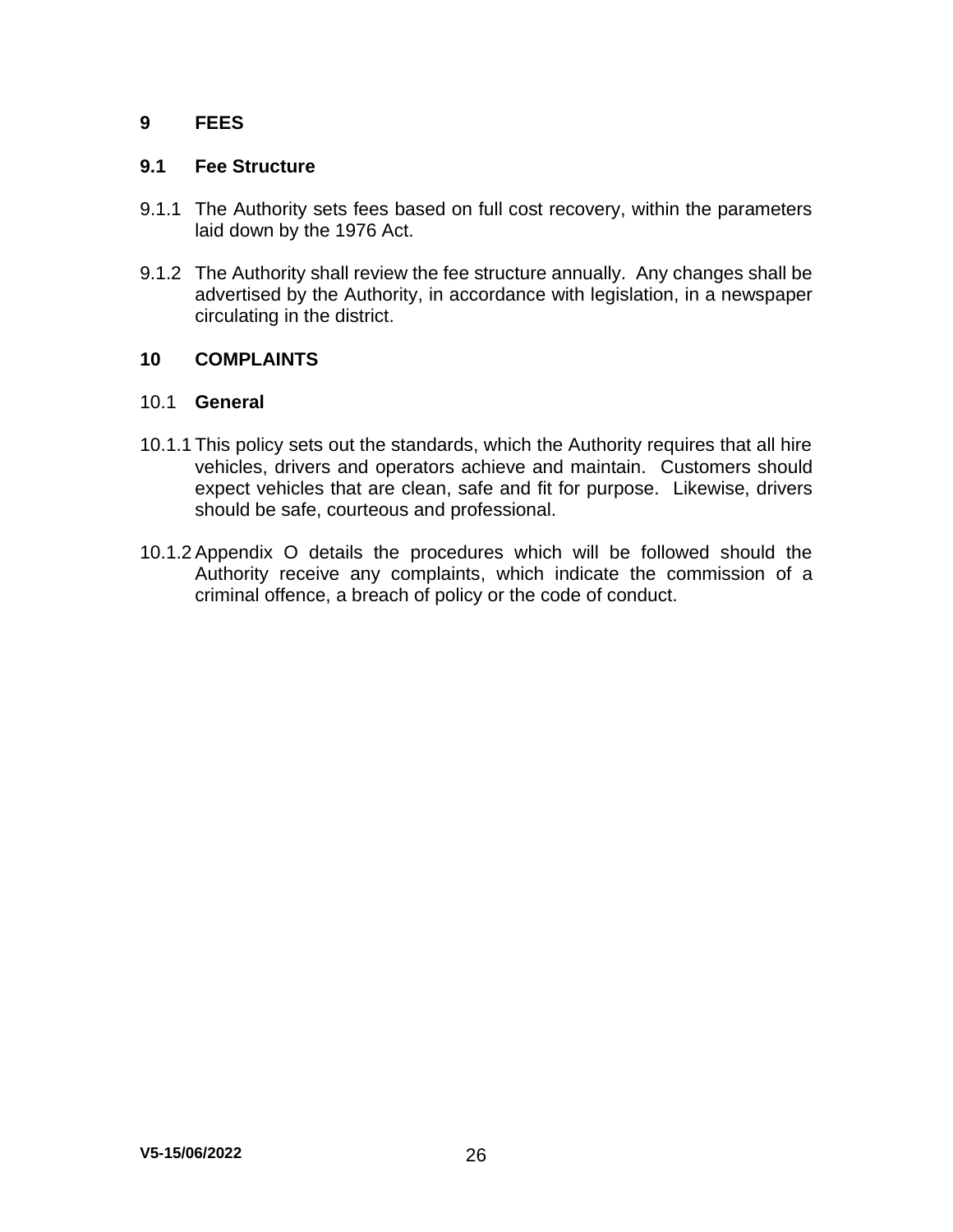#### **APPENDIX A**

#### **VEHICLE SPECIFICATION AND LICENCE CONDITIONS FOR HACKNEY CARRIAGE AND PRIVATE HIRE VEHICLES**

Only those vehicles which comply with the specification detailed below will be granted a hackney carriage or private hire vehicle licence by North Kesteven District Council.

#### **Vehicle Age**

Applications for a hackney carriage or private hire vehicle licence will not generally be accepted if the vehicle is seven years or older. The vehicle may continue to be licensed until it reaches the age of 10 years. The age of the vehicle will be taken from the date of first registration on the Registration Document (V5), which must be submitted with all applications. Grandfather rights may apply to vehicles already licensed by the date on which this policy comes into effect. They may be allowed to continue until the end of their useful lives, provided that they can satisfy the requirements for vehicles in exceptional condition which are outside of the Council's age policy – as detailed in the following paragraphs.

Licence applications for vehicles in exceptional condition which are outside of the Council's policy, for example by age and/or type of vehicle, will be considered by the council on an individual basis and may be subject to additional checks relevant to the type of vehicle.

A high standard is expected of a vehicle which is presented for licensing outside of the current age policy. These are some of the factors that may be taken into account by the Council when inspecting any such vehicle prior to licence issue, the vehicle has:

- 1. A full service history in accordance with the manufacturer's service schedule and/or supporting documentation evidencing a regular, preventative maintenance schedule. This can be in the form of a stamped service history book or invoices which show the vehicle registration number
- 2. No rust, significant dents or scratches
- 3. An excellent interior which is safe, clean and free of holes, cuts or tears, excessive wear and odour
- 4. Undergone an independent engineer's, AA or RAC inspection at the applicant's own cost who must submit the report to the Council. Reports are acceptable from an engineer who has any of the following qualifications
	- Fellow or Member of the Institute of the Motor Industry (FIMI) (MIMI)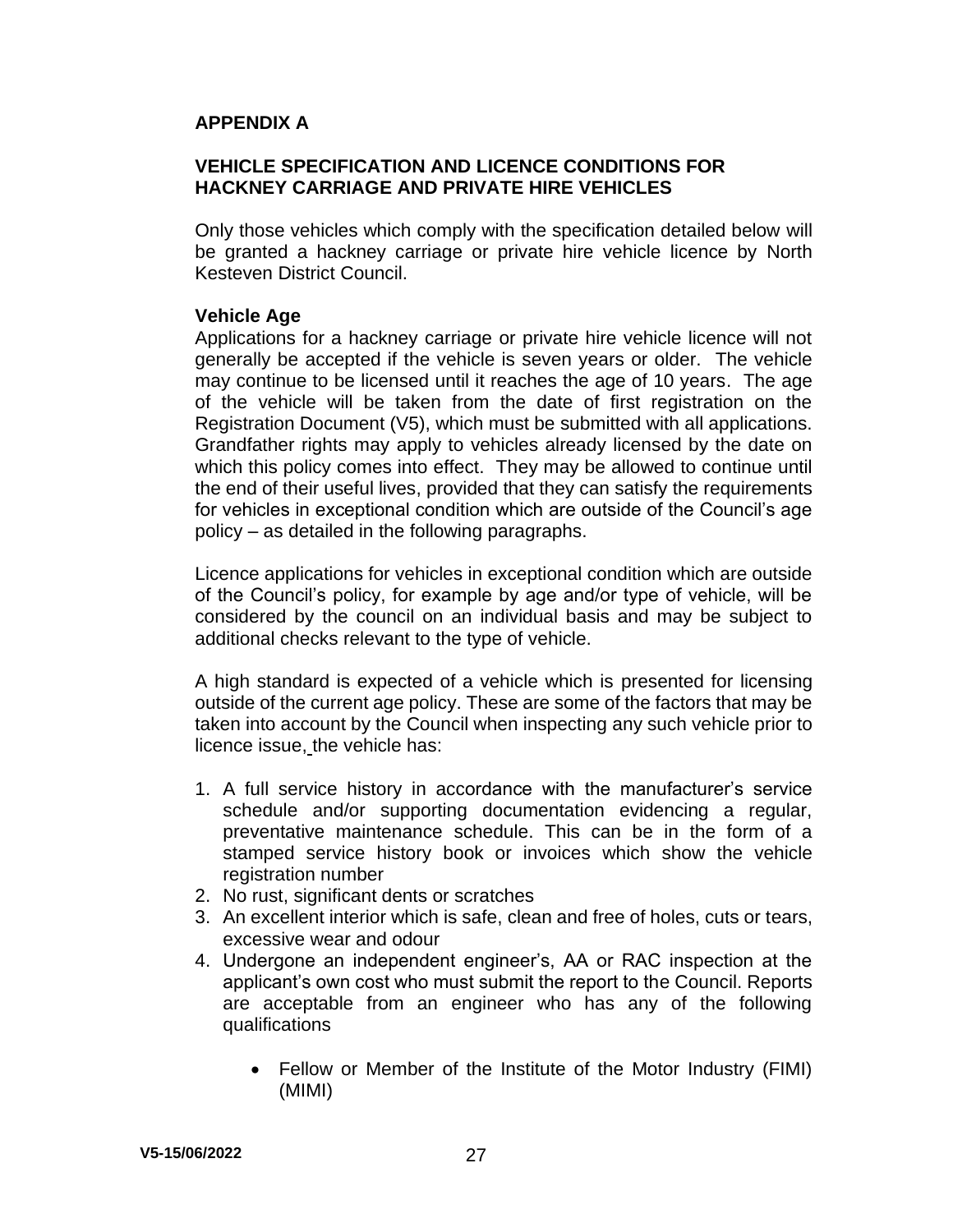- Incorporated Engineer (I.Eng)
- Associate of the Institute of the Automotive Engineer Assessors (AIAEA)

It is strongly recommended that applicants contact the Licensing team before making a purchase and / or proceeding with an application.

# **THE SPECIFICATION**

#### **1 General – Type Approval**

- 1.1 All vehicles shall comply in all respects, and at all times, with current road traffic legislation and be type approved to the requirements of the M1 category of European Whole Type Approval 70/156/EEC (as amended).
- 1.2 Vehicles which have been structurally modified or converted will not be acceptable unless they are presented with M1 type approval certification for the resultant vehicle. This requirement shall include any vehicles which have had their seating capacity reduced (or increased) in order to meet the seating requirements for Private Hire or Hackney Carriage licensing. Unregistered vehicles will require approval to the appropriate M1 standard. <https://www.gov.uk/vehicle-approval/overview>
- 1.3 Specialist vehicles or any vehicle imported from a non-EU state since its original manufacture will require IVA, as detailed at 1.2. Additionally, vehicles which have been structurally modified or converted will require type approval through a Voluntary IVA. Where, after inspection, a vehicle fully complies with the technical requirements the DVSA will issue a Certificate of Compliance. The authority requires the IVA to be to the Normal level, which requires evidence of compliance with relevant EC Directives.
- 1.4 Grandfather rights will apply to vehicles already licensed by the date on which this policy comes into effect. They will be allowed to continue until the end of their useful lives subject to their compliance with all relevant test and inspection requirements.

#### **2 Dimensions**

2.1 The vehicle shall be of such a size as to enable easy access to the interior of the vehicle by an adult.

#### **3 Body**

3.1 Requirements regarding damage, paintwork and corrosion are detailed in Appendix M: Inspection Manual for Taxis and Private Hire Vehicles.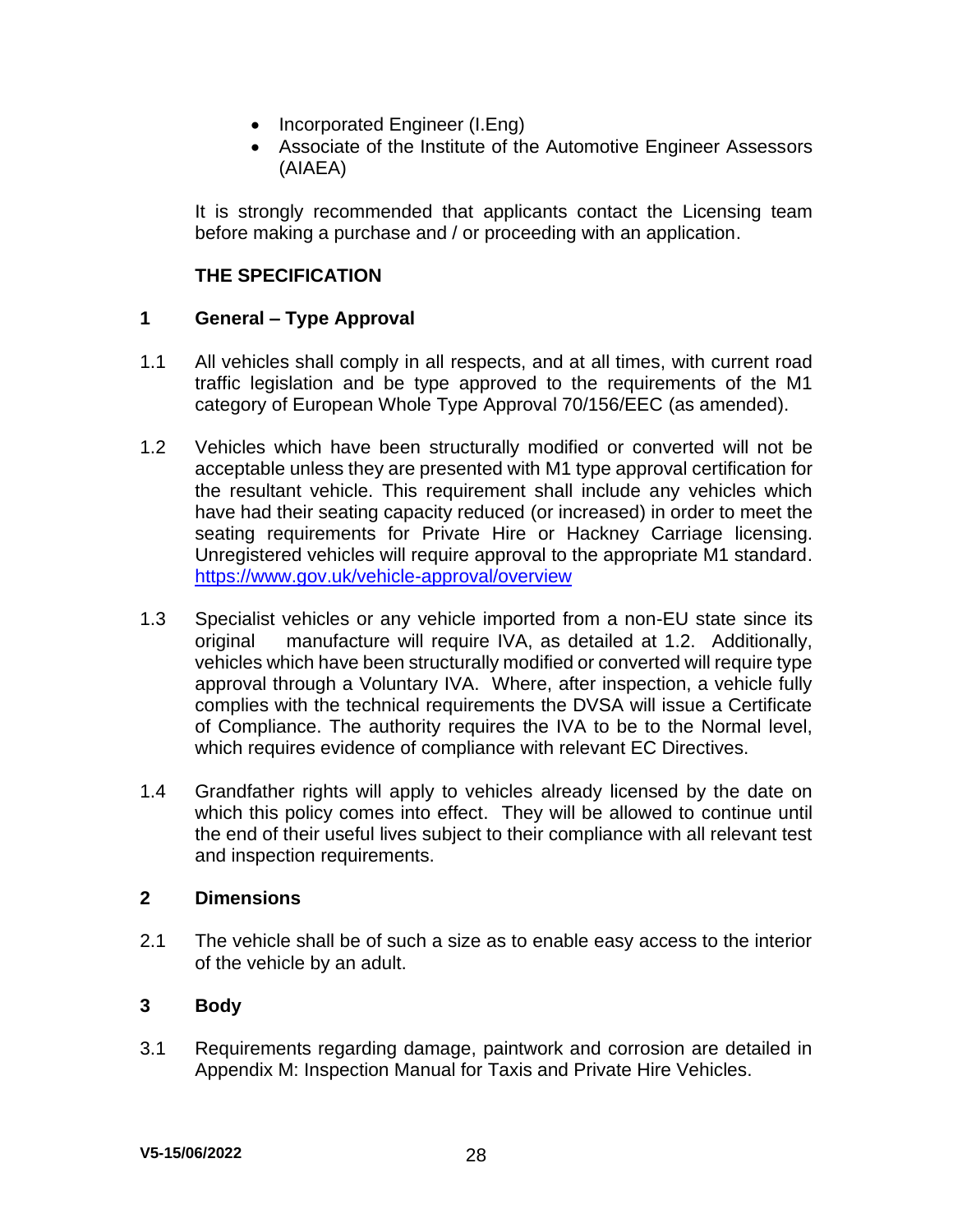#### **4 Wheels**

- 4.1 The General Licensing Sub Committee shall consider any application to licence a bicycle, tricycle or quadricycle. All licensed vehicles must carry a spare wheel matching those fitted to the vehicle.
- 4.2 Space-saver spare tyres, where supplied as standard equipment for the vehicle, will be accepted. Provision shall be made for a standard road wheel to be secured in the vehicle should a space saver tyre be used in an emergency. A vehicle presented for examination with a space saver spare tyre in use as a road wheel will fail the test.
- 4.3 Any spare wheel, including space savers, shall conform to current Construction and Use regulations.
- 4.4 A wheel brace and jack to enable the effective change of a tyre and wheel shall be carried, except where Paragraph 4.5 applies. Trolley jacks are not acceptable.
- 4.5 Where an aerosol inflation and sealant device is supplied with the vehicle as standard by the manufacturer, a spare tyre need not be carried. If a vehicle is fitted with 'run flat' tyres supplied, as standard, by the manufacturer then the vehicle shall be fitted with a tyre pressure sensor / warning device.
- 4.6 The use, in emergencies only, of a space-saver wheel, run flat tyre(s) (when punctured) or aerosol sealant devices is permitted for vehicles that are manufactured and delivered with such tyres or kits as standard. Such use shall comply with the restrictions detailed in Paragraph 4.7.
- 4.7 In the event of a space-saver tyre, run flat tyre(s) (when punctured) or puncture repair kit being used, it shall only be used to complete a fare and must comply precisely with the manufacturer's recommendations especially the maximum safe speed and running distance of the tyre. Any such spacesaver tyre, run flat tyre (when punctured) or tyre that has been subject to use of a puncture repair kit shall be replaced prior to taking another fare.
- 4.8 In cases where a rear loading wheelchair accessible conversion or an LPG conversion where the tank occupies the usual site of the spare wheel is considered suitable to be licensed, the vehicle will be considered exempt from the requirement to carry a spare wheel matching those fitted to the vehicle. This would be subject to the vehicle meeting the luggage criteria and evidence that the conversion has been undertaken by approved specialist converters. In these instances, a space-saver tyre or puncture repair kit must be carried in the vehicle for emergencies and must be used precisely with the manufacturer's recommendations.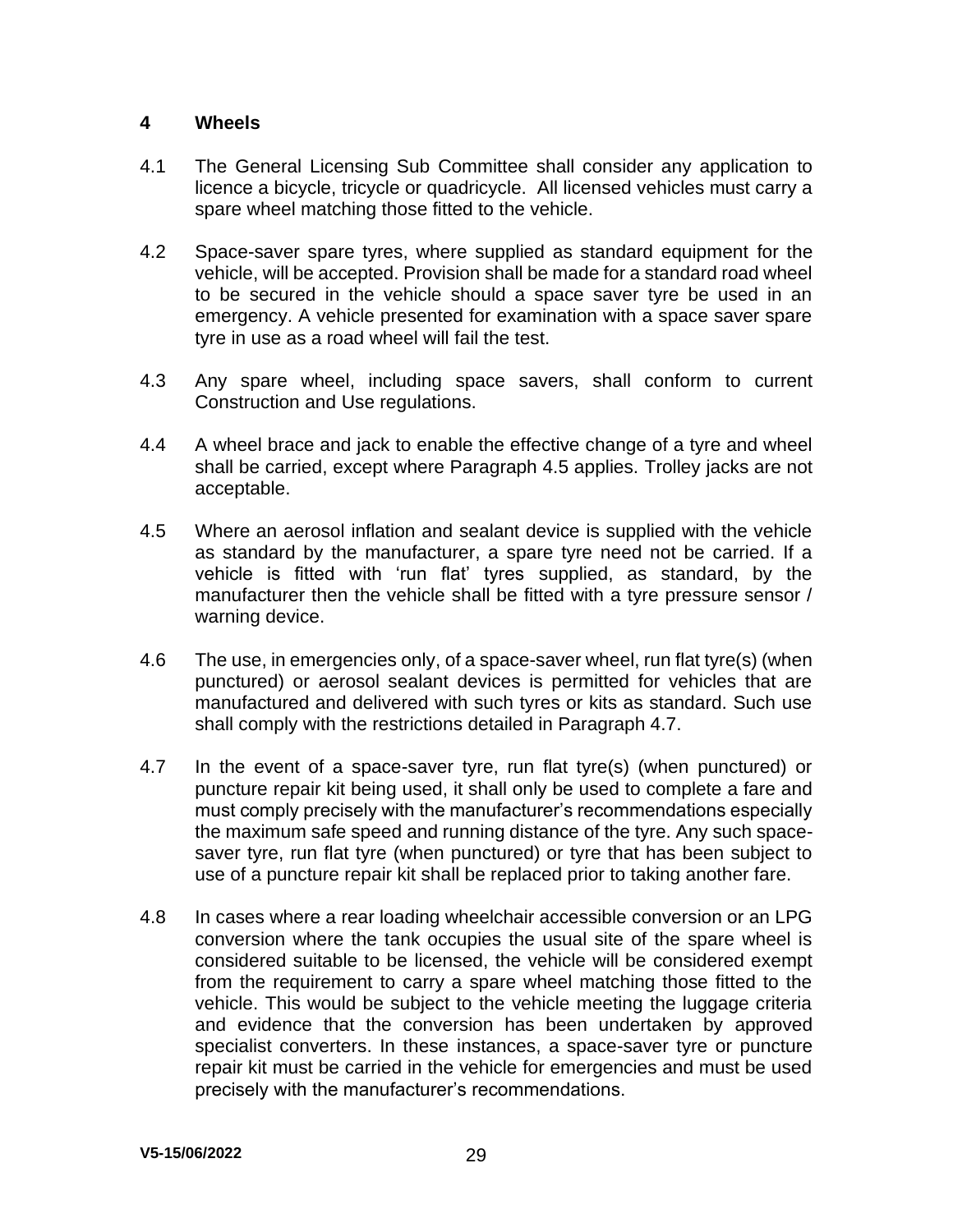# **5 Steering**

5.1 All vehicles should be right hand drive, but left-hand drive vehicles will be considered on a case by case basis. The Licensing Team should be consulted before any application is made to licence a left-hand drive vehicle.

# **6 Interior**

6.1 Requirements regarding the interior of vehicles are detailed in Appendix M: Inspection Manual for Taxis and Private Hire Vehicles.

# **7 Doors**

7.1 The vehicle must have at least four passenger doors including the drivers' door. Each door must be capable of being opened from the inside and outside. Doors shall be capable of opening sufficiently wide to allow easy access and egress from the vehicle.

# **8 Seats**

- 8.1 The licensing authority will normally licence only those vehicles capable of carrying between four and up to eight passengers. The actual number of passengers to be carried in any one vehicle will normally be determined with reference to the following;
	- the manufacturers recommendations
	- the number of passenger seats specified on the vehicle registration document V5
	- the number of available seats and suitably fitted seat belts; and
	- the relevant vehicle specification
- 8.2 Each seat shall be fitted with fully operational seat belts, compliant with British Standards, except where the law specifically provides an exemption.
	- Seating should be properly cushioned or covered
	- Where seat covers are used they shall be securely affixed to the seat
	- Rearward facing seats over or rearward of the rear wheels and axles will not be permitted
	- Sideways mounted seats will not be permitted (see also Appendix B – Limousines)

# **9 Windows**

9.1 The vehicle must have at least one window on each side capable of being opened and closed.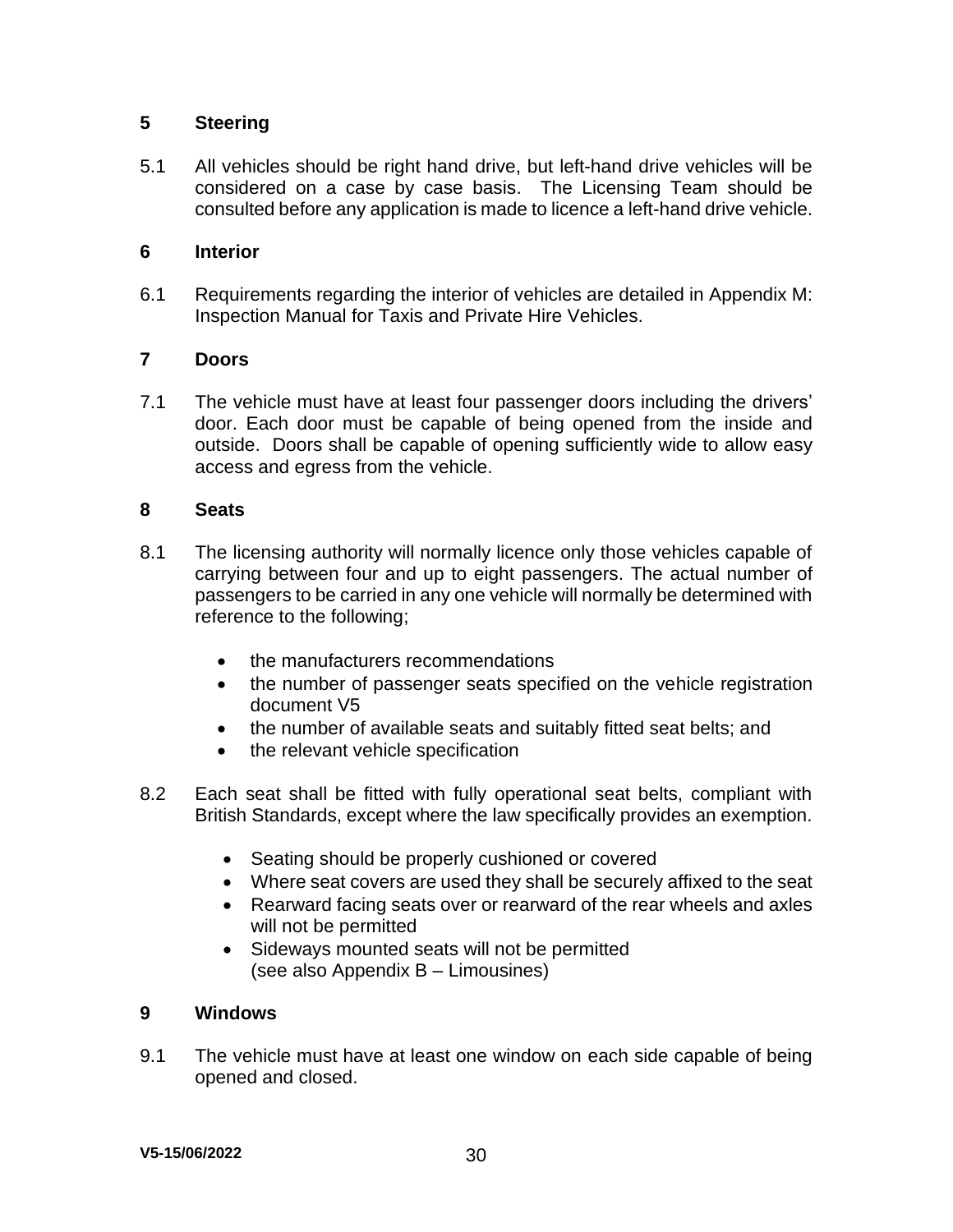9.2 The windscreen and windows to either side of the driver shall have visual transmission of light of not less than 70%. No vehicle shall be fitted with any form of additional film to darken or tint the glass on any part of the vehicle.

# **10 Heating and ventilation**

10.1 Vehicles shall have an efficient heating and ventilation system.

# **11 Wheelchair carrying facilities**

- 11.1 Any vehicle that has the facility for the carriage of wheelchair(s) and wheelchair passengers shall be fitted with;
	- approved anchorages that shall be either chassis or floor linked and capable of withstanding approved dynamic or static tests. Restraints for wheelchair and passengers shall be independent of each other. Anchorages shall also be provided for the safe storage of a wheelchair, whether folded or otherwise, if carried within the passenger compartment. All anchorages and restraints shall be so designed that they do not cause any danger to other passengers
	- a ramp or ramps for the loading of a wheelchair and passenger shall be available at all times. An adequate locking device shall be fitted to ensure that the ramp(s) do not slip or tilt when in use. Provision shall be made for the ramps to be stored safely in the vehicle when not in use
- 11.2 The vehicle shall be equipped with a manufacturer's user manual/guide on the safe loading and unloading and security of wheelchair passengers.
- 11.3 Any equipment fitted to the vehicle for the purpose of lifting a wheelchair into the vehicle shall have been tested in accordance with the requirements of the Lifting Operations and Lifting Equipment Regulations 1998 (LOLER) immediately prior to being first licensed and at each subsequent twice yearly test and be so certified and submitted at the time of renewal.

# **12 CCTV Systems**

12.1 CCTV surveillance systems to assist driver safety are permitted in vehicles. If such devices are fitted, adequate signage shall be displayed in the passenger compartment advising passengers that they are being monitored / recorded. Any such equipment shall be fitted overtly and in such a way as not to present any danger or hazard to any passenger. It will be the driver / proprietor's responsibility to comply with all aspects of the law regarding such surveillance equipment, especially data protection legislation and any relevant codes of practice issued by the Home Office or Information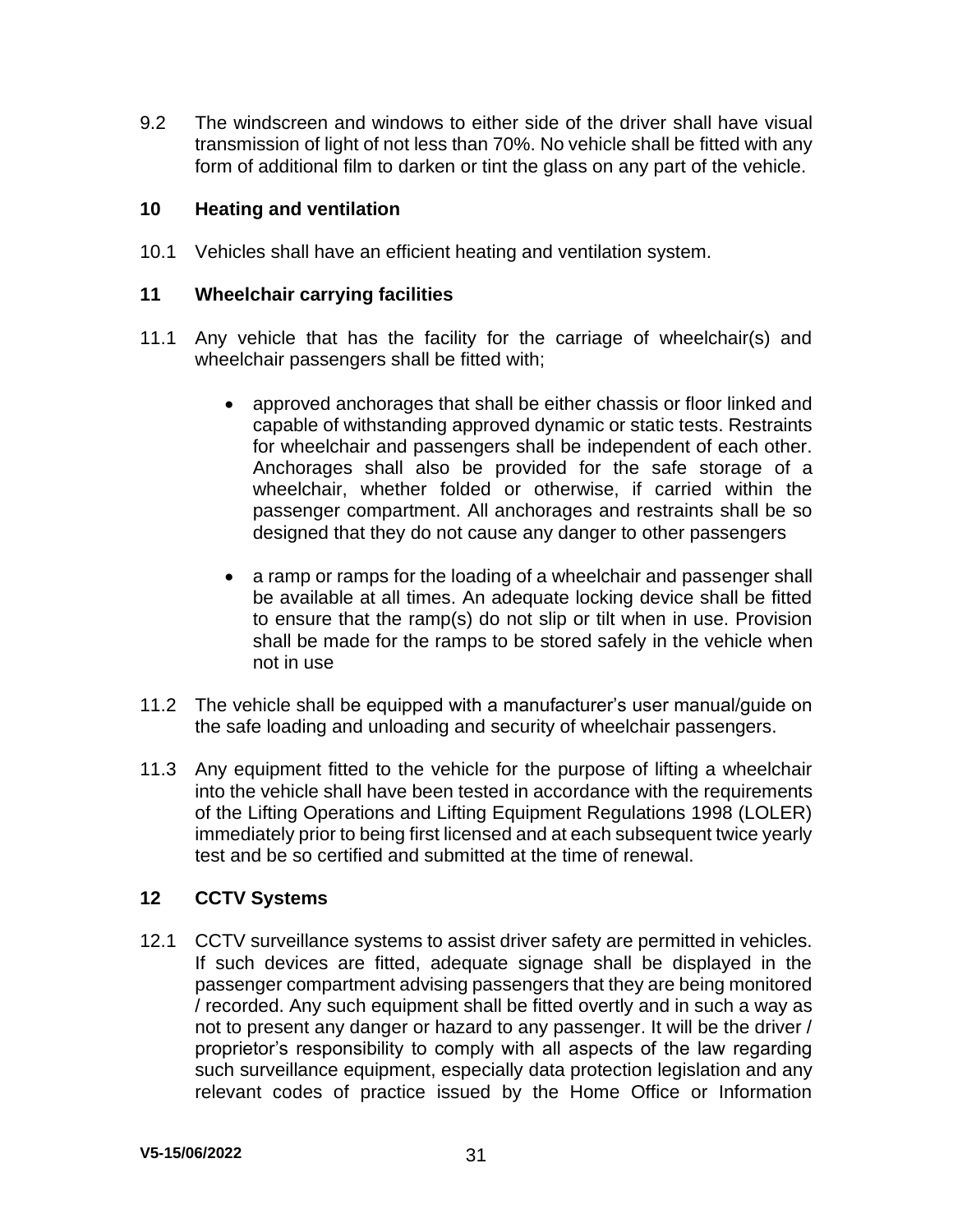Commissioner's Office. A minimum of two warning signs should be prominently displayed inside vehicles so as to be easily seen by passengers.

# **13 Tyres**

- 13.1 All tyres, including the spare tyre, shall comply with the vehicle manufacturer's specification.
- 13.2 Re-cut tyres are not acceptable. Remould tyres shall only be acceptable if they conform to British standards and display;
	- Nominal size
	- Construction type (e.g. radial ply)
	- Load capacity; and
	- Speed capability

#### **14 Electrical Equipment**

14.1 Any additional electrical installation to the original equipment shall be adequately insulated and be protected by suitable fuses.

# **HACKNEY CARRIAGE AND PRIVATE HIRE VEHICLE CONDITIONS OF LICENCE**

#### **15 Examination and test**

- 15.1 Before a licence is granted for the use of a vehicle as a hackney carriage or private hire vehicle, the vehicle shall be examined and tested by an Authority approved testing station. Once licensed, the vehicle shall undergo a further full examination and test at a vehicle testing station approved by the Authority at 6 monthly intervals.
- 15.2 In addition to the above, inspections may be carried out by the Council's licensing officers on an ad hoc basis where required.
- 15.3 Where a licensed vehicle fails a compliance test and is deemed unsuitable for use as a hire vehicle by the vehicle examiner, the Authority may issue a suspension notice to prevent it being used to carry passengers until the defect(s) is/are remedied. The suspension notice will be served on the vehicle proprietor. The suspension will not be lifted until the vehicle has undergone a further test, at the proprietor's expense, and been passed as fit for use by the Authority. If the defect is not repaired within 2 months from the service of the suspension notice, the vehicle licence may be revoked by the Licensing Authority.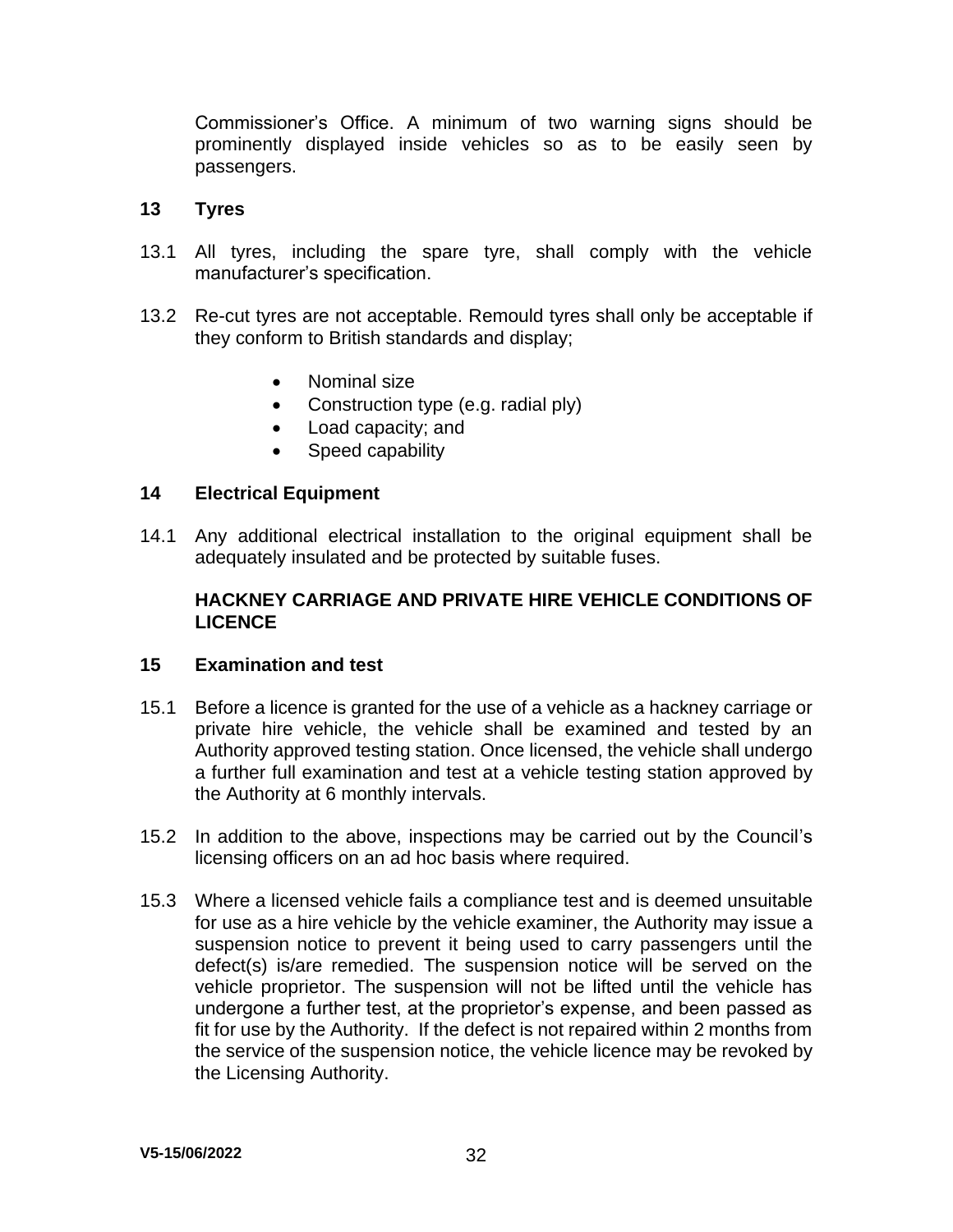#### **16 Licence Identification Plates**

- 16.1 The proprietor of a hackney carriage or private hire vehicle shall fix, to the vehicle, licence identification plates of the size, colour, design and type supplied by the Authority.
- 16.2 The proprietor shall ensure that the licence identification plate is securely fixed to the rear exterior of the hackney carriage or private hire vehicle in such a position that the vehicle registration plate is not obscured, with the particulars thereon facing outwards and in such a manner and place that the licence is clearly visible from the highway and by other road users. The plate must not be placed inside the rear window of the vehicle and must be below window height.
- 16.3 Prestige/Executive vehicle operators who have been granted a dispensation by the Authority to display a licence identification plate on the rear of the vehicle, shall carry a copy of the dispensation in the vehicle at all times and shall produce it to a Licensing Officer/Police Officer on request.
- 16.4 The proprietor shall ensure that the internal vehicle licence identification card, as supplied by the Authority, is prominently displayed in a position for all passengers to see clearly.
- 16.5 The proprietor shall ensure that no licence identification plate be displayed other than the plates issued by the Authority, and the said plate shall be displayed only on the vehicle to which it relates.
- 16.6 The licence plate(s) remain the property of the Authority and shall be returned to them within seven days, following the service on the proprietor of an appropriate notice by the Authority or in the event of the hackney carriage or private hire vehicle licence ceasing to be in force in respect of the vehicle.

#### **17 Signs and Notices**

17.1 Vehicles shall not display roof signs or allow any other signs or advertising below roof height without the prior approval of the Authority.

#### **18. Receipt book**

- 18.1 The proprietor of a hackney carriage or private hire vehicle shall ensure that a receipt is given if requested and each receipt shall show as a minimum the following particulars;
	- Date of journey
	- Details of journey (i.e. where from/to)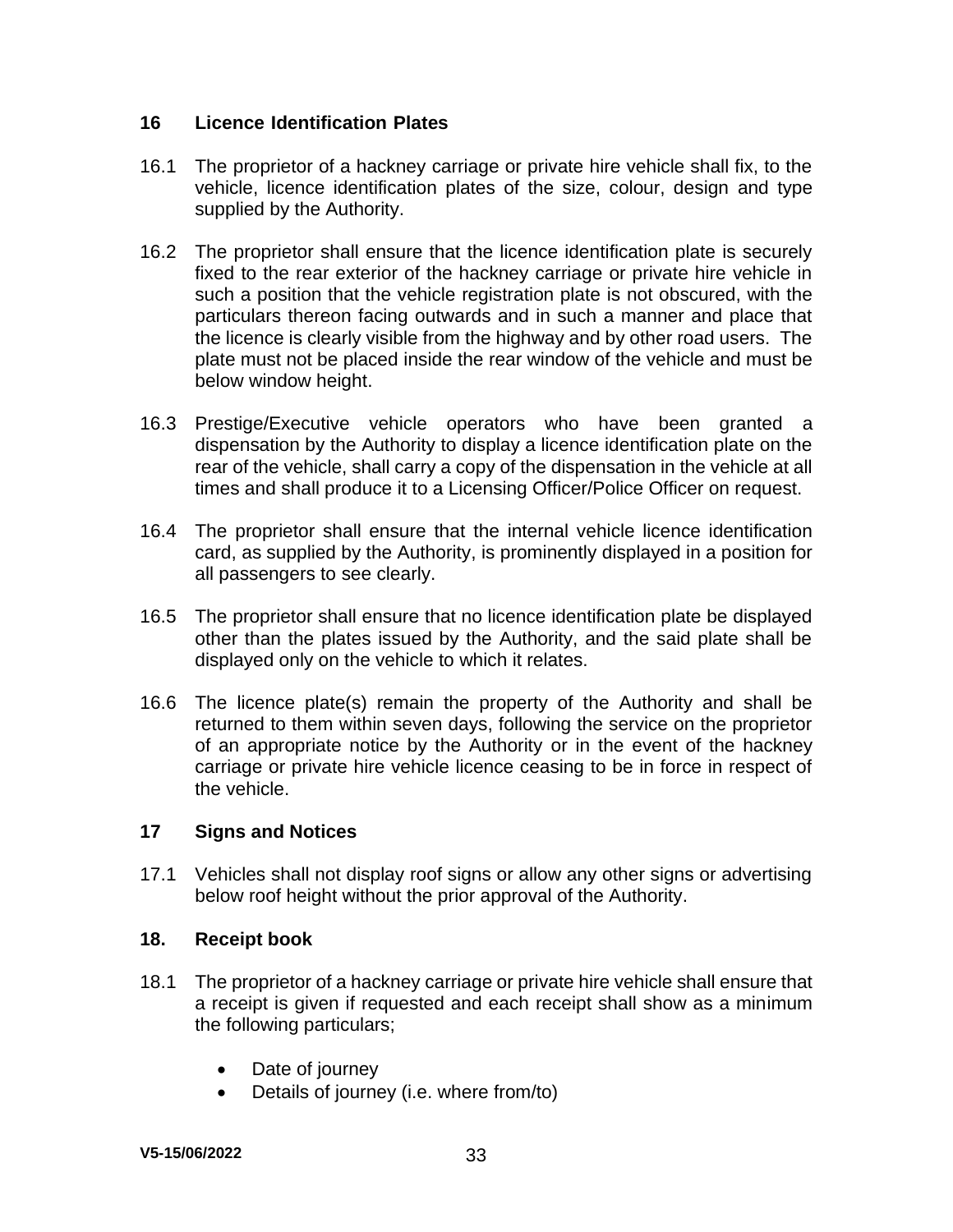- Name and badge number of driver; and
- Amount paid

#### **19 Luggage**

- 19.1 The proprietor shall at all times provide facilities for the conveyance of luggage safely and protected from inclement weather.
- 19.2 Where luggage is stored other than in a boot (e.g. in an MPV), it shall be properly secured.

#### **20 Property**

20.1 Any property left accidentally in the vehicle by passengers, if not claimed by or on behalf of its owner, shall be taken to a local Police station within 48 hours and reported as 'found property'.

#### **21 Furnishing and maintenance of vehicle**

- 21.1 The proprietor shall ensure that at all times when the vehicle is in use or available for hire, its fittings and equipment are kept in an efficient, safe, tidy and clean condition. Furthermore, the proprietor shall ensure that all relevant statutory requirements (including in particular those contained in the Road Vehicles (Construction and Use) Regulations 1986) are fully complied with.
- 21.2 Where a separate compartment is provided for passengers, the proprietor shall provide sufficient means by which any person in the compartment may communicate with the driver.
- 21.3 The proprietor shall at all times provide adequate lighting and heating for the interior of the vehicle.

#### **22 Advertisements**

- 22.1 Licensed vehicle proprietors will be permitted, subject to prior approval of the Authority, to display signs, advertisements, notices or other markings on the outside of their vehicle. However, they shall be subject to the following conditions;
	- All advertisements shall comply with the Committee of Advertising Practice Codes or successor body
	- No advertisement shall relate to or advertise alcohol, smoking materials or be of a political or religious nature, organization or campaign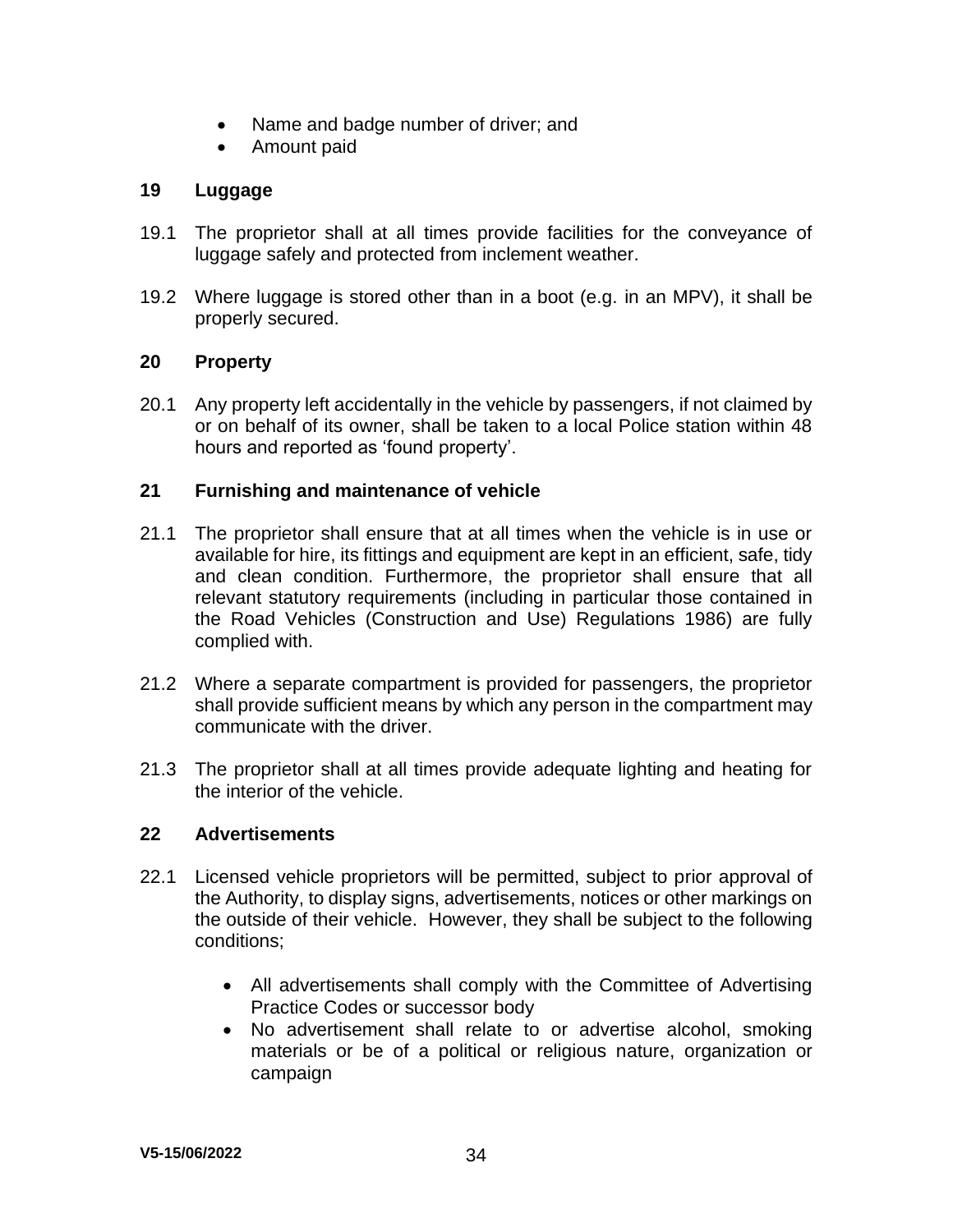- Advertising will be 2 dimensional in design and limited to the front and rear door panels
- Any damaged or disfigured advertisement signs shall be immediately removed

# **23 Communication Devices**

23.1 Where apparatus for the operation of a two-way radio system is fitted to a vehicle it shall be so positioned and properly secured so as not to interfere with the safe operation of the vehicle.

# **24 Convictions including cautions and fixed penalties**

24.1 Proprietors who are convicted of any offence or incur any penalty, as defined in Appendix D - Paragraph 6.1, must inform the Authority verbally by the end of the next working day, followed up in writing, (including email to [licensing@n-kesteven.gov.uk](mailto:licensing@n-kesteven.gov.uk) ) within seven days of conviction.

# **25 Change of Address**

25.1 The proprietor and drivers of vehicles shall notify the Authority, in writing, of any change in name and address within seven days of such a change taking place.

# **Additional requirements for Hackney Carriage Vehicles**

#### **26 Taxi Signs**

26.1 A Hackney Carriage Vehicle must have a roof sign. This must be at least 14" wide, but no wider than the vehicle, and at least 5" high. The word TAXI and the initials N.K.D.C must appear to the front and rear. Other display is at the discretion of the Operator. The sign must be lit from within, and the supply wired so that the light is extinguished when the meter is set.

# **27 Taximeters**

- 27.1 The Proprietor of a licensed Hackney Carriage or Private Hire Vehicle in which a taximeter is installed shall not cause or permit the vehicle to be used unless the taximeter is so constructed, securely attached to the vehicle and maintained as to comply with the following requirements;
	- When the taximeter is in operation, the fare shall be recorded in figures clearly legible and free from ambiguity
	- The taximeter shall be placed so that all letters and figures on its face can be seen by passengers in the vehicle and for that purpose; the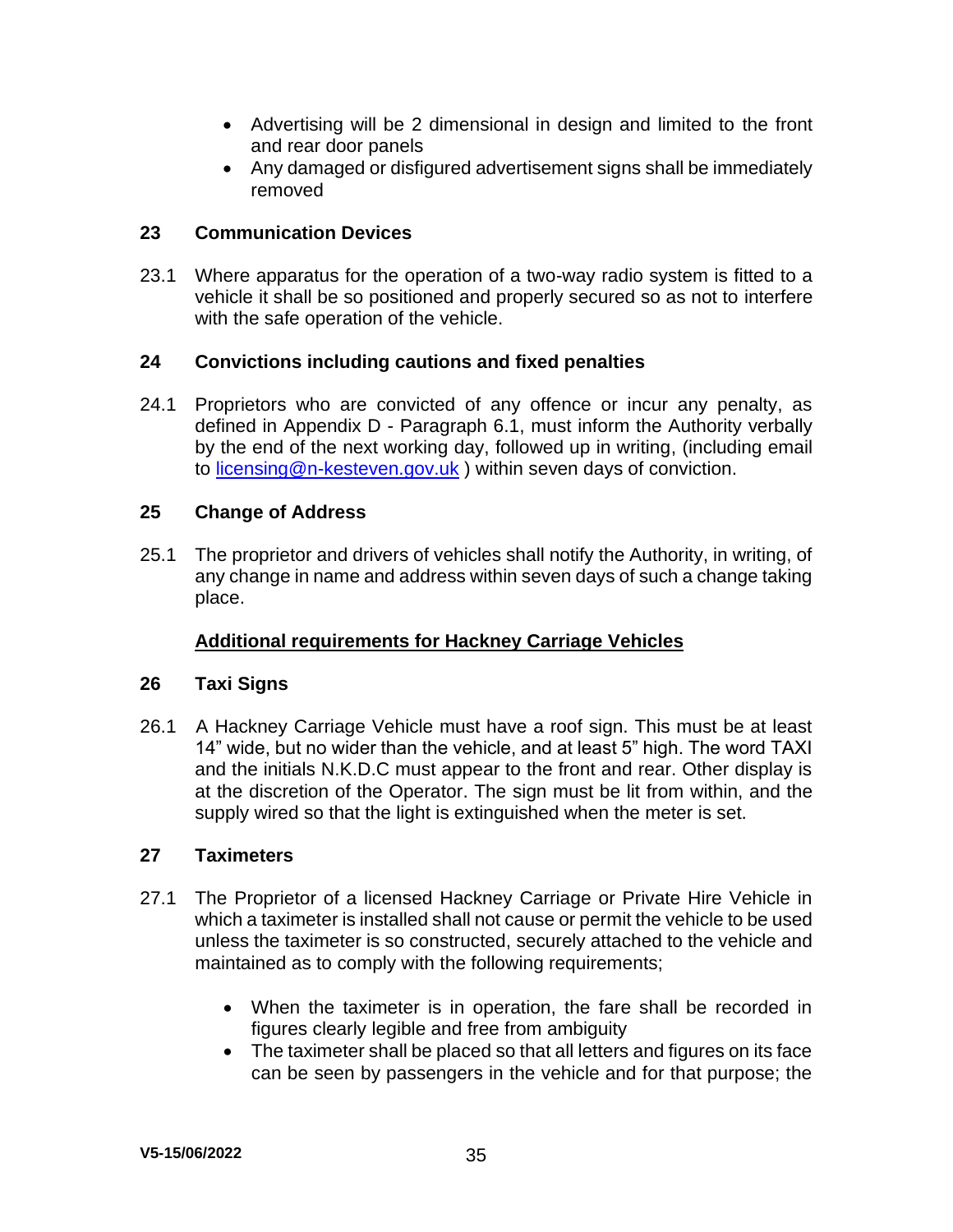letters and figures shall be capable of being suitably illuminated during any period of hiring

- The driver shall not tamper with or permit any person to tamper with the taximeter
- 27.5 If the taximeter has been altered for whatever reason, the proprietor of the vehicle shall forthwith make arrangements for resetting with the approved meter agent.
- 27.6 The vehicle taximeter shall be brought into operation at the commencement of **all** hires and the fare demanded by the driver shall not be greater than that shown on the meter and agreed by this Authority. In the event of a hire ending outside the Authority's boundary, the fare that may be charged for the journey is such fare or rate of fare, if any, as was agreed before the hiring was effected. If no such agreement was made at the start of the journey, then the fare to be charged should be no greater than that that would have been shown on the taximeter.
- 27.7 Proprietors shall arrange for meters to be calibrated, sealed and a certificate of calibration provided by the meter calibration company shall be lodged with the licensing authority as follows:
	- When applying to license a vehicle for the first time
	- When a temporary or permanent replacement meter is fitted in a vehicle
	- Following a complaint of meter inaccuracy and that meter has been checked along a measured mile and that check indicates the meter to be inaccurate
	- When a meter is re-calibrated due to a change in the maximum fare structure
	- Where a vehicle licence is renewed and the meter has not been tested at any time in the previous 3 years
- 27.8 Licensing Officers will only check a meter along a measured mile where a complaint of meter inaccuracy is received.

#### **28. Table of fares**

28.1 The proprietor shall ensure that the current table of fares for that vehicle is on display inside the vehicle at all times and is not concealed from view or rendered illegible.

#### **Additional requirements for Private Hire Vehicles**

**29. Meters**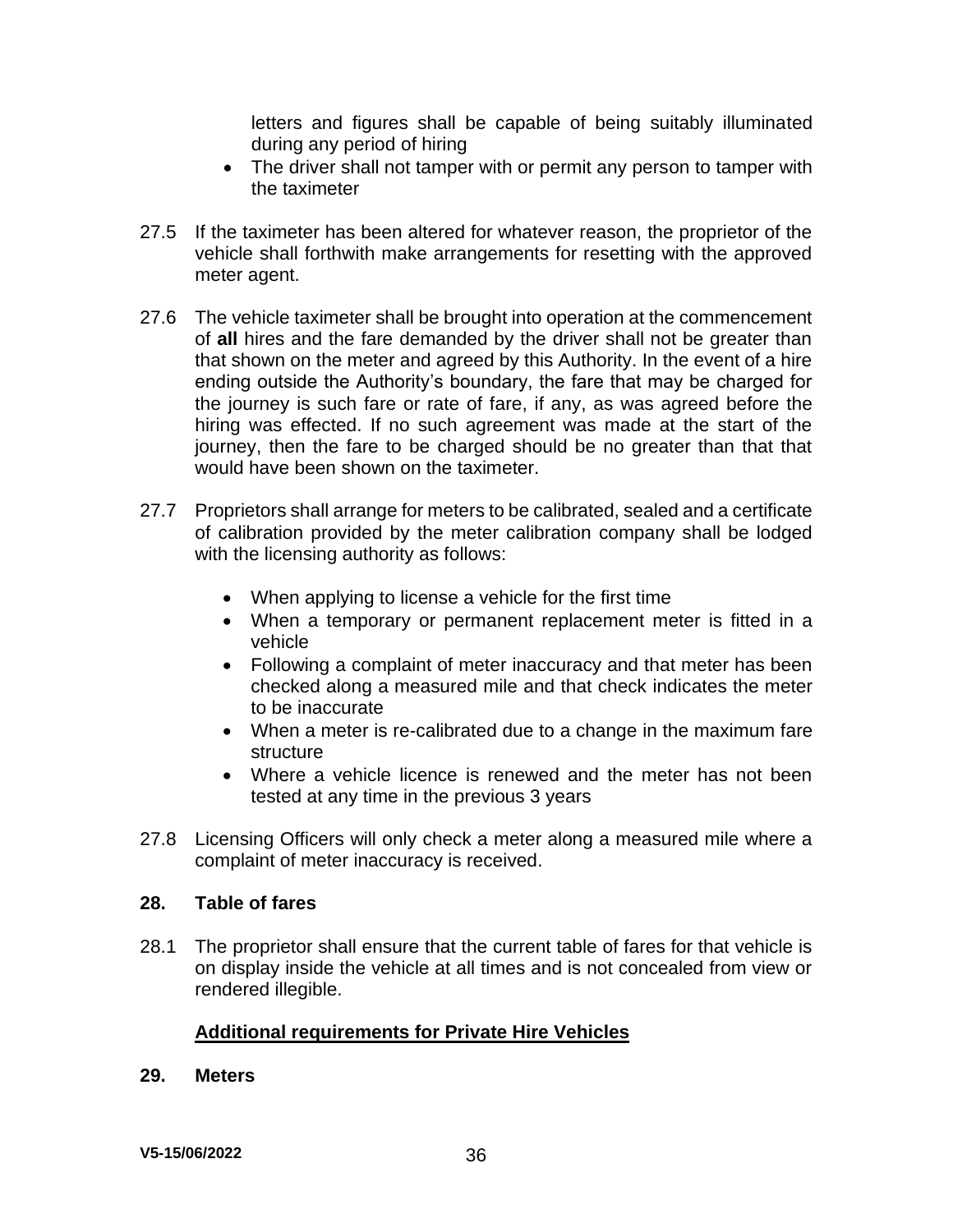- 29.1 If the private hire vehicle is fitted with a meter, it shall not display a "For Hire" sign at any time.
- 29.2 The fare charged shall not exceed that stated in the statement of fares as displayed in the vehicle unless a rate has been separately agreed between the hirer and the licensed Private Hire Operator at the time of booking and prior to the journey commencing.

### **30 Trailers and Roof Carriers**

- 30.1 The vehicle may tow a trailer with the written permission of the Licensing Authority. When towing a trailer, the driver shall;
	- comply with the towing weights specified by the vehicle's manufacturer
	- provide secure and weatherproof storage for luggage
	- display the licence plate on a platform kit at the rear
- 30.2 If a roof carrier is to be used for luggage or goods, in addition to normal luggage, it shall be of a type provided by the vehicle's manufacturer and fitted to the guttering or the roof rails.
- 30.3 The trailer must be presented for test alongside the vehicle that tows it and comply with the standards laid down in the Inspection Manual.

# **31 Taxi Signs**

- 31.1 The proprietor of a private hire vehicle shall not display on a private hire vehicle any sign or notice which consists of or includes the word TAXI, TAX or CAB whether in the singular or plural or FOR HIRE or any word or words of similar meaning or appearances to any one of those words, whether alone or as part of another word.
- 31.2 The proprietor of a private hire vehicle shall not display on a private hire vehicle, any sign or notice where the form of wording is in any such way as to suggest that the vehicle on which it is displayed is presently available to pick up any passengers wishing to hire it or would be so available if not already hired.

### **32 Fire Extinguishers and First Aid Kits (All Vehicles)**

32.1 A fully serviceable fire extinguisher, with a capacity of not less than 1.0 litre AFFF or 1 kg Dry Powder, must be fitted in such a position so as to be readily available for use and be permanently marked with the vehicle registration number.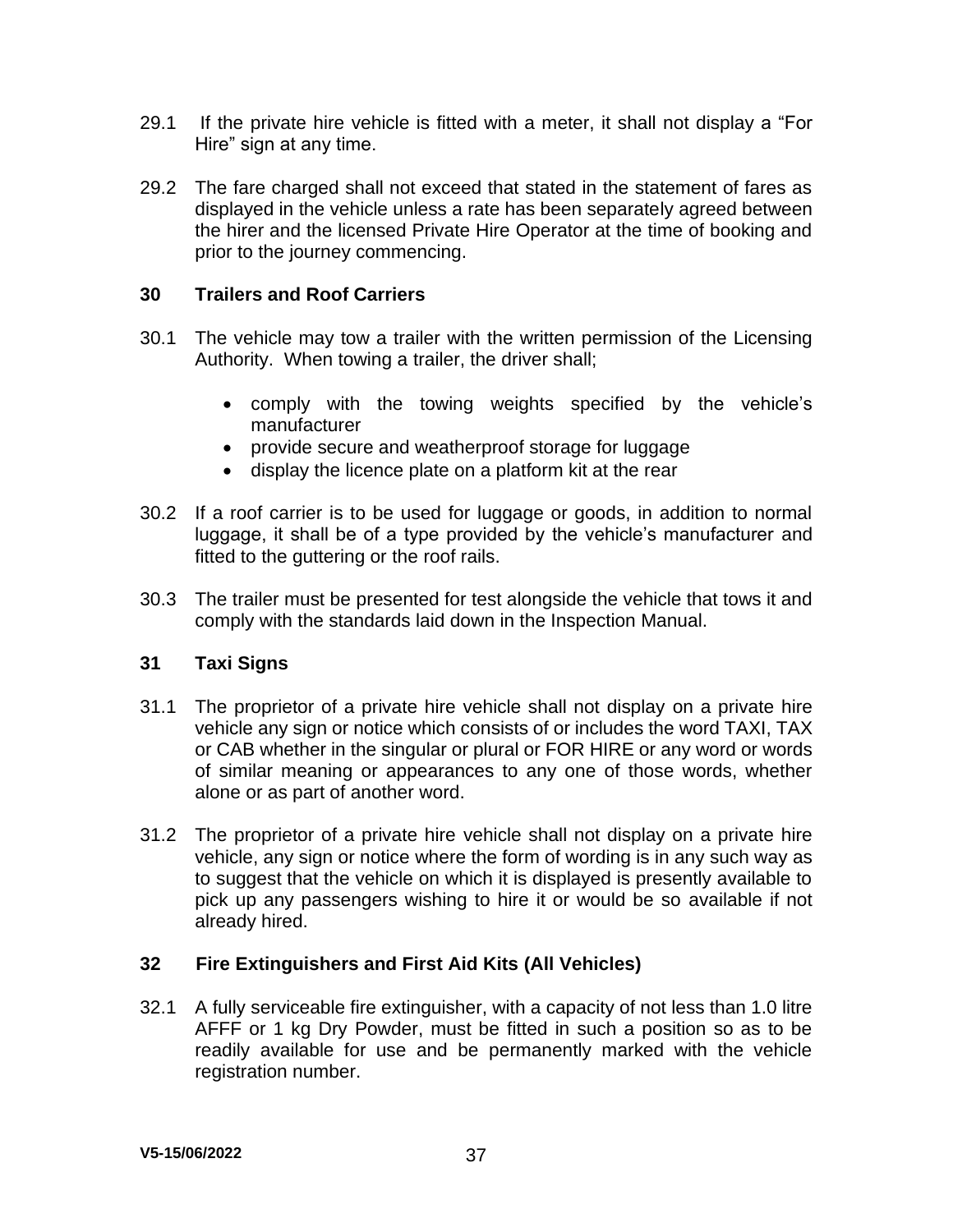32.2 Each vehicle shall carry a suitable first aid kit. The Authority recommends kits which comply with the applicable British Standard (BS 8599-2:2014) for first aid kits in motor vehicles, details of the specification can be found here: <http://www.stjohnsupplies.co.uk/news/default.asp?id=1951> , other suppliers are available.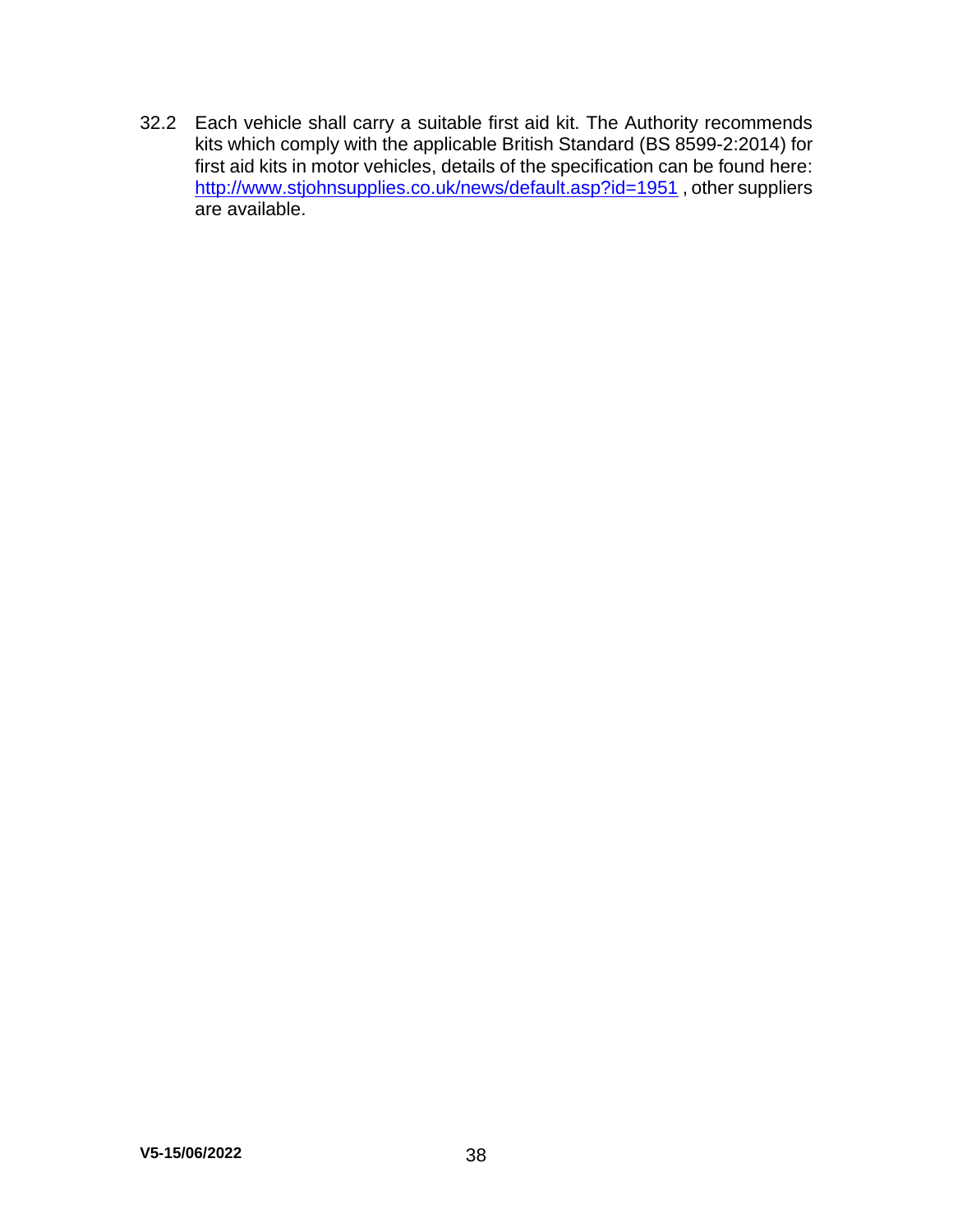## **APPENDIX B**

## **ADDITIONAL CONDITIONS FOR PRIVATE HIRE LIMOUSINES**

### **1. DEFINITION OF A LIMOUSINE**

- 1.1 For the purposes of this policy and licence conditions, a stretched limousine is a motor vehicle that has undertaken a Ford Motor Company Qualified Vehicle Modifier (QVM) or Cadillac Master Coachbuilder (CMC) or an equivalent conversion programme resulting in its lengthening by an additional body section and is capable of carrying up to but not exceeding 8 passengers.
- 1.2 By definition a Limousine is a private hire vehicle and is required to comply with all legal provisions and with this Policy.

|                | <b>Issue</b>                | <b>Licence Condition</b>                                                                                                                                                                                              | <b>Justification</b>                                                                                                                                                                                                                                                                                                                                       |
|----------------|-----------------------------|-----------------------------------------------------------------------------------------------------------------------------------------------------------------------------------------------------------------------|------------------------------------------------------------------------------------------------------------------------------------------------------------------------------------------------------------------------------------------------------------------------------------------------------------------------------------------------------------|
| $\mathbf{1}$ . | Left hand drive<br>vehicles | Permit left hand drive<br>limousines<br>be<br>to<br>licensed.                                                                                                                                                         | The majority of stretched limousines are<br>imported from the United States of<br>America and are left hand drive. The<br>Department<br>for<br>Transport<br>has<br>recommended that Authorities should not<br>refuse to licence limousines simply<br>because they have characteristics which<br>contravene their existing policy, i.e. left<br>hand drive. |
| 2.             | <b>Sideways Seating</b>     | Permit limousines with<br>sideways<br>facing<br>seating<br>be<br>to<br>considered for private<br>hire vehicle licensing,<br>but no seat must be<br>positioned so that it<br>permanently obstructs<br>any door.        | main<br>characteristic of<br>stretched<br>A<br>limousines is their sideways facing bench<br>seats. In line with the Department for<br>Transport guidance the Authority will<br>consider the suitability of limousines with<br>sideways seating for licensing.                                                                                              |
| 3.             | <b>Tinted Glass</b>         | Be no restriction to the<br>level of tint for the glass<br>windows<br>in.<br>the<br>passenger<br>compartment.<br>However, tinted glass<br>in the windscreen and<br>front doors shall<br>be<br>restricted<br>the<br>to | It is recognised that the privacy provided<br>tinted glass in the passenger<br>by<br>compartment is a central characteristic of<br>a limousine.                                                                                                                                                                                                            |

#### **2. PRE-LICENSING REQUIREMENTS AND LICENSING CONDITIONS**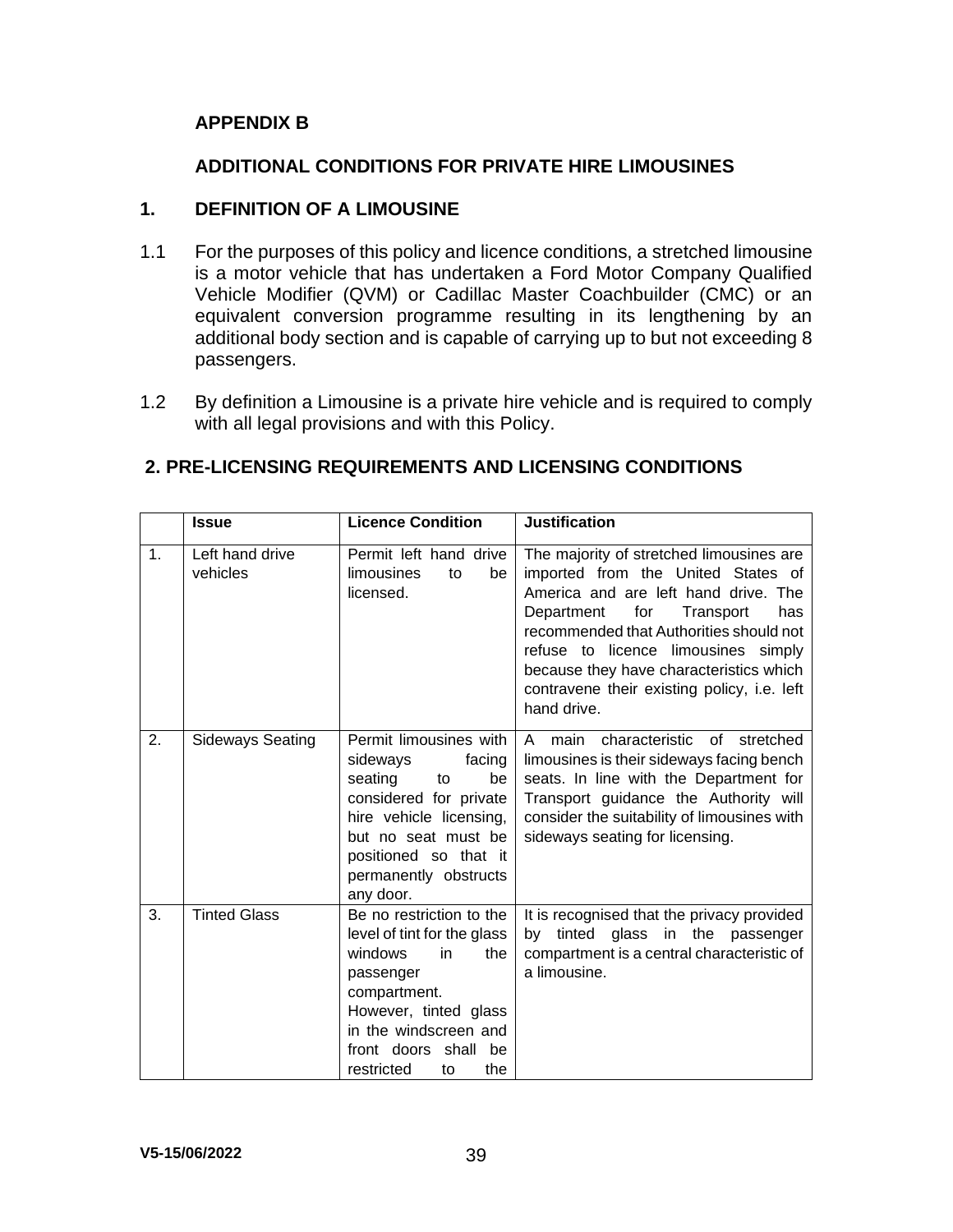|                  |                                 | requirements<br>of<br>the<br><b>IVA/SVA Standards.</b>                                                                                                                 |                                                                                                                             |
|------------------|---------------------------------|------------------------------------------------------------------------------------------------------------------------------------------------------------------------|-----------------------------------------------------------------------------------------------------------------------------|
| 4.               | <b>Roadworthiness</b>           | valid<br>hold<br>Shall<br>a<br><b>IVA/SVA Certificate or</b><br>equivalent.                                                                                            | IVA/SVA test comprises of a visual<br>examination of a vehicle and certifies its<br>safety and roadworthiness.              |
| 5.               | <b>Tyres</b>                    | The limousine must be<br>fitted with tyres that<br>meet the size, rating<br>and<br>weight<br>specification.                                                            | Given the increased weight of the vehicle<br>- tyres of the correct weight and size<br>rating must be used at all times.    |
| 6.               | Passengers                      | limousine's<br><b>The</b><br>seating capacity must<br>reduced<br>where<br>be.<br>to<br>necessary<br>a<br>maximum<br>of<br>8<br>passengers.                             | Authorities can only licence vehicles with<br>a maximum seating capacity of up to 8<br>passengers.                          |
|                  |                                 | <b>The</b><br>the<br>seats<br>in<br>driver's<br>compartment<br>shall not be used to<br>carry passengers.                                                               | This is to ensure that passengers are not<br>carried in the front of the vehicle to<br>improve driver and passenger safety. |
| $\overline{7}$ . | Alcohol<br>and<br>Entertainment | Alcoholic<br>drinks<br>provided in the vehicle<br>shall be<br>under the<br>terms of an appropriate<br>licence relating to the<br>retail sale and supply of<br>alcohol. | To<br>with<br>alcohol<br>comply<br>licensing<br>requirements and to safeguard public<br>safety.                             |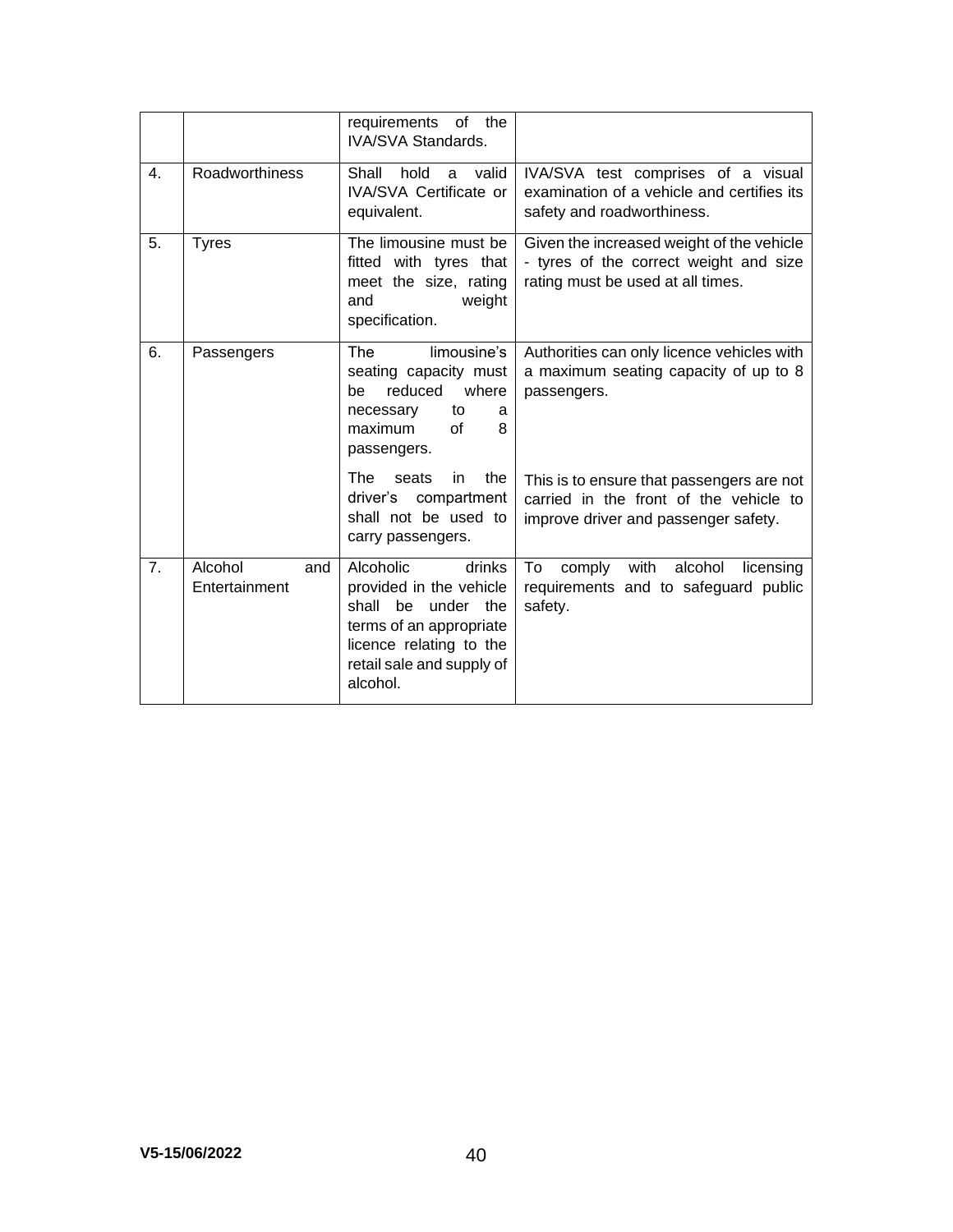| 7.  |                 | If the passengers are<br>below the age of 18<br>years, then no alcohol<br>shall be permitted in the<br>vehicle for consumption<br>in the vehicle.<br>Any glassware in the<br>vehicle must be made<br>of strengthened glass<br>or polycarbonate.                                        | Protection of children from harm<br>Public safety                                                      |
|-----|-----------------|----------------------------------------------------------------------------------------------------------------------------------------------------------------------------------------------------------------------------------------------------------------------------------------|--------------------------------------------------------------------------------------------------------|
|     |                 | The driver shall not play<br>permit<br>the<br>or<br>performance of<br>any<br>media that, given its<br>age classification<br>or<br>content, is unsuitable<br>for the age of any of the<br>passengers<br>in.<br>the<br>vehicle.                                                          | To safeguard children and vulnerable<br>adult<br>passengers<br>from<br>viewing<br>unsuitable material. |
| 9.  | Luggage         | Ensure<br>that<br>loose<br>luggage is not carried<br>within the passenger<br>compartment of<br>the<br>vehicle.                                                                                                                                                                         | Passenger safety.                                                                                      |
| 10. | Safety Hammer   | Vehicles<br>must<br>be<br>supplied with a safety<br>hammer, capable<br>of<br>being used to break the<br>glass windows of the<br>vehicle and shall be<br>securely located in the<br>driver's compartment<br>but in view and<br>accessible<br>to<br>passengers<br>in<br>an<br>emergency. | Passenger safety.                                                                                      |
| 11. | Sunroof/Ceiling | If fitted - any sunroof<br>switch to be isolated so<br>that<br>it.<br>cannot<br>be<br>operated<br>by<br>passengers.                                                                                                                                                                    | Driver and passenger safety.                                                                           |
| 12. | Communication   | A satisfactory means of<br>two-way<br>communication<br>between the driver and<br>shall<br>passengers<br>be<br>installed.                                                                                                                                                               | Passenger and driver safety.                                                                           |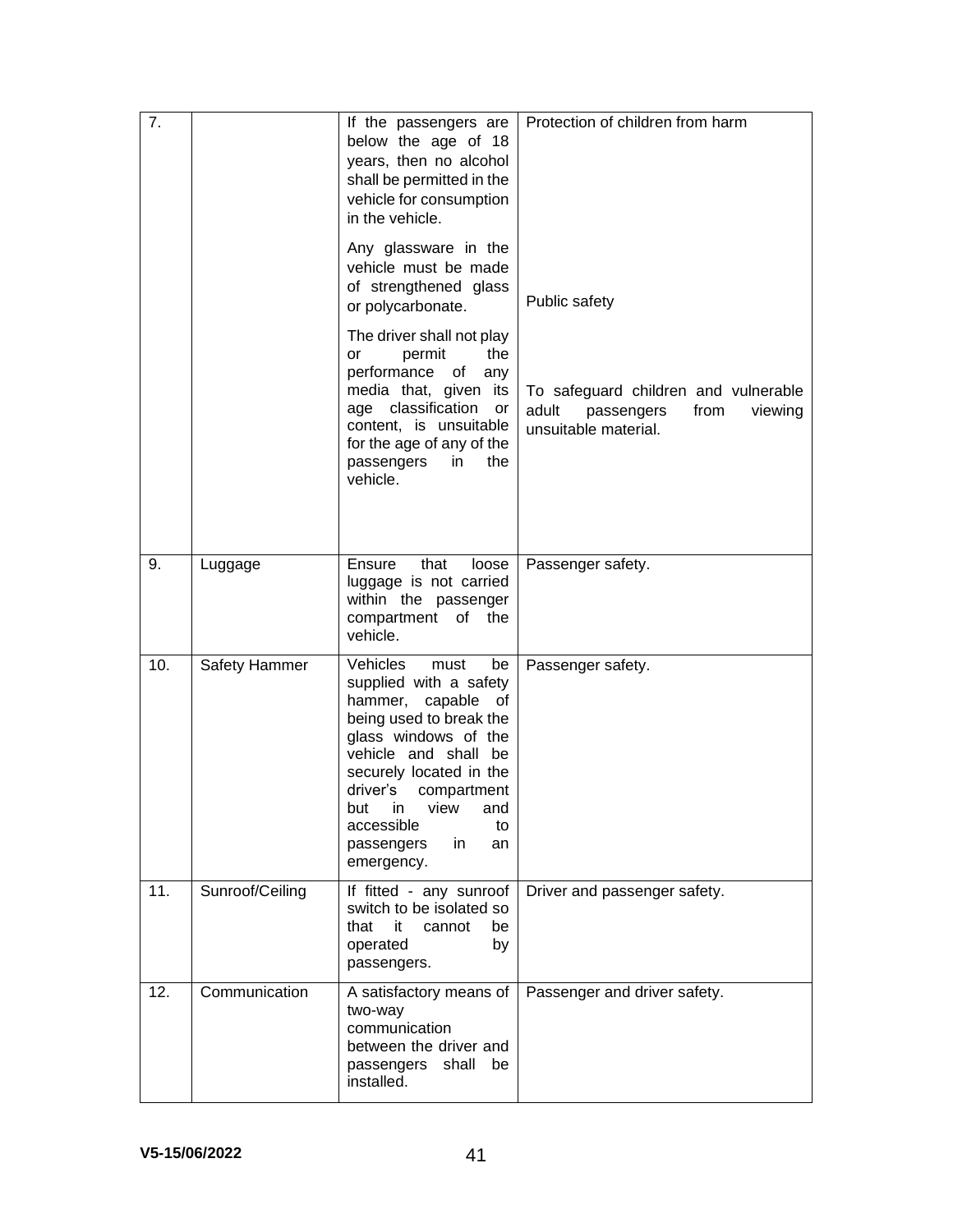## **APPENDIX C**

## **APPLICATION PROCEDURES**

#### **1. Application Procedures – Vehicles**

- 1.1 Vehicle proprietors shall make arrangements directly with the Authority approved vehicle testing stations to have their vehicles examined and tested.
- 1.2 The onus is on proprietors to be familiar with the inspection standards adopted by the Authority (Appendix M).
- 1.3 In respect of renewal applications, vehicles shall not be examined more than 4 weeks before their licence is due to expire. However, it is recommended the examination and test is arranged at least 7 days prior to the application appointment in case the vehicle examination identifies the need for repair work and re-testing which can then be undertaken prior to the expiry of the licence.
- 1.4 Vehicle proprietors may be subject to a recharge fee by the vehicle testing station in respect of vehicles that fail the vehicle test and undergo a second examination and test.
- 1.5 If the annual compliance test is not carried out on or before the expiry date, the licence will be deemed to have expired. This means that it will be treated as a new application subject to the vehicle still meeting the age specification.
- 1.6 When presenting an application, the following documents must accompany the completed application form;
	- 1. **Compliance Report / MOT from the authorised garage.**
	- 2. **DVLA Vehicle Registration Certificate (V5)** (which must show the applicant is the registered keeper of the vehicle) or a bill of sale identifying the vehicle, seller and purchaser as long as this is accompanied by the part of registration certificate showing the year of registration of the vehicle
	- 3. **Valid Certificate of Motor Insurance for Hire and Reward**;
		- A Hackney Carriage requires insurance for Public Hire
		- A Private Hire vehicle requires insurance for Private Hire

and additionally, for stretched limousines or converted vehicles;

4. **Individual Vehicle Approval Certificate (IVA) / Appropriate Type Approval documentation**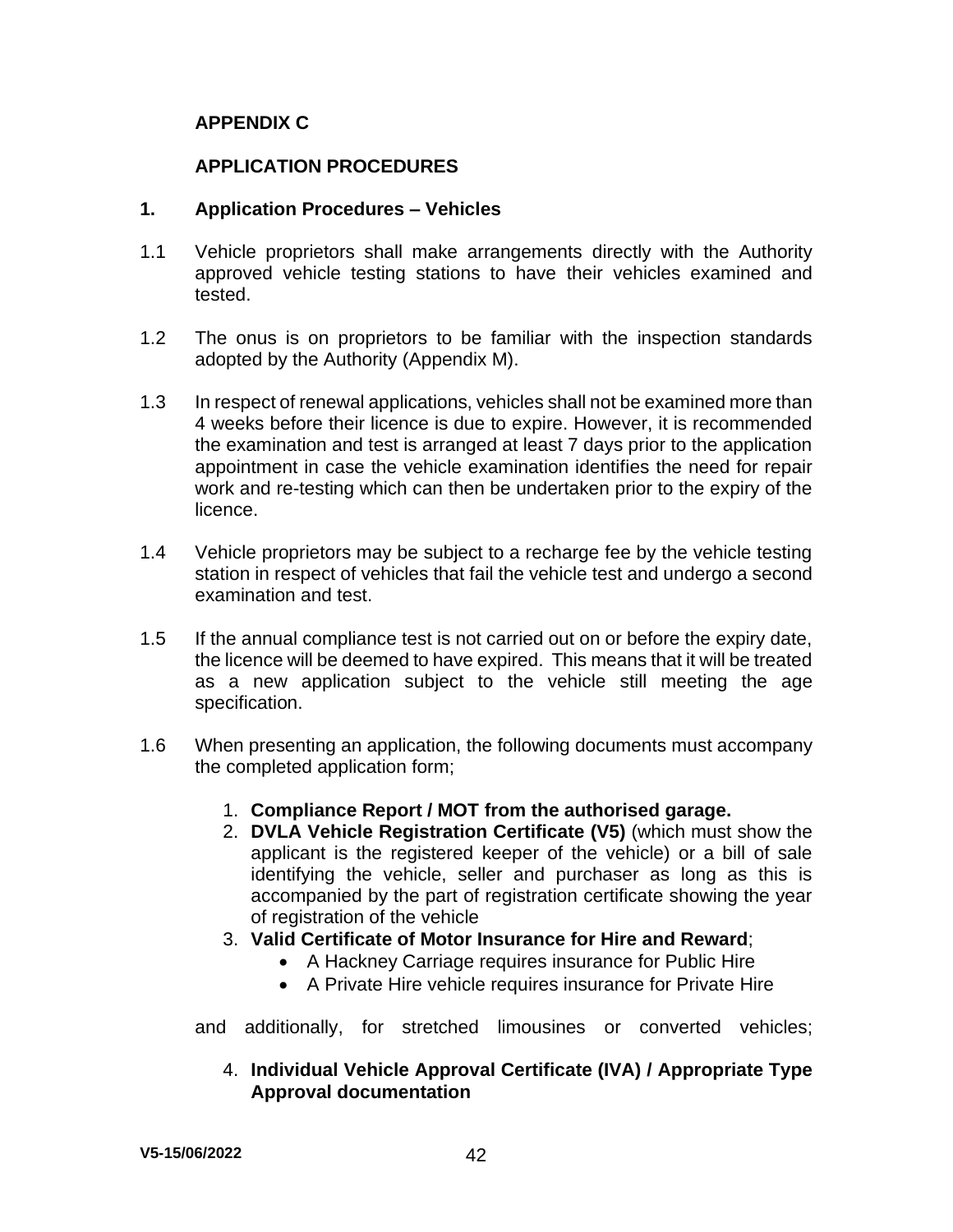Where the applicant is unable to produce the V5 the application may still proceed but the V5 must be produced to licensing officers within 28 days of the grant of the application.

### **2. Application Procedures – Drivers**

- 2.1 Applicants shall have held a full driving licence issued in the UK, the European Community (EC) or one of the other countries in the European Economic Area (EEA) for at least 12 months and be aged 18 years or over.
- 2.2 Holders of European licences will need to register their non-GB driving licence with the DVLA before applying, alternatively they may elect to exchange their licence for a UK one. [https://www.gov.uk/government/publications/d9-application-to-register-a](https://www.gov.uk/government/publications/d9-application-to-register-a-non-gb-driving-licence)[non-gb-driving-licence](https://www.gov.uk/government/publications/d9-application-to-register-a-non-gb-driving-licence)
- 2.3 Applicants will be required to complete an application form and pay the appropriate fee for an enhanced disclosure from the Disclosure & Barring Service (DBS) on first application and every 6 months thereafter, unless they are subscribed to the DBS update service. Three forms of personal identification are required as well as a utility bill showing the applicant's current address. Applicants will also need to provide their national insurance number. Details of acceptable identification are detailed on the Government website:

<https://www.gov.uk/disclosure-barring-service-check>

- 2.4 Where an applicant has resided in the UK for less than 5 years, or has spent a period of 3 months or more within the last 5 years as a non-resident, the Authority will require a certificate of good conduct authenticated by the relevant embassy of that country of residence, provided at the applicant's own expense, in addition to the enhanced DBS check. The applicant shall ensure this certificate is translated into English by an authorised body.
- 2.5 Applicants shall make a declaration that they have a statutory right to work in the UK and any applicant that has a limited right to work shall not be issued a driver licence for a period longer than that limited period.
- 2.6 Applicants are required to pass a medical examination to DVLA Group 2 standards and shall provide the completed medical examination form supplied by the Authority and completed by their own General Practitioner, or a General Practitioner with access to the applicant's medical record, on first application and then every 6 years unless the applicant is aged 65 years after which medical examinations are required annually. Annual examinations may also be required where an applicant / driver has a medical condition such that annual examinations are desirable. Medical examinations will be at the applicant's own expense.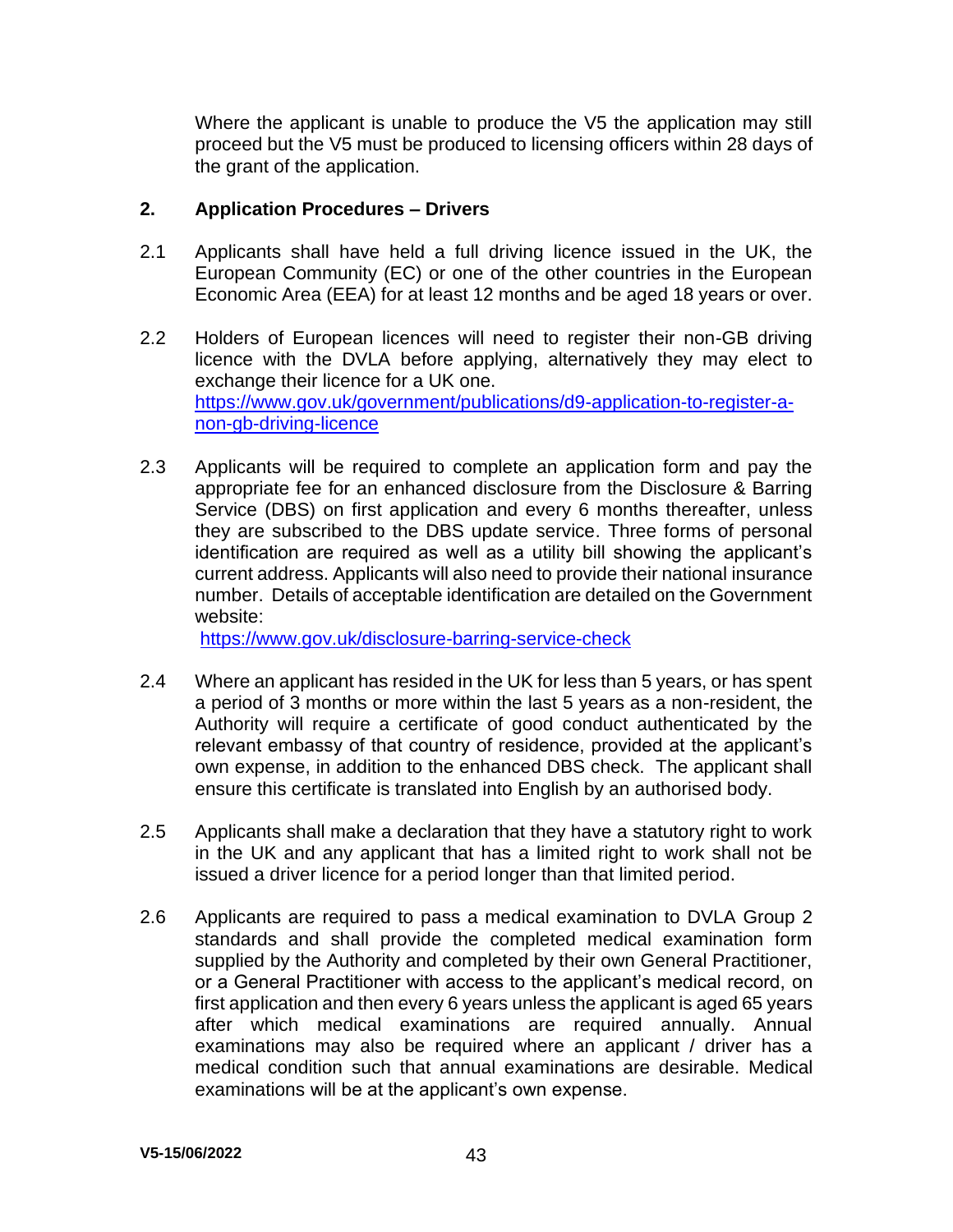- 2.7 The application will not be accepted unless it is complete and with all the relevant documentation.
- 2.8 New drivers will be granted licences which are valid for 3 years. The Authority may grant licences of shorter duration in certain circumstances, such as:
	- 1. Where an applicant for the renewal of a drivers licence is required to undergo an annual medical
	- 2. an applicant with previous convictions is issued a licence for an initial 'probationary' period
	- 3. Where, on renewal, a driver who has failed to report convictions in line with conditions of licence is given a 1 year licence
	- 4. To synchronise triennial renewal date with criminal record and medical checks

(2) and (3) would be at the discretion of the Sub Committee after a hearing.

2.9 Licences cannot be granted for periods of less than 3 years as a matter of course, there must be specific reasons. Each case will be considered on its own merits. See also Paragraph 4.1.3 – Driver Renewals.

## **3. New Driver Qualifications**

### **3.1 Introduction**

- 3.1.1 The Authority intends to maintain the high standards that it expects from its drivers and to that end has introduced measures designed to assess the applicant's knowledge of the District in which they will mainly be operating and to assess, where circumstances require, their driving abilities.
- 3.1.2 New applicants who have 6 or more penalty points (both current and expired) accrued within a 4 year period will be required to undertake, at their own expense, a driving assessment by the Lincolnshire Road Safety Partnership as part of the application process, and be assessed as 'lowrisk'.

# **3.2 Local Knowledge Test**

3.2.1 Hackney carriage drivers need a good working knowledge of the area for which they are licensed, because they can be hired directly at ranks or on the street. The Council also considers it necessary for private hire drivers to know the local area.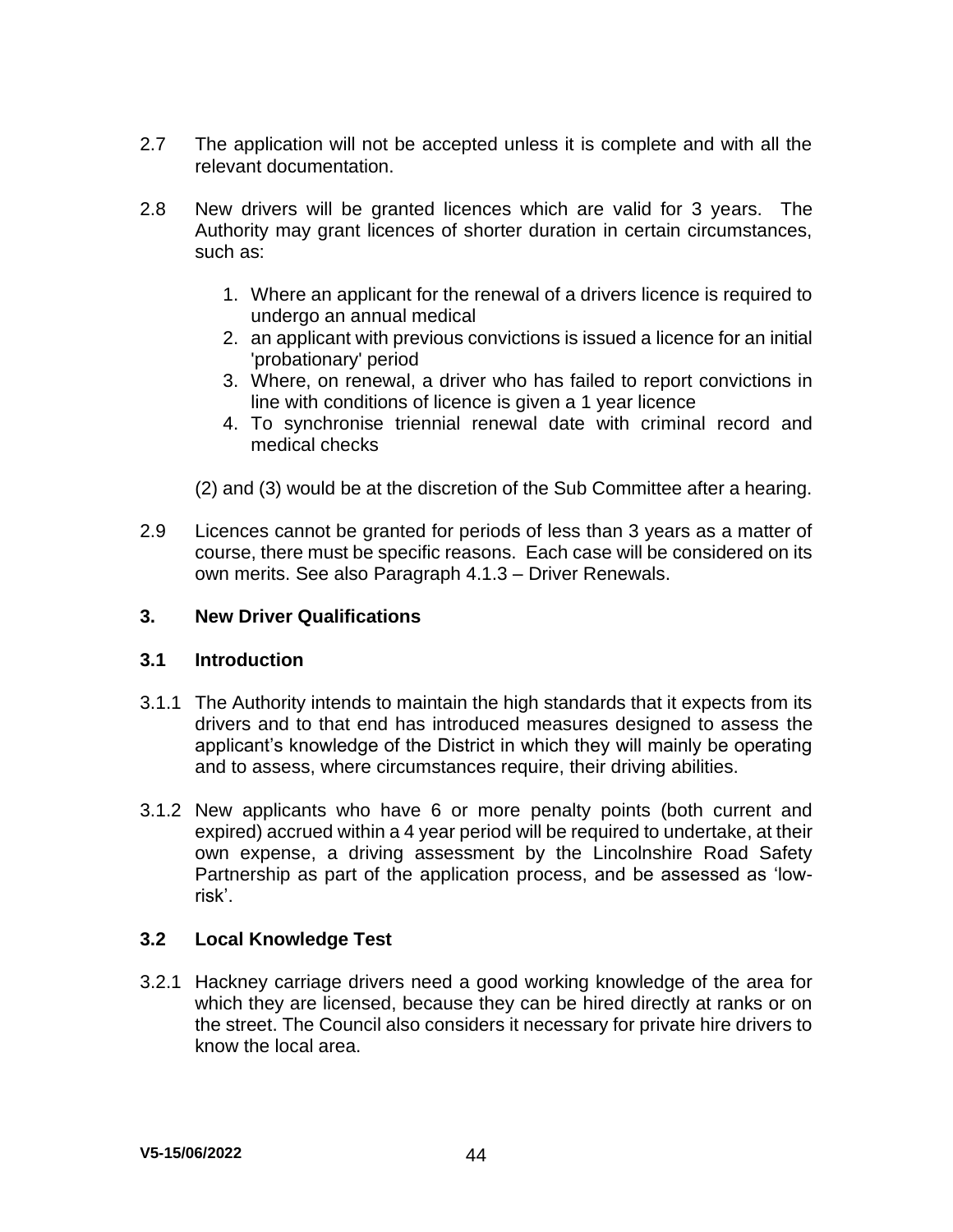- 3.2.2 In order to assist the Council in determining the fitness of an applicant to hold a hire driver's licence, applicants are required to undertake a test of basic reading, writing, arithmetic, and a test to challenge their knowledge of the area within the district of North Kesteven and the wider Lincolnshire area.
- 3.2.3 Applicants will be allowed three attempts to pass the tests which will be held weekly. After three failed attempts the application will be deemed unsuccessful, and they will have to wait 12 months before making a further application.
- 3.2.4 The knowledge test must be taken within 2 months of receipt of the Disclosure and Barring Service disclosure. If this test is not taken within the two months, the applicant will be required to re-apply as a new applicant.
- 3.2.5 This requirement shall apply to all new applicants. Current licence holders will not be required to sit the knowledge test providing that they renew their licences promptly, ahead of the expiry date. Where a licence holder allows their current licence to expire NKDC will require a new application to be made, such application will be subject to this provision.

# **4 Existing Drivers**

# **4.1 Driver renewals**

- 4.1.1 Drivers who fail to renew their licences promptly will be treated as new drivers and may be required to undertake all the tests and comply with all requirements applicable to a new driver.
- 4.1.2 An existing driver with 6 or more penalty points (both current and expired) accrued within a 4 year period will be required to undertake, at their own expense, a taxi driver training course with the Lincolnshire Road Safety Partnership and be assessed as 'low-risk'. In accordance with DVLA guidelines and for the purposes of the 'fit and proper' test (sec 51, 1976 Act in respect of private hire drivers and sec 59, 1976 Act in respect of hackney carriage drivers), the points shall remain accountable for four years.

# **5 Tax Conditionality Checks**

# **5.1 Driver renewals**

5.1.1 All applicants to renew a Combined Hire Driver licence will be required to provide a unique code, generated from the following website [https://www.gov.uk/guidance/complete-a-tax-check-for-a-taxi-private](https://www.gov.uk/guidance/complete-a-tax-check-for-a-taxi-private-hire-or-scrap-metal-licence)[hire-or-scrap-metal-licence](https://www.gov.uk/guidance/complete-a-tax-check-for-a-taxi-private-hire-or-scrap-metal-licence) The code will confirm if they are appropriately registered for tax purposes.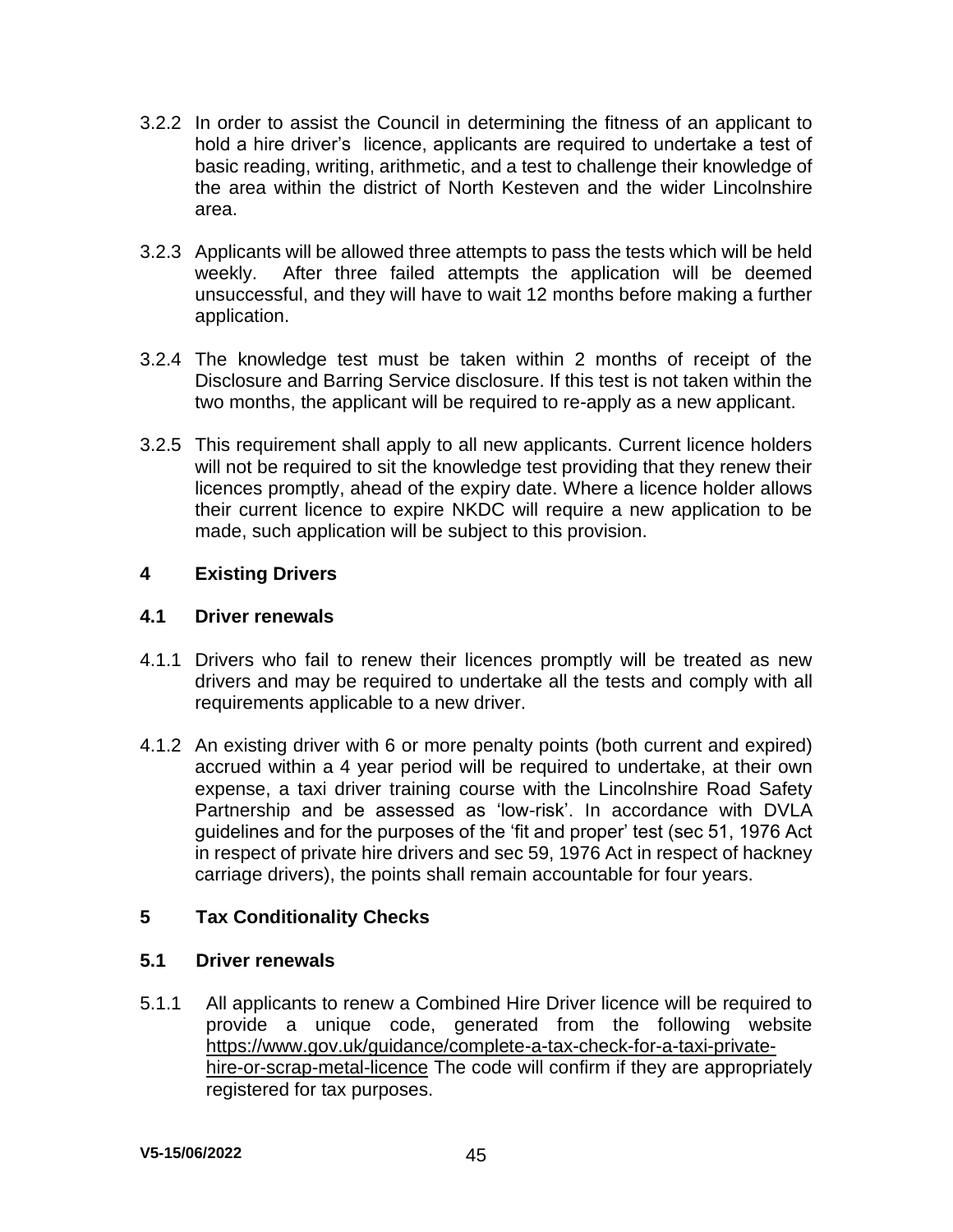- 5.1.2 This code is a mandatory part of the renewal application process. The code can be inserted into the relevant section of the application form. Alternately the form provided by HMRC can be emailed to [licensing@n](mailto:licensing@n-kesteven.gov.uk)[kesteven.gov.uk](mailto:licensing@n-kesteven.gov.uk) or by post to Licensing Team, NKDC Offices, Kesteven Street, Sleaford, NG34 7EF.
- 5.1.3 If the tax code is not provided, or is incorrect and unable to be checked, the Licensing Team will not process the application to renew the licence.
- 5.1.4 It is the responsibility of the applicant to ensure that this code is obtained in good time and provided to the Licensing Team in a clear and legible format. Photographs of the check code will not be accepted.
- 5.1.5 Failure to provide the code will result in the licence not being renewed on time and the applicant not being able to drive a Hackney Carriage or Private hire Vehicle until the check is successfully completed and the licence renewed.

### **6 The Consideration of Applications**

- 6.1 If the Authority is satisfied from the information available that the applicant is a fit and proper person to hold a licence, the Licensing Officer has delegated authority to grant the application and issue a licence.
- 6.2 A driver I.D badge will also be issued which shall remain the property of the Authority and must be surrendered if the driver licence is suspended or revoked by the Authority.
- 6.3 The I.D badge shall be displayed on the driver's person at all times they are acting as a licensed driver.
- 6.4 If the Authority is not satisfied from the information available that the applicant should be granted a licence, the matter will be referred to the General Licensing Sub Committee to decide at a hearing. The standard of proof for licensing decision makers is the balance of probabilities.

# **7. Fit and Proper**

- 7.1 The Council considers licensed drivers to be in a position of trust, and so the council must ensure that applicants / licence holders are, and remain, fit and proper to hold a licence. This requirement is contained within Sections 51 and 59 of the 1976 Act.
- 7.2 The term "Fit and Proper Person" for the purposes of taxi and private hire licensing is not legally defined. However, in determining whether a person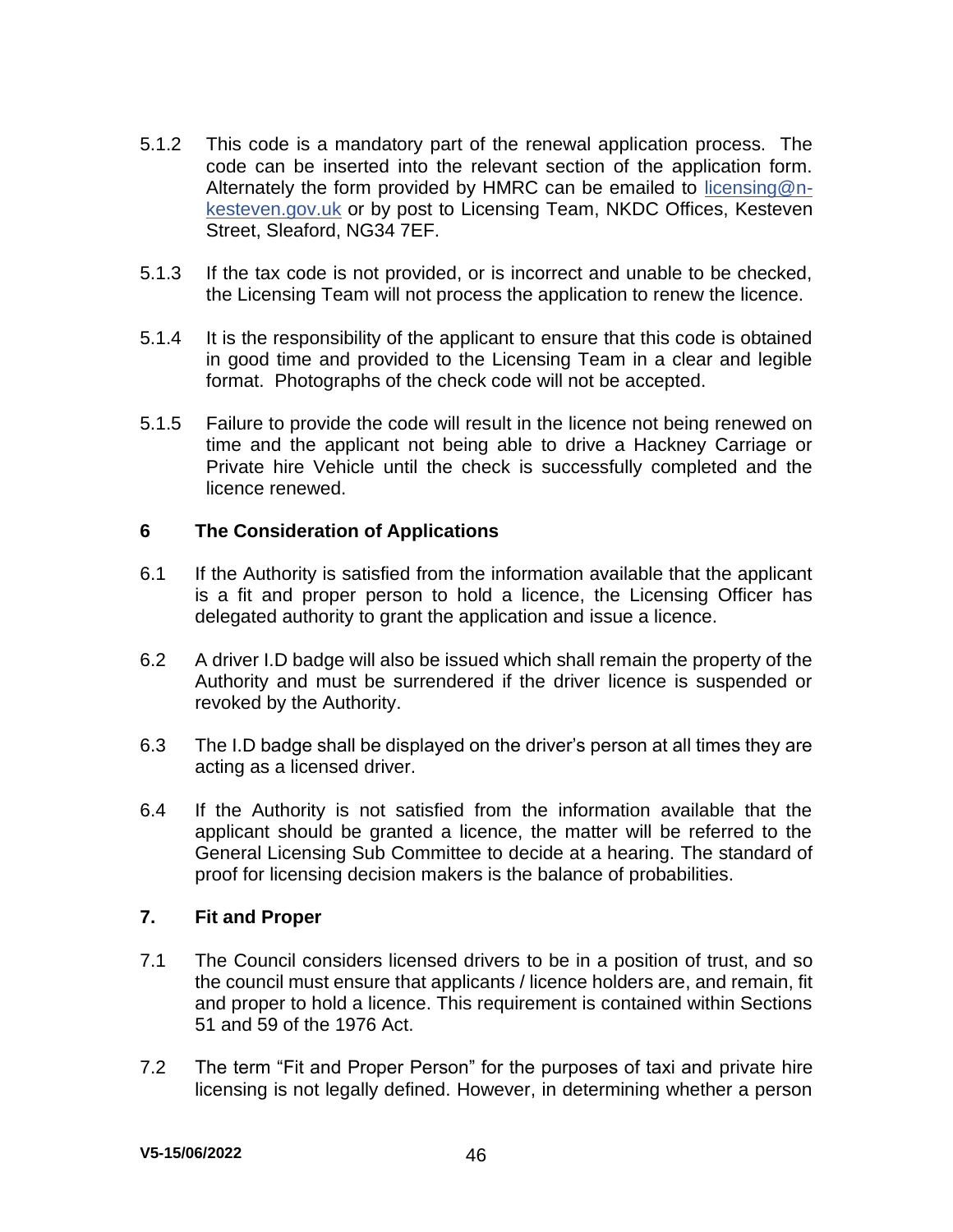is fit and proper to hold a licence the Authority will apply this test and ask this question of themselves:

 *"Without any prejudice, and based on the information before you, would you allow a person for whom you care, regardless of their condition, to travel alone in a vehicle driven by this person at any time of day or night''*

- 7.3 If, on the balance of probabilities, the answer to the question is 'no', the individual should not hold a licence.
- 7.4 The Authority, when making a decision, will also be mindful of the words of Lord Bingham, the then Lord Chief Justice;

*"One must it seems to me approach this case bearing in mind the objectives of this licensing regime which is plainly intended among other things to ensure so far as possible that those licensed to drive private hire vehicles are suitable persons to do so, namely that they are safe drivers with good driving records and adequate experience; sober, mentally and physically fit, honest and not persons who would take advantage of their employment to abuse or assault passengers".* 

*McCool v Rushcliffe Borough Council* 1998 3 All ER 889.

- 7.5 In order to assess the suitability of an applicant (and to inform decision makers when answering the question above), the Licensing Authority will undertake whatever checks and apply whatever processes it considers necessary to ensure that licences are not issued to, or used by, unsuitable people. These are some of the factors the Council will take into account when assessing whether or not an applicant or licence holder is 'fit and proper';
	- Criminal record
	- Driving licence history including period of holding a full licence, endorsements and disqualifications
	- Right to work
	- Medical fitness
	- Driving ability
	- General conduct and standards of behaviour
	- The conduct of the applicant during the application process (i.e. have they acted with honesty and integrity during the process)
	- The previous licensing history including honesty and integrity
	- Theoretical knowledge as tested during application process

The Authority may also use information disclosed to it by other statutory bodies including other Licensing Authorities and information disclosed by the Police. (See also Appendix  $\bar{D}$  – Relevance of Convictions).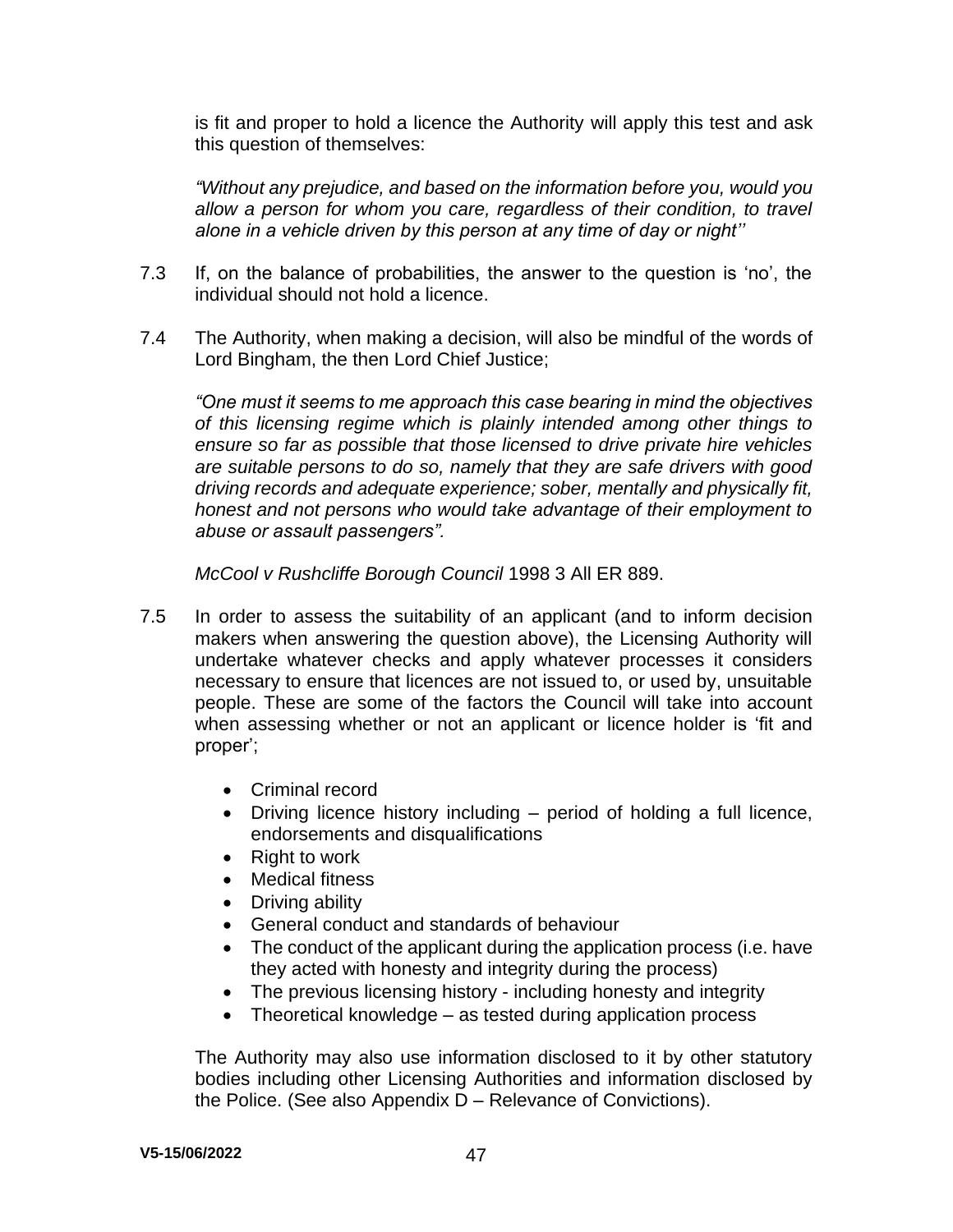## **APPENDIX D**

## **RELEVANCE OF CONVICTIONS**

#### **1. Introduction**

- 1.1 The purpose of this policy is to provide guidance on the criteria which are taken into account by the Council (the Licensing Authority) when determining whether or not an applicant or an existing licence holder is a fit and proper person to hold a hackney carriage and/or private hire driver licence.
- 1.2 The overriding aim of the licensing authority is to protect the safety of the public. The licensing authority is concerned to ensure;
	- That a person is a fit and proper person
	- That the person does not pose a threat to the public
	- That the public are safeguarded from dishonest persons
	- The safeguarding of children, young persons and vulnerable adults
- 1.3 This policy provides guidance to any person with an interest in public and private hire licensing. In particular, but not exclusively;
	- Applicants for drivers' licences
	- Existing licensed drivers whose licences are being reviewed
	- Licensing officers
	- Members of the Council's General Licensing Committee and Sub **Committee**
	- Magistrates hearing appeals against local authority decisions
- 1.4 Where licensing officers have delegated powers to grant licences, they will utilise these guidelines when making a decision to grant a licence. In all other cases applications for licences will be referred to the General Licensing Sub Committee. Whilst officers and the Sub Committee will have regard to the guidelines contained in the policy, **each case will be considered on its individual merits and, where the circumstances warrant, the Sub Committee/officer may depart from the guidelines, giving reasons for doing so.**

### **2. General policy**

2.1 There may be occasions where it is appropriate to depart from the guidelines, for example where the offence is a one-off occasion or there are mitigating circumstances or alternatively where there are many or continuous offences which may show a pattern of offending and unfitness.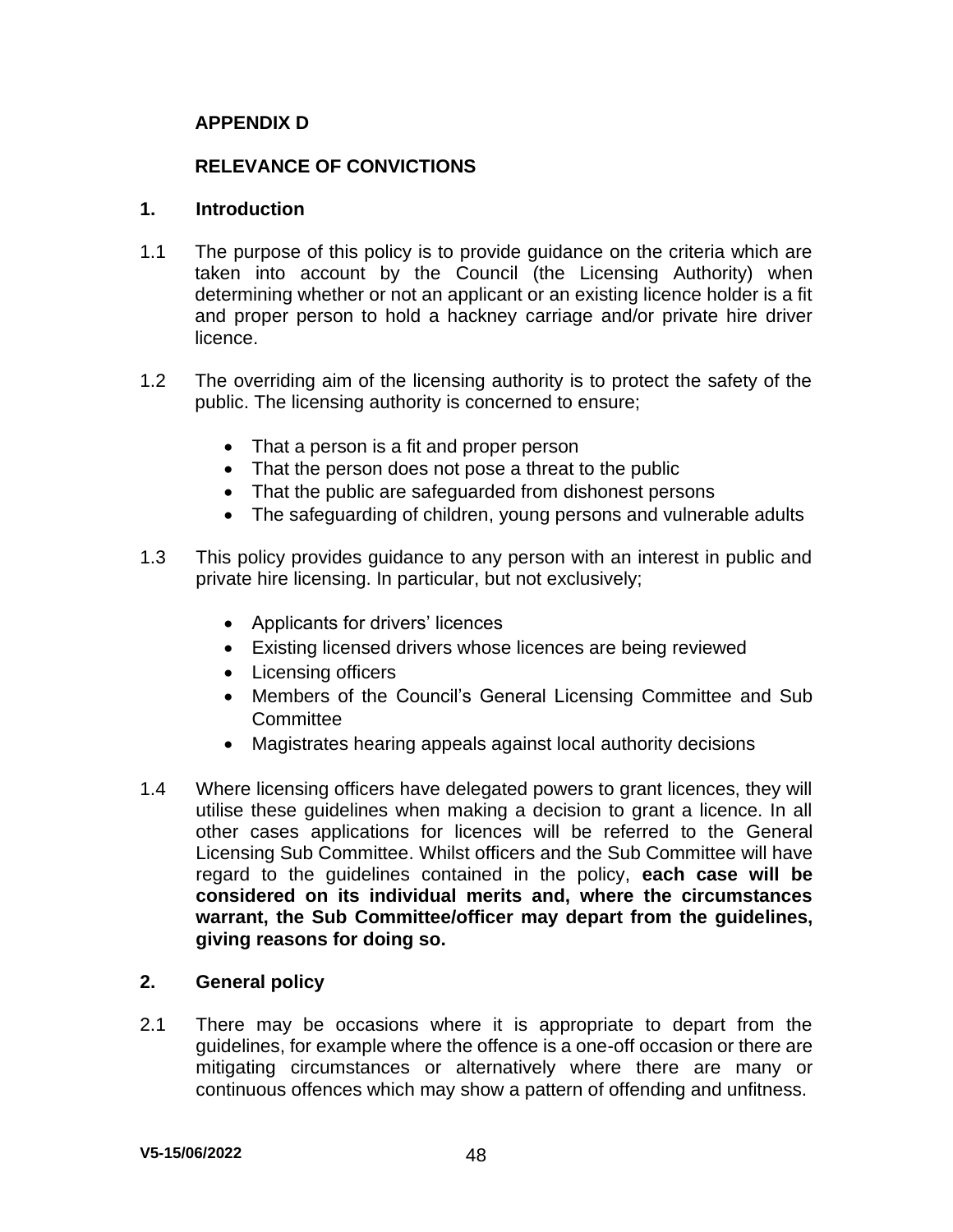- 2.2 A person with a conviction need not be automatically barred from obtaining a licence, but would be expected to show adequate evidence that he or she is a fit and proper person to hold a licence (the onus is on the applicant to produce such evidence). Simply remaining free of conviction may not generally be regarded as adequate evidence that a person is a fit and proper person to hold a licence.
- 2.3 Where an applicant has been convicted of a criminal offence, the licensing authority cannot review the merits of the conviction [Nottingham City Council v. Mohammed Farooq (1998)].

# **3. Pre-requisites to making an application**

- 3.1 It is the policy of the licensing authority that every application for a licence to drive a Hackney Carriage and/or Private Hire Vehicle must be accompanied by satisfactory evidence of the following matters (and that applications that are incomplete will not be deemed to have been made until such time as they are completed);
	- That the applicant has the right to live and work in the country
	- An enhanced criminal record check and evidence that they are not on a child and/or vulnerable adult barring list
	- A certificate of their current medical fitness to DVLA Group 2 standard
	- That the applicant is authorised to drive a vehicle of the same classification as that which the licence will allow them to drive
	- That the applicant has a minimum of one year's post qualification driving experience
	- That the applicant has adequate literacy and numeracy skills to provide the service that they wish to be licensed for and has adequate local knowledge of the North Kesteven District and the wider Lincolnshire area
	- That the applicant has sufficient ability to speak English and to understand spoken English to provide the service that they wish to be licensed for
	- That the applicant (all new drivers on initial application and all existing drivers at each renewal) has signed up to the Safeguarding Code of Conduct
	- That the applicant has completed the required Safeguarding Awareness training module. (all new drivers on initial application and all existing drivers for each renewal). Drivers who qualify for annual (12 month) licences should refer to Section 3, para 3.12.5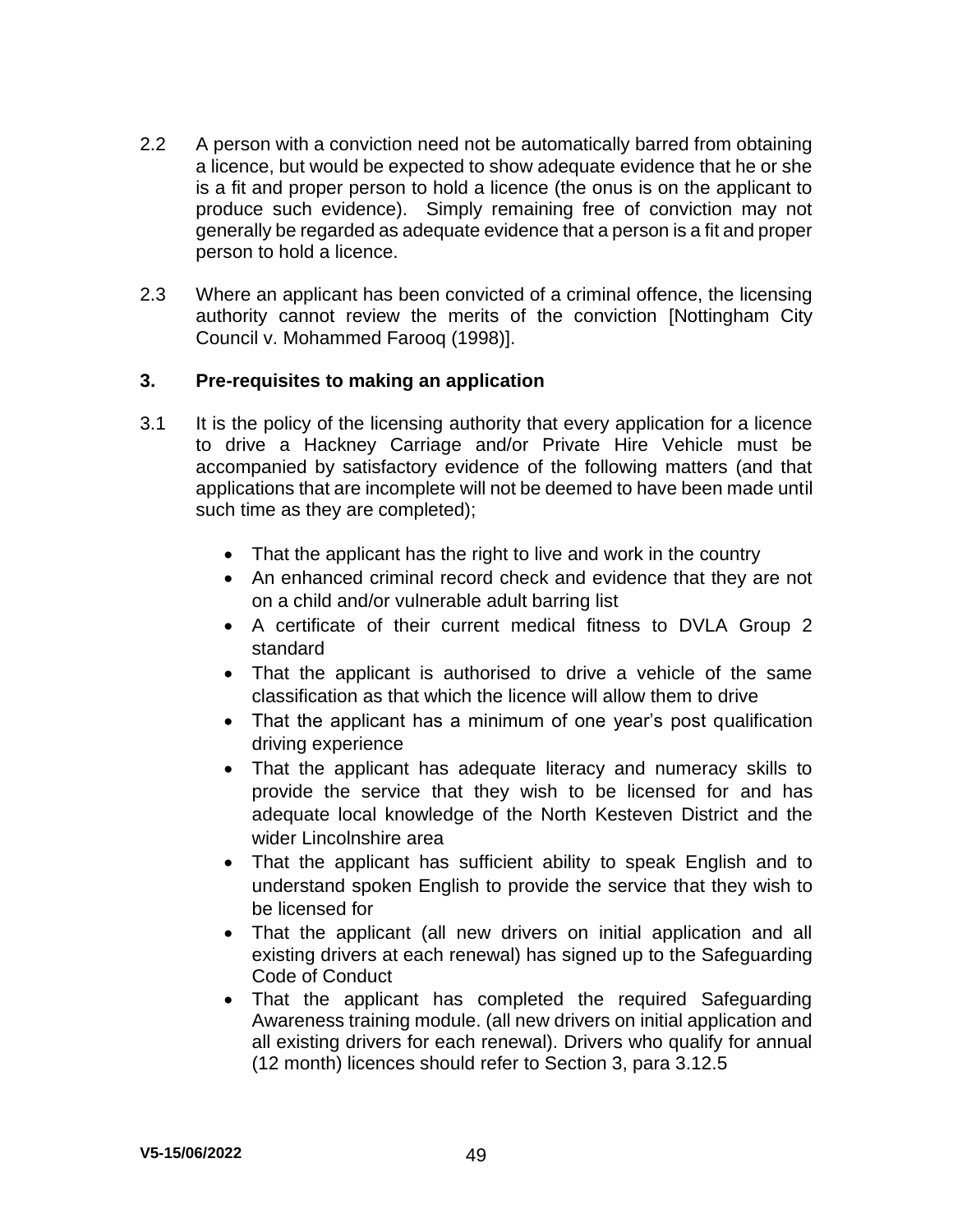3.2 If an applicant has spent three continuous months or more overseas the licensing authority will expect to see evidence of a criminal record check from the country/countries covering the period before a licence application can be made. Criminal record checks/certificates of good conduct must be provided in accordance with the Home Office *"Application processes for Foreign National Criminality Information"*. [https://www.gov.uk/government/publications/criminal-records-checks-for](https://www.gov.uk/government/publications/criminal-records-checks-for-overseas-applicants)[overseas-applicants](https://www.gov.uk/government/publications/criminal-records-checks-for-overseas-applicants) Any criminal record check must be translated into English by a recognised translation service provider.

#### **4. Appeals**

- 4.1 Any applicant refused a driver's licence has a right to appeal to the Magistrates' Court within 21 days of the notice of refusal [Local Government Miscellaneous Provisions Act 1976, s 77 (1)].
- 4.2 Any applicant refused an operator licence on the grounds that the licensing authority is not satisfied he is a fit and proper person to hold such a licence has a right to appeal to the Magistrates' Court within 21 days of the notice of refusal.
- 4.3 Any licensee whose licence is suspended or revoked has a right to appeal to the Magistrates' Court within 21 days of the notice of suspension or revocation.

### **5. Powers**

- 5.1 Section 61 and Section 62 of the 1976 Act allow the licensing authority to suspend, revoke or refuse to renew a licence if the applicant/licence holder has been convicted of an offence involving dishonesty, indecency, violence; failure to comply with the provisions of the Town Police Clauses Act 1847; failure to comply with the provisions of Part II of the Local Government (Miscellaneous Provisions) Act 1976; or any other reasonable cause.
- 5.2 The Rehabilitation of Offenders Act 1974 (Exceptions)(Amendment) Order 2002, allows the licensing authority to take into account all convictions recorded against an applicant or the holder of a private hire vehicle or hackney carriage driver's licence, whether spent or not. Therefore the licensing authority will have regard to all relevant convictions (as defined in this policy), particularly where there is a long history of offending or a pattern of repeat offending.
- 5.3 In this policy the term "disqualification" refers to the period served, to take account of the fact that a period of disqualification may be reduced upon the successful completion of a relevant driver rehabilitation course. An applicant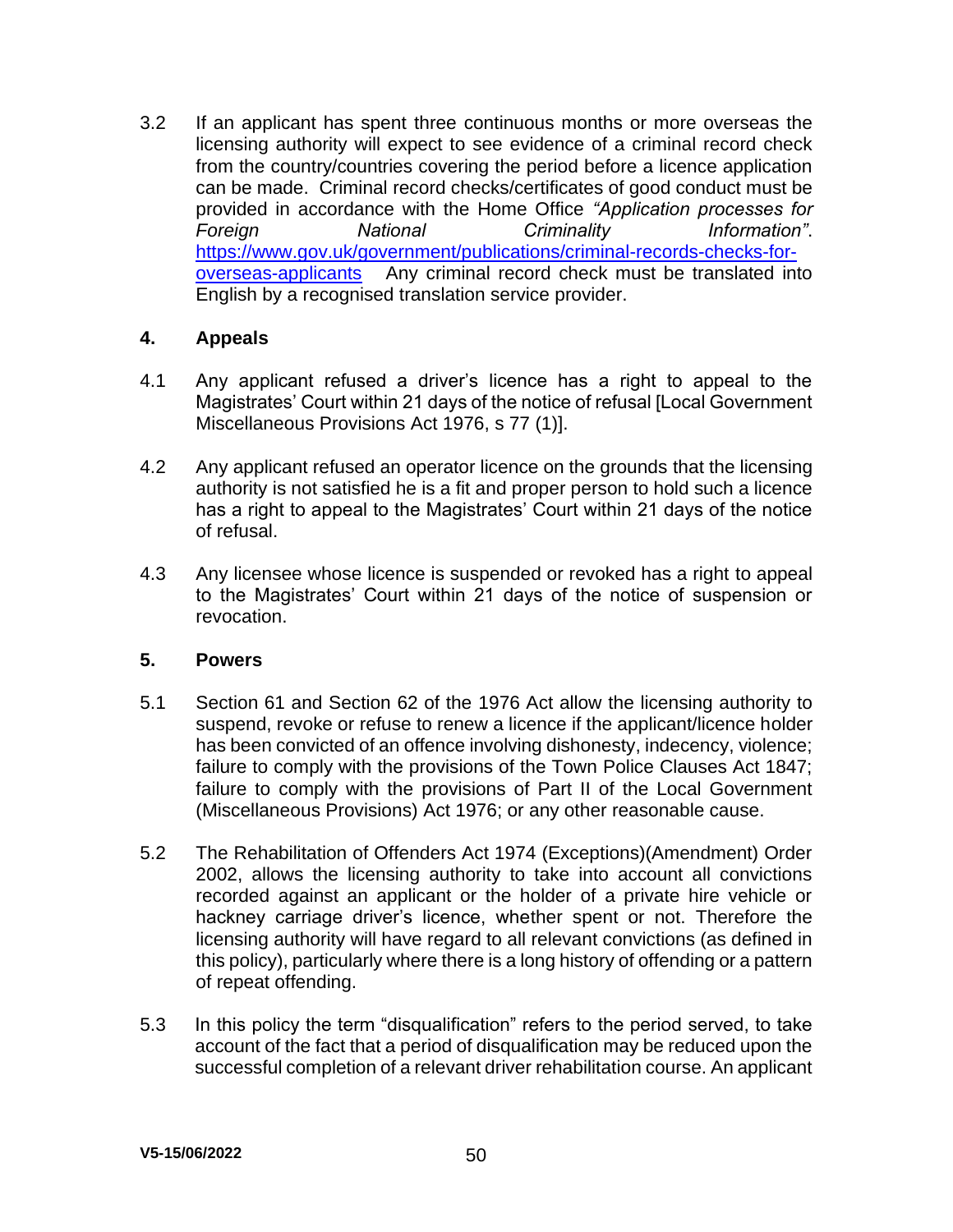must provide the Licensing Authority with sufficient evidence to prove that the period of disqualification was so reduced.

## **6. Consideration of disclosed criminal history**

6.1 Under the provisions of Sections 51, 55, and 59, Local Government (Miscellaneous Provisions) Act 1976, the licensing authority is required to ensure that an applicant for the grant or renewal of a licence to drive a hackney carriage and/or a private hire vehicle and/or a private hire vehicle operator's licence is a 'fit and proper' person to hold such a licence. All conviction(s), criminal findings of guilt (including fixed penalty ticket(s), fixed penalty notices, caution(s) and warning(s), whether for motoring or other offences and County Court Judgment(s)/Order(s) (where the judgment or order relates to a debt or charge to another Hackney Carriage/Private Hire driver, owner or operator) may be taken into account on or after the issue of a licence. During the currency of a licence the licence holder must, immediately after the date of arrest, conviction(s), criminal findings of guilt (including fixed penalty notice(s)), caution(s) and/or warning(s), advise the Licensing Authority of this information in writing.

The Licensing Authority will consider;

- How relevant the offence(s) are to the licence being applied for
- The seriousness of the offence(s)
- When the offence(s) were committed
- The date of conviction
- Circumstances of the individual concerned
- Sentence imposed by the court
- The applicant's age at the time of conviction
- Whether they form part of a pattern of offending
- Any other character check considered reasonable (e.g. personal references)
- Any other factors that might be relevant
- 6.2 Applicants can discuss what effect a caution/conviction or other sanction may have on any application by contacting the licensing office in confidence for advice.
- 6.3 The licensing authority requires enhanced disclosures from the Disclosure and Barring Service (DBS) from any applicant for a driver licence. The licensing authority follows the DBS's Code of Practice on the fair use of disclosure information. A copy is available on request.
- 6.4 Applicants applying for the grant or a renewal of a drivers' licence and/or operator licence will be required to obtain an enhanced disclosure at their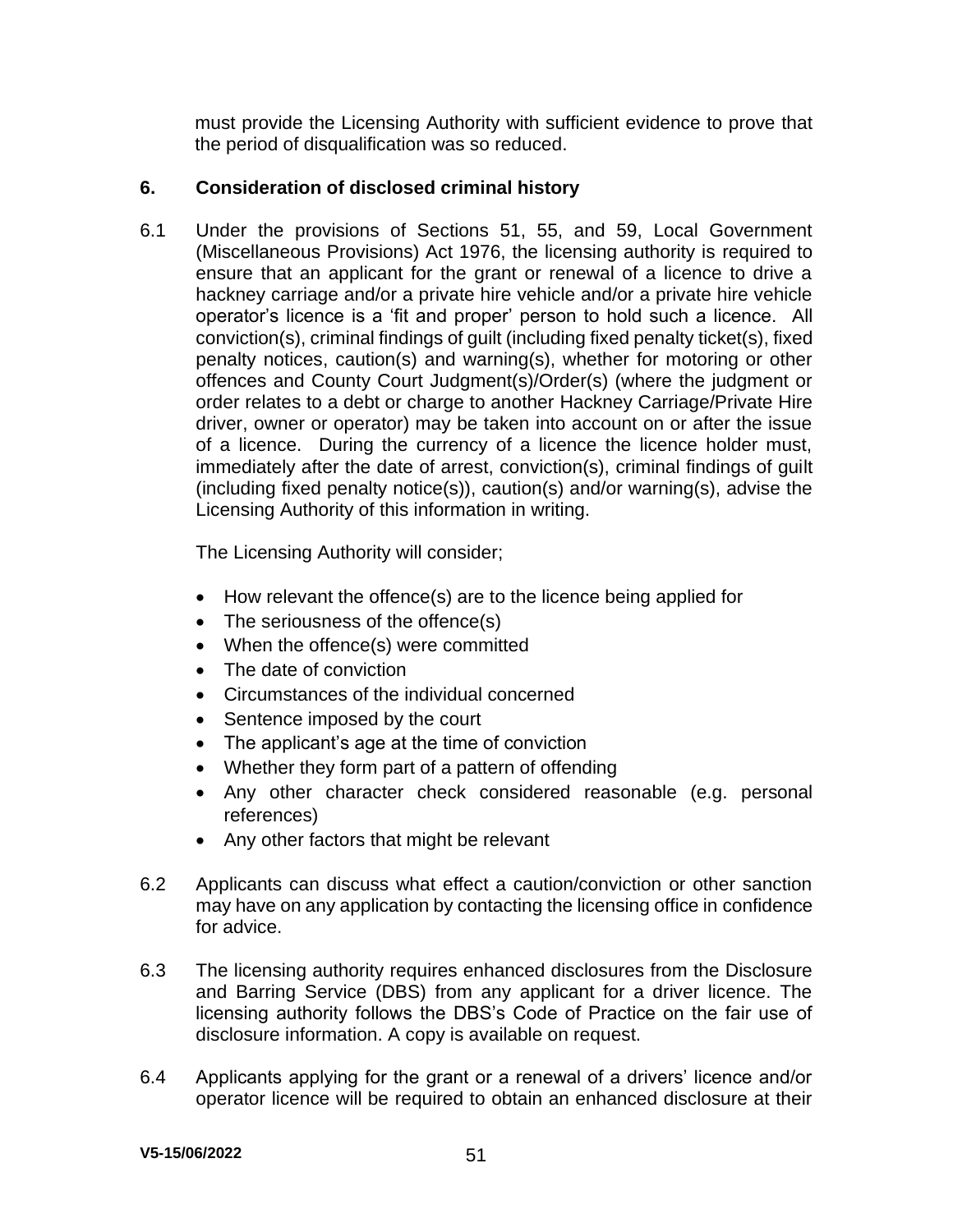expense. The licensing authority abides by the DBS's Policy on the secure storage, handling, use, retention and disposal of disclosure information, which is available on request.

- 6.5 The licensing authority encourages applicants and licence holders to register for the DBS's update service and to nominate the licensing authority to receive updates. Registration lasts for 1 year and costs £13 per year. DBS certificates obtained for a Hackney Carriage or Private Hire Driver Licence cannot be used for the purpose of obtaining a Lincolnshire County Council School Transport Badge ("Green Badge") and vice versa. A separate check is required for each authorisation. However, applicants can register both checks with the DBS update service for a total cost of £13 per year.
- 6.6 More information about the DBS can be found on their website at [https://www.gov.uk/government/organisations/disclosure-and-barring](https://www.gov.uk/government/organisations/disclosure-and-barring-service)[service](https://www.gov.uk/government/organisations/disclosure-and-barring-service) .
- 6.7 The licensing authority is also entitled to use other records and information that may be available to it in determining applications or an entitlement to continue holding a licence. This may include information held by the licensing authority or other licensing authorities, and information disclosed by the police.
- 6.8 It is an offence for any person knowingly or recklessly to make a false declaration or to omit any material particular in giving information required by the application for a licence. Where an applicant has made a false statement or a false declaration on their application for the grant or renewal of a licence, the licence will normally be refused.

# **7 Crimes resulting in death**

7.1 Where an applicant or current licence holder has been convicted of a crime which resulted in the death of another person or was intended to cause the death or serious injury of another person they will not be licensed.

# 8 **Exploitation**

8.1 Where an applicant or current licence holder has been convicted of a crime involving, related to, or has any connection with abuse, exploitation, use or treatment of another individual irrespective of whether the victim or victims were adults or children, they will not be licensed. This includes slavery, child sexual abuse, exploitation, grooming, psychological, emotional or financial abuse. This list is not exhaustive.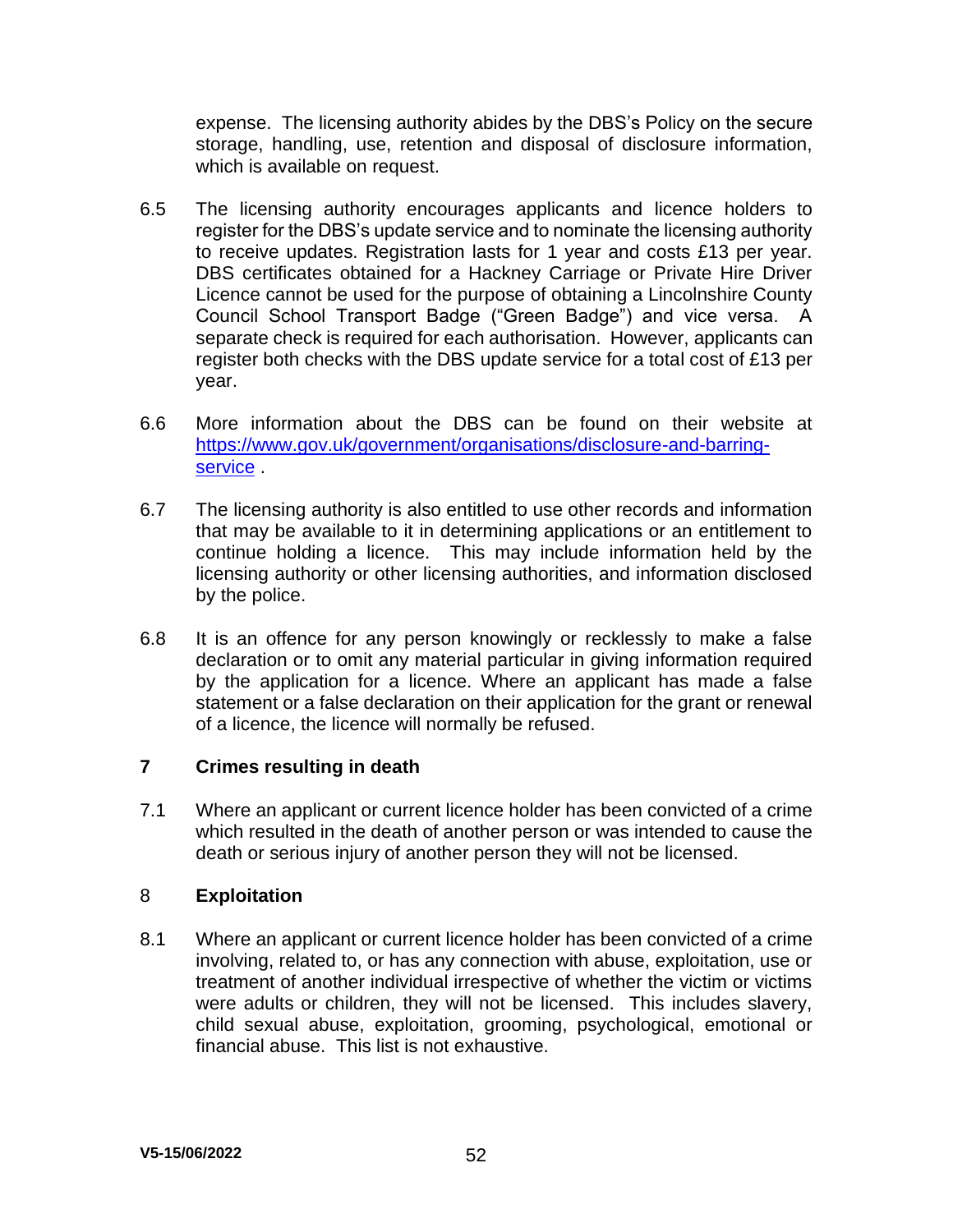#### 9 **Offences involving violence against the person**

- 9.1 Where an applicant has a conviction for an offence of violence against the person, or connected with any offence of violence, a licence will not be granted until at least ten years have elapsed since the completion of any sentence imposed.
- 9.2 A hackney carriage or PHV driver found guilty of any such offence should expect to have his/her hire driver licence revoked immediately and not be considered for the grant of a licence until a minimum period of ten years has elapsed, following the completion of any sentence imposed.

#### 10 **Possession of a weapon**

- 10.1 Where an applicant has a conviction for possession of a weapon, or any other weapon related offence, a licence will not be granted until at least seven years have elapsed since the completion of any sentence imposed.
- 10.2 A hackney carriage or PHV driver found guilty of any such offences should expect to have his/her hire driver licence revoked immediately and not be considered for the grant of a licence until a minimum period of seven years has elapsed, following the completion of any sentence imposed.

#### 11 **Sexual Offences**

- 11.1 Where an applicant has a conviction for any offence involving or connected with illegal sexual activity, a licence will not be granted.
- 11.2 In addition to the above, the licensing authority will not grant a licence to any applicant who is currently on the Sex Offenders Register or on any barred list
- 11.3 A hackney carriage or PHV driver found guilty of a sexual or indecency offence during the period of a licence should expect to have his/her hire driver licence revoked immediately.

#### 12 **Dishonesty Offences**

- 12.1 Where an applicant has a conviction for any offence where dishonesty is an element of the offence, a licence will not be granted until at least seven years have elapsed since the completion of any sentence imposed.
- 12.2 A hackney carriage or PHV driver found guilty of any such offences should expect to have his/her hire driver licence revoked immediately and not be considered for the grant of a licence until a minimum period of seven years has elapsed, following the completion of any sentence imposed.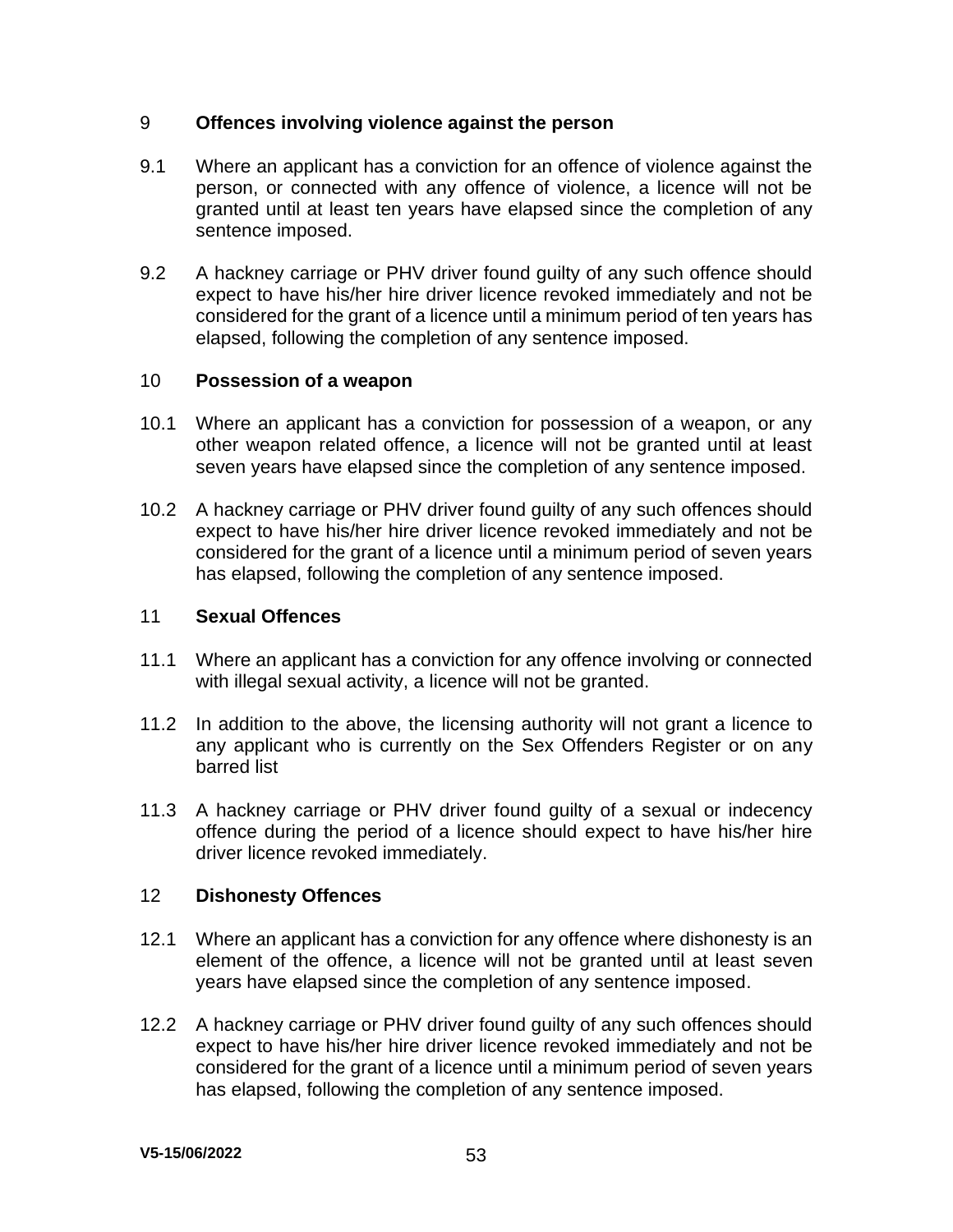## 13 **Drugs Offences**

- 13.1 Where an applicant has any conviction for, or related to, the supply of drugs, or possession with intent to supply or connected with possession with intent to supply, a licence will not be granted until at least ten years have elapsed since the completion of any sentence imposed
- 13.2 Where an applicant has a conviction for possession of drugs, or related to the possession of drugs, a licence will not be granted until at least five years have elapsed since the completion of any sentence imposed. In these circumstances, any applicant may also have to undergo drugs testing for a period, at their own expense to demonstrate that they are not using controlled drugs.
- 13.3 A hackney carriage or PHV driver found guilty of any drugs offences should expect to have his/her hire driver licence revoked immediately and not be considered for the grant of a licence until a minimum period in line with Paragraphs 13.1 and 13.2 has elapsed, following the completion of any sentence imposed.

## 14 **Discrimination**

- 14.1 Where an applicant has a conviction involving or connected with discrimination in any form, a licence will not be granted until at least seven years have elapsed since the completion of any sentence imposed.
- 14.2 A hackney carriage or PHV driver found guilty of any such offences should expect to have his/her hire driver licence revoked immediately and not be considered for the grant of a licence until a minimum period of seven years has elapsed, following the completion of any sentence imposed.

# 15 **Motoring convictions**

- 15.1 Hackney Carriage and PHV drivers are professional drivers charged with the responsibility of carrying the public. It is accepted that offences can be committed unintentionally, and a single offence of a minor traffic offence would not prohibit the granting of a licence. However, applicants with multiple motoring convictions may indicate that an applicant does not exhibit the behaviours of a safe road user and one that is suitable to drive professionally. Any such applicant should expect to have their application referred to the General Licensing Sub Committee for determination.
- 15.2 Any motoring conviction by a licensed hire driver demonstrates that they may not take their professional responsibilities seriously. However, it is accepted that offences can be committed unintentionally, and a single occurrence of a minor traffic offence may not necessitate the revocation of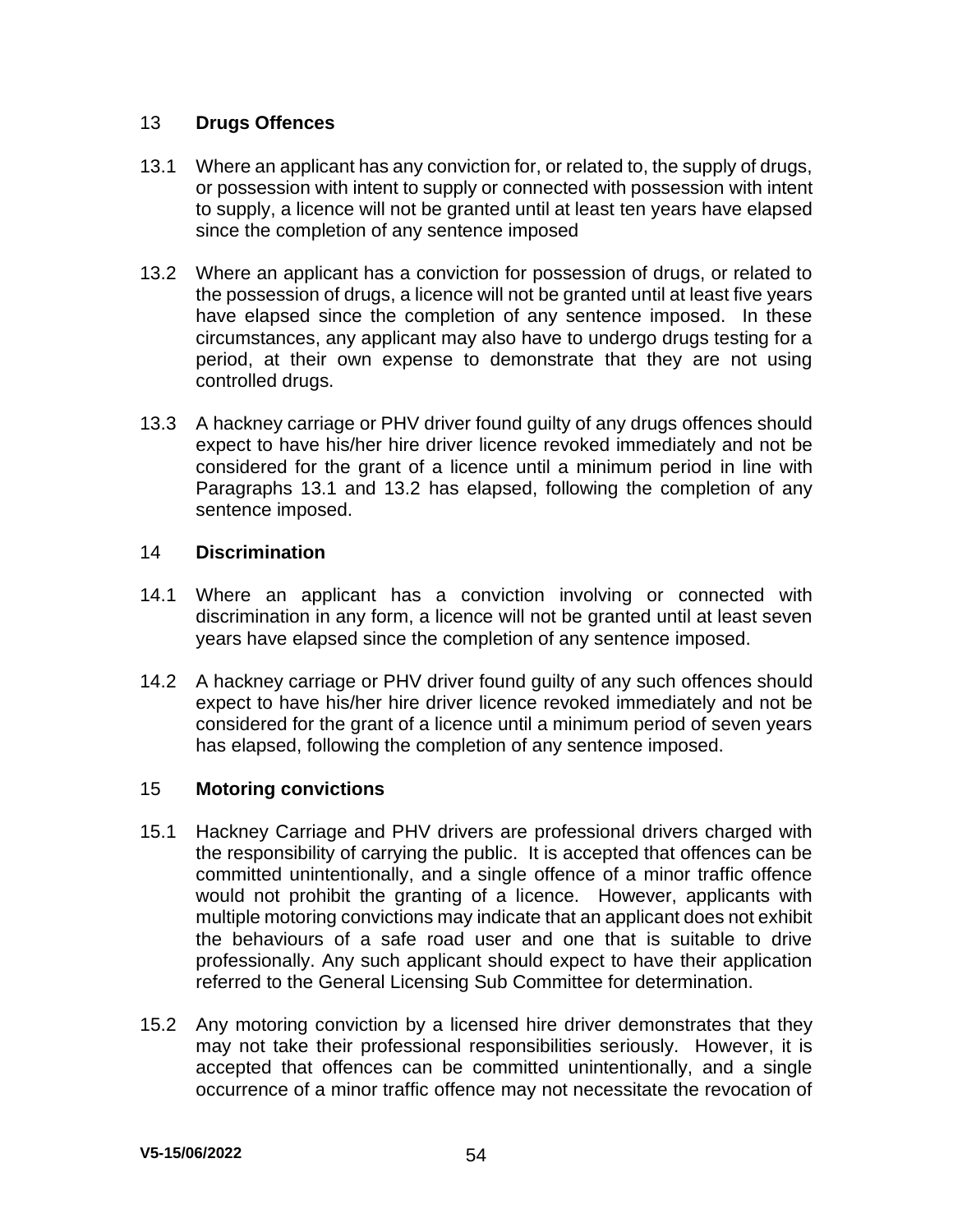a hire driver licence, providing the authority considers that the licence holder remains fit and proper.

- 15.3 A hackney carriage or PHV driver disqualified from holding a DVLA licence under the "totting-up" procedure should expect to have his/her hire driver licence revoked. A further application would not be accepted until a minimum period of two years has lapsed after the restoration of the DVLA licence.
- 15.4 In the case of an existing hackney carriage or PHV driver where the "tottingup" disqualification of a DVLA licence is considered by the court, even if the court does not disqualify, the Council is likely to revoke the hire driver licence. A further application would not be accepted until a minimum period of two years has elapsed after the restoration of the DVLA licence.
- 15.5 A licence will not be granted to any applicant who has been disqualified from holding a DVLA licence until a minimum period of two years have elapsed after the restoration of the DVLA licence.

### 16 **Drink driving/driving under the influence of drugs**

- 16.1 Where an applicant has a conviction for drink driving or driving under the influence of drugs, a licence will not be granted until at least seven years have elapsed since the completion of any sentence or driving ban imposed.
- 16.2 In the case of driving under the influence of drugs, any applicant may also have to undergo drugs testing, at their own expense, to demonstrate that they are not using controlled drugs.
- 16.3 A hackney carriage or PHV driver found guilty of driving whilst under the influence of drugs or found guilty of any drug-related offence should expect to have his/her hire driver licence revoked immediately and not be considered for the grant of a licence until a minimum period of seven years has elapsed, following the completion of any sentence of driving ban imposed, whichever is the later.

# 17 **Using a hand held device whilst driving**

- 17.1 Where an applicant has a conviction for using a hand held mobile telephone or a hand held device whilst driving, a licence shall not be granted until at least five years have elapsed since the conviction or completion of any sentence or driving ban imposed, whichever is the later.
- 17.2 A licensed hire driver found guilty of the offence of driving whilst using a mobile phone or other handheld device, whilst carrying passengers for hire, should expect to have his/her hire driver licence revoked immediately and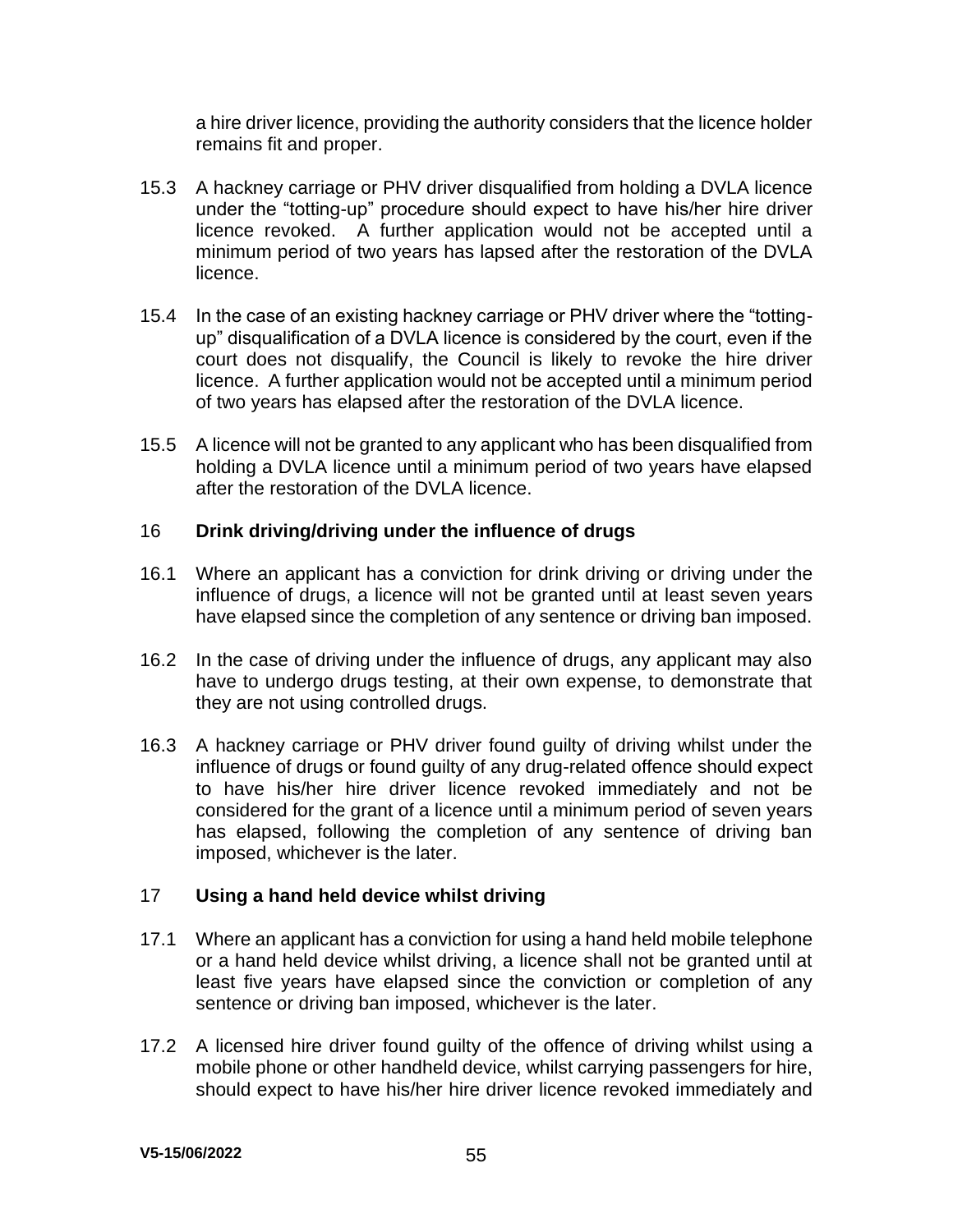not be considered for the grant of a licence until a minimum period of five years has elapsed since the conviction or completion of any sentence or driving ban imposed, whichever is the later.

#### **18 Insurance offences**

- 18.1 A serious view will be taken of convictions for using or causing or permitting the use of a motor vehicle without insurance. An isolated incident in the past will not necessarily prevent a licence being granted provided the applicant has been free of conviction for five years, however a strict warning should be given as to future conduct.
- 18.2 A licence will not generally be granted if an applicant has more than one conviction for an insurance related offence.
- 18.3 A Private Hire Operator or Hackney Carriage Proprietor found guilty of causing or permitting the driving of passengers for hire whilst without insurance will normally have his Operators' / Proprietor's licence revoked immediately and not be considered for the grant of a licence until a minimum period of three years has elapsed.

### **19 Other offences involving alcohol**

- 19.1 An isolated conviction for drunkenness need not debar an applicant from gaining a licence. However, a number of convictions for drunkenness could indicate a medical problem necessitating critical examination. In some cases, a warning may be sufficient.
- 19.2 In cases of severe alcohol abuse, a significant period after the last conviction must elapse before an application is considered and then only after examination by a consultant with a special interest in such cases with confirmation being provided of satisfactory liver enzyme tests and mean cell volume (MCV).

### **20 Licensing offences**

- 20.1 Certain offences under taxi legislation such as plying for hire, overcharging and refusing to carry disabled persons would normally preclude a licence being granted or renewed until a period of three years has passed since conviction.
- 20.2 A licence will not normally be granted if an applicant has more than one conviction for a licensing related offence.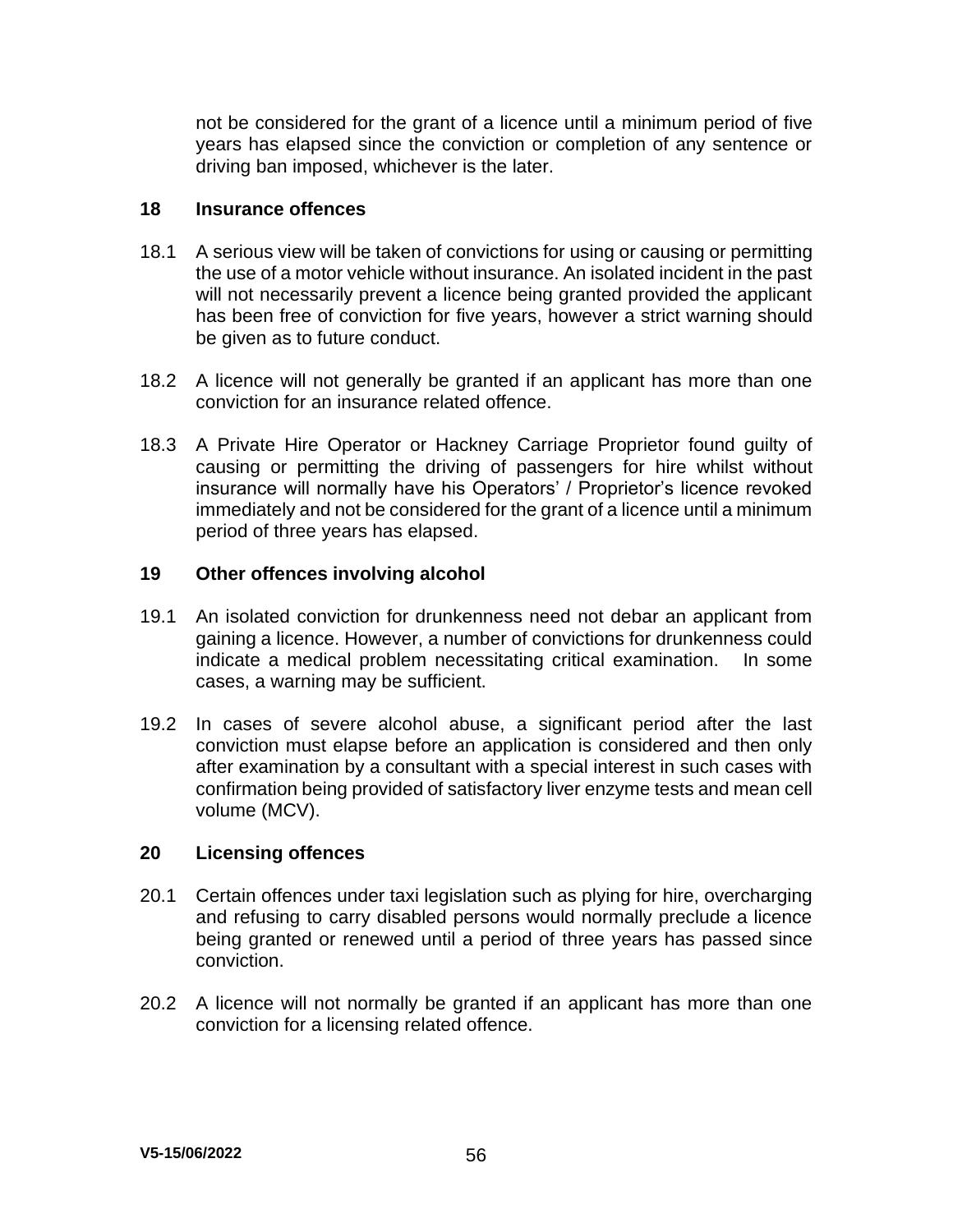## **21 Outstanding charges or summonses**

- 21.1 If the individual is the subject of an outstanding charge or summons their application can be processed, but the application will be reviewed at the conclusion of any outstanding proceedings.
- 21.2 If the outstanding charge or summons involves a serious offence and the individual's conviction history indicates a possible pattern of unlawful behaviour or character trait, then in the interests of public safety the application may be put on hold until proceedings are concluded, or the licence may be refused.

# **22 Non-conviction information**

- 22.1 If an applicant has, on more than one occasion, been arrested or charged, but not convicted, for a serious offence which suggests he/she could be a danger to the public, consideration should be given to refusing the application.
- 22.2 In assessing the action to take, the safety of the travelling public shall be the paramount concern.

### **23 Once a licence has been granted**

- 23.1 If a licence holder's conduct is such that, were they to be applying for a new licence their application would normally be refused, they should expect consideration to be given as to the revocation of their licence.
- 23.2 This document applies equally to currently licensed drivers and operators as it does to applicants unless otherwise stated.

### **24 Licences issued by other licensing authorities**

- 24.1 Applicants who already hold a licence with another licensing authority should not assume that a similar application will be granted by this Authority. Each case will be decided on its own merits.
- 24.2 Licensees who are licensed by several authorities are expected to inform each of those authorities about every licence they hold and to advise each authority of any changes in this respect. Licence holders should expect those authorities to share information regarding their conduct and to take it into account as appropriate.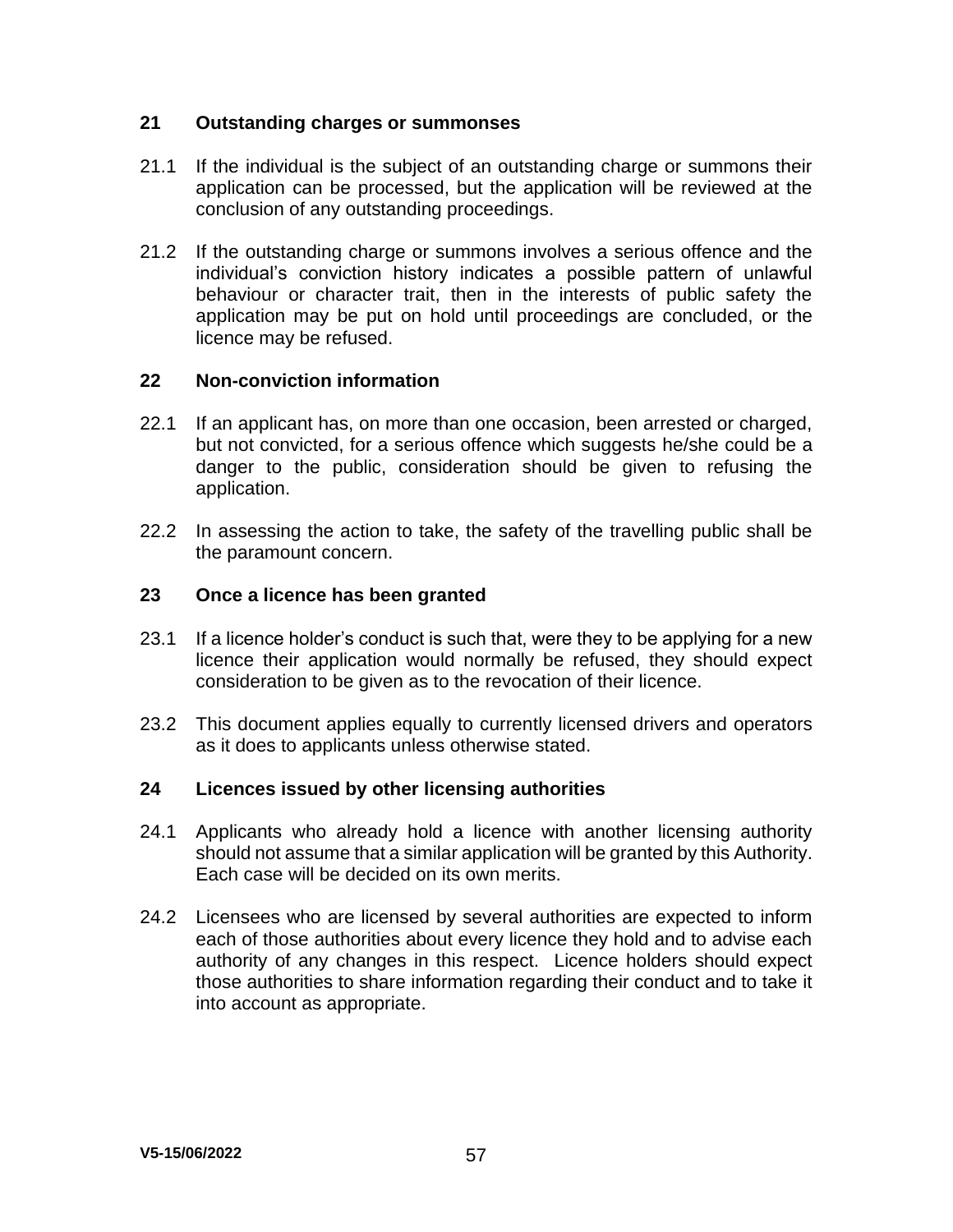#### **25 DVLA Penalty Points**

- 25.1 Applicants who have recently been disqualified from driving under the "totting-up" procedure will not normally be granted a licence unless they have held a licence for at least two years after the restoration of the DVLA licence.
- 25.2 New applicants who have 6 or more penalty points will be required to undertake a driving assessment by the Lincolnshire Road Safety Partnership as part of the application process.

### *Existing Licence Holders*

25.3 A hackney carriage or PHV driver accruing 6 or more penalty points will be required to undertake a taxi driver training assessment with the Lincolnshire Road Safety Partnership.

#### **26 Conclusion**

- 26.1 A criminal history in itself may not automatically result in refusal and a current conviction for a serious crime need not bar an applicant permanently from becoming licensed. As the preceding paragraphs indicate, in most cases, an applicant would be expected to remain free from conviction for between three to ten years, according to circumstances, before an application can be considered.
- 26.2 While it is possible that an applicant may have a number of convictions that, individually, meet the above guidelines, the overall offending history will be considered when assessing an applicant's suitability to be licensed. A series of offences over a period of time is more likely to give cause for concern than an isolated minor conviction. Obviously, some discretion may be afforded if an offence is isolated and there are mitigating circumstances, but the overriding consideration is the protection of the public. This consideration is vital because taxi and private hire licence holders have unprecedented access to the public and are in a position to exercise control over an individual.
- 26.3 The Council generally considers that offences committed by licensed Hire Drivers should be considered more seriously than offences committed by individuals when not licensed. This is because current licensees have previously been judged as fit and proper and are aware of the standards required of them and are expected to maintain those high standards of personal conduct.
- 26.4 Whilst officers and the committee will have regard to the guidelines contained in the policy, and the statutory guidance issued under Section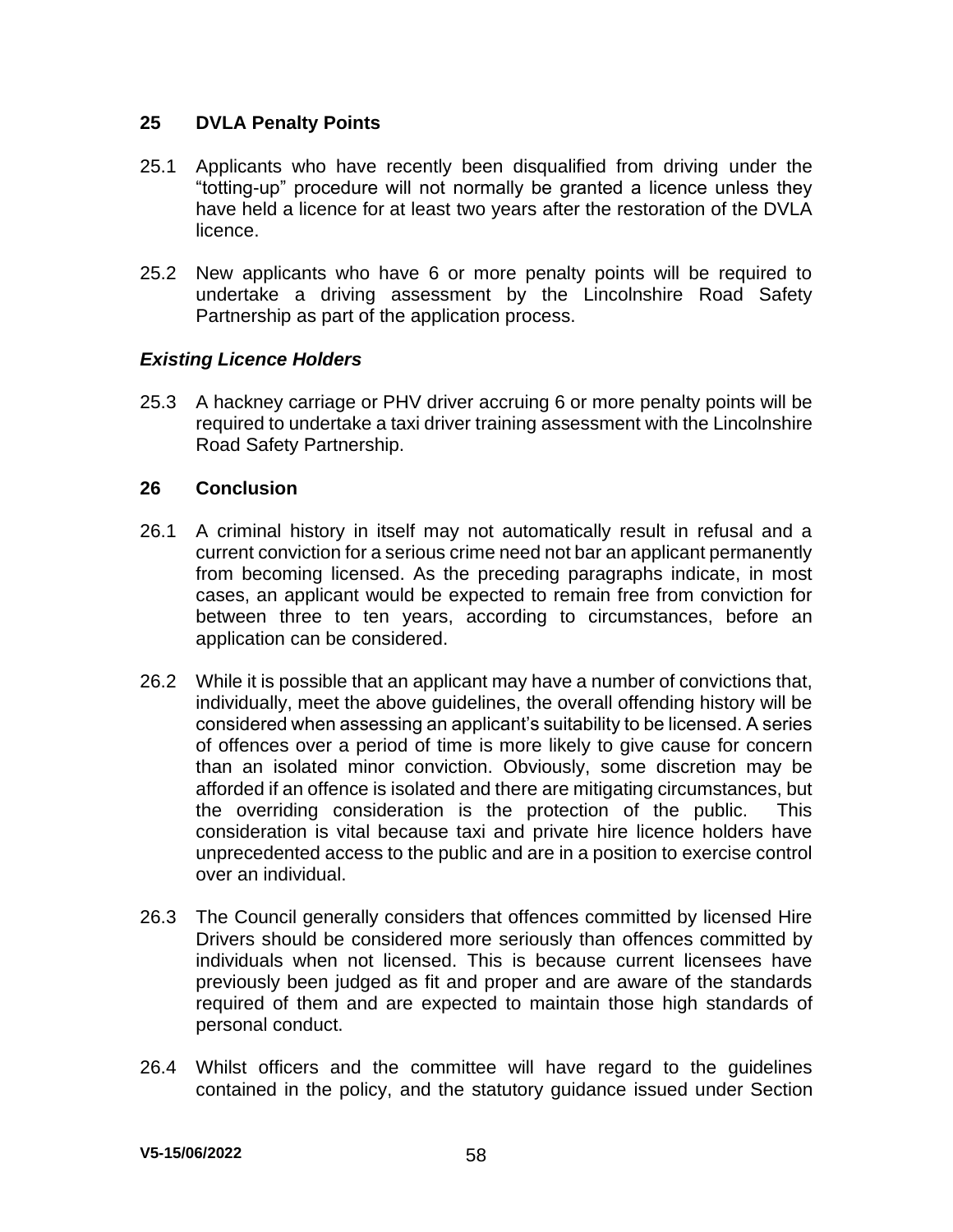177 of the Police & Crime Act 2017, each case will be considered on its individual merits and, where the circumstances demand, the committee/officer may depart from the guidelines.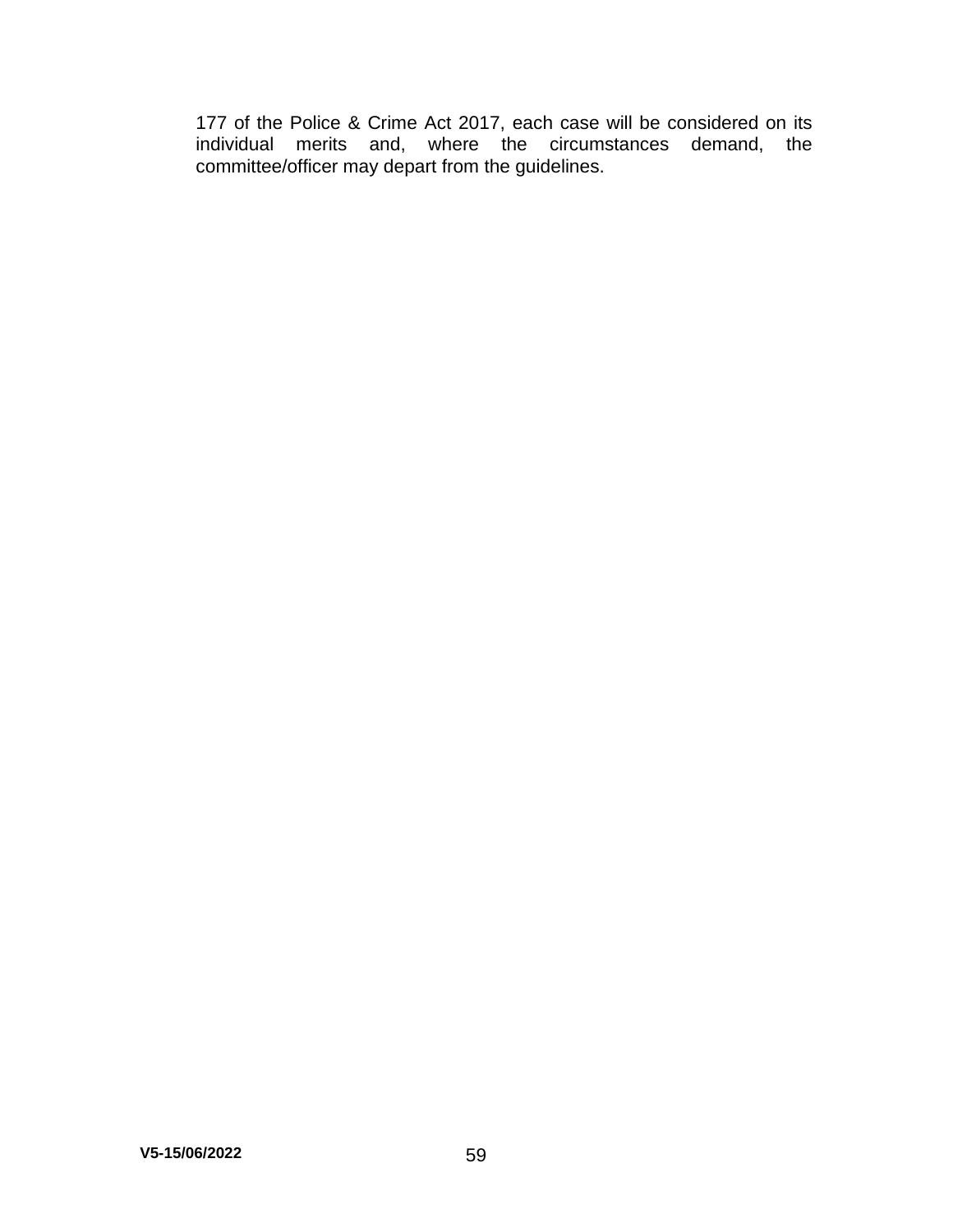# **APPENDIX E**

# **HIRE DRIVER LICENCE CONDITIONS**

#### **Conditions Attached to a Hire Vehicle Drivers Licence**

Hire Vehicle Drivers Licences are issued subject to the following conditions. Noncompliance with any one condition may result in the licence being revoked by the General Licensing Sub Committee.

- 1. The licence holder shall not cause or suffer or permit to be conveyed in a hire vehicle a greater number of persons exclusive of the driver than the number of persons specified in the licence.
- 2. The licence holder shall, when driving a hire vehicle wear the drivers' badge, issued by the Council, in a conspicuous position so as to be plainly and distinctly visible.
- 3. Where property is accidentally left in the vehicle the driver must:
	- Return it to the owner, if known, as soon as possible
	- Convey the property to the nearest police station, within 24 hours, if not sooner claimed by or on behalf of its owner; and
	- Notify the Licensing Team of the property left and which police station it was conveyed to
- 4. Where the licence holder has agreed and has been hired to be in attendance with the vehicle at an appointed time and place, he shall punctually attend with such vehicle at such appointed time and place, unless delayed and prevented by some sufficient cause.
- 5. The driver of a hire vehicle shall, when requested by any person hiring or seeking to hire the vehicle;
	- Carry a reasonable quantity of luggage
	- Give reasonable assistance in loading and unloading
	- Give reasonable assistance in removing it to and from the entrance of any house, station or place at which he is taking up or setting down such a person
- 6. The driver of a hire vehicle shall behave in a civil and orderly manner and shall take all reasonable precautions to ensure the safety of persons conveyed in, entering or alighting from the vehicle.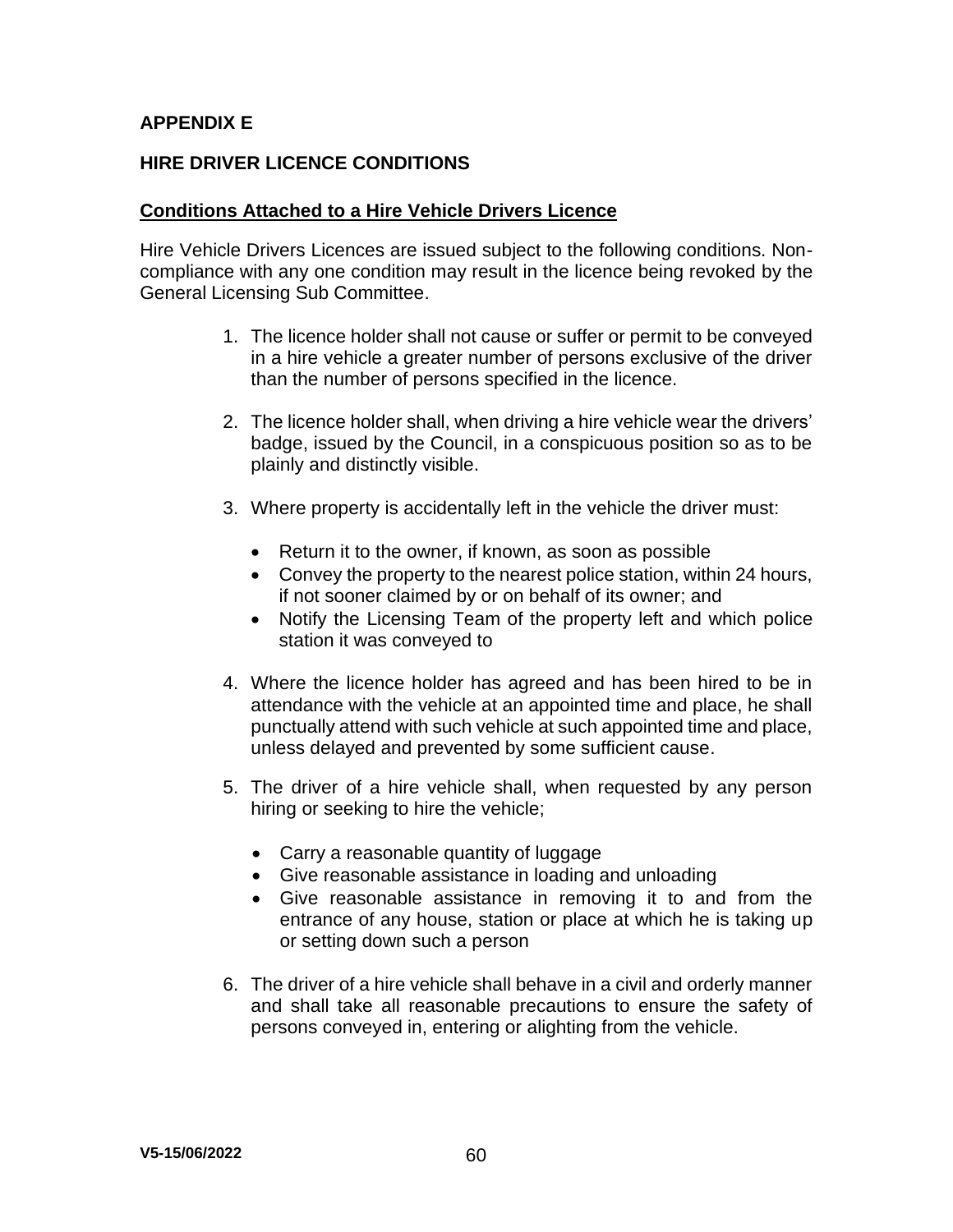- 7. The driver of a hire vehicle, when hired to drive to any particular destination shall, subject to any directions given by the hirer, proceed to that destination by the shortest available route.
- 8. When in another Council's area, on being requested to do so by an Authorised Officer of that Council, submit the vehicle to an examination; answer any reasonable questions and produce all documents in relation to the driver and the use of the vehicle.
- 9. Guide dogs or assistance dogs belonging to a passenger must be carried by drivers of Hackney Carriages and Private Hire Vehicles. The dogs must be carried free of charge. Drivers may be exempted from carrying dogs only if they have a notice of exemption issued by the Local Authority under any relevant legislation. The carrying of pets other than assistance dogs shall be at the driver's discretion.
- 10.The driver must not use a hand held mobile phone whilst the engine is running and/or the handbrake is off.
- 11.When driving a Hackney Carriage the driver shall not tamper with or permit any person to tamper with the taximeter.
- 12.The driver of a Hackney Carriage shall, when plying for hire in any street and not actually hired;
	- Proceed with reasonable speed to one of the ranks fixed by the Council
	- If a rank, at the time of arrival, is occupied by the full number of taxis authorised to occupy it, proceed to another rank, unless no such rank is available in the vicinity. In any event the driver must ensure that no hazard or inconvenience is created for other road users by the positioning or movement of the vehicle whilst waiting for a space on a rank
	- On arriving at a rank not already occupied by the full number of taxis authorised to occupy it, position the taxi immediately behind the taxis on the stand facing in the same direction
	- From time to time when any other taxi immediately in front is driven off or moved forward, move forward to fill the empty space
- 13.The licensee shall not while driving or in charge of a Private Hire Vehicle or Hackney Carriage;
	- Tout or solicit on a road or other public place any person to hire or be carried in that vehicle
	- Cause or procure any other person to tout or solicit on a road or other public place any person to hire or be carried in that vehicle
	- Leave the vehicle unattended on any taxi rank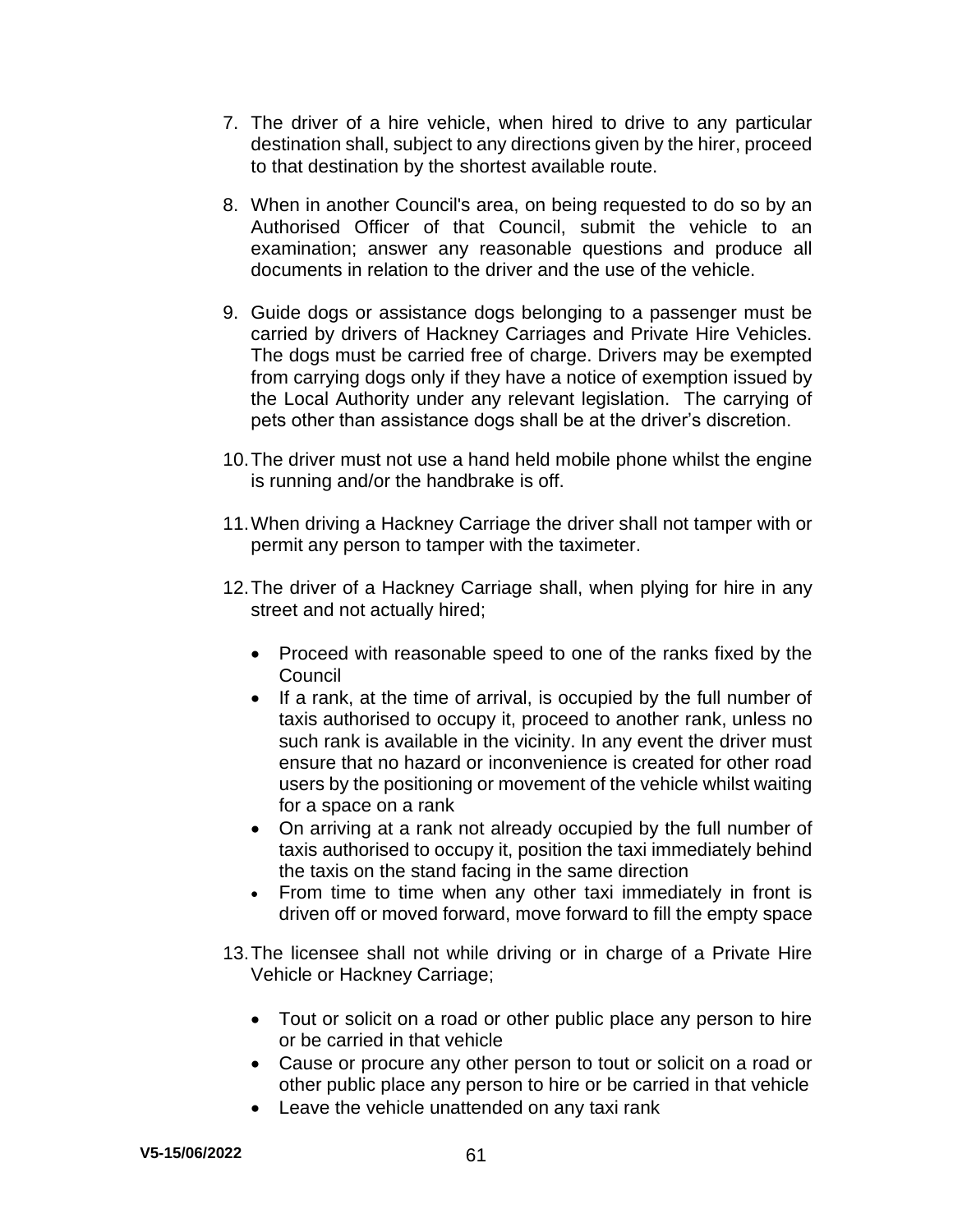- 14.The hire vehicle driver whilst driving a private hire vehicle must not offer that vehicle for immediate hire whilst on a road or other public place. All journeys in a private hire vehicle must be pre-booked.
- 15.The licence holder shall notify the Council of any arrest and release, charge or conviction of any sexual offence, any offence involving dishonesty or violence and any motoring offence within 48 hours.
- 16.The licence holder shall disclose to the Council, in writing, details of any offence or conviction and any penalties imposed on them during the currency of the licence, within 7 days of the event.
- 17.Any change of name or residence must be notified to the Council within 7 days of such change.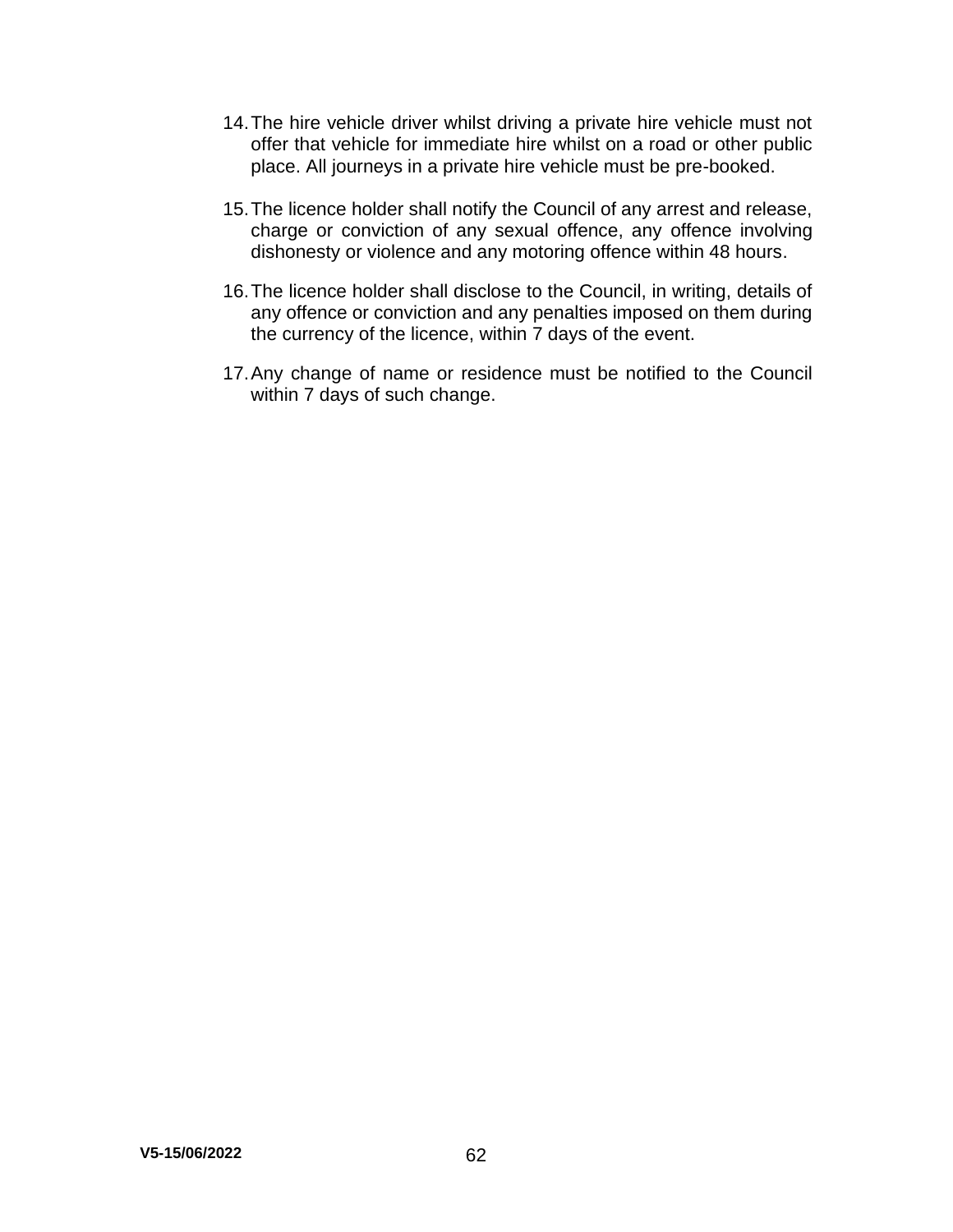## **APPENDIX F**

### **HACKNEY CARRIAGE BYELAWS**

Made under section 68 of the Town Police Clauses Act 1847, and section 171 of the Public Health Act 1875, by the District Council of North Kesteven, with respect to hackney carriages in North Kesteven.

#### **Interpretation**

1. Throughout these byelaws "the Council" means the District Council of North Kesteven and "the district" means North Kesteven.

#### **Provisions regulating the manner in which the number of each hackney carriage corresponding with the number of its licence, shall be displayed.**

- 2. (a) The proprietor of a hackney carriage shall cause the number of the licence granted to him in respect of the carriage to be legibly painted or marked on the outside and inside of the carriage, or on plates affixed thereto.
	- (b) A proprietor or driver of a hackney carriage shall;
		- I. not wilfully or negligently cause or suffer any such number to be concealed from public view while the carriage is standing or plying for hire;
		- II. not cause or permit the carriage to stand or ply for hire with any such painting, marking or plate so defaced that any figure or material particular is illegible.

### **Provision regulating how hackney carriages are to be furnished or provided.**

- 3. The proprietor of a hackney carriage shall;
	- (a) provide sufficient means by which any person in the carriage may communicate with the driver;
	- (b) Cause the roof or covering to be kept water-tight;
	- (c) Provide any necessary windows and a means of opening and closing not less than one window on each side;
	- (d) Cause the seats to be properly cushioned or covered;
	- (e) Cause the floor to be provided with a proper carpet, mat or other suitable covering;
	- (f) Cause the fittings and furniture generally to be kept in a clean condition, well maintained and in every way fit for public service;
	- (g) Provide means for securing luggage if the carriage is so constructed as to carry luggage;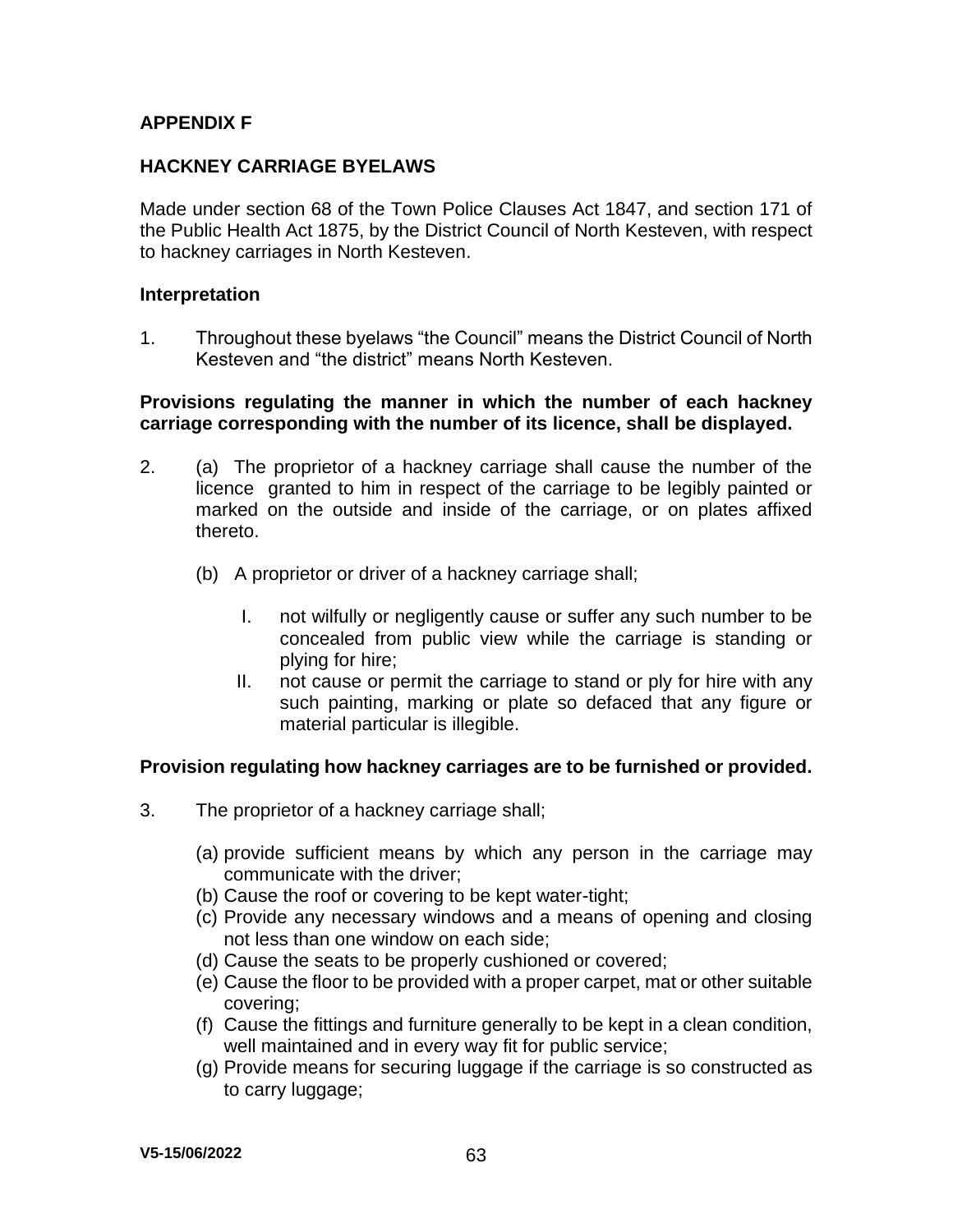- (h) Provide an efficient fire extinguisher which shall be carried in such a position as to be readily available for use; and
- (i) Provide at least two doors for the use of persons conveyed in such carriage and a separate means of ingress and egress for the driver.
- 4. The proprietor of a hackney carriage shall cause any taximeter with which the carriage is provided to be so constructed, attached, and maintained as to comply with the following requirements, that is to say:-
	- (a) the taximeter shall be fitted with a key, flag, or other device, the turning of which will bring the machinery of the taximeter into action and cause the word "HIRED" to appear on the face of the taximeter;
	- (b) such key, flag, or other device shall be capable of being locked in such a position that the machinery of the taximeter is not in action and that no fare is recorded on the face of the taximeter;
	- (c) when the machinery of the taximeter is in action there shall be recorded on the face of the taximeter in clearly legible figures a fare not exceeding the rate or fare which the proprietor or driver is entitled to demand and take for the hire of the carriage, by time as well as for distance in pursuance of the tariff fixed by the Council;
	- (d) the word "FARE" shall be printed on the face of the taximeter in plain letters so as clearly to apply to the fare recorded thereon;
	- (e) the taximeter shall be so placed that all letters and figures on the face thereof are at all times plainly visible to any person being conveyed in the carriage, and for that purpose the letters and figures shall be capable of being suitably illuminated during any period of hiring ;
	- (f) the taximeter and all the fittings thereof shall be so affixed to the carriage with seals or other appliances that it shall not be practicable for any person to tamper with them except by breaking, damaging or permanently displacing the seals or other appliances.

#### **Provisions regulating to the conduct of the proprietors and drivers of hackney carriage plying for hire within the district in the several employments, and determining whether such drivers shall wear any and what badges.**

- 5. The driver of a hackney carriage provided with a taximeter shall:-
	- (a) when standing or plying for hire, keep the key, flag or other device fitted in pursuance of the byelaw in that behalf, locked in the position in which no fare is recorded on the face of the taximeter;
	- (b) before beginning a journey for which a fare is charged for distance and time, bring the machinery of the taximeter into action by moving the said key, Flag or other device, so that the word "HIRED" is legible on the face of the taximeter and keep the machinery of the taximeter in action until the termination of the hiring; and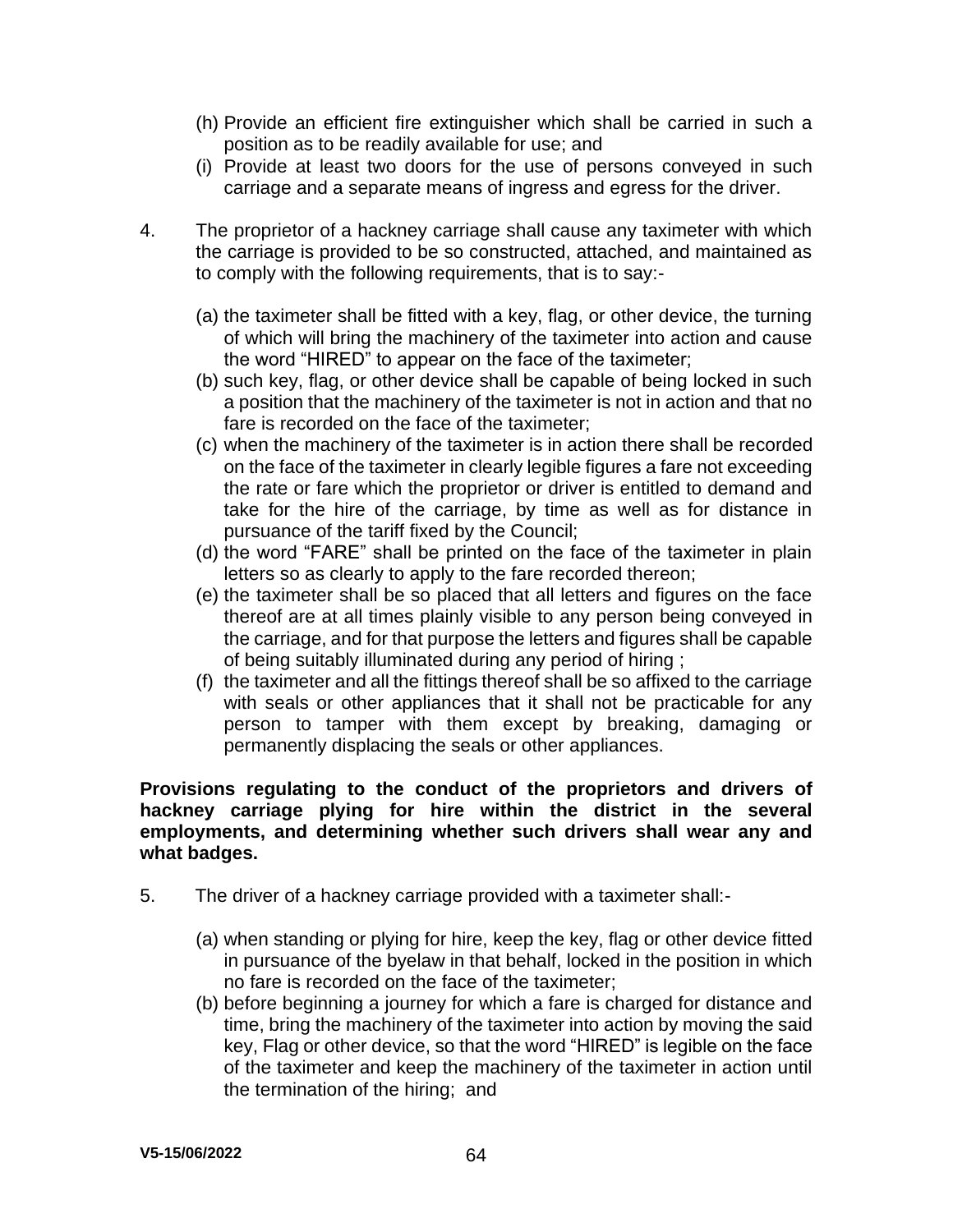- (c) cause the dial of the taximeter to be kept properly illuminated throughout any part of a hiring which is between half-an-hour after sunset and halfan-hour before sunrise, and also any other time at the request of the hirer.
- 6. A proprietor or driver of a hackney carriage vehicle shall not tamper with or permit any person to tamper with any taximeter with which the carriage is provided, with the fittings thereof, or with the seals affixed thereto.
- 7. The driver of a hackney carriage shall, when plying for hire in any street and is not actually hired:-
	- (a) proceed with reasonable speed to one of the stands appointed by the Council resolution;
	- (b) is at a stand, at the time of his arrival, is occupied by the full number of carriages authorised to occupy it, proceed to another stand;
	- (c) on arriving at a stand not already occupied by the full number of carriages authorised to occupy it, station the carriage immediately behind the carriage or carriages on the stand so as face in the same direction; and
	- (d) from time to time when any other carriage immediately in front is driven off or moved forward cause his carriage to be moved forward so as to fill the place previously occupied by the carriage driven off or moved forward.
- 8. A proprietor or driver of a hackney carriage, when standing or plying for hire shall not make use of the services of any other person for the purpose of importuning any person to hire such carriage.
- 9. The driver of a hackney carriage shall behave in a civil and orderly manner and shall take all reasonable precautions to ensure the safety of persons conveyed in or entering or alighting from the vehicle.
- 10. The proprietor or driver of a hackney carriage who has agreed or has been hired to be in attendance with the carriage at an appointed time and place shall, unless delayed or prevented by some sufficient cause, punctually attend with such carriage at such appointed time and place.
- 11. A proprietor or driver of a hackney carriage shall not convey or permit to be conveyed in such carriage any greater number of persons that the number of persons specified on the plate affixed to the outside of the carriage.
- 12. If a badge has been provided by the Council and delivered to the driver of a hackney carriage he shall, when standing or plying for hire, and when hired, wear that badge in such position and manner as to be plainly visible.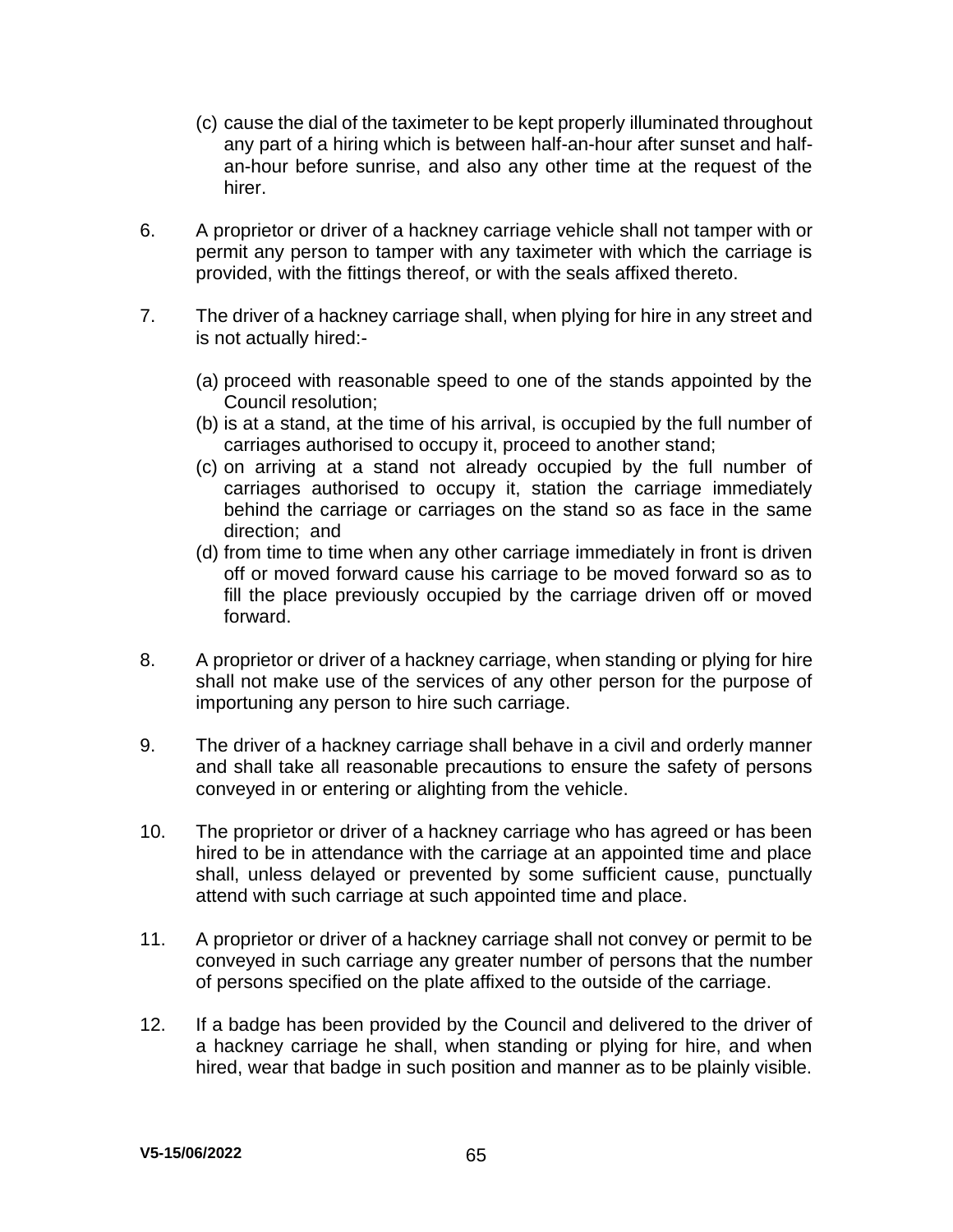- 13. The driver of a hackney carriage so constructed as to carry luggage shall, when requested by any person hiring or seeking to hire the carriage:-
	- (a) convey a reasonable quantity of luggage;
	- (b) afford reasonable assistance in loading and unloading; and
	- (c) afford reasonable assistance in removing it to or from the entrance of any building, station, or place at which he may take up or set down such person.

#### **Provisions fixing rates or fares to be paid for hackney carriages within the district, and securing the due publication of such fares.**

14. The proprietor or driver of a hackney carriage shall be entitled to demand and take for the hire of the carriage, the rate of fare prescribed by the Council, the rate of fare being calculated by distance and time unless the hirer expresses at the commencement of the hiring his desire to engage by time.

Provided always that where a hackney carriage furnished with a taximeter shall be hired by distance and time, the proprietor or driver thereof shall not be entitled to demand and take a fare greater than that recorded on the face of the taximeter, save for any extra charges authorised by the Council which it may not be possible to record on the face of the taximeter.

15 (a) The proprietor of a hackney carriage shall cause a statement of the fares fixed by the Council resolution to be exhibited inside the carriage, in clearly distinguishable letters and figures.

(b) the proprietor or driver of a hackney carriage bearing a statement of fares in accordance with this byelaw shall not wilfully or negligently cause of suffer the letters of figures in the statement to be concealed or rendered illegible at any time while the carriage is plying or being used for hire.

#### **Provisions securing the safe custody and re-delivery of any property accidentally left in hackney carriages, and fixing the charges to be made in respect thereof.**

- 16. The proprietor or driver of a hackney carriage shall immediately after the termination of any hiring or as soon as practicable thereafter carefully search the carriage for any property which may have been accidentally left therein.
- 17. The proprietor or driver of a hackney carriage shall, if any property accidentally left therein by any person who may have been conveyed in the carriage be found by or handed to him:-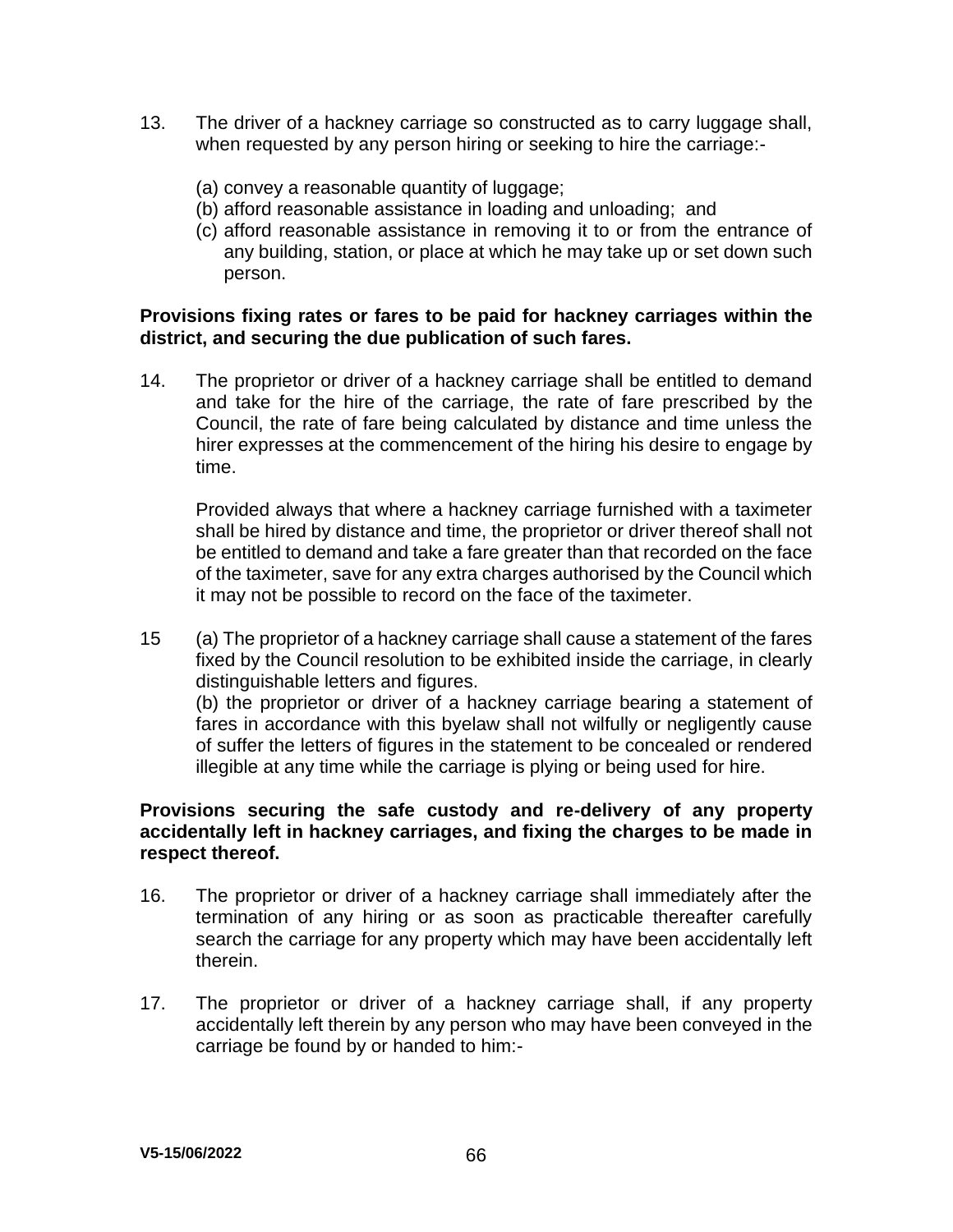(a) carry it as soon as possible and in any event within 48 hours, if not sooner claimed by or on behalf of its owner, to the Council, and leave it in the custody of the officer in charge of the office on his giving a receipt for it; and

(b) be entitled to receive from any person to whom the proprietor shall be re-delivered an amount equal to five pence in the pound of its estimated value (or the fare for the distance from the place of finding to the office of the Council, whichever the greater) but not more than five pounds.

#### **Penalties**

18. Every person who shall offend against any of these byelaws shall be liable on summary conviction to a fine not exceeding Level 2 on the Standard Scale and in the case of a continuing offence to a further fine not exceeding two pounds for each day during which the offence continues after conviction thereafter.

### **Repeal of Byelaws**

19. The byelaws relating to hackney carriages which were made by the Council on the twenty-third day of August 1976 and which were confirmed by the Secretary of State Home Office on the thirty-first day of December 1976 are hereby repealed.

The Common Seal of North Kesteven District Council was hereunto Affixed on this 30<sup>th</sup> November 2001 in the presence of:

D R Dickinson ……………. Chairman

SEAL

Ruth E Marlow ……………. Chief Executive

The foregoing byelaws are hereby confirmed by the Secretary of State And shall come into operation on the twenty-sixth day of February 2001.

Signed …………………….. M E Roger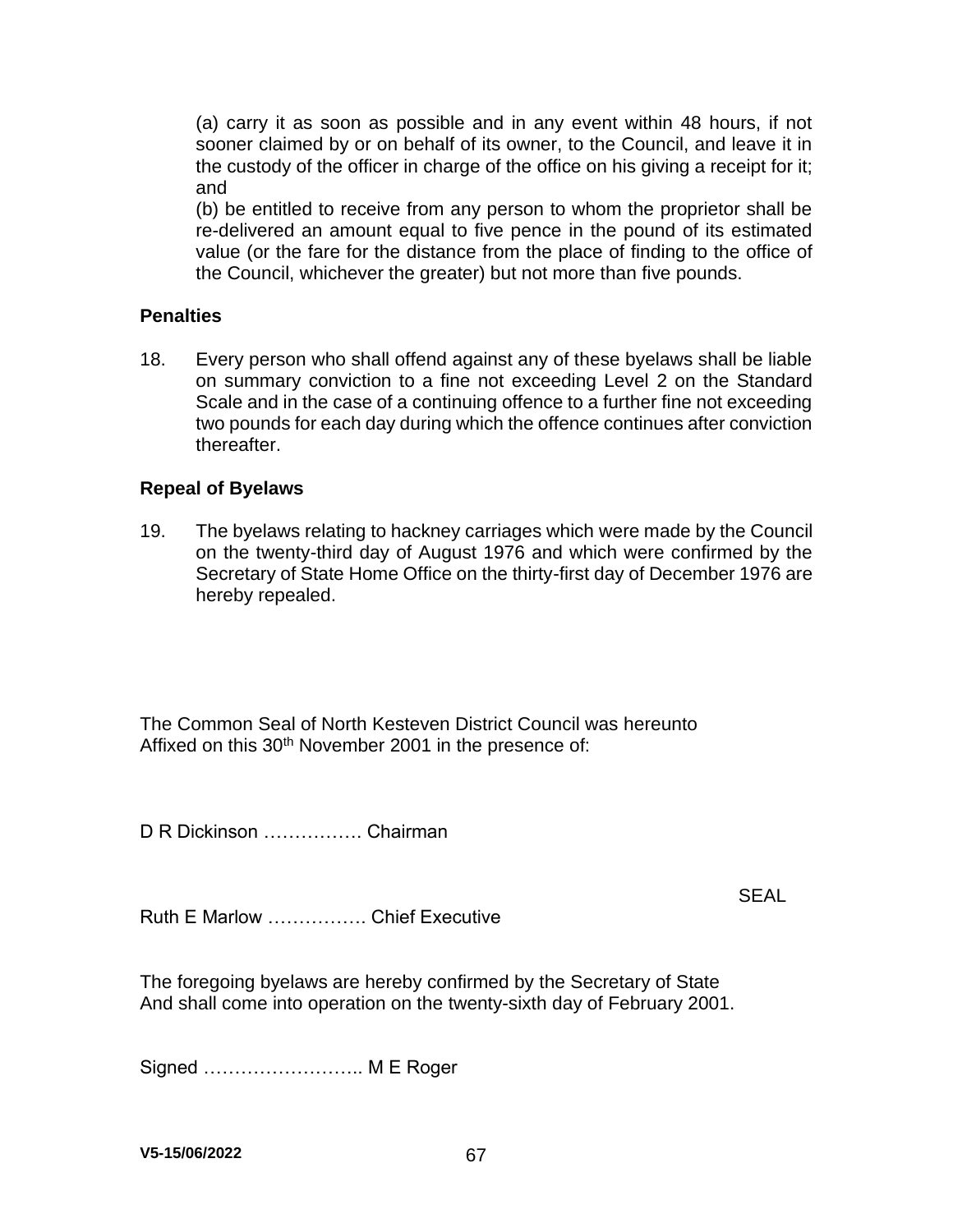Signed by authority of the Secretary Of State Environment, Transport and The Regions London

Date: Twenty-ninth day of January 2001

I verify this to be a true copy of the byelaws made by the District Council of North Kesteven on 20<sup>th</sup> November 2000 and confirmed by the Secretary of State, Department of Transport and the Regions on 29<sup>th</sup> November 2001, to come into operation on 26th February 2001.

Chief Executive

District Council Offices Kesteven Street Sleaford Lincs NG34 7EF

This reproduction of the Byelaws is for information purposes and does not form part of this Policy.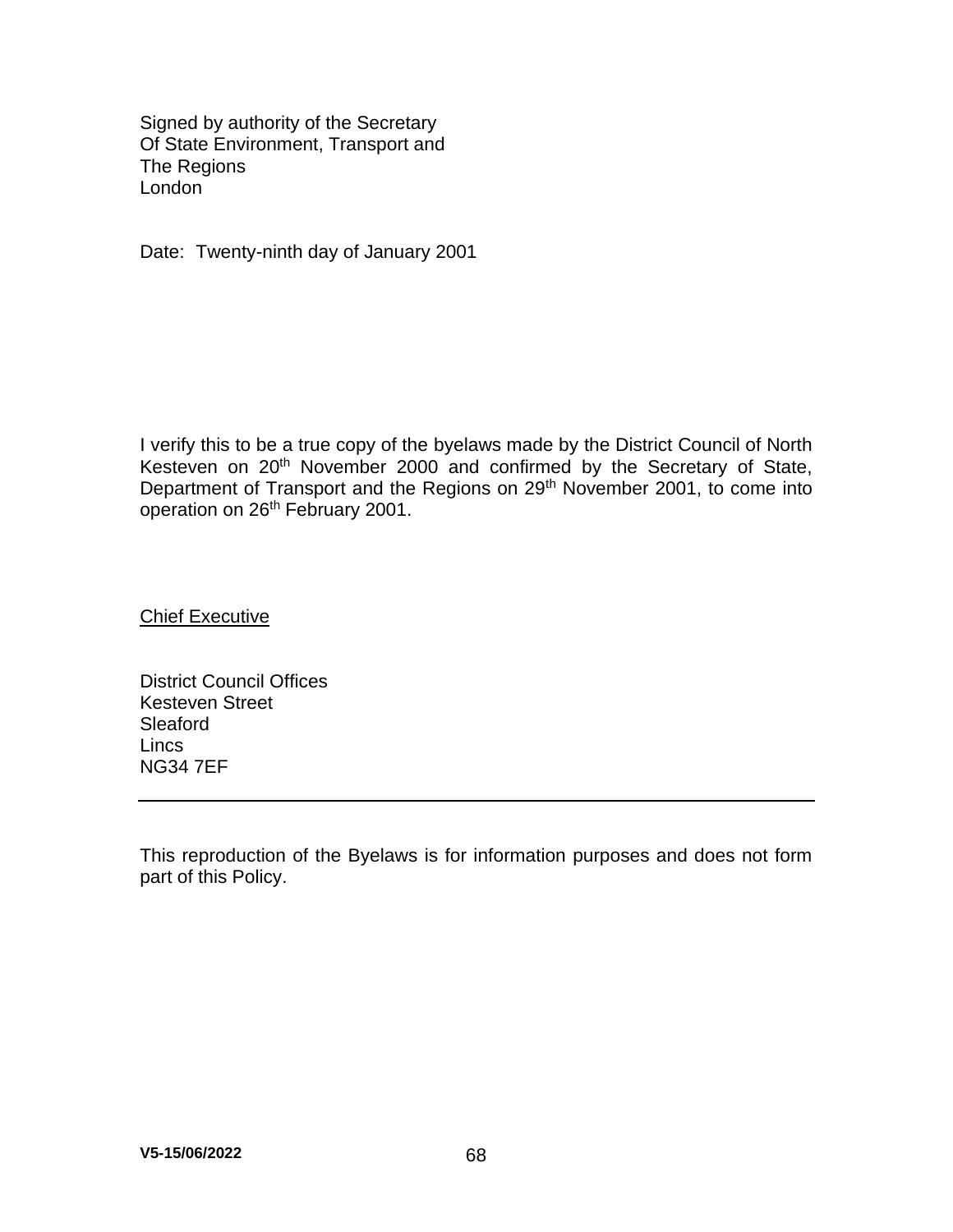## **APPENDIX G**

### **NKDC CODE OF CONDUCT HACKNEY CARRIAGE AND PRIVATE HIRE DRIVERS**

North Kesteven District Council has adopted this Code of Conduct which is aimed at providing the best possible service by protecting both passengers and drivers. This ensures that concerns, suspicions of abuse, neglect or exploitation can be reported appropriately and minimise the risk of misunderstandings.

Drivers are expected to comply with this Code. Failure to do so may result in the driver being referred to the General Licensing Sub Committee to explain the circumstances surrounding any incident. In the event of a repeated and/or serious failure to comply, drivers can expect that consideration will be given to the suspension or revocation of their licence.

It should be noted that the code does not over-ride any legislative requirements, licence conditions or contractual obligations, such as County Council contracts under the Green Badge scheme.

Drivers of Hackney Carriage and Private Hire vehicles (referred to in this document as drivers) are in a position of trust in respect of the safety and welfare of their passengers, particularly vulnerable passengers.

A vulnerable passenger is a passenger whose age or disability means that they are more susceptible to harm than a typical passenger. This may be a child, an elderly person or somebody with learning difficulties for example.

Also an individual should be considered vulnerable even if they do not fall within the description above, but their condition is such as to make them more susceptible to harm than may otherwise be the case (for example being under the influence of alcohol).

Drivers are expected to comply with this Code of Conduct which aims to promote good safeguarding practice for drivers and others working with vulnerable passengers in the taxi or private hire trade. The following safeguarding principles should be followed at all times:

- Drivers must carry their Council taxi driver licence photo ID at all times, and wear it in accordance with the conditions of the licence
- A vulnerable passenger must not generally be transported in the front passenger seat of the vehicle. Drivers should make a risk assessment in respect of every passenger, depending on the circumstances
- The driver / operator must confirm that appropriate provision has been made for the vulnerable person prior to accepting the booking or commencing the journey. This does not necessarily mean that the driver / operator is responsible for the provision of appropriate measures, however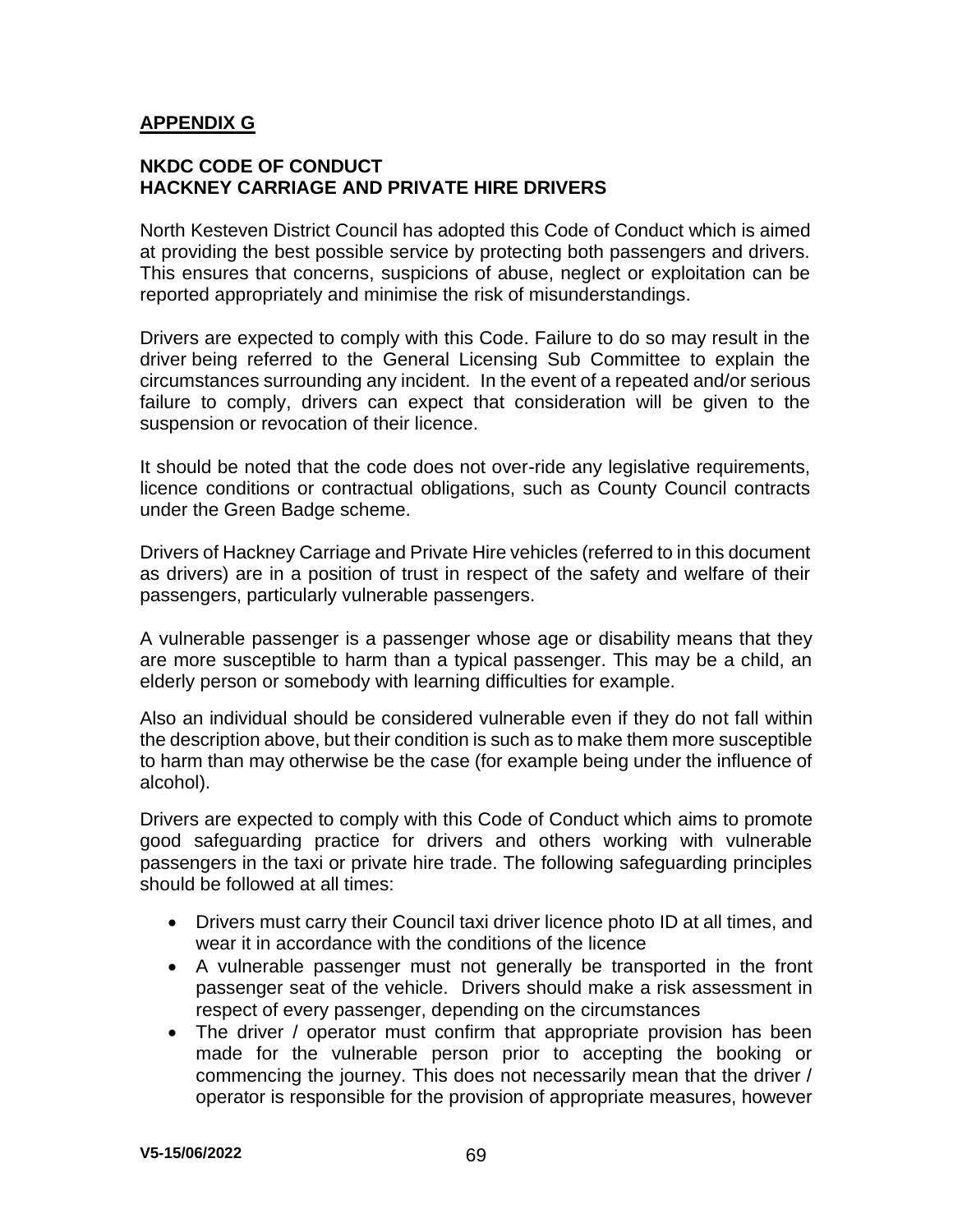if appropriate measures are not in place then the driver / operator must not undertake the journey

- When making a journey with vulnerable passengers, the driver's photo ID should be produced to the carer responsible for the vulnerable person. If necessary, the driver should obtain a record of the carer's contact details if there is no chaperone
- If a vulnerable passenger is refused service a responsible person should be informed so that alternative arrangements can be made. For example, this situation may arise if the customer has an assistance dog and the driver has a medical exemption granted by the council
- Drivers should always ask if a vulnerable passenger needs help, and should not make assumptions

Drivers should;

- Act in a professional manner at all times
- Treat all passengers and other road users with respect
- Keep relationships with passengers on an appropriate, professional basis
- Respect all individuals regardless of age, disability, gender, sexual orientation, gender reassignment, religion/belief, language spoken, race or ethnicity

Drivers must remain professional at all times and should not;

- Touch a person inappropriately
- Make offensive or inappropriate comments (such as swearing or sexualised or discriminatory language)
- Behave in a way that may make a passenger feel intimidated or threatened
- Attempt to misuse customer's personal details obtained via the business
- Photograph or video passengers in their care unless used in compliance with data protection legislation and any relevant codes of practice issued by the Home Office or Information Commissioner's Office
- Engage with vulnerable passengers through social networking sites (such as Facebook and Twitter), instant messengers or other online communication software
- Phone or send text messages to passengers other than directly concerning the hiring of the vehicle
- Stop anywhere other than the specified pick up/drop off points unless requested by the hirer
- Show passengers inappropriate videos or pictures on a mobile phone or any other electronic device

These standards are equally applicable when working with vulnerable and nonvulnerable passengers.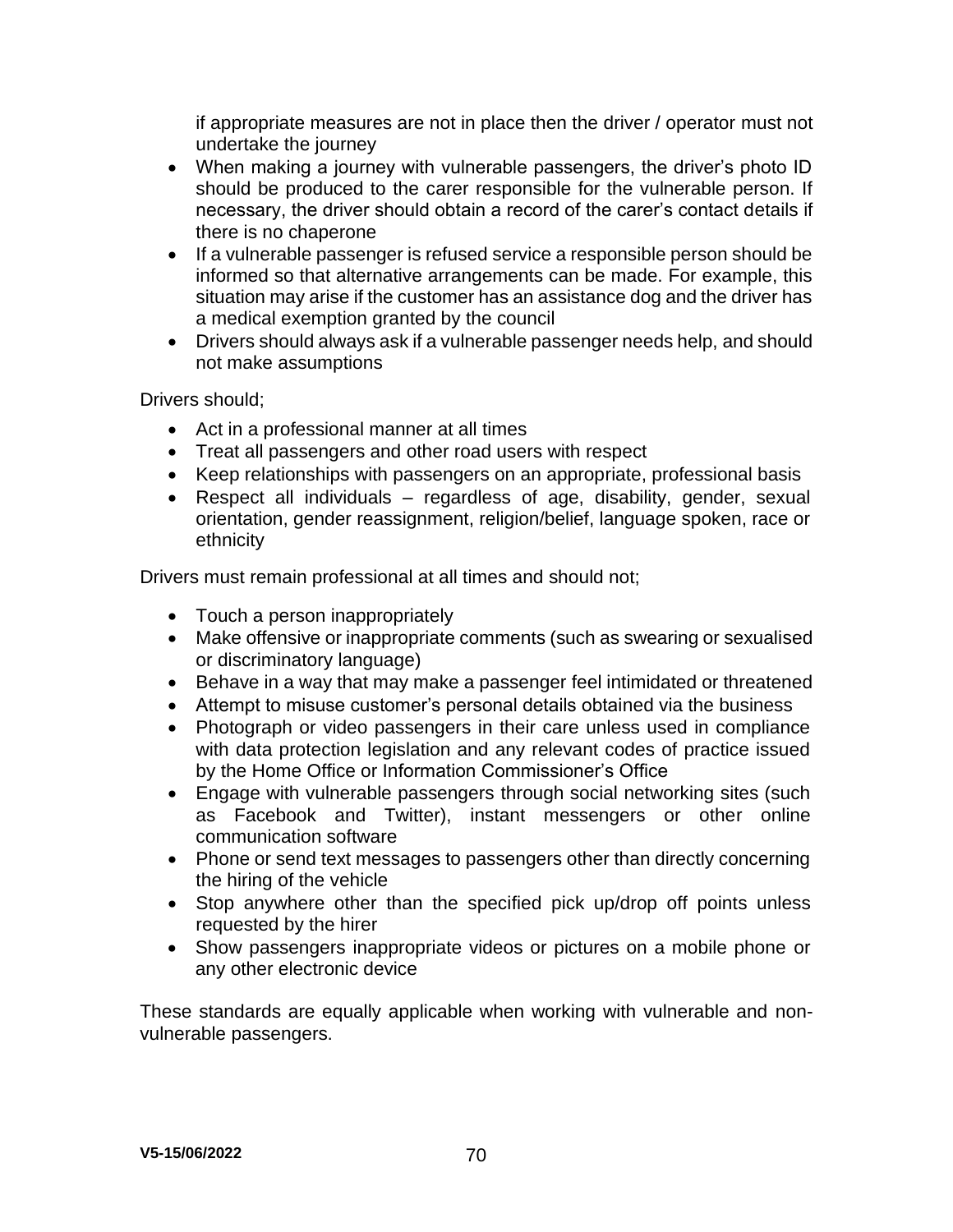A written record should be made by drivers when a service has been provided to a vulnerable passenger including the details of any incidents occurring / actions taken or refusals of service.

#### Safeguarding

If a driver suspects abuse, neglect or exploitation of a passenger then these suspicions should not be ignored, it is important to report it to the appropriate authority. Safeguarding children and vulnerable adults is everyone's responsibility. Remember that your information could help a vulnerable child or adult.

The code does not over-ride any legislative requirements, licence conditions or contractual obligations, such as County Council contracts under the Green Badge scheme.

If a driver is working under a Lincolnshire County Council contract then those procedures set out in the Driver and Passenger Assistant Pack should be followed alongside any training received by the driver.

Action to be taken if you have concerns;

- If your concerns are of an urgent matter or you believe that a crime has been committed and there is an immediate risk of danger, telephone the police on 999 (or 112)
- If you are suspicious or are concerned that a child or an adult is suffering or is likely to suffer significant harm, including any form of mistreatment, abuse, neglect or exploitation but it is not of an urgent nature, please call the Lincolnshire Safeguarding Customer Service Centre on 01522 782111 for children or 01522 782155 for adults
- If you would prefer to speak to the police on a non-urgent matter then call them on 101 and follow the directions for Lincolnshire Police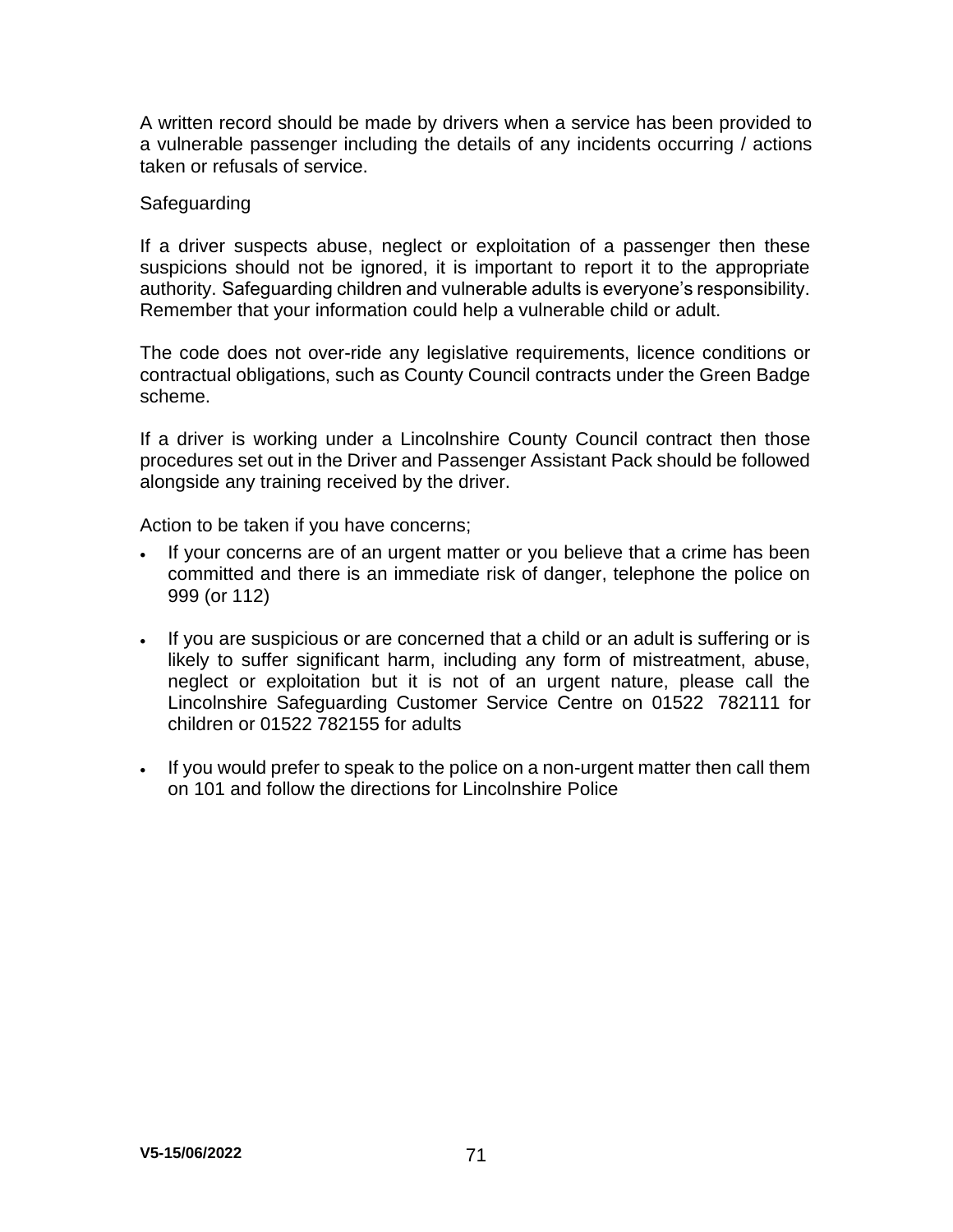# **APPENDIX H**

## **PRIVATE HIRE OPERATOR LICENCE CONDITIONS & APPLICATION PROCEDURES**

Private Hire Operator Licences are issued subject to the following conditions. Noncompliance with any one condition may result in the licence being revoked.

#### 1. **Vehicles and Drivers**

- 1.1 Without prejudice to any other liability imposed under the Local Government (Miscellaneous Provisions) Act 1976, the Operator shall ensure that drivers and proprietors of vehicles owned, controlled or operated by them in association with the Operator's licence shall observe and comply with the conditions of their Hire Vehicle Driver's Licence and their Private Hire Vehicle Licence.
- 1.2 The Operator shall keep a record and maintain at his/her premises particulars of all vehicles operated by him or her, which shall include the following;
	- The licence plate number
	- The registration number
	- The name and address of proprietor
	- The names and addresses of drivers of the above vehicles
	- The badge numbers of drivers
	- Copies of licences for all vehicles and drivers covered by the Operator's licence; and
	- Copies of insurance certificates for all vehicles
- 1.3 The above records shall be produced immediately on request to any Authorised Officer of the Council or Police Constable.
- 1.4 The Operator shall inform the Council within 7 days of any changes in the particulars of vehicles or drivers operating under his or her Operator's licence as detailed in the condition above. This includes details of drivers entering or leaving employment and the start and/or finish date of the operational use of individual vehicles.
- 1.5 If the Operator becomes aware that any driver is suffering from any illness, disability or condition which may affect the driver's ability to drive then they shall inform the Authority immediately.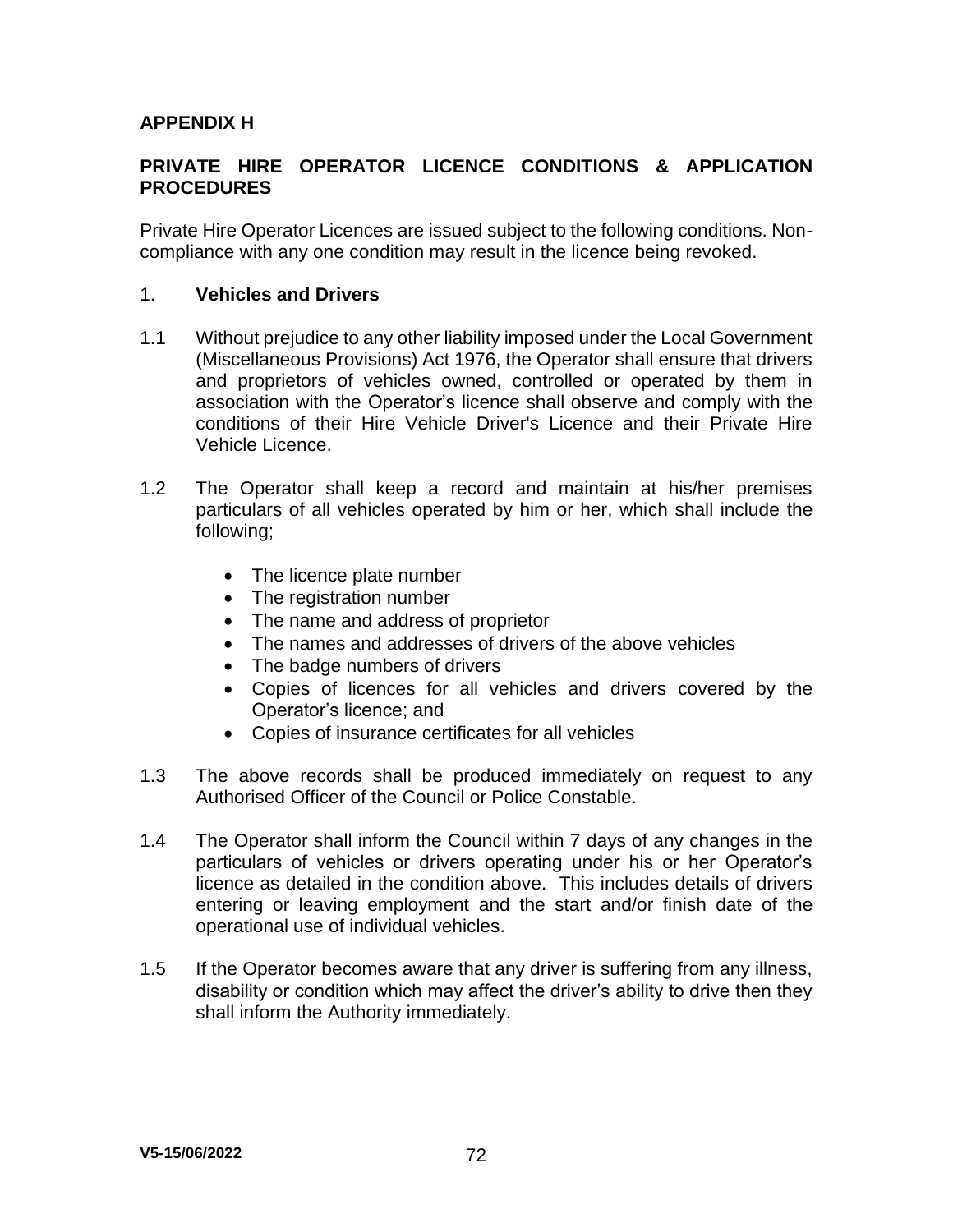### **2. Bookings**

- 2.1 Operators of Private Hire Vehicles must keep a true and proper record of every booking in the prescribed form set out below;
	- the date of the booking
	- the name of the hirer
	- the name of the passenger (if different)
	- the time and date of pick-up
	- the address of the point of pick-up
	- the destination
	- any fare quoted at the time of booking
	- the plate number of the vehicle allocated
	- the badge number (or other identification) of the driver allocated
	- the details of any booking subcontracted to another Council licensed operator or hackney carriage in the district
	- the details of the individual that despatched the vehicle
- 2.2 The booking records shall be kept for a period of not less than 2 years, or such longer period as required by an Authorised Officer of the Council.
- 2.3 A hard copy of the booking records shall be produced on request to any Authorised Officer of the Council or Police Constable

#### **3. Records and Compliance**

- 3.1 On changing address the Operator shall notify the Licensing Team within 7 days of the change.
- 3.2 The Operator shall inform the Council in writing of any;
	- Criminal convictions incurred, including driving offences, during the period of the licence within 7 days of the conviction
	- County Court judgments, bankruptcy proceedings, individual voluntary arrangements and composition agreements with creditors.
- 3.3 The Operator shall be responsible for the actions of any manager, supervisor or any other person appointed to run the private hire business on their behalf.
- 3.4 No person being the driver of a private hire vehicle licensed by the Council shall without reasonable cause, unnecessarily prolong, in distance or in time, the journey for which the private hire vehicle has been hired. If any person contravenes this condition, he shall be guilty of an offence.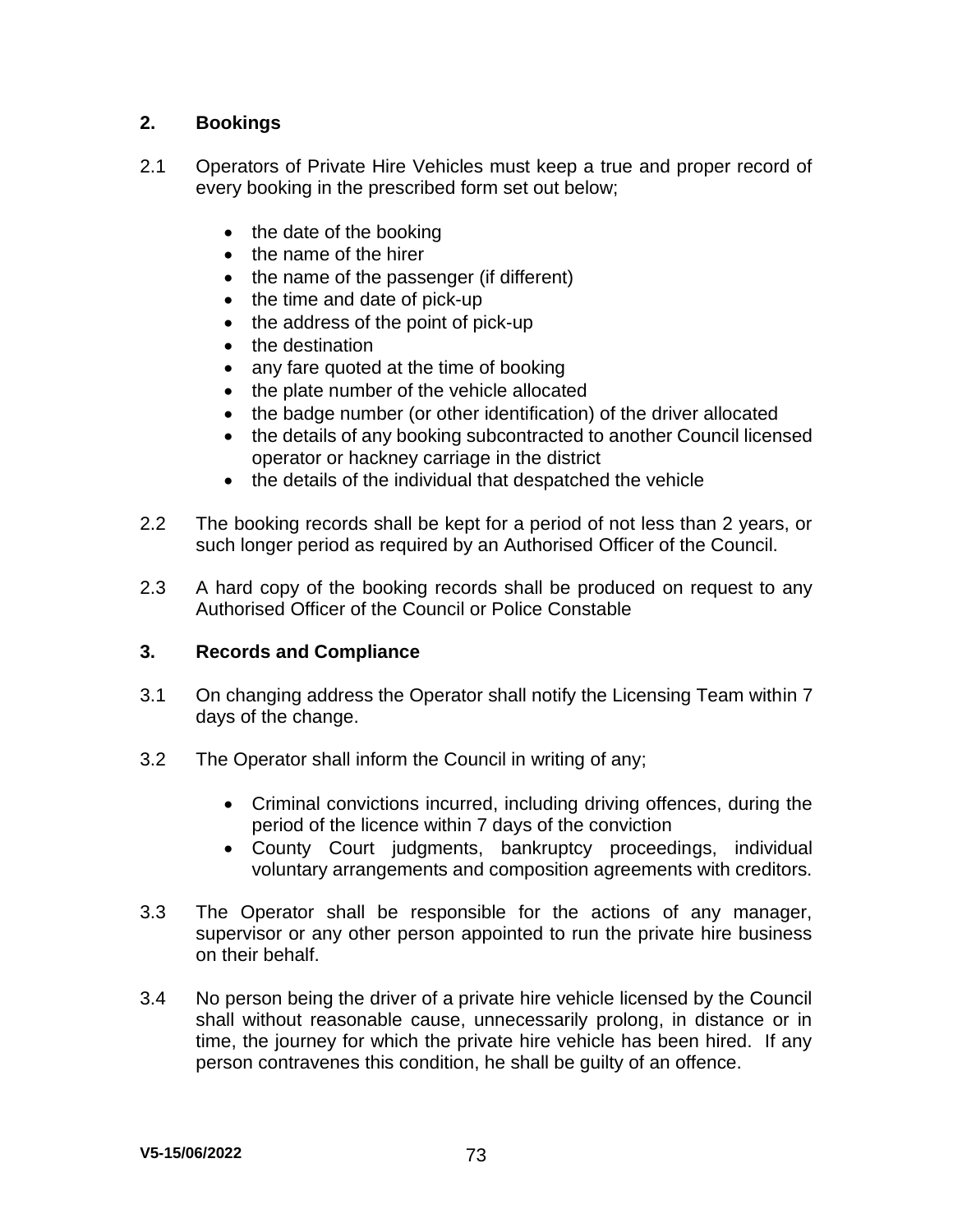- 3.5 A person who is found guilty of an offence against byelaws, or the 1847 Act or the 1976 Act is liable to a fine. In addition, the council may suspend or revoke an existing licence or refuse to renew a licence.
- 3.6 The Operator shall ensure that any person associated with the business, other than licensed hire divers who have submitted to an Enhanced check with the Disclosure & Barring Service, are subject to a Basic DBS check. This includes all persons associated with the business, including (but not restricted to) maintenance staff, domestic staff, call handlers, despatchers, directors, secretaries and sleeping partners.
- 3.7 Checks should be completed on an annual basis and details of such checks are to be retained and produced on request.

#### **4. Insurance**

- 4.1 The operator shall ensure that a certificate of motor insurance covers every private hire vehicle operated by him under the licence, which is compliant with the Road Traffic Act 1988 as regards the carriage of passengers for hire or reward.
- 4.2 If the operator has premises to which the public have access, in connection with the hiring of vehicles, he/she shall ensure that there is public liability insurance in force, which indemnifies him/her against any claim for loss, damage or personal injury by any person using those premises.

## **5 Application Procedures**

- 5.1 This Authority can only issue Private Hire Operator licences for any person whose Operating Base (where the bookings are made, and records held) lies within the boundary of the North Kesteven District. Where the application involves the provision of more than two vehicles, the applicant is required to make enquires with the NKDC Planning Department to confirm if any additional planning consents are required.
- 5.2 An applicant for a Private Hire Operator licence shall provide a current (less than 1 month old) Basic DBS Disclosure. The DBS disclosure shall be required on application and annually thereafter, unless they are also currently licensed by North Kesteven District Council as a Hire driver.

## **6 Tax Conditionality Checks**

6.1 All applicants to renew a Private Hire Operator licence will be required to provide a unique code, generated from the following website [https://www.gov.uk/guidance/complete-a-tax-check-for-a-taxi-private-hire-](https://www.gov.uk/guidance/complete-a-tax-check-for-a-taxi-private-hire-or-scrap-metal-licence)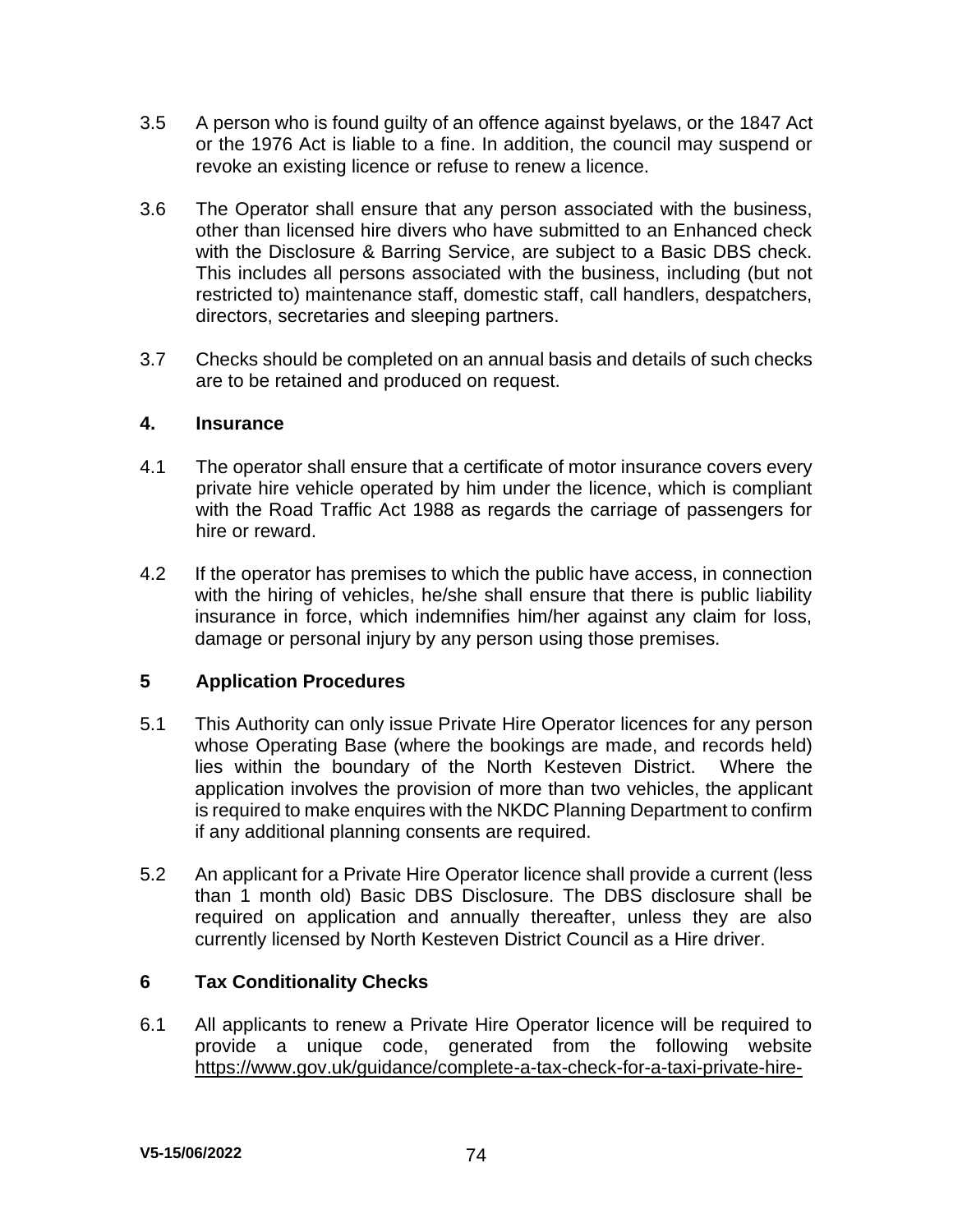[or-scrap-metal-licence](https://www.gov.uk/guidance/complete-a-tax-check-for-a-taxi-private-hire-or-scrap-metal-licence) The code will confirm if they are appropriately registered for tax purposes.

- 6.2 This code is a mandatory part of the renewal application process. The code can be inserted into the relevant section of the application form. Alternately the form provided by HMRC can be emailed to licensing  $@n$ [kesteven.gov.uk](mailto:licensing@n-kesteven.gov.uk) or by post to Licensing Team, NKDC Offices, Kesteven Street, Sleaford, NG34 7EF.
- 6.3 If the tax code is not provided, or is incorrect and unable to be checked, the Licensing Team will not process the application to renew the licence.
- 6.4 It is the responsibility of the applicant to ensure that this code is obtained in good time and provided to the Licensing Team in a clear and legible format. Photographs of the check code will not be accepted.
- 6.5 Failure to provide the code will result in the licence not being renewed on time and the applicant not being able to take bookings for any hire vehicle until the check is successfully completed and the licence renewed.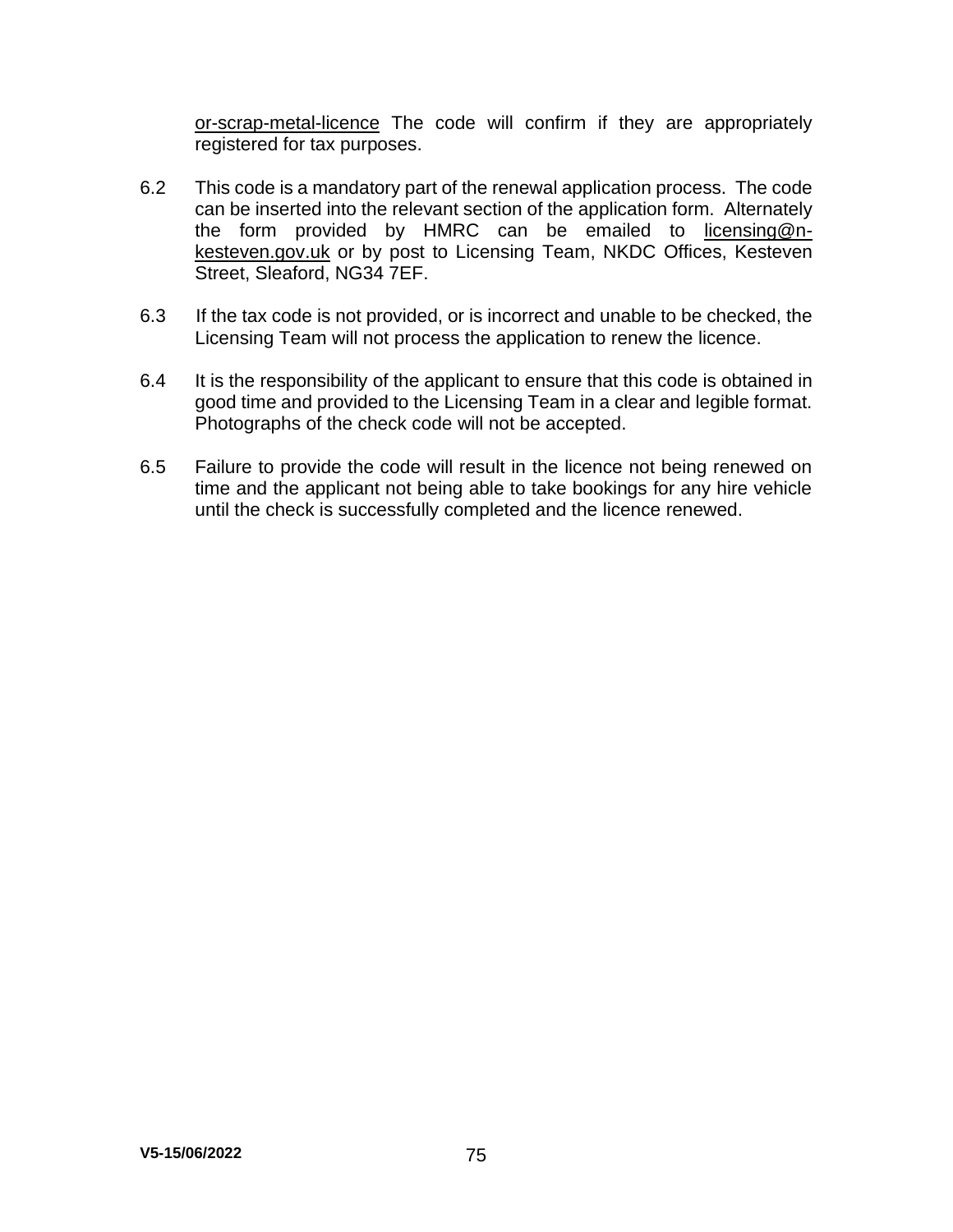## **APPENDIX I**

## **ENFORCEMENT POLICY & PRACTICE**

#### **1 Enforcement Policy Statement**

- 1.1 All enforcement will be undertaken in accordance with the Authority's current enforcement policy.
- 1.2 The enforcement policy incorporates best practice and sets common principles that we will follow and how we will comply with good enforcement principles and best practice including the Regulators' Code. This seeks to promote an efficient and effective approach to regulatory inspection and enforcement, improving the outcome of regulation without imposing unnecessary burdens on businesses.
- 1.3 The prime consideration of all enforcement activities undertaken by the Council is to protect the public from harm. North Kesteven District Council recognises the key role its enforcement function has in safeguarding, and will carry this out at all times with adherence to national and regional safeguarding policy.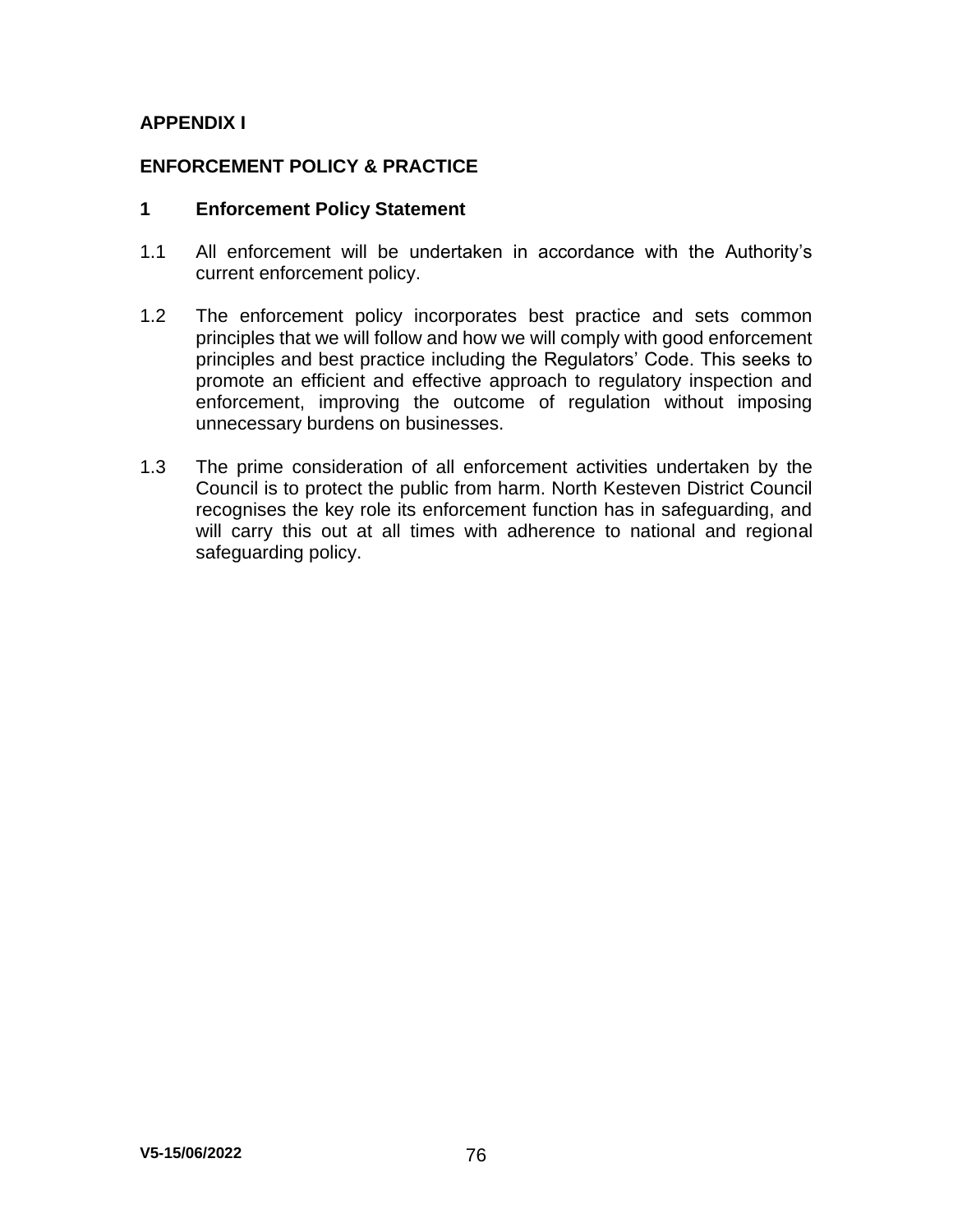## **APPENDIX J.**

#### **POINTS BASED COMPLIANCE SCHEME**

- 1.0 Points based compliance is a method by which licenced drivers, operators or owners can have points recorded against their council licence by authorised officers of the Council. Points would be used to deal with the less serious breaches of licence conditions or legislation. The use of points formalises the previous practice of issuing verbal or written warnings.
- 2.0 The Authority hopes that the use of points will encourage licence holders to comply with legislation and licence conditions and behave in an acceptable manner at all times, thereby improving the professionalism and reputation of the trade. The points system will operate in addition to all existing enforcement options and has regard to the principles of the councils Enforcement Policy.
- 3.0 Licensees who habitually disregard aspects of the licence regime will accumulate points. Points will be issued according to the scale produced by the council. Points will accumulate on a licence until they reach the trigger level, at which time the licence holder will be referred to the General Licensing Sub Committee for consideration of the licence holder's fitness to hold a licence.
- 4.0 The points will be managed by licensing officers and recorded on the Council's licensing database. The system will be used for failures of compliance which would not normally trigger a referral to the Sub Committee or Court. The Sub Committee may also attach points to a licence, in addition to any warning issued. The scheme will help to provide a transparent method by which a licence holder may be assessed in terms of the 'fit and proper person' test as described in Appendix C and Appendix D.
- 5.0 Points will remain on a council licence for 12 months from the date of issue, unless they are considered by the Sub Committee before that time, when the Sub Committee may exchange the points for a formal sanction or extend the period for the points to remain current.
- 6.0 Where a licence holder accumulates the trigger level of penalty points more than once in any three year period, the Sub Committee will consider whether a licence should be revoked or suspended if they believe the driver is not a 'fit and proper person'. Each case will be considered on its own merits.
- 7.0 Any licence holder aggrieved by the issuing of penalty points may request a hearing before the Sub Committee for decision, the Sub Committee will have the discretion to reduce, remove or increase the number of points applied to the licence. A licence holder has the right to be represented at any meeting of the Sub Committee and to state any relevant mitigating circumstances.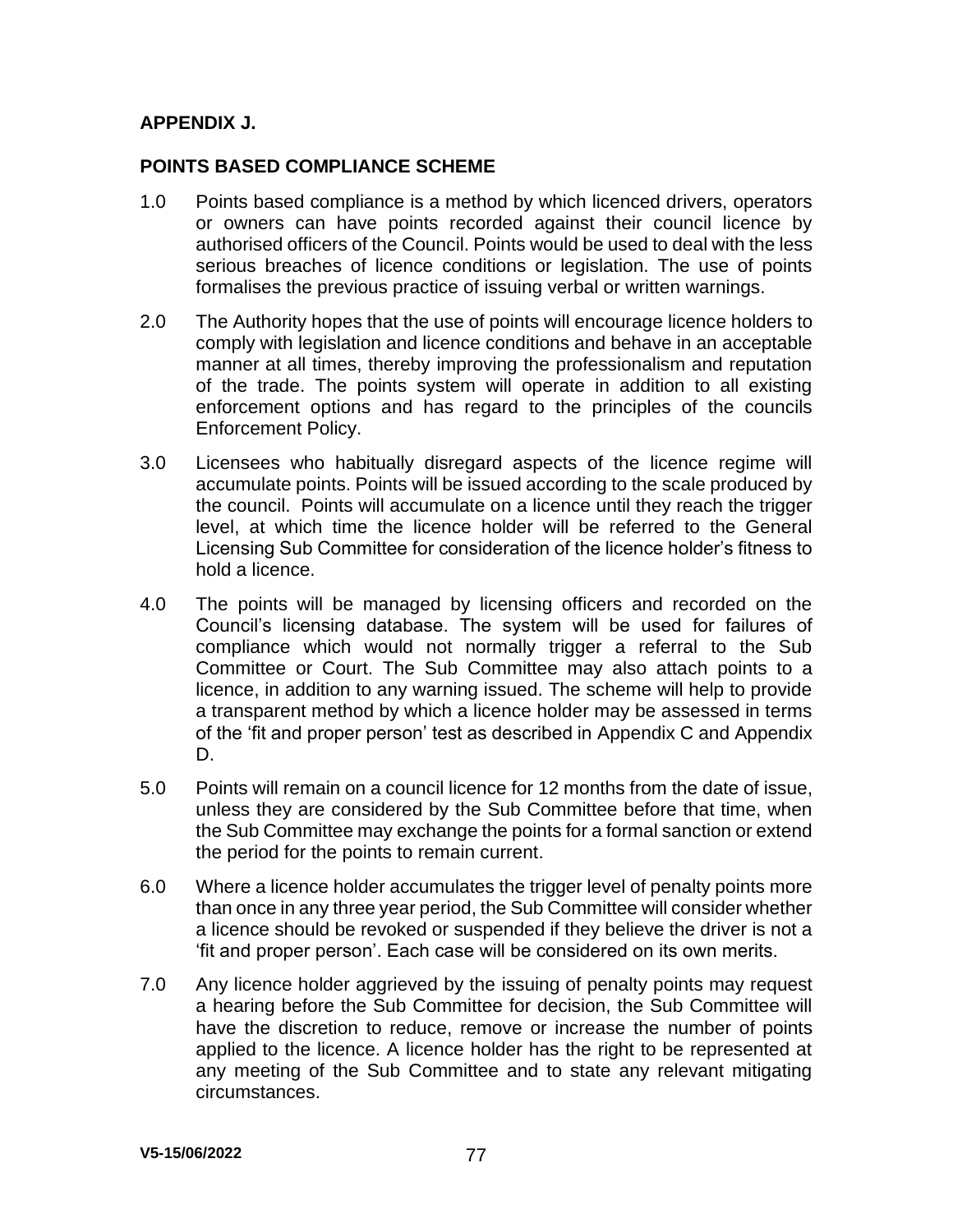- 8.0 Points issued to a Licence holder will be confirmed in writing within ten working days from the contravention or at the conclusion of an investigation into a complaint.
- 9.0 The Council may cancel points issued to a licence and replace them with a formal sanction if additional information subsequently becomes available to indicate that the circumstances of the matter require a more formal approach.
- 10.0 The points system will operate without prejudice to the Council's ability to take other action under appropriate legislation.

|                | <b>Offence/Breach of Condition</b>                                                                                                                       | <b>Maximum</b><br><b>Points</b> | <b>Driver</b> | <b>Vehicle</b><br>Proprietor<br>or<br>Operator |
|----------------|----------------------------------------------------------------------------------------------------------------------------------------------------------|---------------------------------|---------------|------------------------------------------------|
| 1              | Providing false or misleading information on licence<br>application form / failing to provide relevant information.                                      | 6                               | $\checkmark$  | $\checkmark$                                   |
| $\overline{2}$ | Failure to notify, in writing, the Authority of change of<br>address within 7 calendar days.                                                             | 3                               | $\checkmark$  | $\checkmark$                                   |
| 3              | Refusal to accept hiring without reasonable cause                                                                                                        | $6\overline{6}$                 | $\checkmark$  |                                                |
| 4              | prolongation<br>Unreasonable<br>of<br>journeys<br>or<br>any<br>misconduct regarding the charging of fares.                                               | 6                               | $\checkmark$  |                                                |
| 5              | Plying for hire by private hire drivers.                                                                                                                 | 9                               | $\checkmark$  | $\checkmark$                                   |
| 6              | Using a mobile phone whilst driving (when witnessed by<br>an officer of the authority).                                                                  | 6                               | $\checkmark$  |                                                |
| $\overline{7}$ | unlicensed /revoked vehicle<br>Using<br>for<br>carrying<br>passengers for hire or reward or use vehicle without<br>insurance.                            | 12                              | $\checkmark$  | $\checkmark$                                   |
| 8              | Failure to produce relevant documents within timescale,<br>when requested by a Licensing Officer/Police Officer.                                         | $\overline{4}$                  | $\checkmark$  | $\checkmark$                                   |
| 9              | Failure to maintain vehicle in a satisfactory condition                                                                                                  | $\overline{4}$                  | $\checkmark$  | $\checkmark$                                   |
| 10             | Failure to provide proof of insurance cover when<br>requested.                                                                                           | 6                               | $\checkmark$  |                                                |
| 11             | Failure to produce hackney carriage or private hire<br>vehicle for testing when required.                                                                | 6                               | $\checkmark$  | $\checkmark$                                   |
| 12             | Using a vehicle whilst subject to a suspension order<br>issued by a Licensing Officer/Police Officer.                                                    | 12                              | $\checkmark$  | $\checkmark$                                   |
| 13             | Failure to report, in writing, within 72 hours, accident or<br>damage to licensed vehicle, which would cause the<br>vehicle to breach licence condition. | 4                               | ✓             | $\checkmark$                                   |
| 14             | Carrying more passengers than allowed by the vehicle<br>licence.                                                                                         | $6\phantom{a}$                  | $\checkmark$  |                                                |
| 15             | Failure to display external/internal licence plate as<br>required.                                                                                       | $\overline{4}$                  | $\checkmark$  | $\checkmark$                                   |
| 16             | Carrying an offensive weapon in the vehicle.                                                                                                             | 12                              | $\checkmark$  |                                                |
| 17             | Failure to notify transfer of private hire or hackney<br>carriage vehicle licence.                                                                       | $\overline{4}$                  |               | $\checkmark$                                   |
| 18             | Failure to carry fire extinguisher.                                                                                                                      | $\overline{4}$                  | $\checkmark$  | $\checkmark$                                   |
| 19             | Failure to apply for prior approval for advertising signage<br>on the outside of the vehicle.                                                            | 3                               | ✓             | ✓                                              |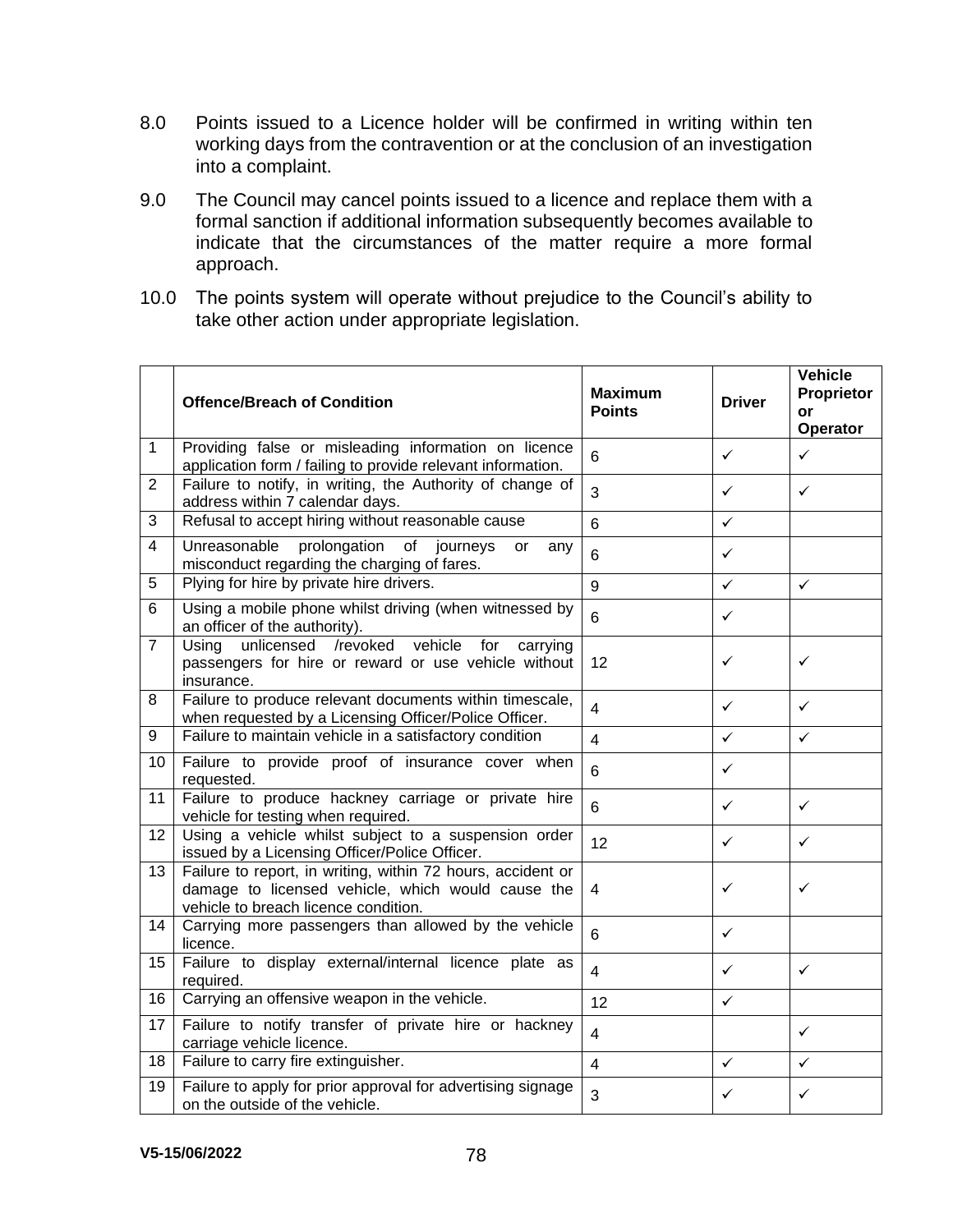| 20 | Displaying unsuitable or inappropriately sited signs or<br>advertisements in or on the vehicle.                                                                            | 3              | ✓            | ✓            |
|----|----------------------------------------------------------------------------------------------------------------------------------------------------------------------------|----------------|--------------|--------------|
| 21 | Displaying unauthorised written or other material on any<br>window.                                                                                                        | $\overline{4}$ | $\checkmark$ | ✓            |
| 22 | Failure to comply with a requirement, provide information<br>or assistance to a Licensing Officer/Police Officer.                                                          | 6              | ✓            | ✓            |
| 23 | Using a non-approved or non-calibrated taximeter.                                                                                                                          | 6              | $\checkmark$ | $\checkmark$ |
| 24 | Obstruction of Licensing Officer/Police Officer.                                                                                                                           | 12             | $\checkmark$ | $\checkmark$ |
| 25 | Evidence of smoking in vehicle.                                                                                                                                            | 3              | $\checkmark$ | $\checkmark$ |
| 27 | Displaying any feature on a private hire vehicle that may<br>suggest that it is a taxi. Using a vehicle the appearance<br>of which suggests that it is a taxi.             | 6              | ✓            | ✓            |
| 28 | Failure to carry an assistance dog without requisite<br>exemption.                                                                                                         | 12             | ✓            |              |
| 29 | Driver not holding a current DVLA Driving licence.                                                                                                                         | 12             | ✓            | $\checkmark$ |
| 30 | Failure to wear driver's badge.                                                                                                                                            | $\overline{4}$ | $\checkmark$ |              |
| 31 | Failure to notify, in writing, a change in medical<br>circumstances.                                                                                                       | 6              | ✓            |              |
| 32 | Unsatisfactory behaviour or conduct of driver.                                                                                                                             | 4              | ✓            |              |
| 33 | Failure to observe rank discipline.                                                                                                                                        | $\overline{4}$ | $\checkmark$ |              |
| 34 | Failure to keep or produce records of private hire<br>bookings or other documents required to be kept or<br>produced.                                                      | 6              |              | ✓            |
| 35 | Operator fail to notify changes of vehicles or drivers.<br>(Includes details of drivers entering or<br>leaving<br>employment).                                             | 3              |              | ✓            |
| 36 | Misleading use of the words 'Taxi' or 'Cab' on advertising<br>materials.                                                                                                   | 3              |              | ✓            |
| 37 | Failure to issue receipt on request.                                                                                                                                       | 3              | $\checkmark$ |              |
| 38 | Failure to return vehicle licence plate within 7 days after<br>due notice following expiry, revocation or suspension of<br>such licence.                                   | 4              | ✓            | ✓            |
| 39 | Failure to notify the Authority, in writing, of any motoring<br>or criminal convictions (as defined) within 7 days of said<br>conviction during period of current licence. | 6              | ✓            |              |
| 40 | Failure to give assistance with loading/unloading luggage<br>to or from any building or place.                                                                             | 3              | ✓            |              |
| 41 | Failure to display table of fares.                                                                                                                                         | $\overline{4}$ | ✓            | $\checkmark$ |
| 42 | Failure to carry legal spare wheel or authorised suitable<br>alternative and tools.                                                                                        | $\overline{4}$ | ✓            | ✓            |
| 43 | Failure to attend punctually at appointed time and place<br>without sufficient cause.                                                                                      | $\overline{4}$ | ✓            |              |
| 44 | Using a licensed vehicle with defective tyre(s).                                                                                                                           | 4 per tyre     | ✓            | $\checkmark$ |
| 45 | Failure to display a current licence plate.                                                                                                                                | $\overline{4}$ | ✓            | $\checkmark$ |
| 46 | Waiting or stopping in any area where parking is<br>prohibited unless requested by a paying customer<br>present in the vehicle.                                            | 3              | ✓            |              |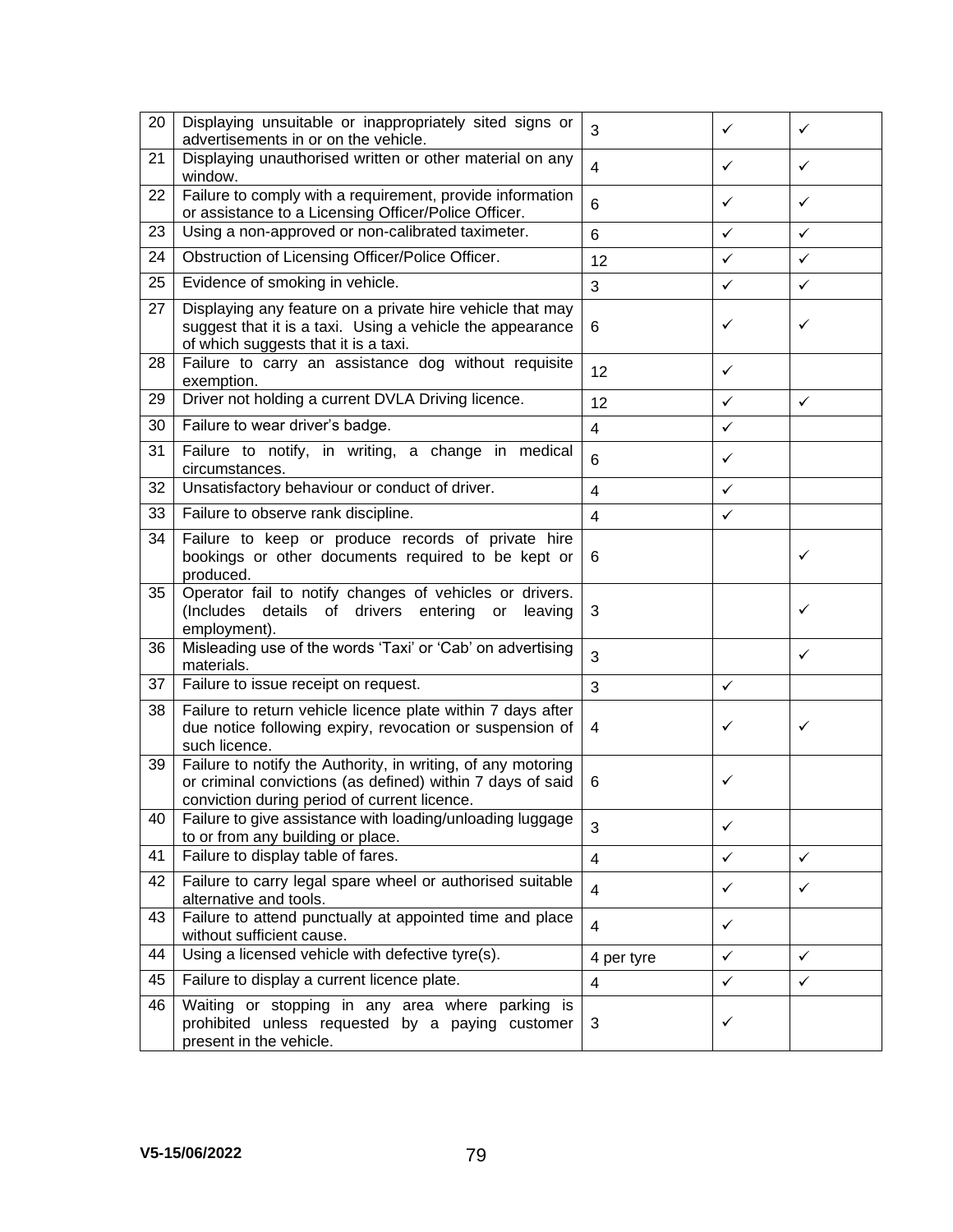N.B. Infringements may result in drivers, proprietors or operators receiving penalty points. Points may be awarded to one or several persons depending upon the nature of the infringement, however each case will be determined on its own merits.

Certain matters are specific to hackney carriages, private hire drivers or private hire operators.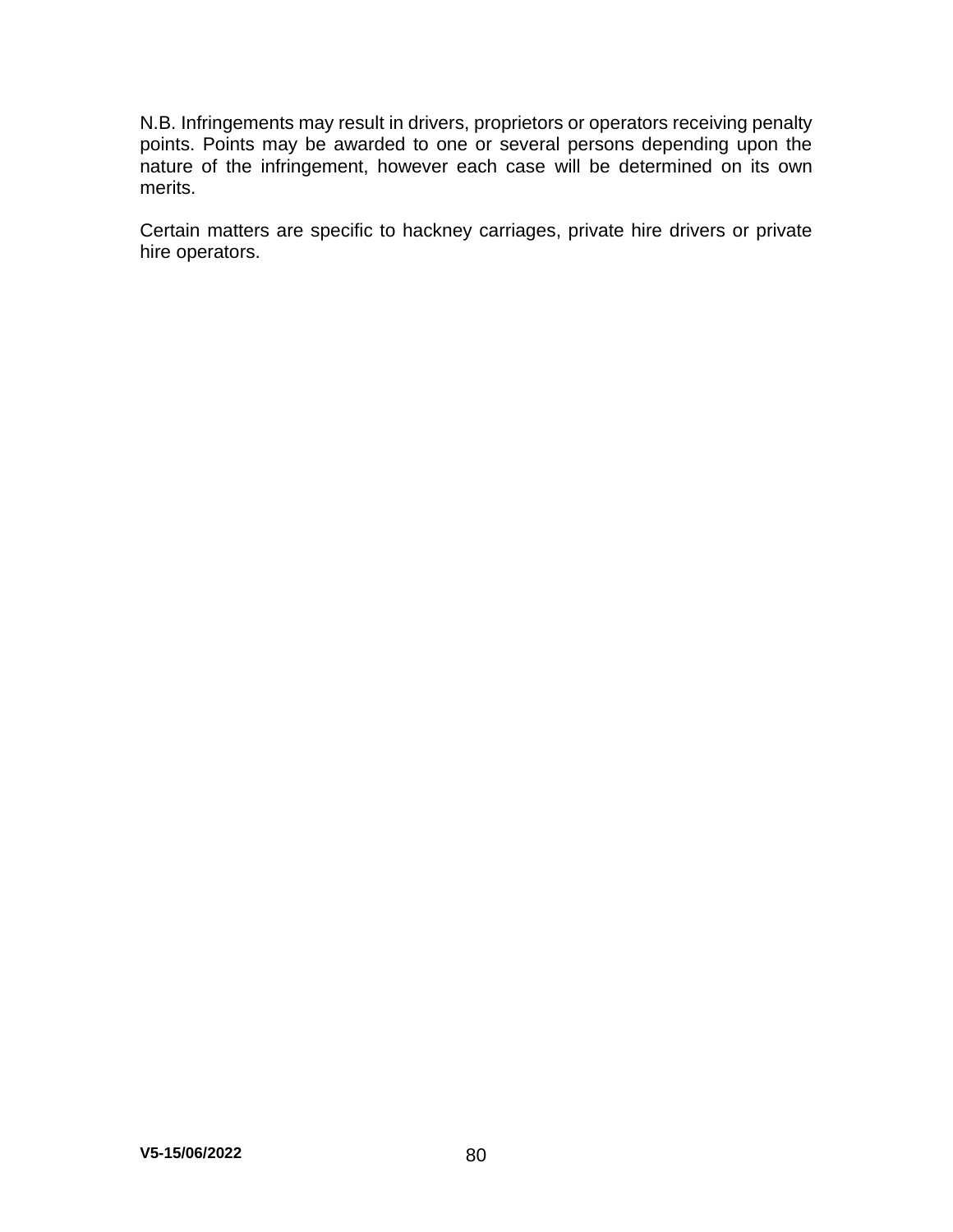## **APPENDIX K**

## **INTENDED USE POLICY FOR HACKNEY CARRIAGE LICENCES**

#### **1. Applications for the New Grant of a Hackney Carriage Licence**

- 1.1 Applicants for new licences will be expected to demonstrate a bona fide intention to ply for hire within the administrative area of North Kesteven District Council under the terms of the licence for which the application is being made.
- 1.2 There will be a presumption that applicants who do not intend to a material extent to ply for hire within the administrative area of North Kesteven District Council will not be granted a hackney carriage licensing authorising them to do so. Each application will be decided on its merits.
- 1.3 Even where the applicant intends to ply for hire to a material extent in North Kesteven, if the intention is to trade in another authority's area for a substantial amount of time (and it appears that the purpose of the legislation and public safety will be frustrated) then, subject to the merits of the particular application, there will be a presumption that the application will be refused.

#### **2. Applications for the Renewal of a Hackney Carriage Licence**

- 2.1 Applicants for renewals of licences will be required to inform the Council whether they have a bona fide intention to ply for hire within a zone of the administrative area of North Kesteven District Council under the terms of the licence for which the application is being made.
- 2.2 There will be a presumption that applicants who do not intend to a material extent to ply for hire within a zone of the administrative area of North Kesteven District Council will not be granted a hackney carriage licensing authorising them to do so. Section 60 of the Local Government Miscellaneous Provisions) Act 1976 gives the Council a broad discretion to refuse to renew a licence for any reasonable cause. Each application will be decided on its merits.
- 2.3 Even where the applicant intends to ply for hire to a material extent in North Kesteven if the intention is to trade in another authority's area for a substantial amount of time (and it appears that the purpose of the legislation and public safety will be frustrated) then, subject to the merits of the particular application, there will be a presumption that the application will be refused.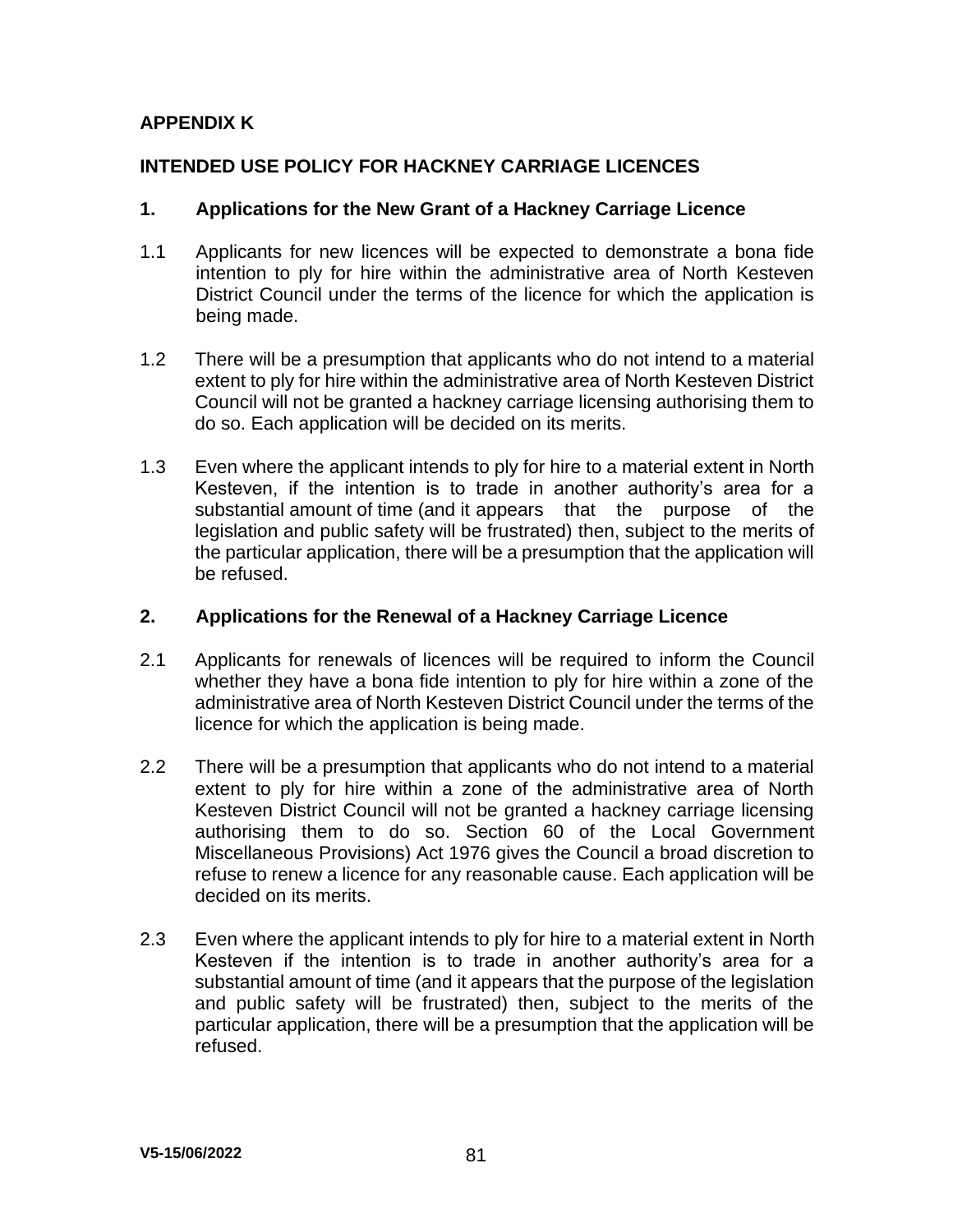#### **3 Transfer of Ownership – when a licensed vehicle is transferred from one person to another**

3.1 Section 49 of the 1976 Act requires that the proprietor of the licensed vehicle who transfers his interest to another must, within 14 days of the transfer, give written notice to the Council of the name and address of the transferee of the hackney carriage. The Council has no power to refuse the new proprietor; *R v Weymouth Borough Council, ex p Teletax (Weymouth) Ltd [1947]* 

*KB583.*

- 3.2 Provided the requisite notice has been given in accordance with Section 49 of the 1976 Act the Council will register the transferee of a licensed hackney carriage as the new proprietor.
- 3.3 The transferee of a licensed hackney carriage will be asked to inform the Council whether he has a bona fide intention to use the vehicle to ply for hire within the administrative area of North Kesteven District Council. Transferees should note the obligation under Section 73 of the 1976 Act to give to an authorised officer information which may reasonably be required by him for the purpose of carrying out his functions under the legislation. Where there is a failure to provide the requested information, the Council will give serious consideration to exercising its powers of suspension of the licence under Section 60 of the 1976 Act until such information is forthcoming, in addition to its powers under Section 73.
- 3.4 Transferees of existing licences will be expected to have a bona fide intention to ply for hire within the administrative area of North Kesteven District Council under the terms of the licence in respect of the vehicle being transferred.
- 3.5 Where the transferee of a licensed hackney carriage is found to have no intention to ply for hire to a material extent to ply for hire within the administrative area North Kesteven District Council and/or intends to trade in another authority's area also for a substantial amount of time (and it appears that the purpose of the legislation and public safety will be frustrated) then, subject to the merits of the particular case, consideration will be given (either at renewal or earlier) to the suspension or revocation of the licence under Section 60 of the 1976 Act. Where the transferee proposes to operate remotely from the administrative area of North Kesteven District Council there will be a presumption that his licence will be revoked. Each case will be decided on its merits.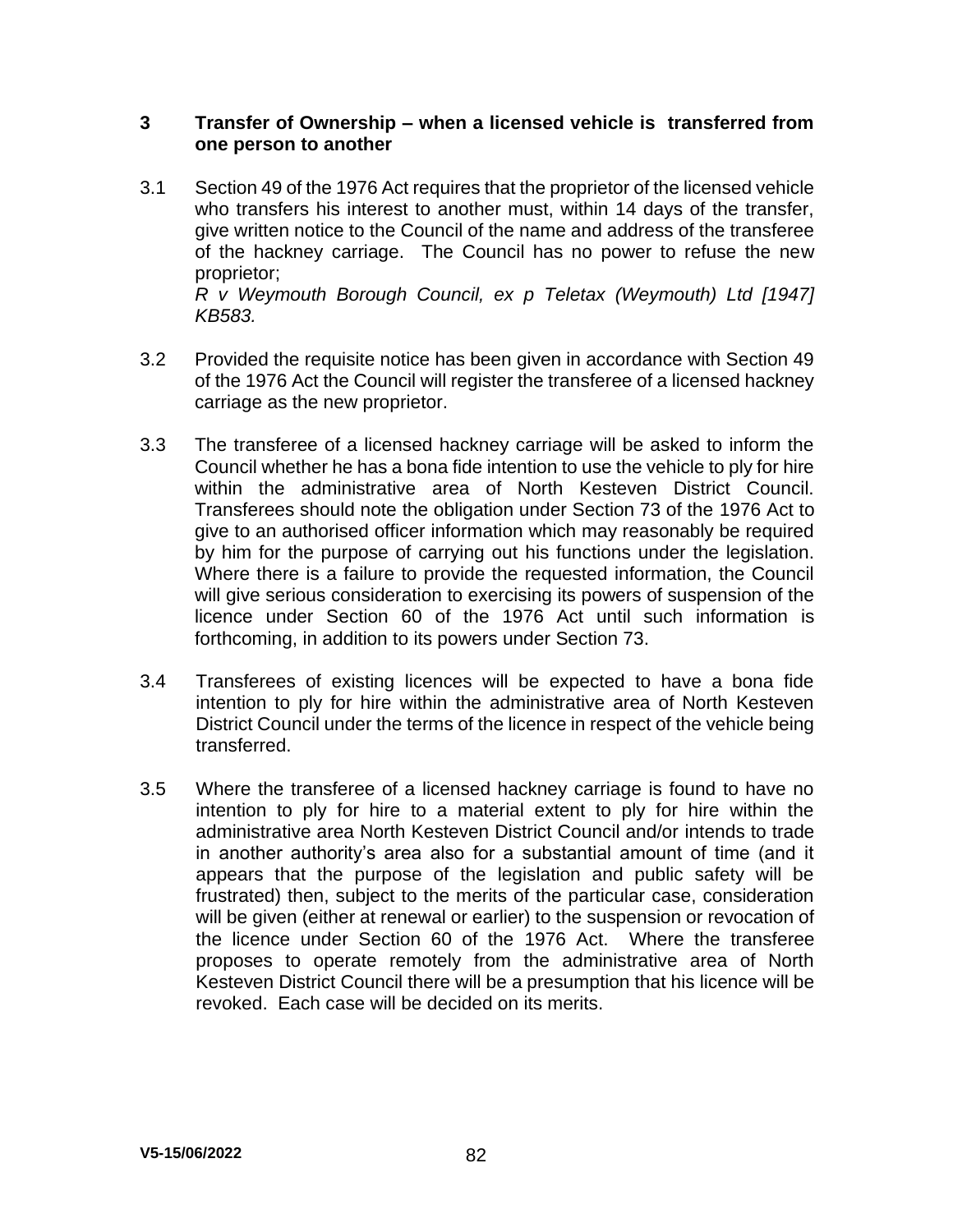#### **4. Change of Vehicle – when a proprietor replaces a licensed vehicle**

4.1 Applicants seeking the grant of a hackney carriage licence for a vehicle intended to replace another licensed vehicle will be asked to inform the Council of their intended use of the vehicle. There will be a presumption that applicants who no longer intend to ply for hire to a material extent within the administrative area of North Kesteven District Council will not have the new hackney carriage licence granted. Even where the applicant intends to ply for hire to a material extent within the administrative area of North Kesteven District Council, if the intention is to trade in another authority's area also for a substantial amount of time (and it appears that the purpose of the legislation and public safety will be frustrated) then, subject to the merits of the particular case, there will be a presumption that the application will be refused.

## **5. Revocation of Licence**

5.1 Where a licence has been granted under the terms that the applicant intends to ply for hire to a material extent within the administrative area of North Kesteven District Council but is subsequently found not to be plying for hire to a material extent within North Kesteven and/or to be trading in another authority's area also for a substantial amount of time (and it appears that the purpose of the legislation and public safety will be frustrated), there will be a presumption that the licence will be revoked.

## **6. Exceptional Circumstances**

6.1 Each application will be decided on its merits. However, the presumptions that intended use is to ply for hire to a material extent within the administrative area of North Kesteven District Council will be rebuttable in exceptional circumstances. An applicant who claims that exceptional circumstances exist will be expected to satisfy the Council that it would not frustrate the purposes of the legislation or compromise public safety if the licence were granted, renewed or if it were not suspended or revoked as the case may be.

## **7. Reasons for Policy**

- 7.1 The Council wishes to ensure that application for the grant of hackney carriage licences are determined in accordance with the guidance given by the High Court in its judgement and the declaration made in the case of Newcastle City Council v Berwick upon Tweed Council [2008].
- 7.2 The Council is required to register the name of the new proprietor of a vehicle. It seems to the Council also to open up an obvious route to circumvent the decision of the High Court, unless precautionary steps are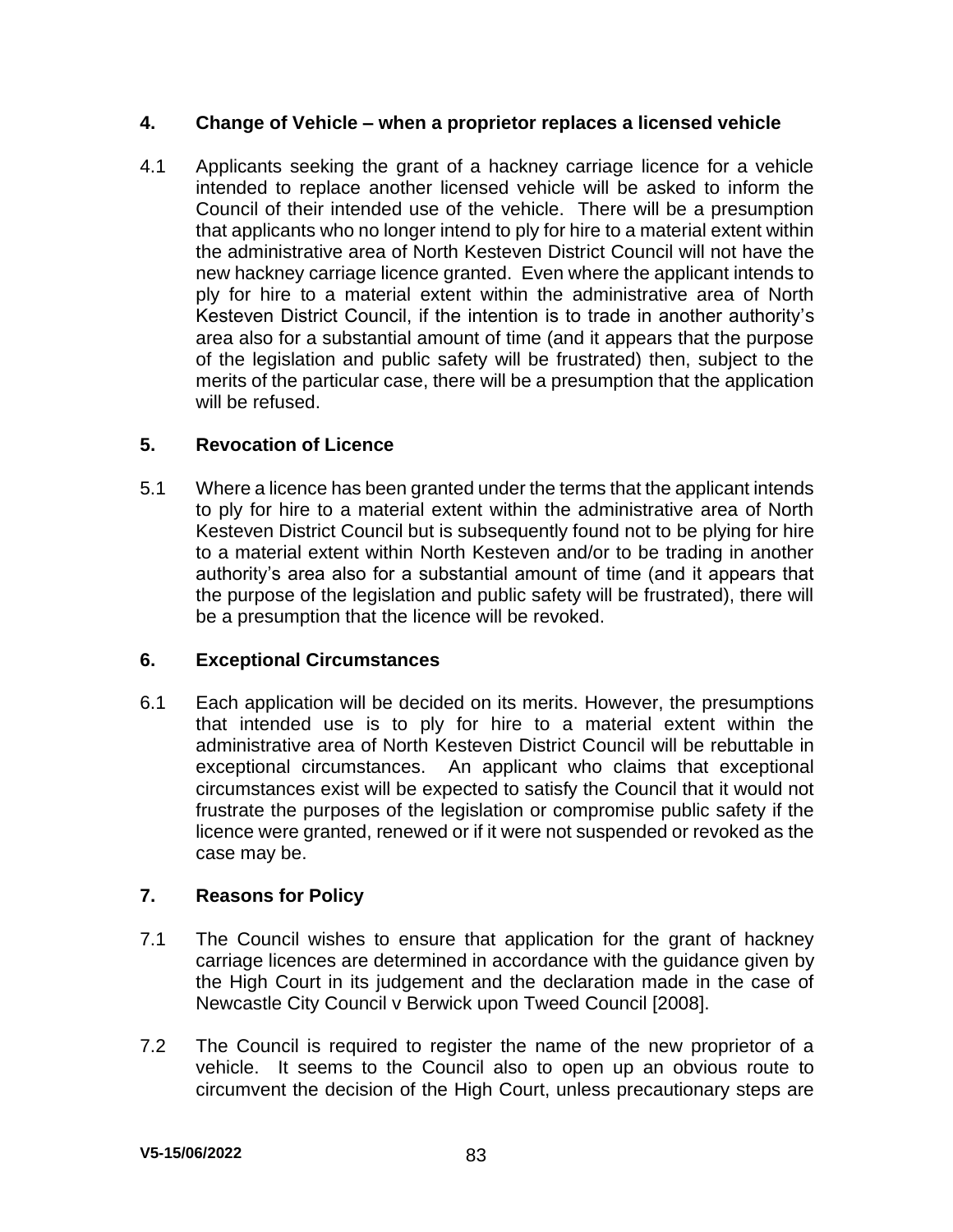taken. Section 3 is intended to put the Council in a position to respond responsibly to the transfer of a North Kesteven District Council hackney carriage into the name of someone who operates outside the North Kesteven District Council zone or remotely from it.

7.3 Unless there has been a change in the proprietor's intention with regard to plying for hire within the administrative area of North Kesteven District Council, there should be no reason why he should not be granted a licence for a replacement vehicle. On the other hand, an applicant who obtained his first licence on the expressed intention of plying for hire to a material extent within a zone of the administrative area of North Kesteven District Council, and who on application to replace that vehicle with another, disclosed that he no longer so intends, effectively engages the presumption against grant that is mentioned earlier.

#### **8. Application of this Policy**

The Policy shall apply to all new applicants, but not to existing hackney carriage licence holders (who shall, however, still be subject to the special provisions for vehicle transfer applications). The exemption for existing hackney carriage licence holders shall only apply provided that current licences are renewed promptly, ahead of the expiry date. Where a licence holder allows their current licence to expire the Council will require a new application to be made, such application will be subject to this Policy.

#### *DECLARATION – INTENDED USE OF HACKNEY CARRIAGE*

(To form part of the application form and to be signed by applicant)

*I have been advised that, based upon the decision of the High Court in the case of R. (on the application of Newcastle City Council) –v-Berwick upon-Tweed Borough Council 2008, North Kesteven District Council ought not to licence Hackney Carriages which will be predominantly used outside the district.*

*I* hereby declare that it is my intention that the vehicle licensed by me *will be used predominantly in the district of North Kesteven and I understand that should this not be the case either at the date hereof or at any time thereafter the council may revoke or refuse to renew the licence under Section 60(1)(c) Local Government (Miscellaneous Provisions) Act 1976.*

*I understand that each case will be decided on its merits.*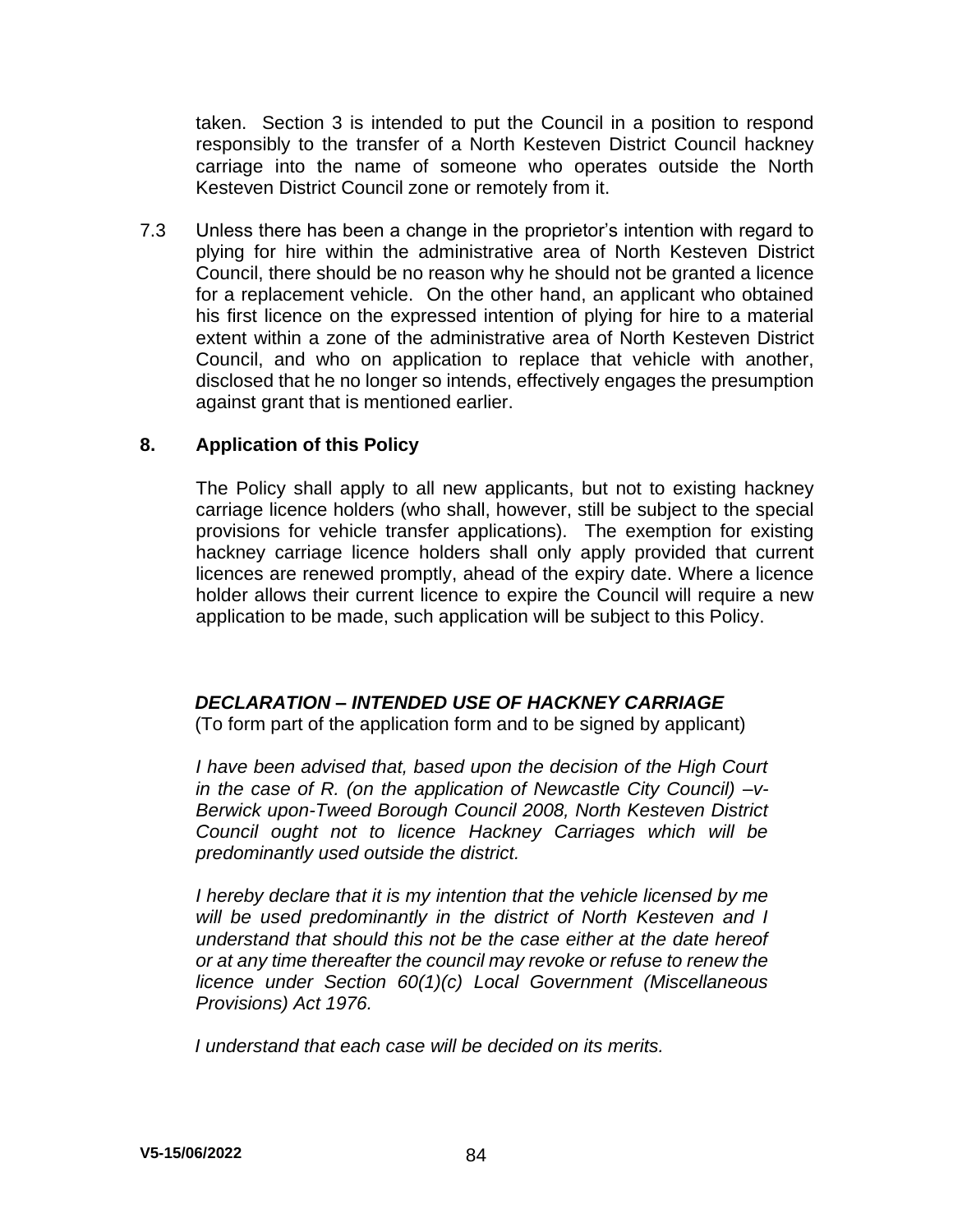### **APPENDIX L**

#### **EXEMPTION FROM REQUIREMENT TO DISPLAY AN EXTERNAL VEHICLE IDENTIFICATION PLATE**

#### **Introduction**

The aim of this part of the policy is to ensure public safety whilst taking a balanced approach to licensing requirements. Its objective is the provision of an exemption to allow 'executive vehicles' to operate without displaying external identification plates.

The displaying of the external identification plate on a licensed vehicle and a driver's badge is important in terms of public safety and reassurance. They indicate to the travelling public that the vehicle and the driver have been subjected to checks to ensure the public's safety. However, there may be occasions when the requirement to display an external identification plate may have the opposite effect in terms of customer safety and could have commercial implications for the operating business.

The 1976 Act allows North Kesteven District Council to exempt vehicles from the need to display an identification plate and, where that exemption applies, the requirement to wear a private hire driver's badge.

Plate exemption will only be granted by the Council where there is a genuine operational reason and business requirement, and where the Council is certain that the safety of the public will not be compromised as a result.

The use of a vehicle to convey passengers to and from airports will not, in itself, be deemed enough to allow a plate exemption.

#### Vehicle Requirements

The following vehicle requirements are in addition to the standard vehicle specification contained in Appendix A.

- 1. Applications for exemption from displaying external identification plates and other signage may be made in respect of individual vehicles only. Applications for exemptions relating to a fleet of vehicles will not be allowed.
- 2. Each application will be assessed on its own merit and each vehicle will be inspected by an authorised council officer to ensure that it is fit for purpose.
- 3. Applications for exemption from displaying external identification plates and other signage may be considered where the following requirements are met:-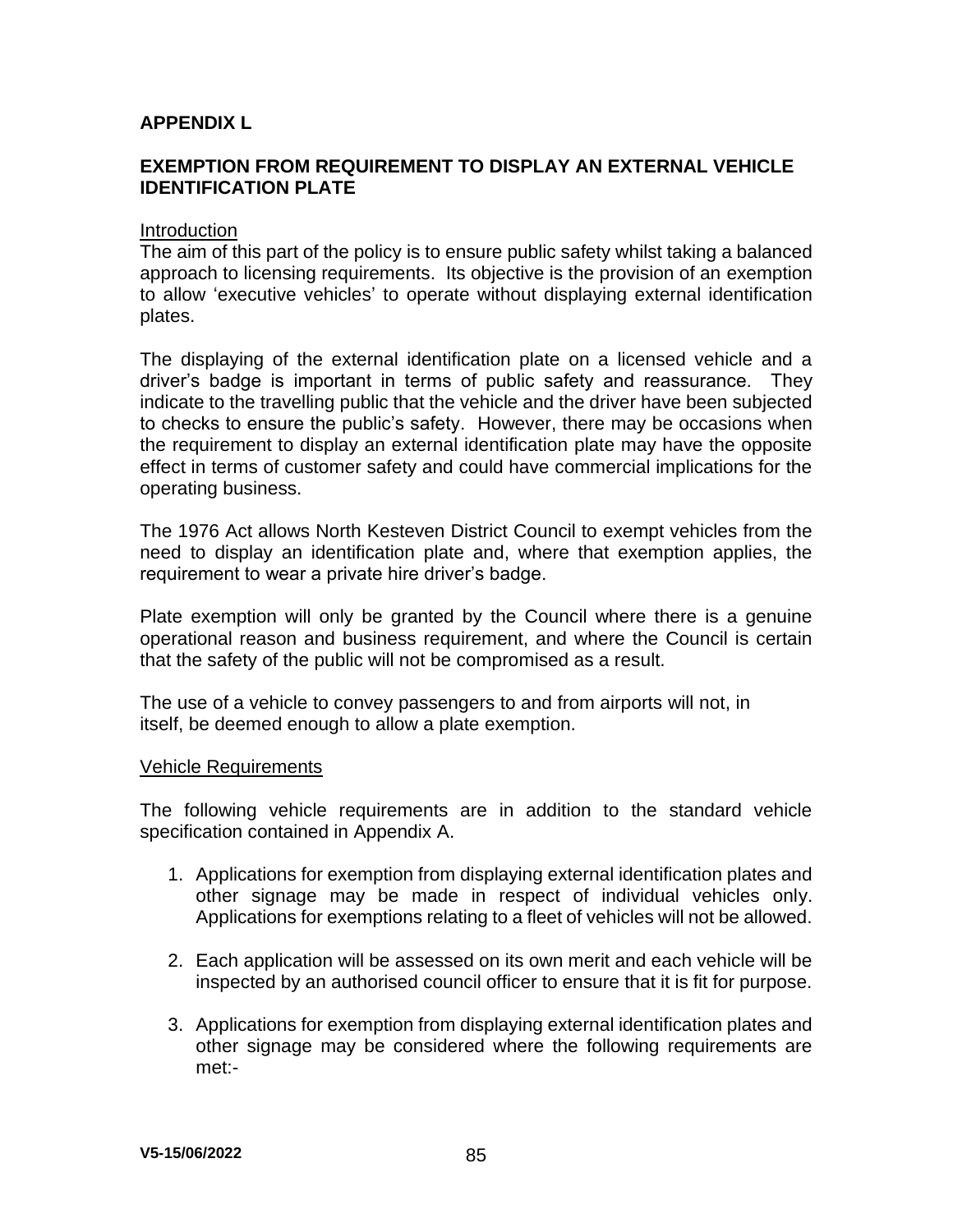- a) Vehicles must be of a standard of comfort and equipped to a level equal to or above luxury brands of vehicles such as 'S' and 'E' Class Mercedes Benz, 7 Series BMW, Lexus 'GS' or 'LS' models, Audi A8 series, Rolls Royce and Bentley saloons. (The highest specification executive type cars from other manufacturers may also be considered.);
- b) The vehicle will be in pristine condition with no visible defects, dents or blemishes to the external bodywork or internal trim and seating;
- c) The type of work undertaken must be truly 'Executive' in nature. This means that the vehicle is used specifically to provide transport under a written contract to a company or person, or for clients who for security or personal safety reasons would not want the vehicle to be identifiable.
- d) Applications may only be made by a holder of a private hire vehicle licence issued by North Kesteven District Council.

#### Application procedure

In addition to completing a standard Private Hire Vehicle Licence application form an applicant must;

- a) Submit a completed Private Hire plate exemption form;
- b) Provide documentary evidence in support of the application showing that the vehicle carries out 'executive' work;
- c) Pay the appropriate application fee.

Officers will assess each application on its own merit. Where an application is granted an exemption notice will issued as soon as practical after the decision is made. Where a vehicle is exempted from the requirement to display an external identification plate the vehicle will not display in, on or from the vehicle any advertisement, signage, logos or insignia advertising the operating company or the vehicle's status as a Private Hire vehicle. The licence plate must be kept in the boot of the vehicle at all times.

Irrespective of when an exemption notice is first granted it will expire on the same day as the expiration of the vehicle's current private hire licence, unless it is otherwise surrendered or revoked. Thereafter any renewed exemption notice will run concurrently with that vehicle's private hire licence unless either the licence or notice is otherwise surrendered or revoked.

## **Conditions**

In addition to standard conditions applicable to licensed vehicles the following apply to all vehicles granted an exemption;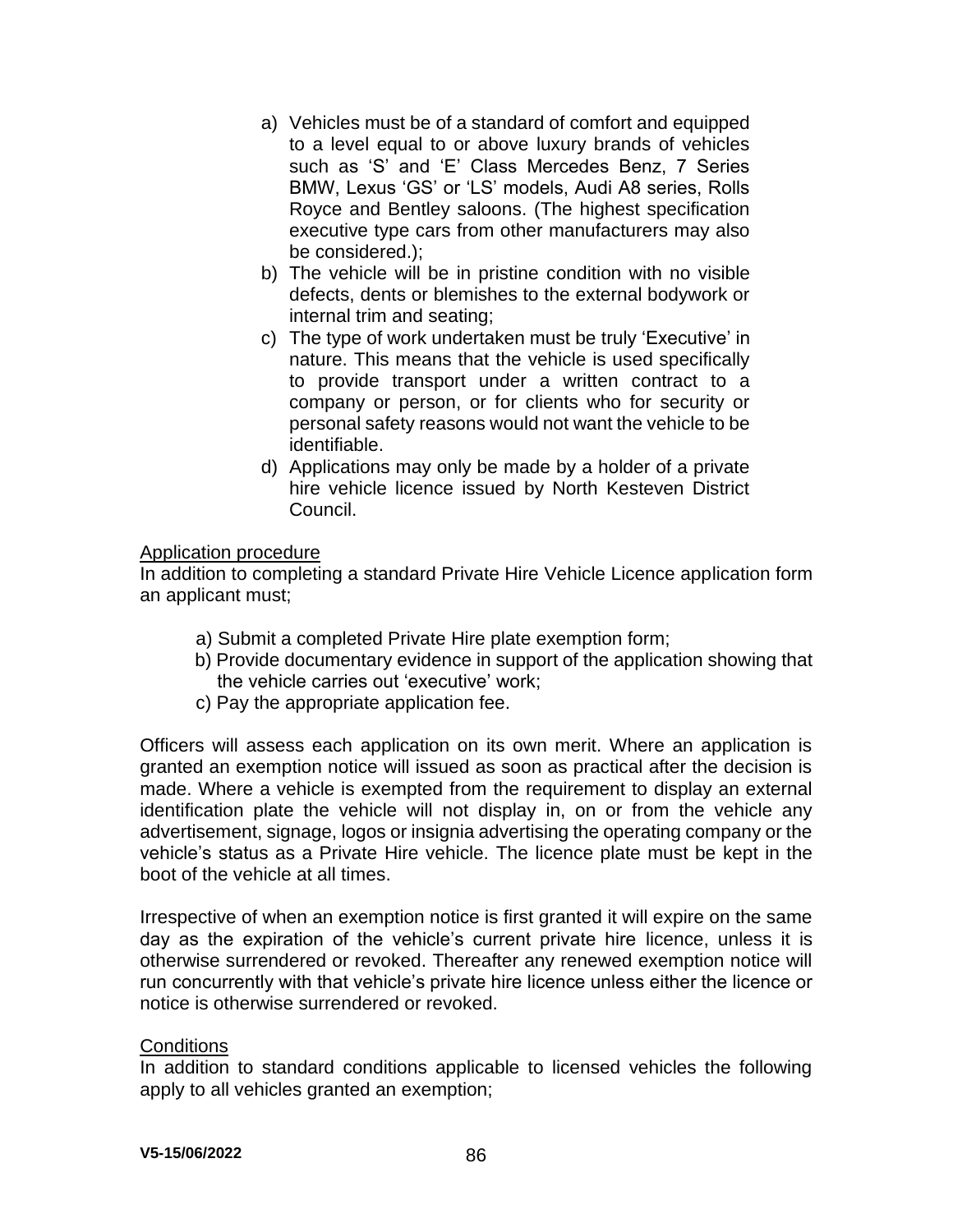- a) Any vehicle granted an exemption from displaying an external identification plate will be required to keep the identification plate inside the boot of the vehicle at all times.
- b) The exemption notice issued by the Council will be carried in the vehicle at all times and will be produced upon request to an authorised officer of the Council or any Police Officer.
- c) The proprietor will not display in, on or from the vehicle any advertisement, signage, logos or insignia advertising the operating company or the vehicle's status as a Private Hire vehicle.
- d) During the period of the exemption notice, the driver shall not be required to wear the Private Hire driver's identification badge but will have it available for immediate inspection by an authorised officer of the Council or any Police Officer on request.
- e) During the period of the exemption notice the driver of the vehicle whilst engaged on private hire work will be smartly dressed in either a formal chauffeur's uniform or a business suit with collar and tie.
- f) The proprietor shall notify the Council in writing immediately of any change in the use of the vehicle. During the period of the exemption notice, the proprietor shall not use the vehicle for Private Hire purposes other than for executive use.
- g) The exemption will cease to have effect if the vehicle is sold or transferred to another party. The person to whom the exemption is granted must inform the council of the sale/transfer of ownership immediately and in writing, and provide details of the new owner. The exemption notice must be returned to the Council along with the private hire vehicle identification plate unless being sold to another private hire operator licensed by the Council; in which case only the exemption notice has to be returned.
- h) A taximeter will not be installed in the vehicle.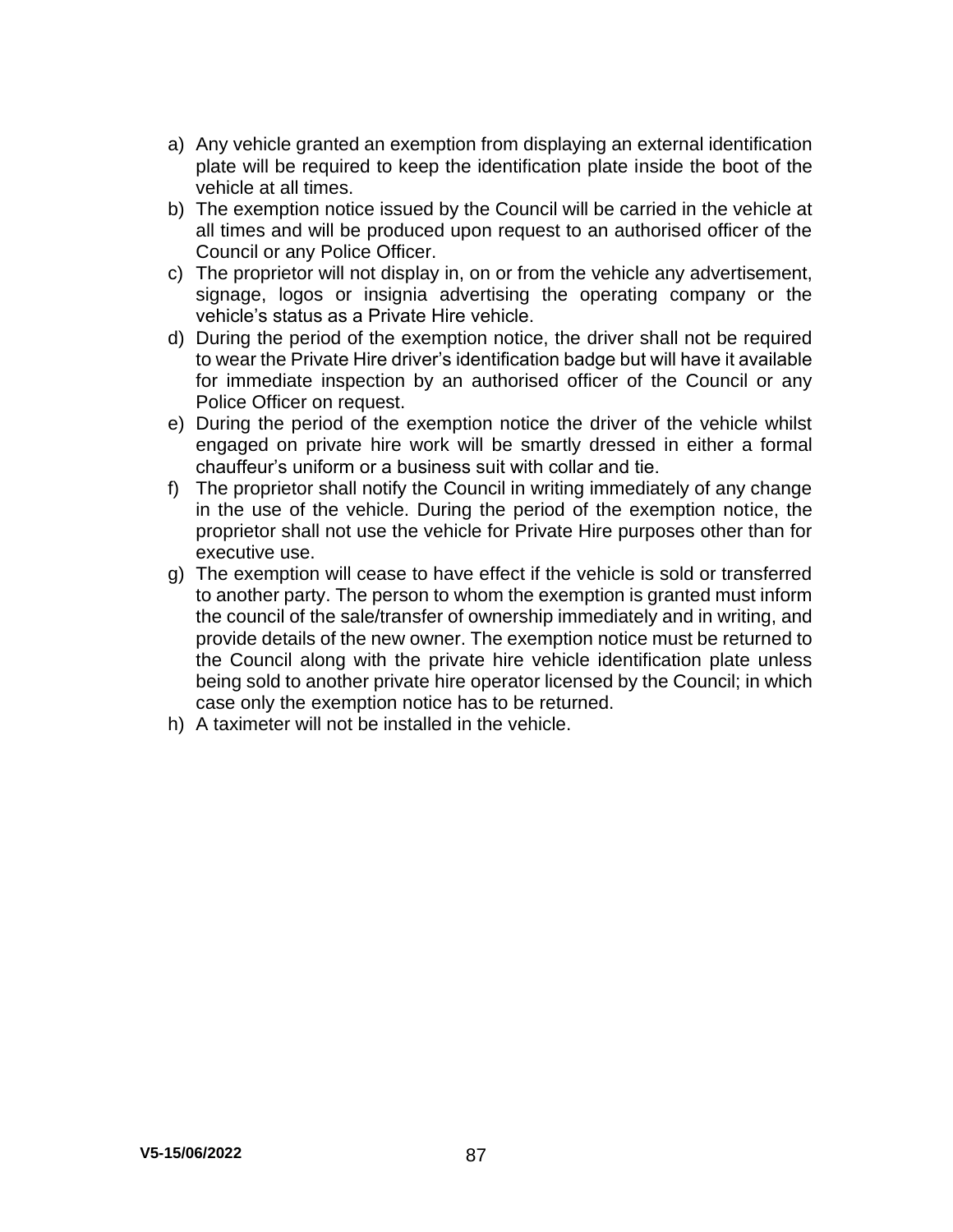# **APPENDIX M**

## **NKDC VEHICLE INSPECTION MANUAL**

Available as separate document and download.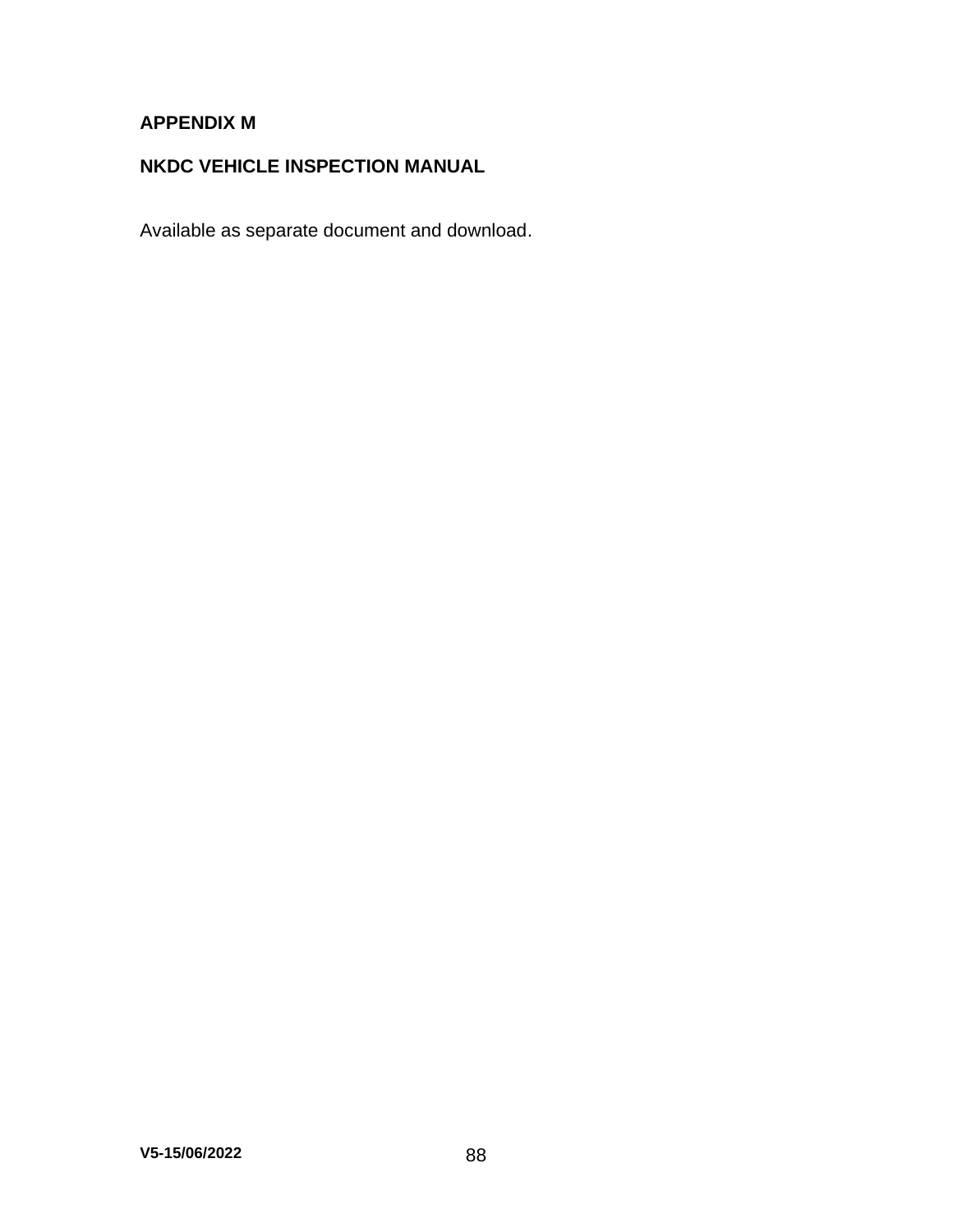#### **APPENDIX N**

### **POLICY FOR GARAGES AUTHORISED TO TEST PRIVATE HIRE AND HACKNEY CARRIAGE VEHICLES**

- 1. The Licensing Team at North Kesteven District Council (NKDC) will maintain the authorised garage list.
- 2. Only council vehicle test reports completed by garages on the authorised list will be accepted by NKDC.
- 3. The garage must be within the geographical boundaries of NKDC.
- 4. The council vehicle test must be undertaken by a DVSA approved tester.
- 5. If a garage on the authorised list becomes red light risk scored by the DVSA they must immediately inform NKDC and will normally be removed from the NKDC list.
- 6. Testing will be carried out strictly in accordance with DVSA MOT standards and NKDC vehicle test requirements.
- 7. All appointments and payments for the test will be made direct to the garage.
- 8. The fee for the test will be set by the garage.
- 9. The NKDC copy of the Certificate must be handed to the driver presenting the vehicle for checking, they will be responsible for submitting it to the NKDC Licensing Team as soon as practicable, together with any application form required.
- 10.In the event of a test failure the inspecting garage must inform the Licensing Team as soon as possible, either by phone or email to [licensing@n](mailto:licensing@n-kesteven.gov.uk)[kesteven.gov.uk](mailto:licensing@n-kesteven.gov.uk) . Telephone 01529 308339.
- 11.All written records relating to taxi and private hire testing will be retained by the garage for 1 year and produced to NKDC on request.
- 12.The garage must permit inspection by Council Officers at any time the garage is open to the public.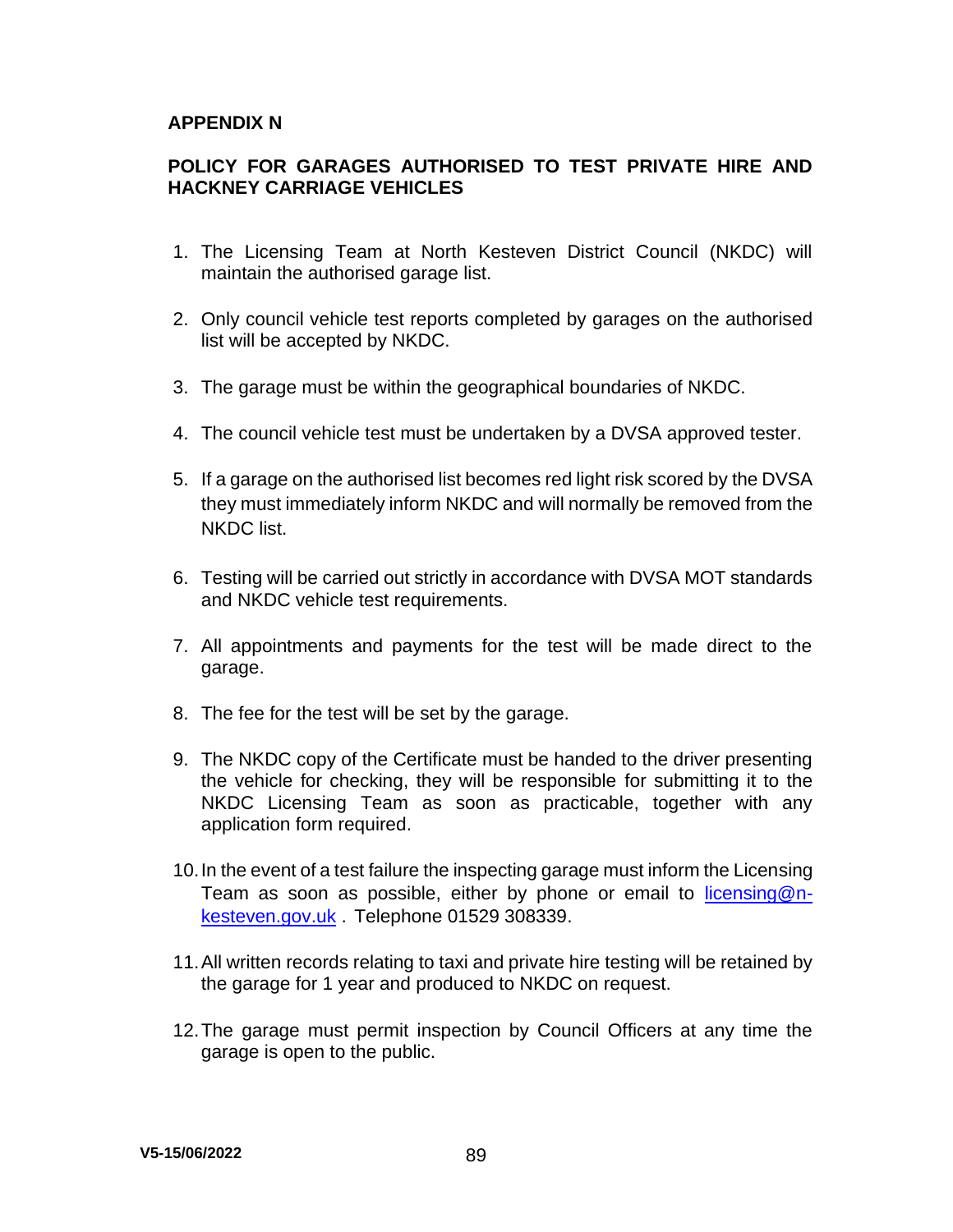- 13.Garages will lose their status as an authorised garage if they undertake less than 5 tests in a calendar year.
- 14.Garages may lose their status as an authorised garage if they fail to meet the criteria in this policy or if the Council receives or has complaint about the service being provided.
- 15.In order to retain control and consistency the maximum number of authorised garages on the list at any one time will not exceed **20**.
- 16.If the maximum number of authorised garages is reached, any garage that wishes to be an authorised garage, and meets the criteria above, will be placed on a waiting list.
- 17.If the number of authorised garages drops below the maximum number, those on the waiting list will be considered in date order of initial enquiry.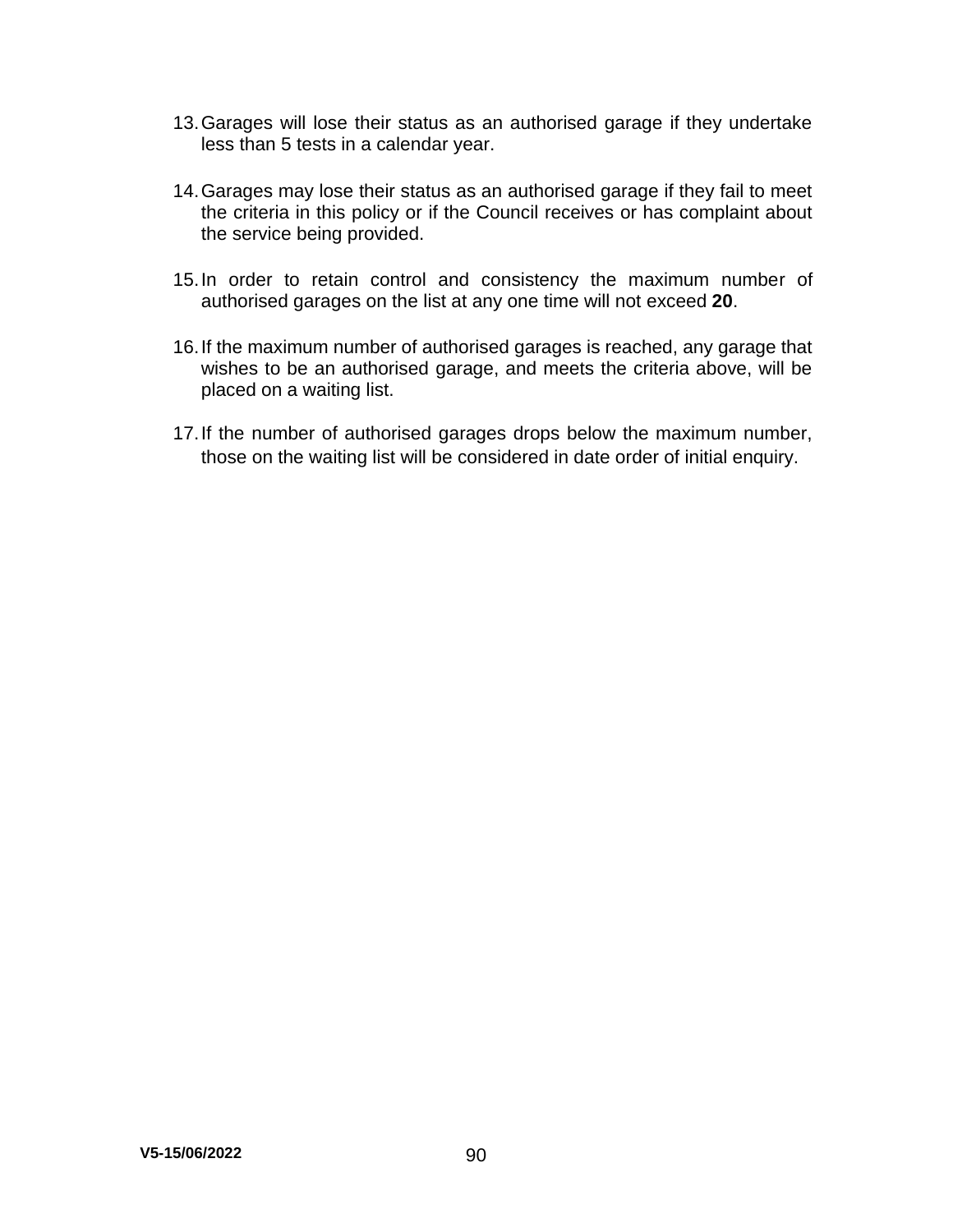### **APPENDIX O**

#### **COMPLAINTS POLICY**

The aim of the complaints policy is to ensure that there is a fair, robust and transparent policy of dealing with complaints made to the Licensing Authority. Such complaints will cover:

- Hackney Carriages and Private Hire Vehicles licensed by NKDC
- Drivers licensed by NKDC
- Private Hire Operators licensed by NKDC

Details of how to make a complaint is required to be displayed in all Hackney Carriages and Private Hire Vehicles licensed by the Authority, where it is clearly visible to passengers.

The policy does not cover licence holders from any other Licensing Authority. However, should any such complaints be received, the details will be forwarded to the appropriate Licensing Authority for any action they deem necessary.

| l In Person | NKDC Offices, Kesteven Street,         |  |  |  |
|-------------|----------------------------------------|--|--|--|
|             | Sleaford, Lincolnshire, NG34 7HS       |  |  |  |
| l Website   | Completion of a complaints form on the |  |  |  |
|             | <b>NKDC</b> website                    |  |  |  |
| Email       | licensing@n-kesteven.gov.uk            |  |  |  |
| Phone       | 01529 414155                           |  |  |  |

The following methods can be used to make complaints:

Any person making a complaint, will be required to provide both personal and contact details, to enable the complaint to be recorded. If any person has concerns about the disclosing of their information, this should be discussed with a member of the Licensing Team in the first instance.

Any complaints received which relate to allegations of criminal conduct will be referred to the Police who have primacy in relation to such matters. Should any such allegations be made, the Licensing Authority would consider if the allegation required any action taking in relation to the licence concerned in the interim period. The overriding factor in this will be public safety.

Any complaints received which do not relate to allegations of criminal conduct, but are centred on breaches of the standards and requirements detailed in this policy, or the code of conduct, will be considered on a case by case basis.

Once a complaint has been investigated by the Authority, the following courses of action will be considered: